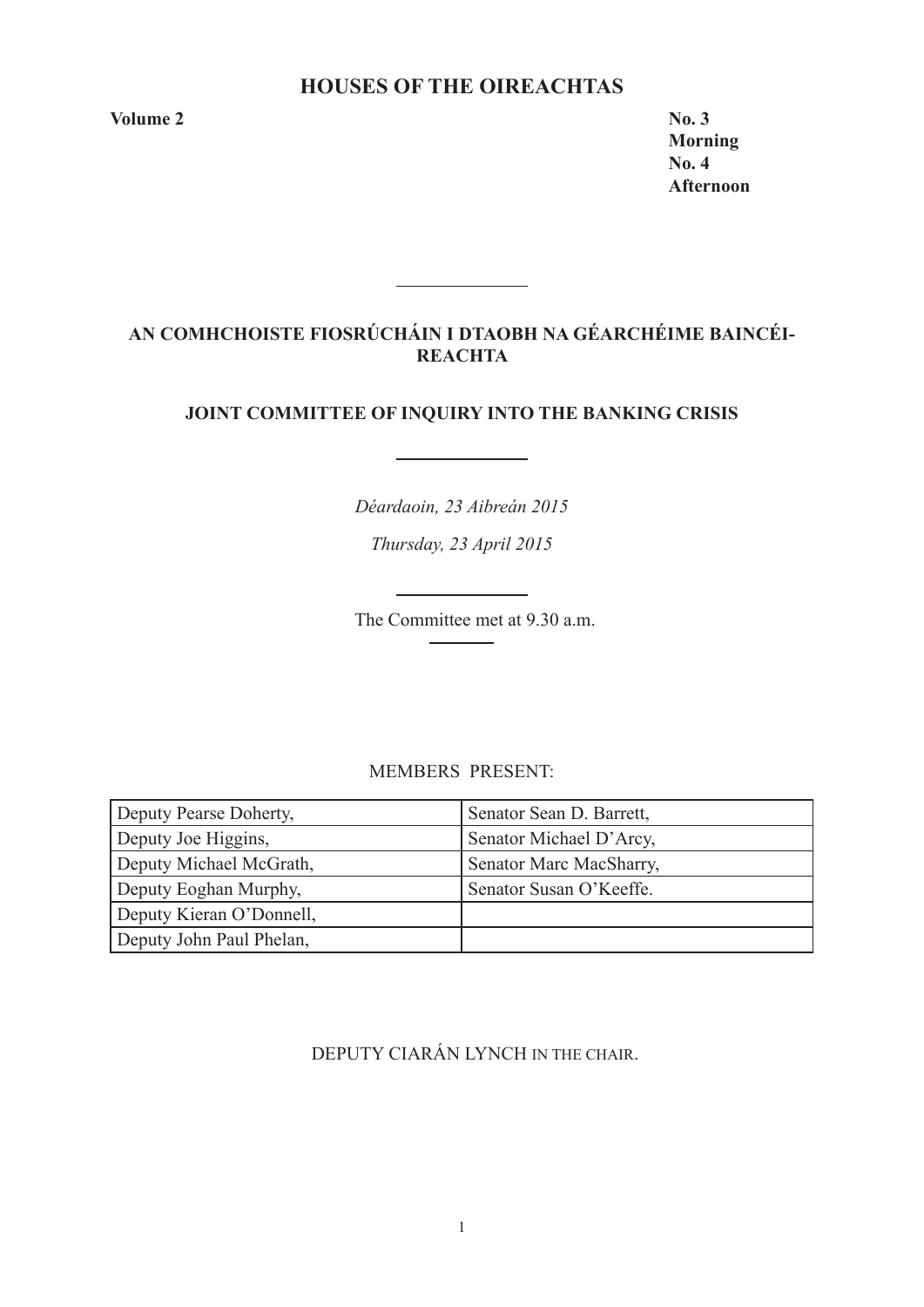### **Nexus Phase**

### **AIB - Mr. Dermot Gleeson**

**Chairman:** I now propose that, as we have a quorum, the Joint Committee of Inquiry into the Banking Crisis will now go into public session. Is that agreed? Agreed.

We commence this morning's proceedings, session 1, public hearing, and a discussion with Mr. Dermot Gleeson, former chairman of Allied Irish Banks. In doing so, I would like to welcome everyone to the 20th public hearing of the Joint Committee of Inquiry into the Banking Crisis and this morning we will hear from Mr. Dermot Gleeson, former chairman of Allied Irish Banks. Mr. Gleeson was a leading barrister and senior counsel in Ireland in the 1980s and 1990s before he became a senior Government adviser and then a businessman. He served as Attorney General of Ireland in the Government of Taoiseach John Bruton. In 2003, Mr. Gleeson was appointed chairman of Allied Irish Banks. Mr. Gleeson, you are very welcome before the inquiry this morning.

### **Mr. Dermot Gleeson:** Thank you, Chairman.

**Chairman:** Before I hear from the witness, I just wish to advise the witness that by virtue of section 17(2)(*l*) of the Defamation Act 2009, witnesses are protected by absolute privilege in respect of their evidence to this committee. If you are directed by the Chairman to cease giving evidence in relation to a particular matter and you continue to so do, you are entitled thereafter only to a qualified privilege in respect of your evidence. You are directed that only evidence connected with the subject matter of these proceedings is to be given. I would remind Members and those present that there are currently criminal proceedings ongoing and further criminal proceedings are scheduled during the lifetime of the inquiry, which overlap with the subject matter of the inquiry. Therefore, the utmost caution should be taken not to prejudice those proceedings. Members of the public are reminded that photography is prohibited in the committee room and to assist the smooth running of the inquiry, we will display certain documents in the screens here in the committee room. For those sitting in the Gallery, these documents will be displayed on a screen to your left and members of the public and journalists are reminded that these documents are confidential and not for publication, but will be displayed to assist the proceedings as they take place over the coming weeks.

The witness has been directed to attend this meeting of the Joint Committee of Inquiry into the Banking Crisis. You have been furnished with booklets of core documents, these are part of ... these are before the committee which will be relied upon in questioning and form part of the evidence of the inquiry. So if I can now, before we commence proceedings, ask the clerk to administer the oath of affirmation to Mr. Gleeson?

*The following witness was sworn in by the Clerk to the Committee:*

Mr. Dermot Gleeson, former Chairman, AIB.

**Chairman:** Thank you Mr. Gleeson, so if I can ask you to make your opening remarks to the committee please.

**Mr. Dermot Gleeson:** Thank you Chairman.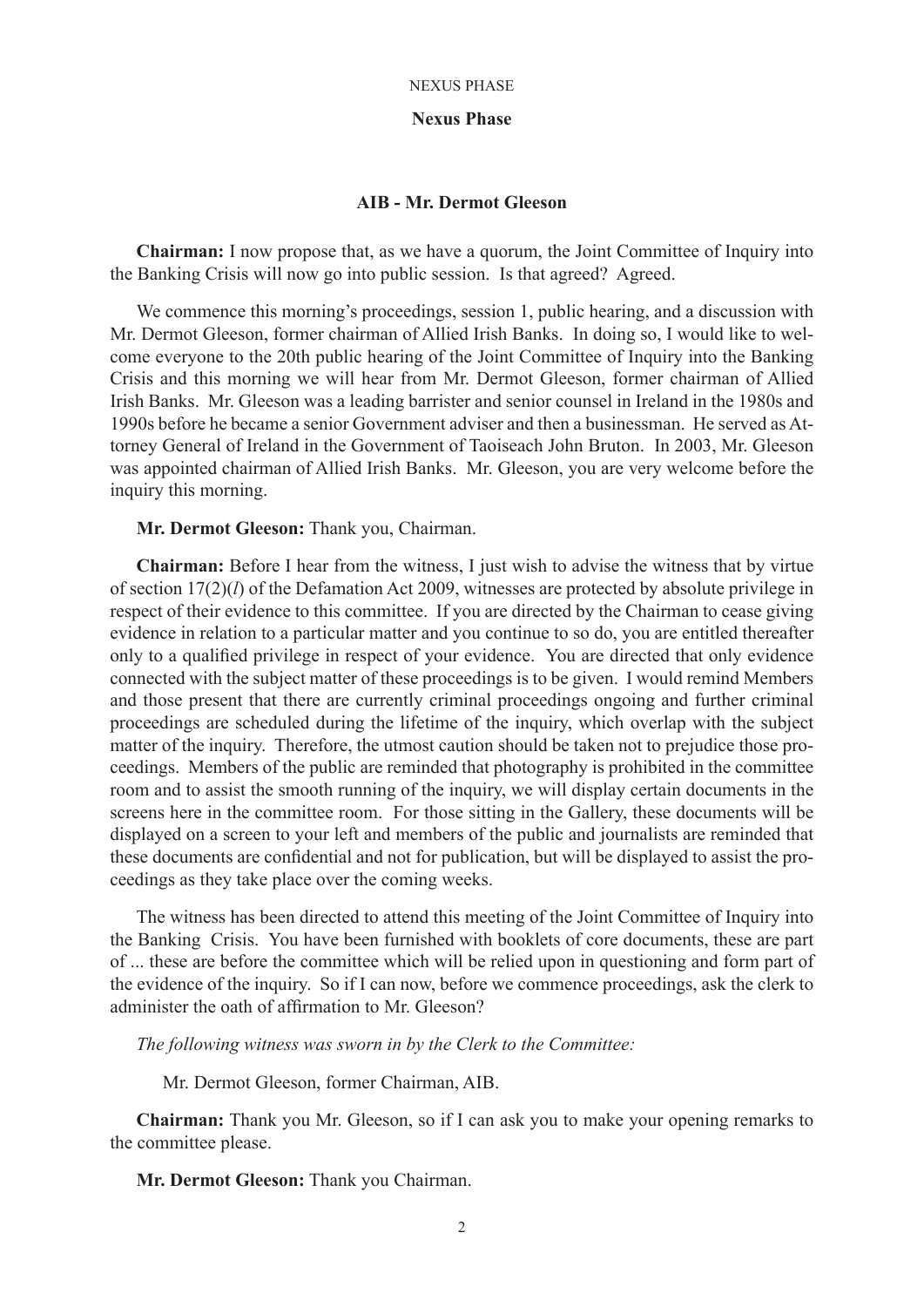Mr. Chairman and members of the committee, I have furnished a written statement to the committee in accordance with its request to me. It may be of assistance to the committee if I say at the outset that so far as the macro story is concerned, without agreeing with every conclusion or every detail, in general I accept the broad thrust of the official reports prepared by Messrs Honohan, Regling and Watson and Nyberg, as well as the views ... most of the views anyway put forward by Dr. Donal Donovan and Professor Anton Murphy.

Irish banks, by and large, avoided the mistakes that wrought havoc in the balance sheets of American, continental European and British banks where credit derivatives and CDOs did the damage. Unfortunately, Irish banks made mistakes of their own, principally by excessive lending for residential and commercial development and these mistakes became exposed at the same time as international money markets shut up shop in September 2008.

AIB lent too much to individual developers, put too much faith in cross-collateralisation, too much faith in the large net worth of individual developers. We didn't do enough syndication or selling down of loans and, in addition, we relied excessively on risk models that proved inadequate to the cataclysmic events of '09 ... '08 and '09.

On 5 March last, the Minister for Finance and the current CEO of AIB, Mr. Duffy, made the very welcome announcement that AIB is on course to repay the total investment made by the State in the bank.

The great recession of 2008, the worst the world had seen for 80 years, didn't start in Ireland or in the Irish banks, but there's no doubt that there were decisions made in AIB which made things worse than they need have been for citizens, for employees and for shareholders. I wish to express my sincere regret for my part in those events, and to renew the apology which I made at the AIB AGM in 2009.

In analysing what went wrong at AIB, I should point out that I resigned from the board in June 2009 and my perspective is, therefore, largely limited to information that became available before my departure - I haven't worked there for the last six years - and may to that extent, be incomplete.

A country's banking system has been described as the nervous system of the economy, and in that sense the largest indigenous bank was never going to separate itself from the dominant economic activity of the society in which it functioned. In the years leading up to 2008, a principal engine of economic growth in Ireland was property and construction. It created a lot of jobs in connected trades and professions, paid lots of taxes, was encouraged by the State and the banks were fully involved in it. Quite apart from the tax incentives that I know the Committee has heard a lot about in relation to property, local-----

**Senator Marc MacSharry:** Can I interrupt, Chairman? Have we got this statement?

**Chairman:** Yes.

**Senator Marc MacSharry:** Where is it? Is this the statement that you have provided?

**Mr. Dermot Gleeson:** No, this is my oral statement, the statement I have provided-----

**Senator Marc MacSharry:** And have we a copy, no?

**Chairman:** Are you drawing from the opening statement?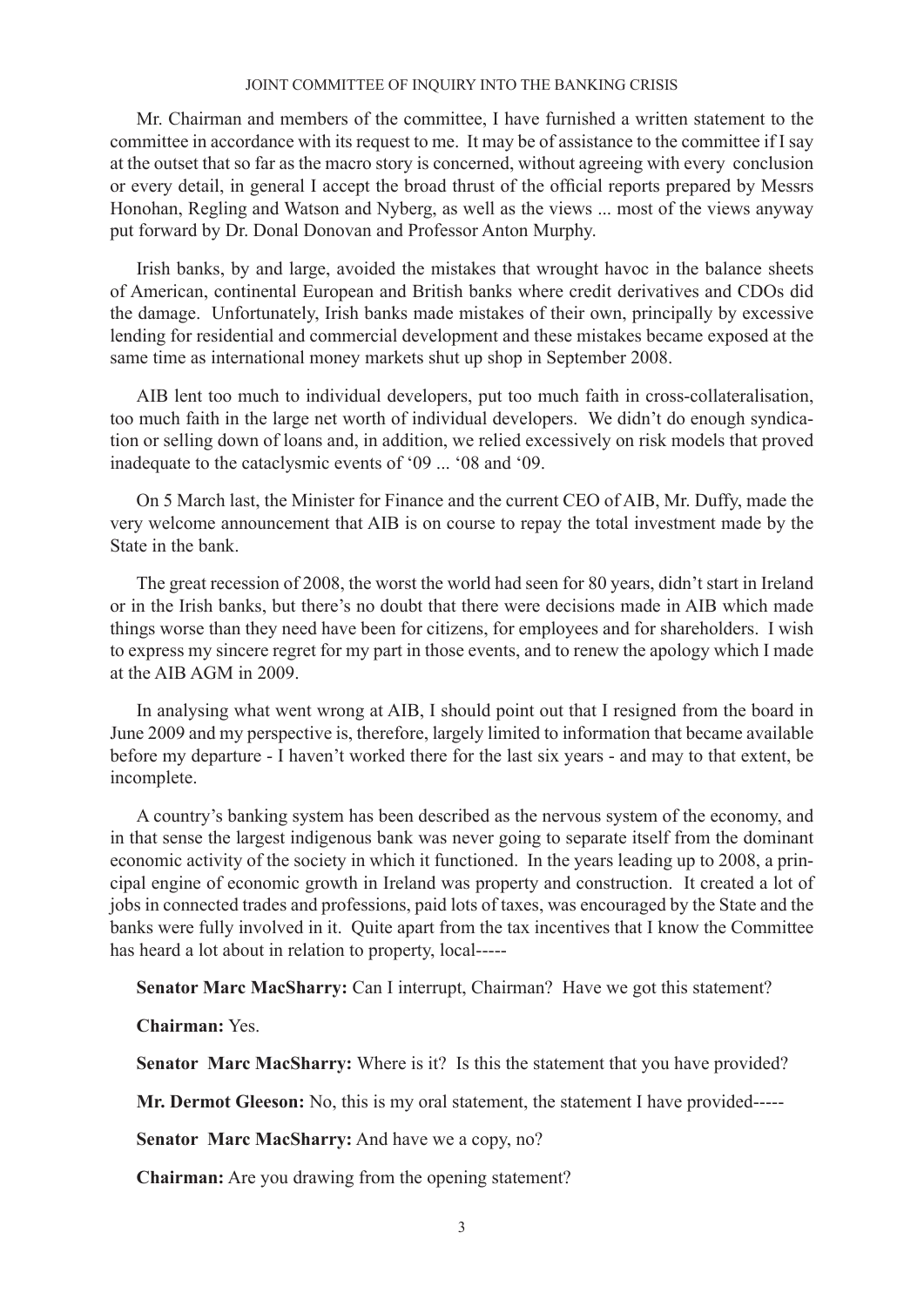**Mr. Dermot Gleeson:** I am drawing from the opening statement. You asked me to shorten it and I did. I am surprised ... it is not my intention to do anything other than-----

**Senator Marc MacSharry:** No problem.

**Chairman:** Please continue Mr. Gleeson.

**Mr. Dermot Gleeson:** Apart from the tax incentives in property and construction that you have heard a good bit about I know already in the committee. Local authorities collected over  $\epsilon$ 3 billion through development contributions imposed as part of planning permissions between '99 and 2008. It's perfectly clear in retrospect that the appetite for risk was excessive and the lending strategy of AIB in respect of property was too expansive. That's not actually how it appeared at the time. In 2007, for instance, there was a strong national consensus widely confirmed by international commentators that Ireland was on a track of rapid sustainable expansion and development, and a good example is provided by the statements made at the launch of the national development plan in 2007. Just one detail from it: it was planned to spend  $\epsilon$ 70 million a day every day for seven years on infrastructure with full employment, net inward migration, low debt-to-GDP ratio, budget surplus and buoyant tax revenue, and lots of civil servants were about to move out of Dublin. Martin Wolf, who has been described as the most respected financial columnist, expressed the view in June 2007 that the possibility of huge calamities being generated by financial markets looked remote. The IMF, in its financial stability report in 2006, expressed the view that risk dispersion as now organised in banks was less - made banking failures less likely. And of course, the reverse turned out to be the case.

 In viewings with the benefit of hindsight, looking back now, it seems to me that a great deal of the issue in Ireland comes back to the question of whether at a certain stage a correction that was coming was going to arrive in the form of a so-called soft or hard landing. I think that's central to the errors. The OECD, the EU, the IMF, the ECB, the Central Bank, the Department of Finance, the ESRI, the great majority of published economists in Ireland and abroad, although not all, the risk section of AIB and the board of AIB all favoured the consensus of the soft landing and the consensus, of course, was entirely wrong.

 There's a striking example or expression, I suppose, of this consensus comes from the OECD report published on Irish banks in April 2008. And I think the date is important because most of the loans ... nearly all the loans would have been made by then. And the OECD said, having looked at the Irish banks, the Irish banks were profitable and well-capitalised and provide a buffer against a future downturn. It's easy and certainly tempting to dismiss everything that went on in 2007 as irrational exuberance, but I actually think that there were - although this is not a popular thing to say - some policies, some justifications for the policy at the time, some rational justifications, and I want to briefly mention three of them. The first was the calculated demand for housing in Ireland, the second was the reassuring effect of Basel II, as it's called, and the third was reliance on risk modelling in banks.

There was hard statistical information which indicated that Ireland needed more housing. One of the things AIB did was get independent economists to come and talk to the board every year or so, and a distinguished independent economist in the middle of 2007 brought a paper to the board, which pointed out that of a selected group of European countries, Poland was below us, but Ireland was next lowest on the list in terms of dwellings per 1,000 citizens. Poland was 330 about, and we were about 370. And then Estonia, Holland, UK, were all well above us, and Denmark, France, Germany, Portugal and Spain were all over 100 dwellings per 1,000 citizens ahead of us. They were all over 470; we were at 370.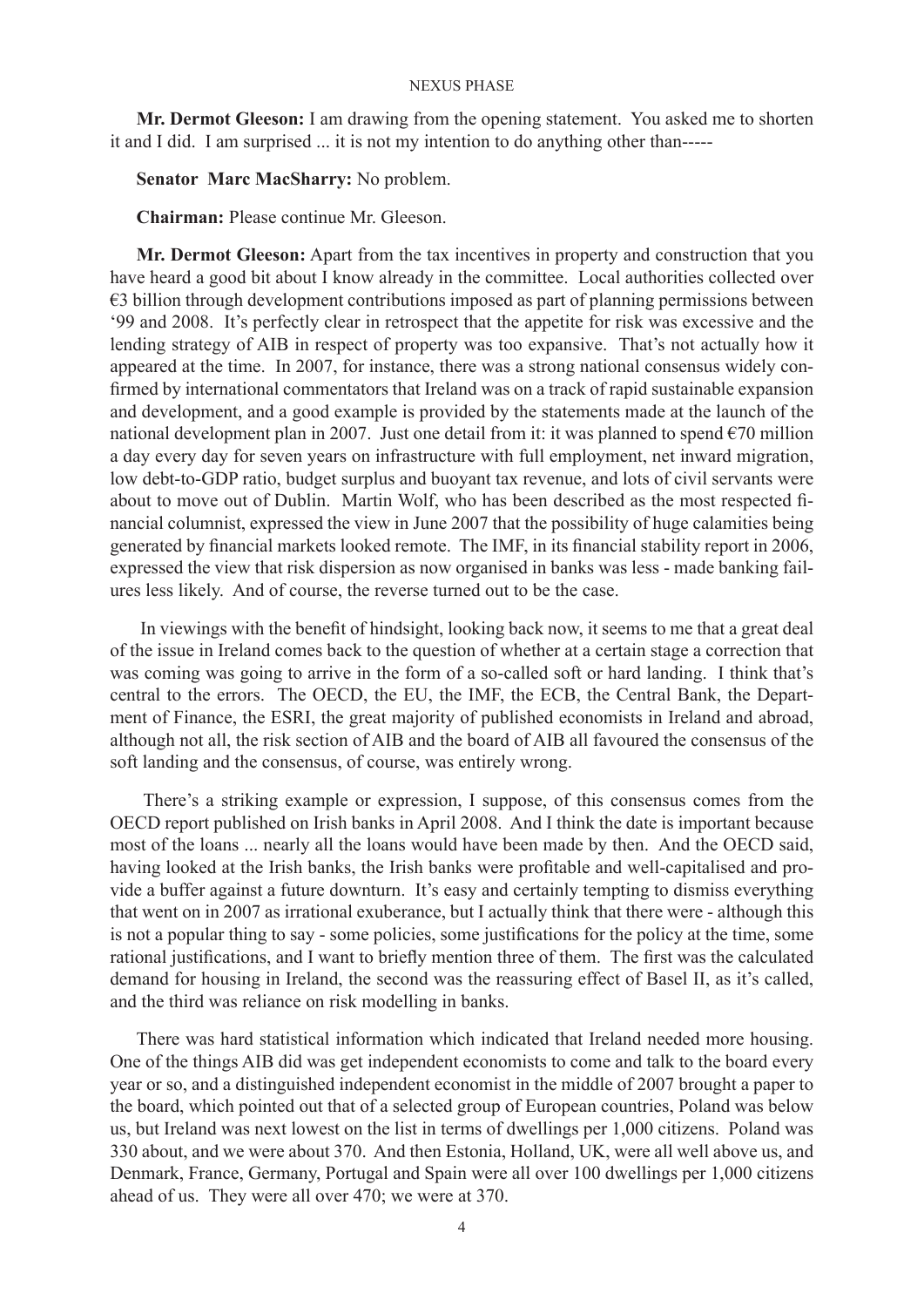The second feature is Ireland has, as you're undoubtedly aware, a very unusual demographic history in the last century. The peak birth rate in most western European countries was in the '60s; people stopped having large families. The peak year in Ireland is 1980, so there were large groups of children born in the late 70s and early 80s and the 1980 crop will be 35 this year. So there's the feeling that there was this group of citizens coming into the ... what I would call the house purchasing age, and we took that on board. Those are the two things I want to say about housing demand, and I suppose the fact that there is now emerging something of a housing shortage in Dublin, certainly in some urban areas, suggests that this wasn't entirely irrational.

I don't want to say much about Basel II; it was promoted with banks by the Bank for International Settlements in Zurich, reinforced by the CRD, the Capital Requirements Directive. Its purpose was to ensure that banks had adequate capital. We bought into it heavily and expensively, €200 million between engaging experts and consultants and installing the systems in AIB. It went live at the start of 2008 and frankly it wasn't much good to us when the trouble came. Part of Basel, a large part of Basel is to do with mathematical risk modelling, I remember we had to hire maths PhDs and so on to help us with this. There was a fraud in the American operation of AIB in 2002, a man called Rusnak stole a lot of money, and immediately after that, every regulator from Washington to Warsaw crawled over AIB and, we got the services in conjunction with the Irish regulator, of a man called Gene Ludwig, who had been a bank supervisor in the States and he investigated us up and down. One of his recommendations was that we needed to set up a world-class risk management system and that we needed a world-class player to head it up and we duly engaged undoubtedly distinguished and experienced risk specialists from JP Morgan in New York at a very high salary. I think ultimately 200 people came into the risk section. At the same time, on foot of the same recommendations, we got a group internal auditor from outside Irish banking, the individual in question had been director of audit for risk and finance in Barclays Bank, then gone to work for the Italian regulator for a short while and then was engaged by AIB. A third initiative at the time that I was involved in, was setting up a whistleblowing system. There's a not-for-profit in the United Kingdom called Public Concern at Work, and it will act as a facilitator, and this was published to staff; they could ring up there and their messages would come only to my office and they could preserve their anonymity if they wanted to.

Stress testing was done, installed, and in April '07 we had a stress test that looked at what would happen if things went wrong. There were two stresses: a plausible stress and an extreme shock test. The extreme shock test wrote down, for instance, unzoned land by about 60%, wrote down residential by 30% and I have the various figures if you need them ... but it went for a one in 25 year downturn and of course that wasn't enough. The stress test just didn't avail when we got a one in 100 year event. We didn't pay sufficient attention to the fact that the stress machinery didn't cater for that event and there was what I'd call an intellectual failure, for which I have to take my part of the blame, to envisage that if there was a serious property downturn in Ireland, a really serious one, and if at the same time there was a worldwide contraction of demand so that Irish businesses started doing badly, you started having unemployment and redundancy ... and at the same time as those two things, that the wholesale money markets closed up that we'd have a very serious crisis on our hands. When Lehman's failed on 15 September 2008, that in effect is what happened.

I want to say something briefly Chairman, if I can, about 2009 and what it was like. Now it's painful, it's not long ago but it's possible, in the collapsing of the historical perspective, to forget just how bad things got say from the December of 2008. In the autumn of 2008, the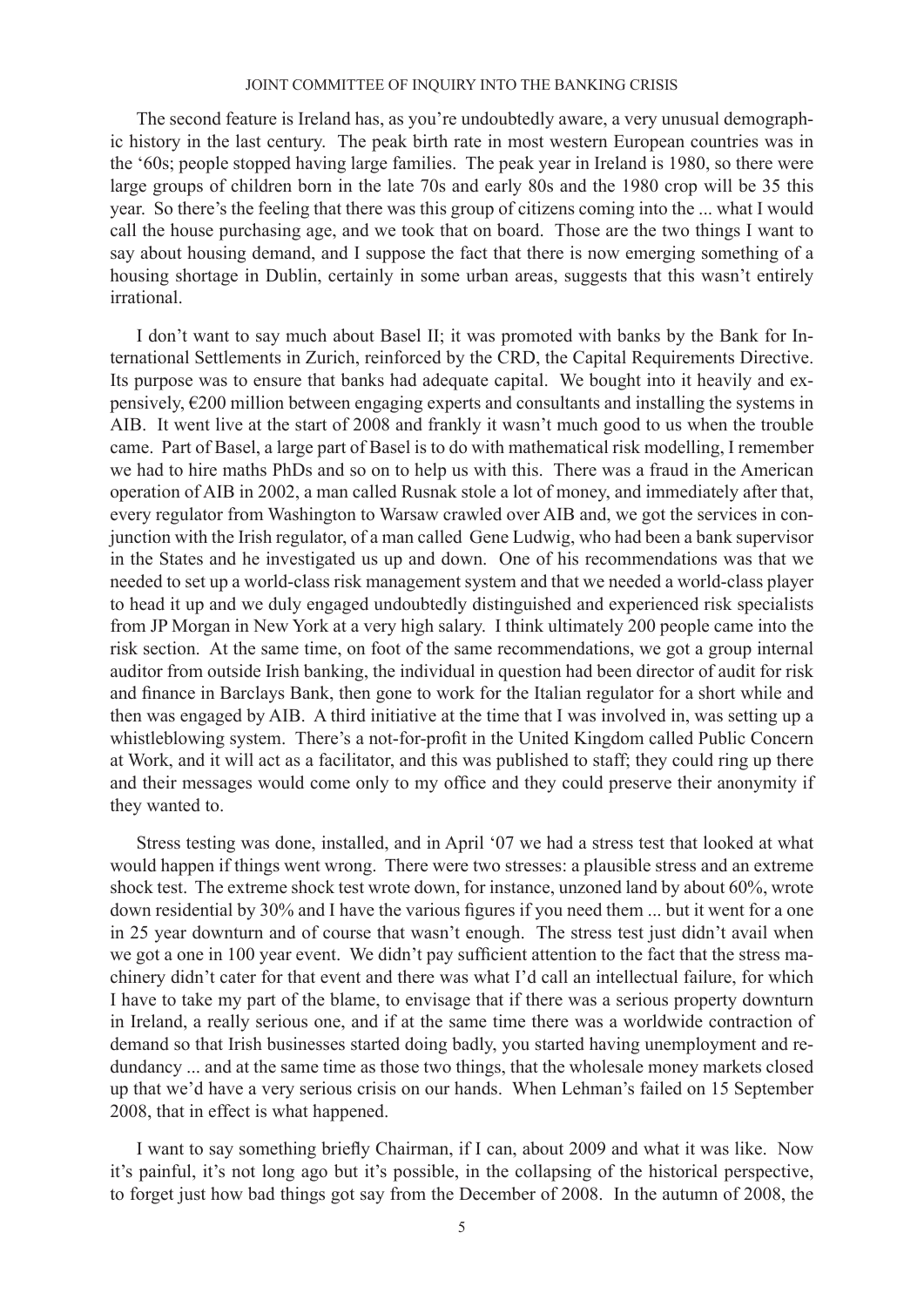Department of Finance had estimated tax revenue for 2009 at €43 billion and the outturn was €33 billion. They'd also estimated the contraction in GDP in Ireland at 1%, a 1% drop in GDP, and the outturn was 11.3% for 2009, ten times worse than the prediction. In December 2008, a range of international banks were, this was unheard of before, downgraded. That included Deutsche Bank, Barclays, Credit Suisse, Citigroup, JP Morgan, Morgan Stanley. Anglo was nationalised in January 2009 and just as an indicator of how the general population felt, how public confidence had just gone at that stage, new car registrations in January '09 were 65% down on the previous year. Irish banks were downgraded in February by Fitch and then in the spring, AIB and Bank of Ireland had to get help from the Government on capitalisation.

Now you can ask the question why did everyone get it so wrong? I think it's very hard to get it right, that economic forecasting is less reliable and more complicated than people think. Credit has to be given to Professor Morgan Kelly, he detected the bubble but even he said he thought the downswing in prices in real terms would take eight or nine years. He also expressed the view that the Irish banks were well capitalised.

I'd like to say something briefly about the accounting standards that applied at the time. After the dotcom bubble, where accounting standards had given rise to alleged opacity in the accounts of public companies, IAS 39 was introduced. It prevented banks, in very simple terms, doing what was called cross-cyclical provisioning: putting something away in the good years to save you the trouble in the bad years. It also had another effect. It insisted that certain parts of a bank book had to be marked to market, and I don't think the people who designed it ever envisioned there'd be a day when there wouldn't be a market. So you were now marking to market when there was no market and getting extraordinarily low values for assets. And there's ... the best description of this - which I think is a key dynamic of the crisis - the best description of this that I've found is in the so-called EU high level group chaired by Jacques de Larosière ... Mr. Nyberg was a member, Sir Callum McCarthy and the great and good of European financial regulation. It's a bit turgid but starting at paragraph 33, if I can read you into the record what they said. It is about five or six sentences, Chairman, if you'll indulge me:

Financial institutions understandably tried to dispose of assets once they realised that they had overstretched their leverage, thus lowering market prices for these assets. Regulatory requirements (accounting rules and capital requirements) helped trigger a negative feed-back loop amplified by major impacts in the credit markets ... Financial institutions, required to value their trading book according to mark-to-market principles, (which pushed up profits and reserves during the bull-run) were required to write down the assets in their balance sheet as markets deleveraged. Already excessively leveraged, they were required to either sell further assets to maintain capital levels, or to reduce their loan volume. "Fire sales" made by one financial institution in turn forced all ... financial institutions holding similar assets to mark the value of [those] assets down "to market" ... What was initially a liquidity problem rapidly, for a number of institutions, turned into a solvency problem.

 I would like, Chairman, to say something now about the milieu in which Irish banks functioned before the crisis. Analysts and large shareholders, pension funds and stockbrokers were always interested in earnings per share and particularly where your earnings per share was going up as much as your peers. If you were going up as much as your peers that was fine but if you weren't, then your share price would drop and that meant your capacity to raise money would drop, your capacity to expand would drop, vulnerability to takeover would increase. Governor Honohan in his report in 2011 adverted to that dynamic. The other issue was Anglo being held up to us as an exemplar and you'll all be aware of that. Commentators in Ireland and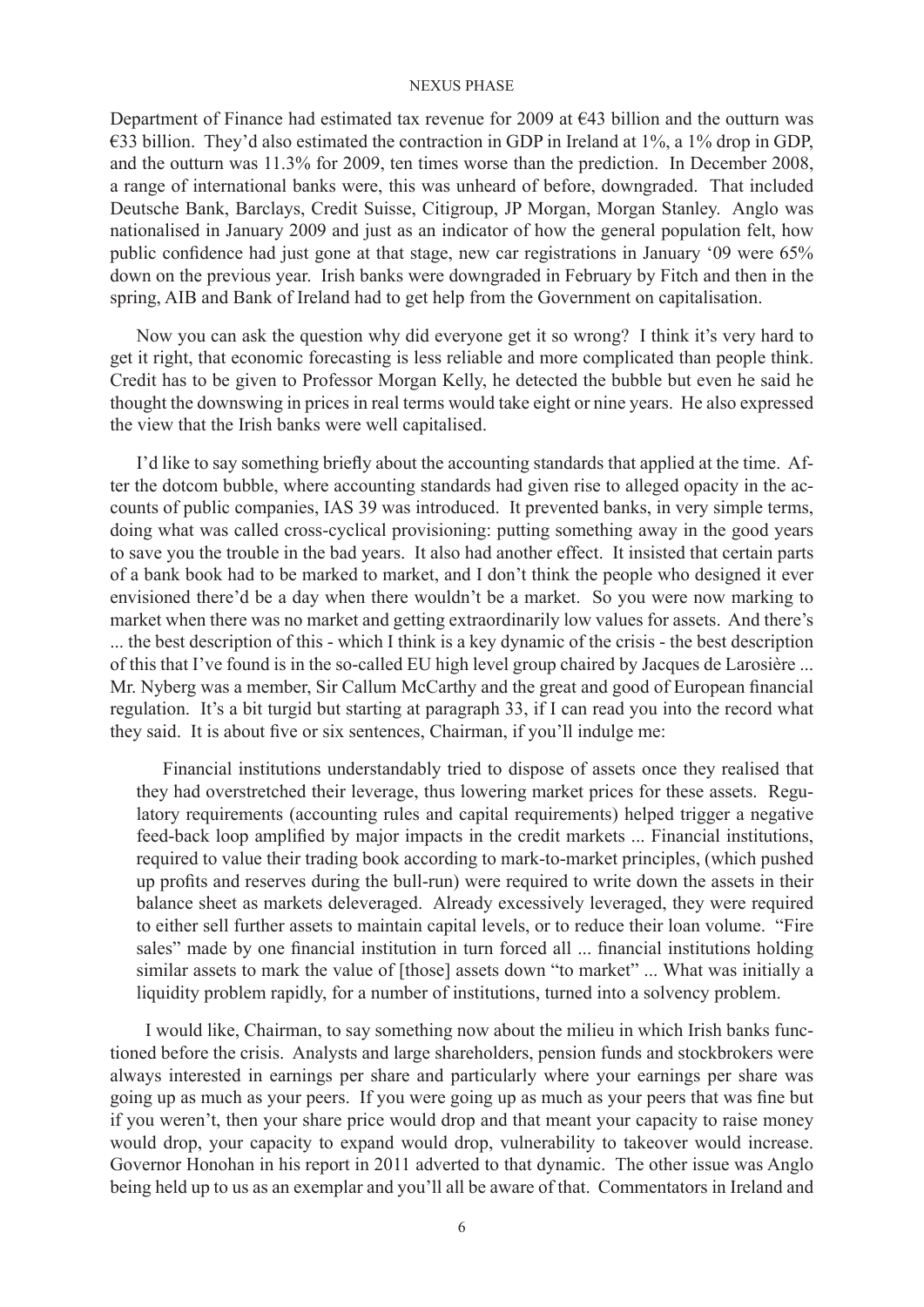abroad repeatedly said, "Anglo is the best bank. Why can't you be more like Anglo?" It was determined by one international consultancy to be the best bank of its size in the world. It was the darling not just of the Irish but of European stock exchanges generally. And I had customers saying, "Why can't you be like Anglo? Why are you always asking for more? Yourself and Bank of Ireland give slow responses and you ask for paperwork", and things like that. I think we tried in some way not to be drawn into the wake but inevitably we were, I think, in some respects. Professor Honohan described the effect of this sort of competition in a memorable statement before he was the Governor. He spoke to an economic conference in Dubrovnik in June 2009. This is what he said, "Competitive pressure on the leading banks to protect market share came especially from reckless expansion [from] one bank, Anglo-Irish whose market share among Irish controlled retail banks jumped from 3 per cent to 18 per cent in a decade".

Can I say something briefly then about the regulator? We had a perfectly professional relationship, mostly between executives and the Central Bank and the regulator. I would meet the head once or twice a year maybe. We invited the CEO and chairman of the regulator to come to an AIB board meeting and they accepted that invitation. I know there has been a lot of criticism of the regulator and that is not my business. I am wary of sporting analogies in a serious matter such as this but I did look at ... one of the witnesses I did get a chance to look at was Professor Alan Ahearne and he was in this room on 4 March. And he was asked by one of the members here what was needed at that time and he said what was needed was a more intrusive regulator - someone who behaved like a referee in a football match. And it strikes me, having reflected on it since, that that's apposite, that it's instructive ... that if you've a referee in a football match which is highly competitive - and Irish banking was enormously competitive at the time - and the referee does not blow the whistle much, then the more aggressive team tends to prosper and other people can get injured.

 Just to say one more thing about the bubble. No bank could stop a bubble. If, through some amazing piece of insight or wisdom which we certainly didn't have, AIB had decided on some day during this period to close up for loans and say, "No more loans. We're not lending anymore", it would have damaged the bank at the time but not as much as the crash did. But, all of our customers who were claimants for loans would have been met within the following week by our competitors with glee, the competition was so fierce. So, the point I make is that no bank could stop a bubble inflating; only authorities can do that.

 I will now turn to the night of the bank guarantee decision on 29 or 30 September 2008. The committee are in possession of three separate near contemporary records which I made of the events of that night. The main one is, of course, a seven page note, not perfect I'm afraid, but which I dictated a few days after the events of that night and which I've given to the committee. There is also much shorter paragraphs in a memo that I sent to the CA two days later just as a couple of paragraphs that recites my recollection of what went on at the night and also a letter of complaint to another chairman of another bank which has a couple of paragraphs again about my recollection of the night.

 On Sunday, 28 September 2008 - this was a Sunday evening - AIB directors heard from the CEO at a board meeting at 6 o'clock that the word from the authorities was that two financial institutions in Ireland were likely to fail, the timescale was unknown and that a limited guarantee would be put in place for the remainder of the banks. I furnished you in my supplemental statement a quote from the AIB minute:

The purpose of the meeting of the 29th September which the representatives of AIB and Bank of Ireland requested with the Government was to discuss the dramatically dete-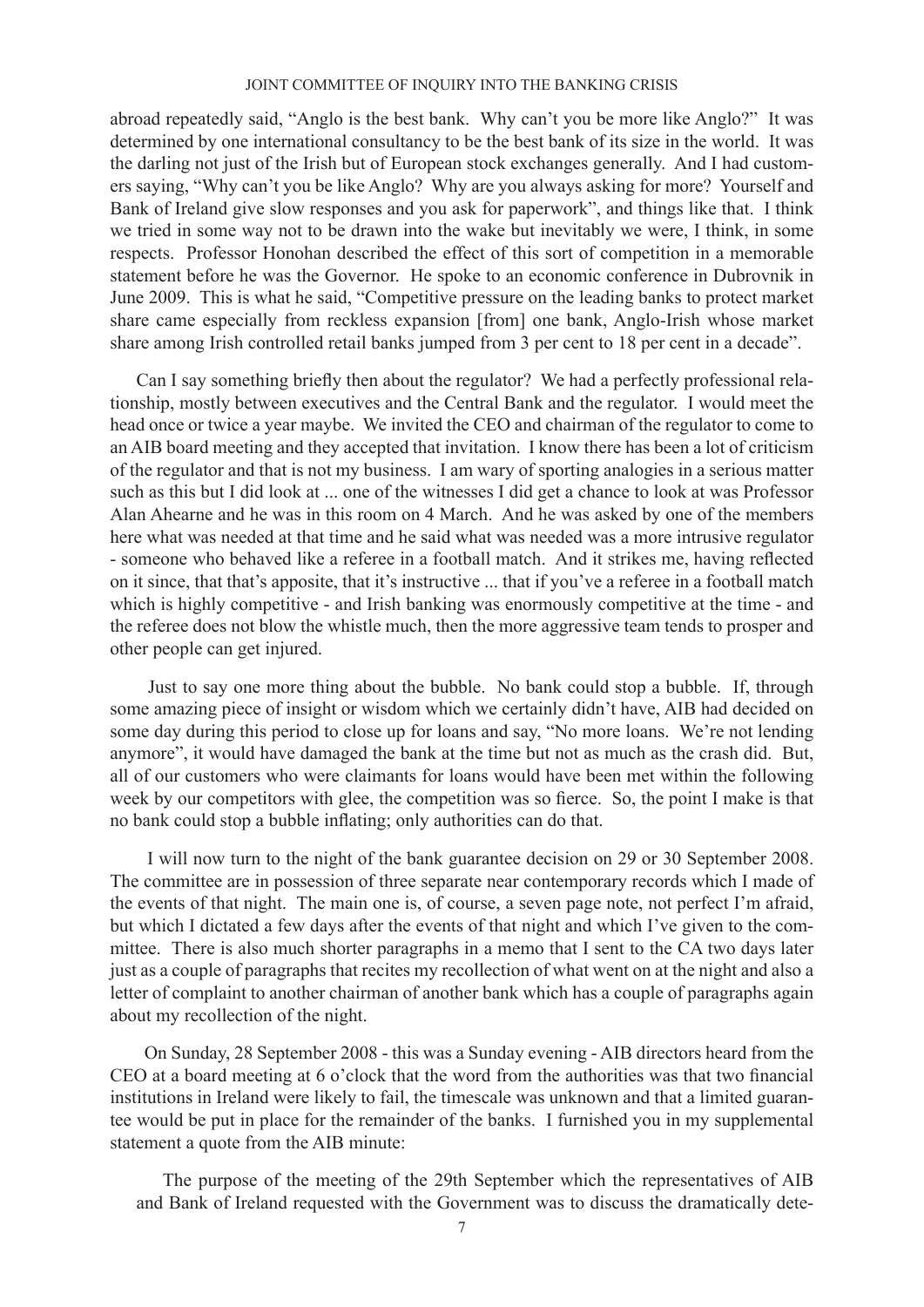riorating international situation, the apparently dire staits in which Anglo found itself and the possible repercussions of Anglo's imminent collapse for Bank of Ireland and AIB. We learned that Anglo could not open the next morning and had run out of liquidity. The banks expressed the view that Anglo and Irish Nationwide needed to be decisively dealt with in some way by the State and then [and I emphasise the "then"] for a guarantee to be provided for the remaining banks to protect the surviving banks against the turmoil which would inevitably follow from an Irish bank being either liquidated or nationalised.

 The Governor of the Central Bank stated during the meeting, in the presence of the Government representatives, that it would be disorderly, or ... and I remember this expression, "or there could be a fumble if Anglo were dealt with mid-week", so what was needed, the Governor said, was for AIB and Bank of Ireland to try and provide €5 billion each in liquidity to support Anglo until the coming weekend.

 Most of the evening was spent in efforts by Bank of Ireland and AIB to assemble enough liquidity to keep Anglo going until the weekend. That effort was successful and, by morning, €10 billion in liquidity, in excess of our own liquidity, half provided by Bank of Ireland and half by ourselves, had been assembled with its repayment within seven days guaranteed by the Government. I want to emphasise that AIB's representatives were not involved in discussing or the making of the decision that was ultimately made. The so-called "blanket guarantee" to include six banks, including Nationwide and Anglo, was not sought by or discussed with AIB. I make no complaint about that. I simply record the fact. The representatives of AIB and Bank of Ireland were not present in the room where the decision makers were for most of the evening, perfectly proper as well. I first learned that Anglo and Irish Nationwide had been guaranteed along with the other four banks from the media early the next morning. I acknowledge that the Government was faced with very difficult decisions on 29 September, which had to be made very urgently and I am not privy to the information or advice which was available to the Government on that evening. Two days after the guarantee, I sent a note to the CEO of AIB which included the following, and this perhaps is the most encapsulated confirmation of what I think went on:

Our name and reputation has been damaged by our perceived role in asking for the guarantee. We have maintained silence on the fact that what we asked for was that Anglo and Nationwide, what brought us all down, be taken out of the market and then for a guarantee to be put in place. What we did not ask for, and I underlined that in the original, was that Anglo and Nationwide should be boosted and baked into the system going forward.

 The significance of the getting to the weekend, referred to by the Governor, is that at the weekend, the worldwide stock markets are closed for about two days, I think 51 hours, whereas during the week, worldwide stock markets are only closed at night for about three hours, between Japan ... between US closing and Japan opening. Just ... finally, Chairman, to say about other options, very briefly, during that week other options, Fortis was rescued by the governments of Luxembourg, Belgium and the Netherlands using ELA and I think that option was discussed briefly by Senator MacSharry with Professor Lane at this inquiry on 21 January.

Later that week, or maybe at the start of the following week, the Bank of England made a secret loan of Stg£63 billion to solve the allegedly critical liquidity issues at Halifax Bank of Scotland and RBS and that wasn't announced publicly until Mervyn King, the Governor of the Bank of England, said it to a Treasury select committee in November the following year. Since then, like many other countries, Ireland has enacted special legislation to deal with bank resolution, the Credit Institutions (Stabilisation) Act 2010 and the Central Bank and Credit In-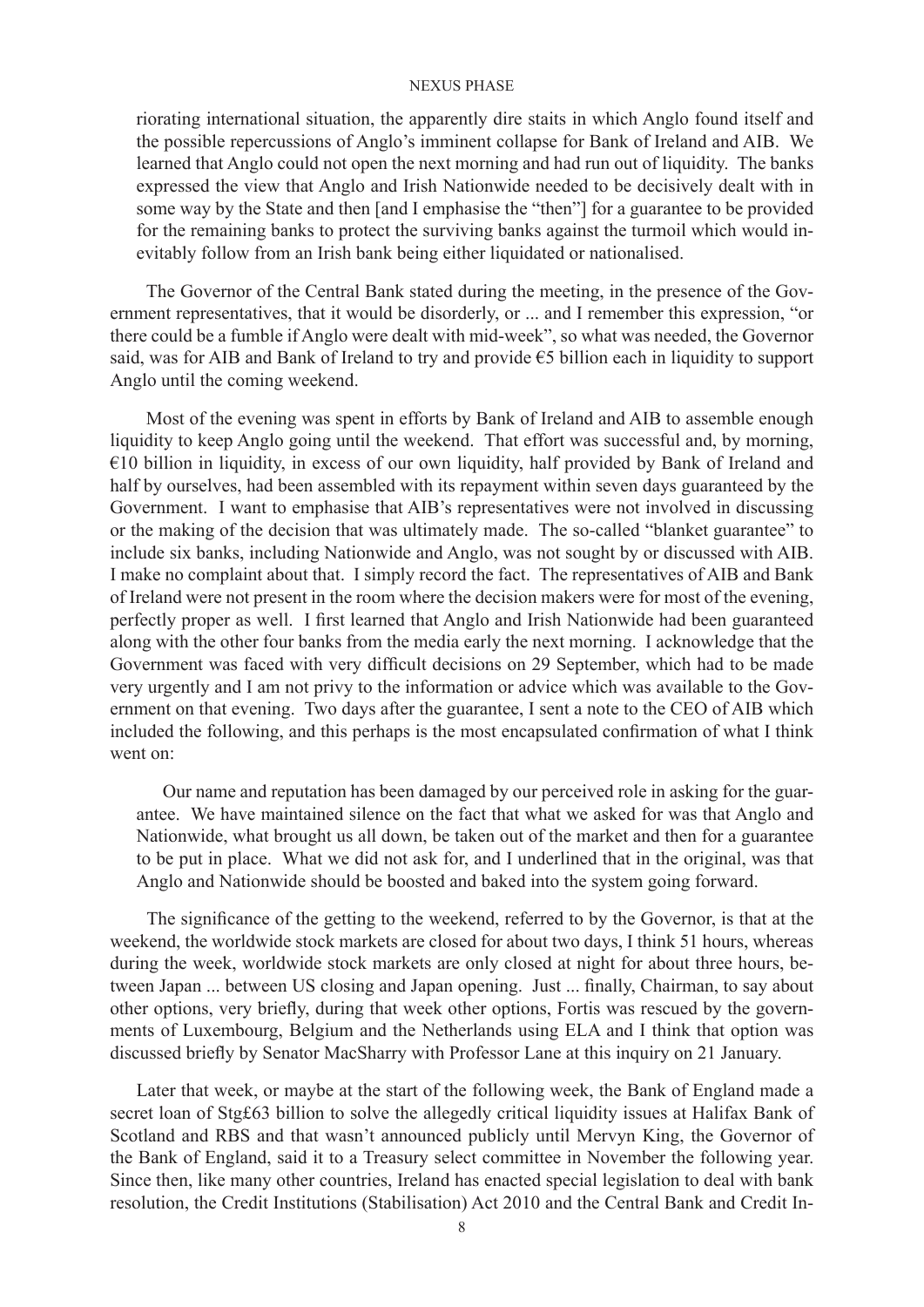stitutions (Resolution) Act 2011, and they obviously provide much more options for the sort of events that occurred on the that night. Those are my opening remarks, Chairman.

**Chairman:** Thank you very much, Mr. Gleeson, and just to say your full statement will be published as part of the proceedings and that should be online some time this morning, and thank you very much for condensing that because that facilitates us in our proceedings this morning and I will be asking both members and yourself to be concise in the engagements today.

Mr. Gleeson, can you explain to the committee how AIB, which is a bank which has a history going back, I think to 1825, long before the foundation of the Irish State, a bank that was considered for ... over that period as a traditional conserving banking model, ended up during your period as chairperson being guaranteed by the Irish State and, ultimately, 99.8% owned by the Irish public?

**Mr. Dermot Gleeson:** Well, Chairman, I have tried to do something of that explanation in my opening remarks and I won't repeat what I said there but the bank was divided into five divisions. We had an operation in the United States, in Poland and in the UK and then in Ireland it was divided into what is called capital markets and then Republic of Ireland, which is what people would know as the traditional bank that you've described.

Four of those divisions, by and large, came through reasonably intact through the crisis. Republic of Ireland, unfortunately, became embroiled in property lending which in retrospect ran out of control, was too expansive, was not controlled by the risk models. I suppose it's fair to say that we had, and this is not an excuse, but it is an explanation ... some of the things that I am saying today may sound like excuses, I'm not making any excuses. I am trying to assist the committee by explaining how it seemed at the time. We had installed this enormously expensive ... the best personnel system of controlling risk and I think that directors thought that - and it was advertised - as a means of measuring, monitoring and managing risk and we just had excessive faith in it. Allied to that, we went too far with individual developers. The AIB philosophy at the time, and for years before, was "stick with your customer". Try and make sure they don't go anywhere else, because we had, as you said, plenty of customers and you have to remember that big developers were often customers that we'd had for maybe 25 or 30 years; people who had often started modestly as perhaps small builders and had been successful, accumulating large personnel wealth, always repaying their loans, always coming back for more and always repaying them again. And I'm afraid we took too much comfort in that history and we weren't...our credit processes were not strict and savage enough. We looked at affordability and I think we have to take the blame for having processes that just did not match the cataclysm that came. As I say, the competition was fierce. I refer again to Professor Honohan's analysis of the competition but that's another explanation, not an excuse.

**Chairman:** And other members I'm sure will open up this debate as we proceed.

**Mr. Dermot Gleeson:** Certainly, Chairman.

**Chairman:** Can you just clarify as well because this will assist us as we go into other questioning. Do you believe that AIB required a guarantee on the night of the guarantee? Should it have been guaranteed?

**Mr. Dermot Gleeson:** Yes, but you do understand that a fundamental part of my recollection of the event was that what we asked for was a four bank guarantee-----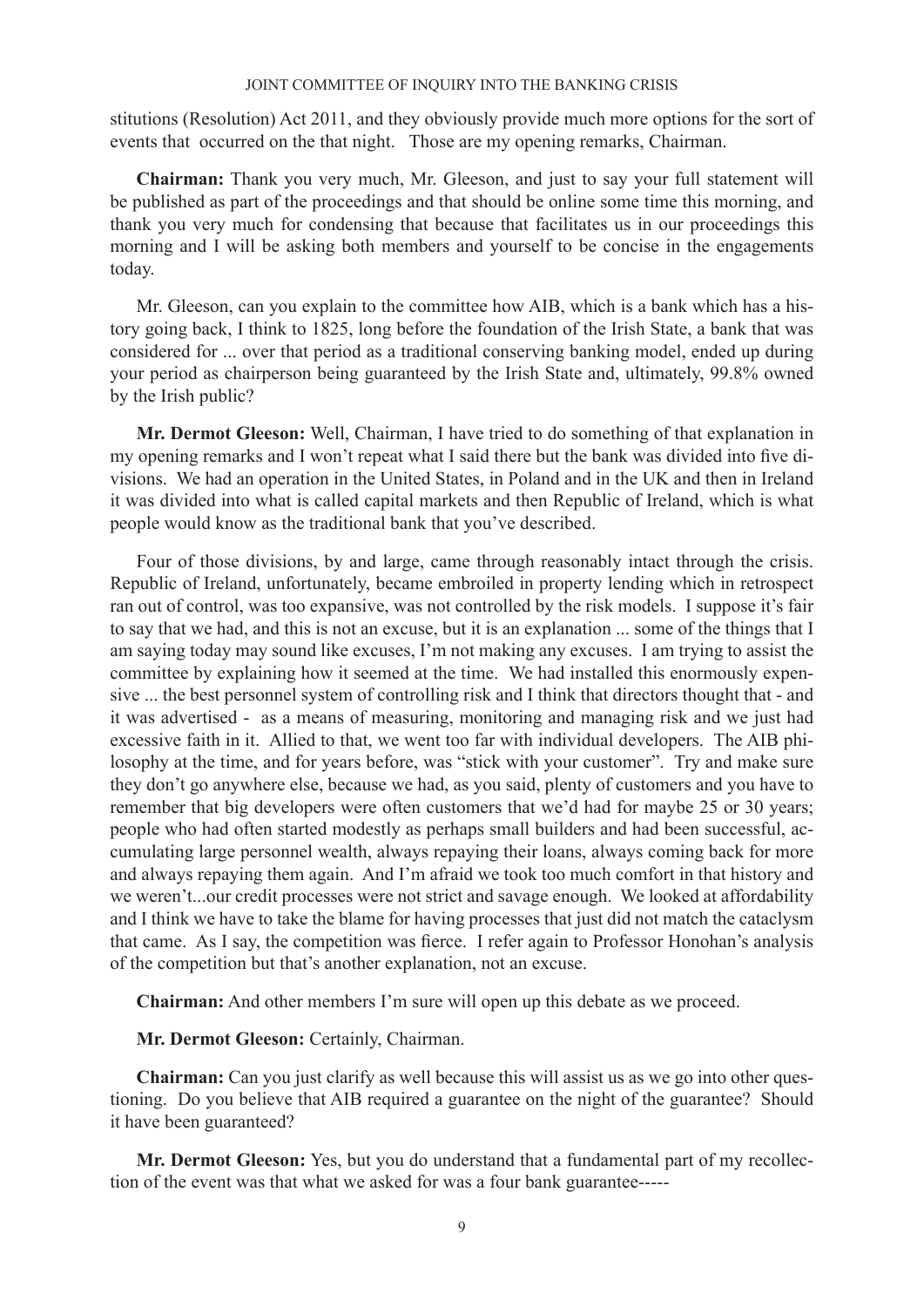**Chairman:** And I'll come to that in a moment but the-----

**Mr. Dermot Gleeson:** But yes, I think if ... well let me back up and this is fairly important so I'll try and get it precisely. What we thought we were talking about was a guarantee for AIB, Bank of Ireland and two other banks----

### **Chairman:** And-----

**Mr. Dermot Gleeson:** In a context where Anglo and Nationwide were about to be taken down.

**Chairman:** And other members will get into that. And at what point do you believe that AIB's destiny was on the road to what was ultimately nationalisation, be ninety-nine point ... was that at the period of the ... was it already on that journey at the night of the guarantee or was that afterwards?

**Mr. Dermot Gleeson:** Absolutely not, Chairman, I don't believe so. Can I answer that because, again, it's an important question? I believe AIB was solvent then but you'll ask the question, "When did AIB become insolvent?" and I don't know the answer to that. Again, we tend to collapse ... or I can make the mistake of collapsing this fairly short period. The fall in house prices has been 40% to 50% higher in some places. At 30 September 2008, the night of the guarantee, the fall in house prices was 7.7% nationally, 8% if you included apartments. The real trouble was 2009, and I don't know when in 2009-10 AIB became insolvent, because you could mark-to-market six days in a row and get different answers and if you mark-to-market and your assets were down, then you needed more capital, then you had to sell more ... nobody will ever know, I think, because of the interaction of capital requirement rules, the Capital Requirements Directive, and the accountancy rules, when the moment came.

**Chairman:** I just want to clear up one other matter before we go into the questions, Mr. Gleeson. In notes taken, I think by yourself, of events occurring on Monday and Tuesday, 29 and 30 September 2008, this is from the committee's document, which is Vol. 1, 30 March 2015-----

**Mr. Dermot Gleeson:** It's the note that I made, I take it?

**Chairman:** Yes C3b, page 6. I think it's coming up on the monitor now. In that evidence book, there is a line from yourself which says "The final point I made related to the form of the guarantee-----"

**Mr. Dermot Gleeson:** I'm having slight trouble hearing you Chairman. Sorry, excuse me.

**Chairman:** Yes. In ... by your report, or by your notes, you say "The final point I made related to the form of the guarantee; an nitial draft had been furnished" and then in brackets "I think by Bank of Ireland" and "was in a form which we thought was too bare; I mentioned that a guarantee had to be read correctly to technical eyes in Foreign Central Banks" and in closed brackets again "I mentioned Peru, Libia (sic), and Russia" and in closing brackets, "We ..." and in AIB's context you're saying "We furnished a more extensive formula", in brackets again, "which we brought with us". So you're proposing, or you're explaining that you came to the meeting that night with a document yourself. Closing brackets again, "as to the sort of instruments and deposits that should be covered" and then in brackets again, "This formula was eventually adopted later in the night pretty well word for word".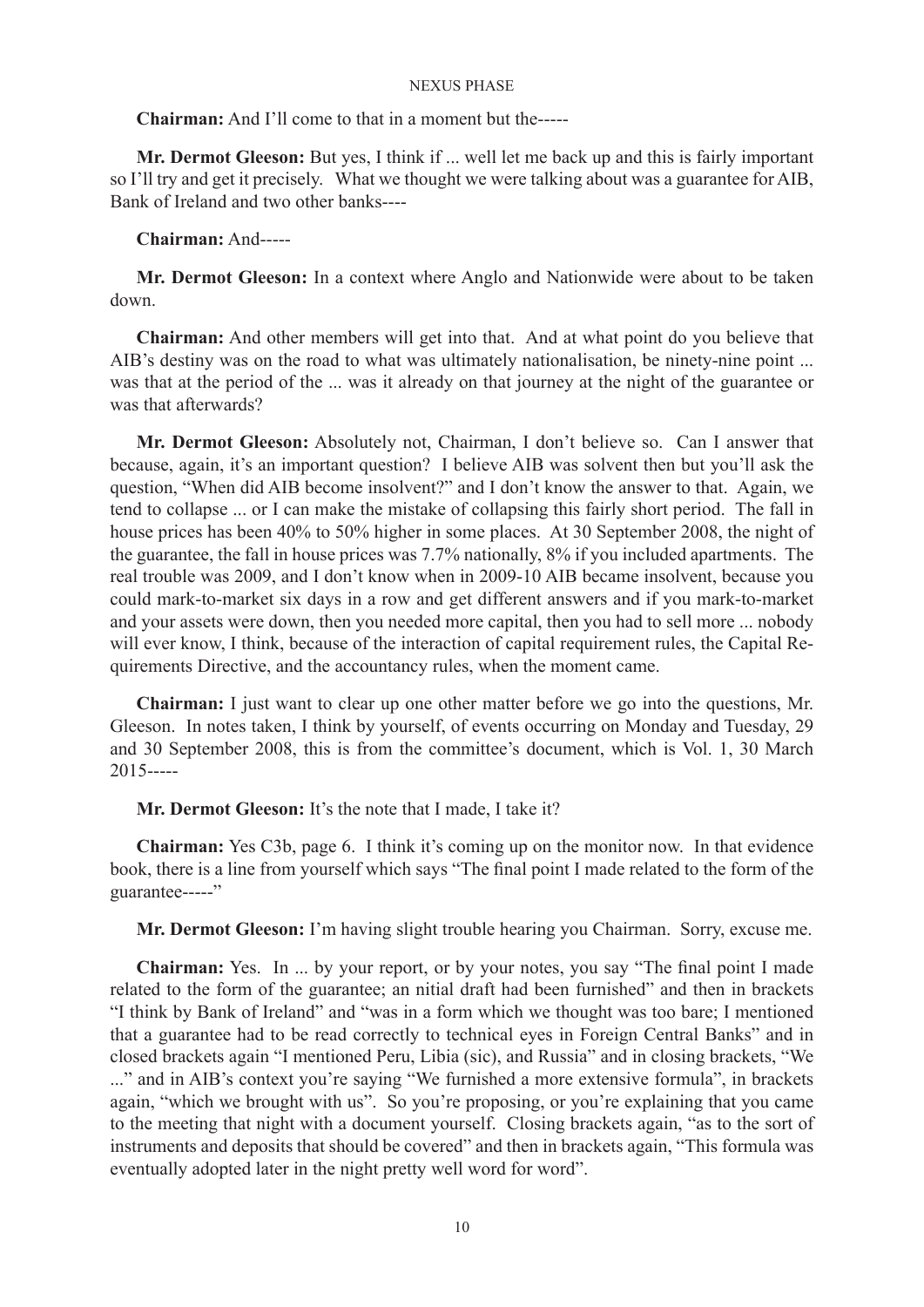Now I'll come back to that in a moment, and maybe Deputy Doherty, who's coming in lead will take that. I just want to establish for the moment ... because when the committee chased up this line of inquiry, a letter came in from AIB on 21 April 2015, addressed to me, on behalf of the committee, stating from ... responding to the direction that we issued for them to get this document, saying that "AIB does not have in its possession any documents containing the formula referred to in 1 above, or the draft guarantee referred to in 2 above". They then ... AIB then go on to say, this is from Derek Hegarty, banking unit inquiry ... or banking inquiry unit ... he goes on to say "In response I confirm that, not withstanding the extensive document review exercise we conducted in response to the direction which resulted in over 47,000 pages of documentation being disclosed to the inquiry on behalf of AIB, we have not located any such documents and I can see no evidence that any such documents were generated using AIB's electronic system". Now can you just explain to the inquiry-----

## **Mr. Dermot Gleeson:** I can and I'm glad-----

**Chairman:** First of all, just ... I ... the questions in terms of content can be dealt with later. There was a document.

**Mr. Dermot Gleeson:** There was a document but I'm afraid my ... my memorandum dictated is woefully imprecise about what actually happened, and I apologise for that. But I need to answer your question Deputy-----

**Chairman:** I just want to establish there was a document on the night.

**Mr. Dermot Gleeson:** There was, I think, a slip of paper, a one page piece of paper, maybe torn out of a notebook, which had a number of words on it, and my recollection, and this is not in the ..... my recollection is that before we left AIB in the afternoon ... remember this was put together in the afternoon. Richard Burrows rang me in the afternoon, and we rang the treasury people who are the people who look after liquidity, and we said that we may be asked about a guarantee. And my recollection is that there was a form of words written on a single sheet of paper in handwriting by either Eugene or me, I don't know, and it would have said, you know, something like "deposits", "bonds", and something else. But that was what was handed over.

**Chairman:** I'll get into the detail of where the document had a significance that night of ... but just for right now, Mr. Gleeson, before I bring in Deputy Doherty, I just want to establish there was a document in existence, even though AIB can't find it now, there was a document in existence that night that was brought ... or a formula of words, that was brought to the meeting that night.

## **Mr. Dermot Gleeson:** Yes.

**Chairman:** -----before I bring in Deputy Doherty, I just want to establish ... there was a document in existence.

## **Mr. Dermot Gleeson:** There ... I-----

**Chairman:** Even though AIB can't find it now, there was a document in existence that night that was brought ... or a formula of words that was brought to the meeting that night.

**Mr. Dermot Gleeson:** There was a form of words relating only, I think - and I don't have it, I have to say - only, I think, to the scope of the guarantee. And I do remember that was discussed on the night, and it might have, but I don't know, talked about-----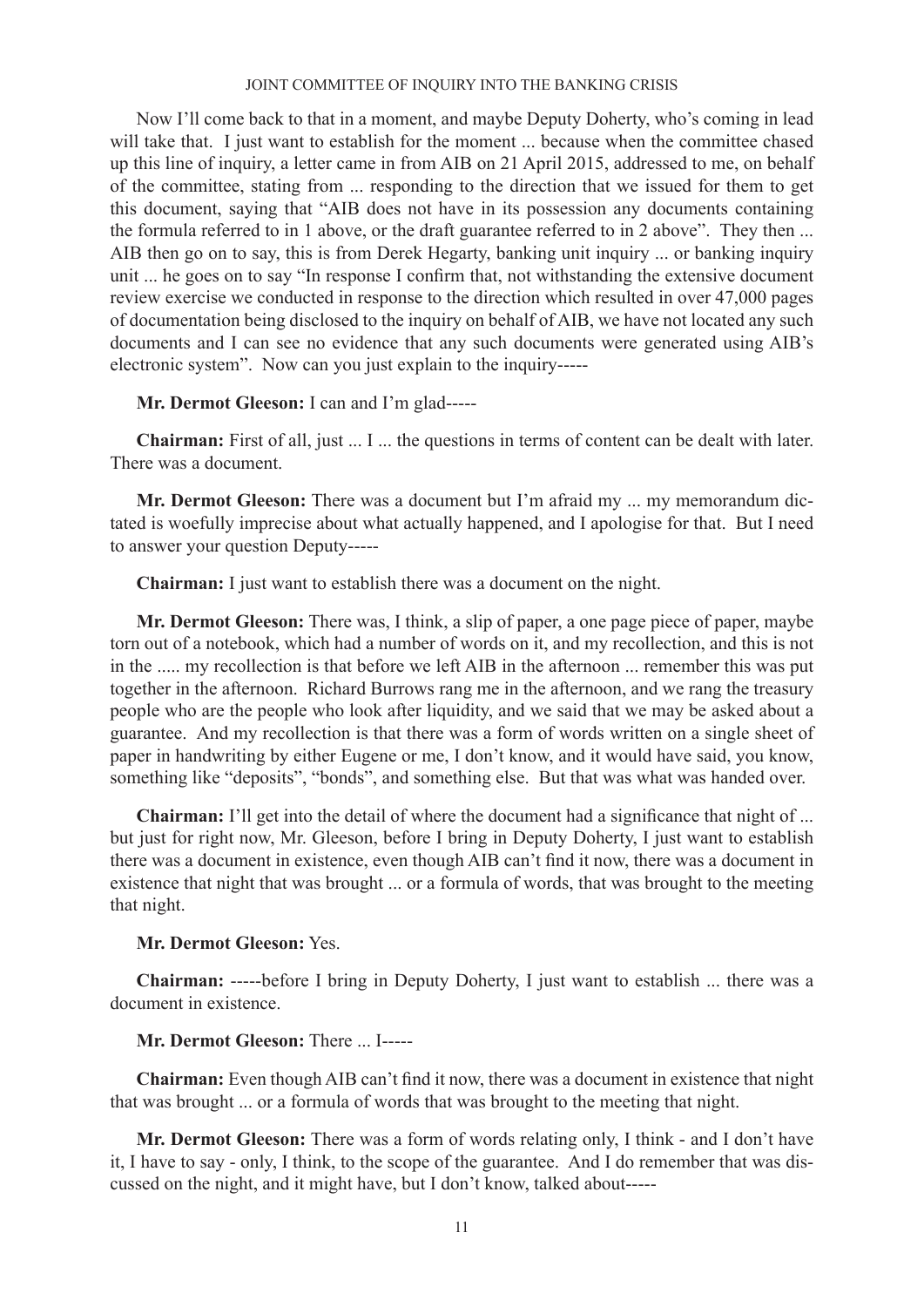**Chairman:** All right.

**Mr. Dermot Gleeson:** Can I answer your question?

**Chairman:** Mr. Gleeson, please. I'll get into the discussion-----

**Mr. Dermot Gleeson:** No, but I want to answer your question.

**Chairman:** I'll get into the discussion later.

**Mr. Dermot Gleeson:** I think one of the few rights-----

**Chairman:** No, please, Mr. ... no, Mr. Gleeson, please. Please.

**Mr. Dermot Gleeson:** -----of a section 7 witness is to answer the question.

**Chairman:** No, look, please. Yes. I just need to ... I need to get the question established ... and we can get into later in the evening, and other members will talk about the evening. What I want to get established right now ... did AIB arrive that evening ... whether it was a document or a formula of words as to how you would see a guarantee being constructed?

**Mr. Dermot Gleeson:** If I can just say again, Chairman, because I fear I haven't made myself clear. There was a small number of words on a slip of paper which, in my recollection, described the range that ... a guarantee that would look right from foreign central banks. That's just this bit. The bank guarantee is a 12-page legal document. In the hour before we ... there was no question of drafting a guarantee, and my note is misleading to that extent. It was this critical formula, and I know bonds were asked for. And let me say just in relation to bonds because I know that's controversial, AIB had no bonds that matured in the two-year period ... it wasn't for ourselves. We had no bonds - relevant bonds - that matured in the two-year time. But that's all I can remember. And when I say farther down the same page that you were quoting, about six lines from the end, we furnished our draft guarantee - again, it was this formula - to the Government at the very early session, I believe that slip of paper was handed over.

**Chairman:** Deputy Doherty. Deputy, you've 25 minutes.

**Deputy Pearse Doherty:** Go raibh maith agat agus fáilte ag an coiste. So, the document contains a number of words.

**Mr. Dermot Gleeson:** Yes. A form of words, Deputy-----

**Deputy Pearse Doherty:** A form of words.

**Mr. Dermot Gleeson:** -----designed-----

**Deputy Pearse Doherty:** Yes.

**Mr. Dermot Gleeson:** -----to be the key bit-----

**Deputy Pearse Doherty:** No, I understand. Sorry. Sorry.

**Mr. Dermot Gleeson:** -----of what the coverage would be.

**Deputy Pearse Doherty:** In most documents-----

**Mr. Dermot Gleeson:** That's my recollection.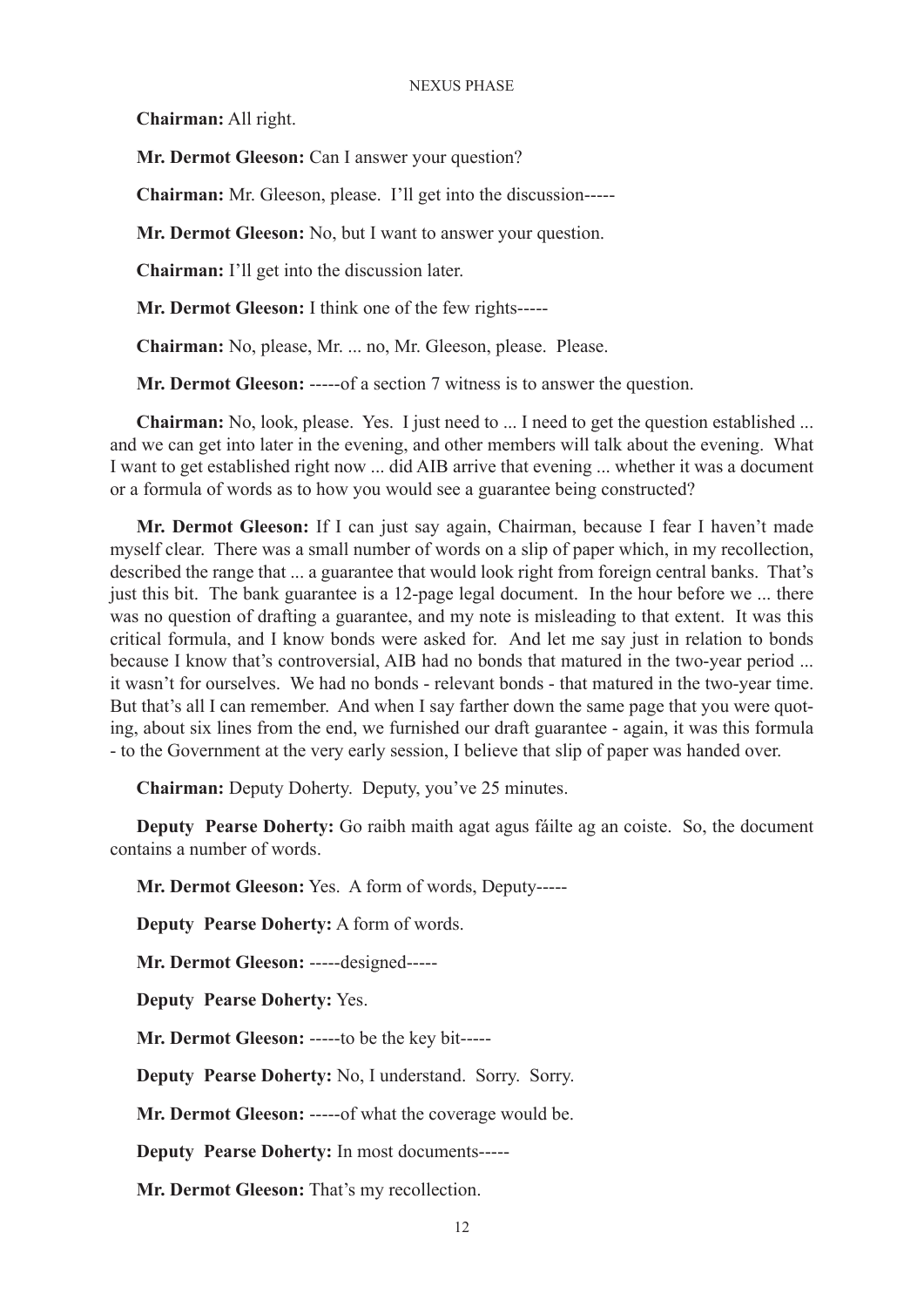**Deputy Pearse Doherty:** Most documents contain a number of words. Would that be correct?

**Mr. Dermot Gleeson:** Undoubtedly.

**Deputy Pearse Doherty:** Okay. So, in relation to the number of words that were on this document-----

**Mr. Dermot Gleeson:** Yes.

**Deputy Pearse Doherty:** -----that were adopted word for word by the Government-----

**Mr. Dermot Gleeson:** Yes.

**Deputy Pearse Doherty:** -----how many words, from your recollection, were on this document?

**Mr. Dermot Gleeson:** I don't recollect, Deputy. If you're asking me to guess-----

**Deputy Pearse Doherty:** Okay. Well, what-----

**Mr. Dermot Gleeson:** -----I'd say less than 20, but I don't recollect.

**Deputy Pearse Doherty:** Okay. So, you mentioned that the form ... the number of words contained "bonds". What else was-----

**Mr. Dermot Gleeson:** "Deposits" and "bonds" were there.

**Deputy Pearse Doherty:** "Deposits". And how could they be adopted word for word by the Government, given that the guarantee didn't include any detail in relation to those statistics?

**Mr. Dermot Gleeson:** I don't remember that either, except that there seemed to be agreement around the range of the guarantee later in the night.

**Deputy Pearse Doherty:** Okay. So, do you have any idea ... because you took notes with the-----

**Mr. Dermot Gleeson:** I didn't take-----

**Deputy Pearse Doherty:** Notes.

**Mr. Dermot Gleeson:** I made notes a few days later.

**Deputy Pearse Doherty:** Yes, that's my point. You took notes within a week of the events.

**Mr. Dermot Gleeson:** Yes.

**Deputy Pearse Doherty:** And I appreciate that we're seven years after the event and we're relying on your notes at that time between the 3rd and the 5th and obviously your evidence here today.

**Mr. Dermot Gleeson:** Yes.

**Deputy Pearse Doherty:** In relation to the words that were adopted, as you said, within a week-----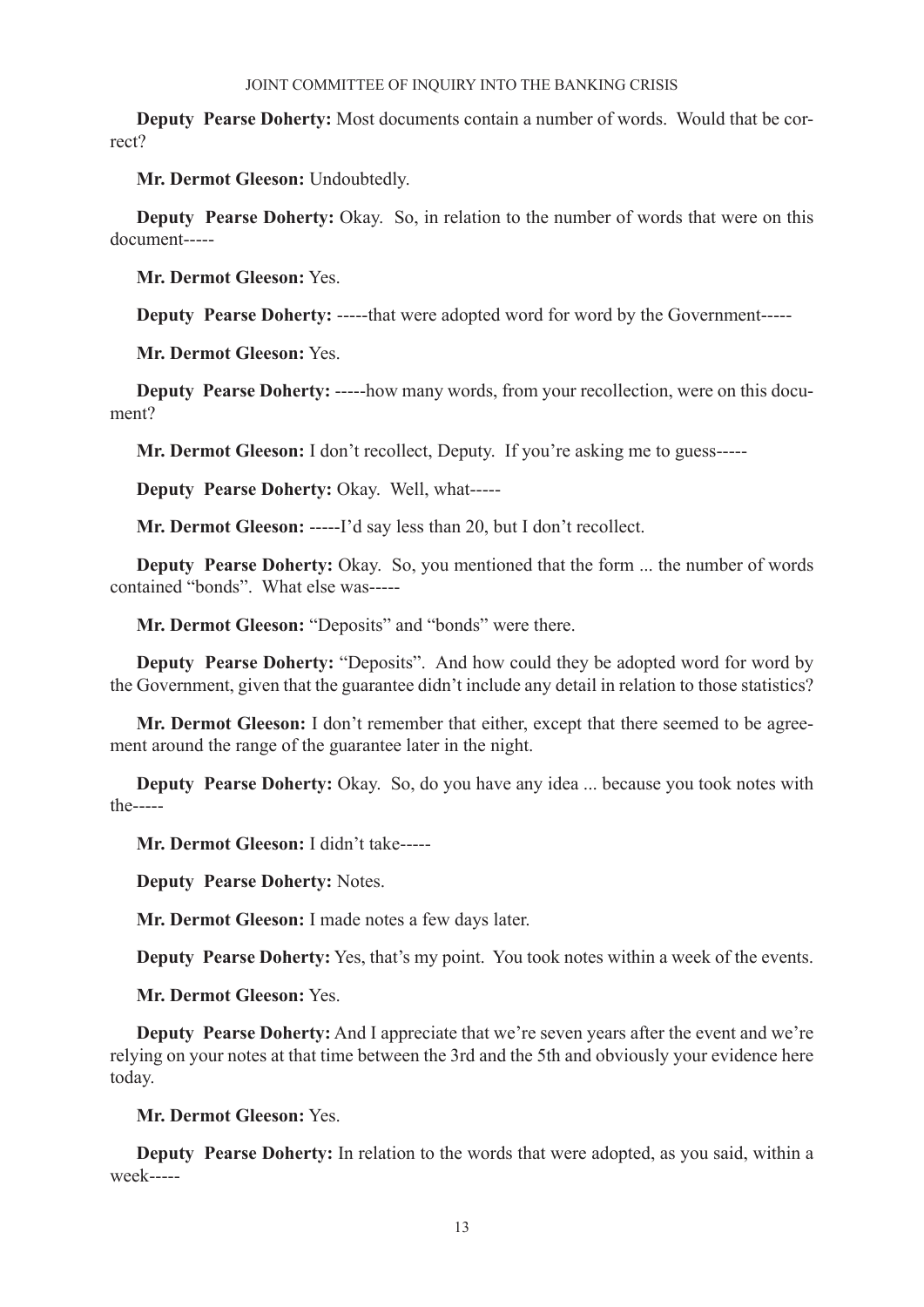**Mr. Dermot Gleeson:** Yes.

**Deputy Pearse Doherty:** -----of that event, the words that were adopted by the Government word for word-----

**Mr. Dermot Gleeson:** Yes.

**Deputy Pearse Doherty:** -----what could they ... those words have been?

**Mr. Dermot Gleeson:** I ... they were about ... all I can tell you is that they were about the scope of the guarantee, and I'm afraid I ... I'm sorry, but I can't-----

**Deputy Pearse Doherty:** Okay.

**Mr. Dermot Gleeson:** -----I can't-----

**Deputy Pearse Doherty:** Well, the scope of the guarantee ... let's ... what was the scope of the guarantee that was on that document that you passed to the Government?

**Mr. Dermot Gleeson:** It dealt with the sort of guarantee that you would need to reassure depositors, both personal depositors and people like foreign central banks with deposits.

**Deputy Pearse Doherty:** And what was that type of guarantee that you're suggesting?

**Mr. Dermot Gleeson:** I don't remember anything more than that.

**Deputy Pearse Doherty:** So, Mr. Gleeson-----

**Mr. Dermot Gleeson:** That the Government ... the Irish State would stand behind the obligations of the Irish banks in relation to X, Y and Z.

**Deputy Pearse Doherty:** What is X, Y and Z?

**Mr. Dermot Gleeson:** I don't remember-----

**Deputy Pearse Doherty:** Okay.

**Mr. Dermot Gleeson:** -----except that it certainly included deposits and bonds.

**Deputy Pearse Doherty:** So, Mr. Gleeson, you presented a document to the Government at the time which contained a formula-----

**Mr. Dermot Gleeson:** Yes.

**Deputy Pearse Doherty:** -----which contained words that were adopted word for word by the Government-----

**Mr. Dermot Gleeson:** I believe so.

**Deputy Pearse Doherty:** -----and you have no recollection as to what was in that formula, the  $X$ ,  $Y$  and  $Z$  issues you-----

**Mr. Dermot Gleeson:** Other than "deposits" and "bonds". And I don't remember, it might've had the two-year duration.

**Deputy Pearse Doherty:** And in relation to Bank of Ireland's draft guarantee that you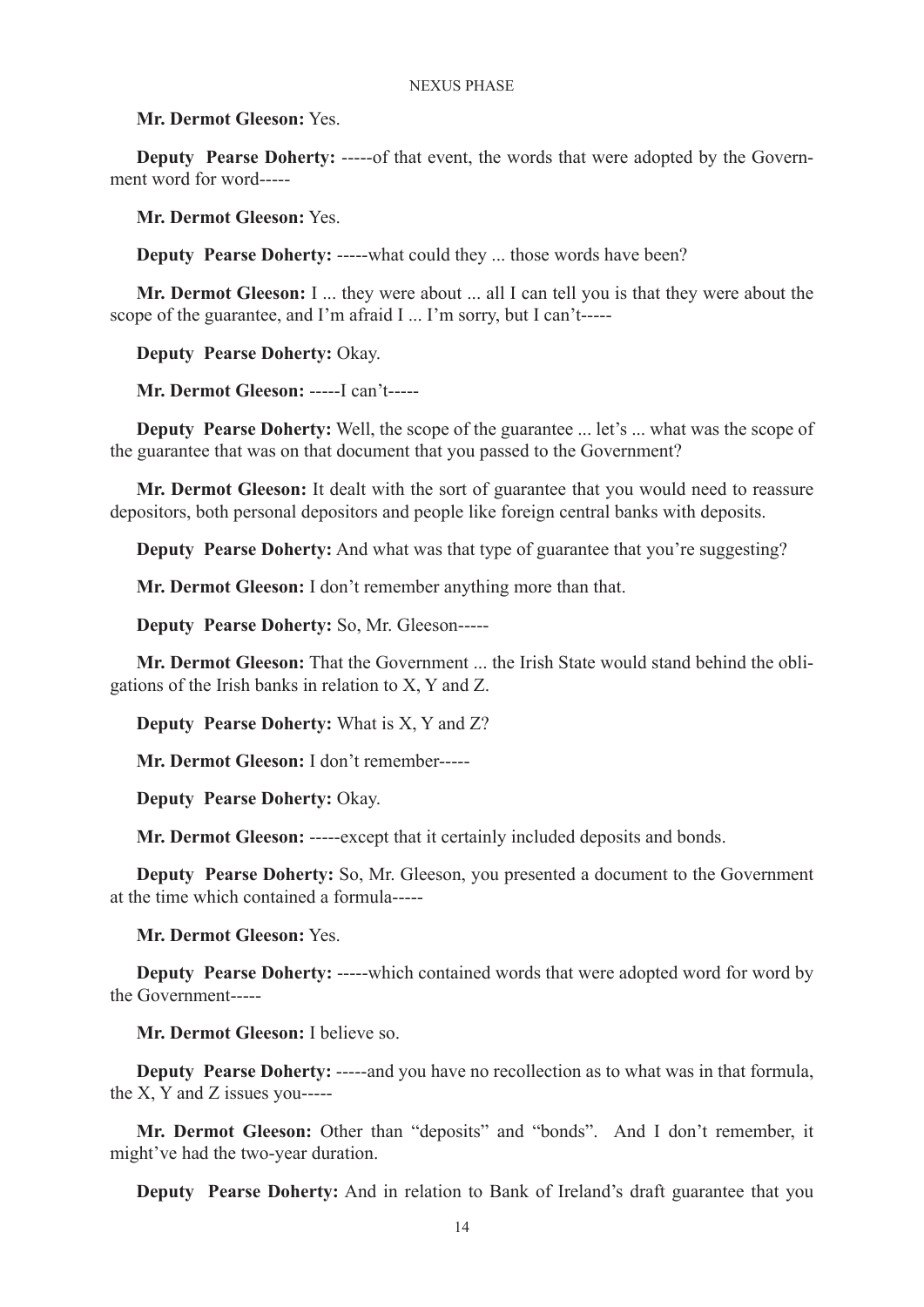mention-----

**Mr. Dermot Gleeson:** Yes.

**Deputy Pearse Doherty:** -----what was contained in their draft guarantee?

**Mr. Dermot Gleeson:** I don't remember it. Again, it ... Deputy, it was something similar, a formula I think.

**Deputy Pearse Doherty:** And your guarantee, you suggest in your notes - again taken within a week of the event - suggest that it was more comprehensive; that Bank of Ireland's notes were ... formula was hare?

**Mr. Dermot Gleeson:** Yes, that's what I say in the note, but I'm unable to throw light on why I thought our formula was better, I'm sorry, but I don't believe that slip of paper came back with it. I think it was probably handed over in the meeting.

**Deputy Pearse Doherty:** Okay. So, you saw Bank of Ireland's draft guarantee?

**Mr. Dermot Gleeson:** I don't remember doing so, but I may have.

**Deputy Pearse Doherty:** Okay. You make a point in your notes ... the notes from AIB contain a reference that Bank of Ireland's draft guarantee was bare.

**Mr. Dermot Gleeson:** That's what my notes say.

**Deputy Pearse Doherty:** Are they your notes?

**Mr. Dermot Gleeson:** They are certainly my notes.

**Deputy Pearse Doherty:** They're your notes. So, you take a note to say that the Bank of Ireland's draft guarantee was bare-----

**Mr. Dermot Gleeson:** Yes.

**Deputy Pearse Doherty:** -----but you do not know whether-----

**Mr. Dermot Gleeson:** But less extensive than ours.

**Deputy Pearse Doherty:** Sorry, just ... but you do not know whether you saw the Bank of Ireland's draft guarantee?

**Mr. Dermot Gleeson:** I think it's ... like, I certainly either saw it or heard it. It might have been just read out is the point I'm making.

**Deputy Pearse Doherty:** Did the formula of words that were adopted by the Government word-for-word contain subordinated debts?

**Mr. Dermot Gleeson:** I don't remember. It's six years ago, Deputy. Mr. Nyberg, Mr. Regling, Mr. Watson didn't ask me about this. You're the first person to ask me after six years.

**Deputy Pearse Doherty:** Would that not be, like ... I would imagine that this is an incidental issue. As chairperson of AIB, the idea of the Government and of the bank requesting the guarantee of subordinated debt isn't an incidental matter; would you agree with that?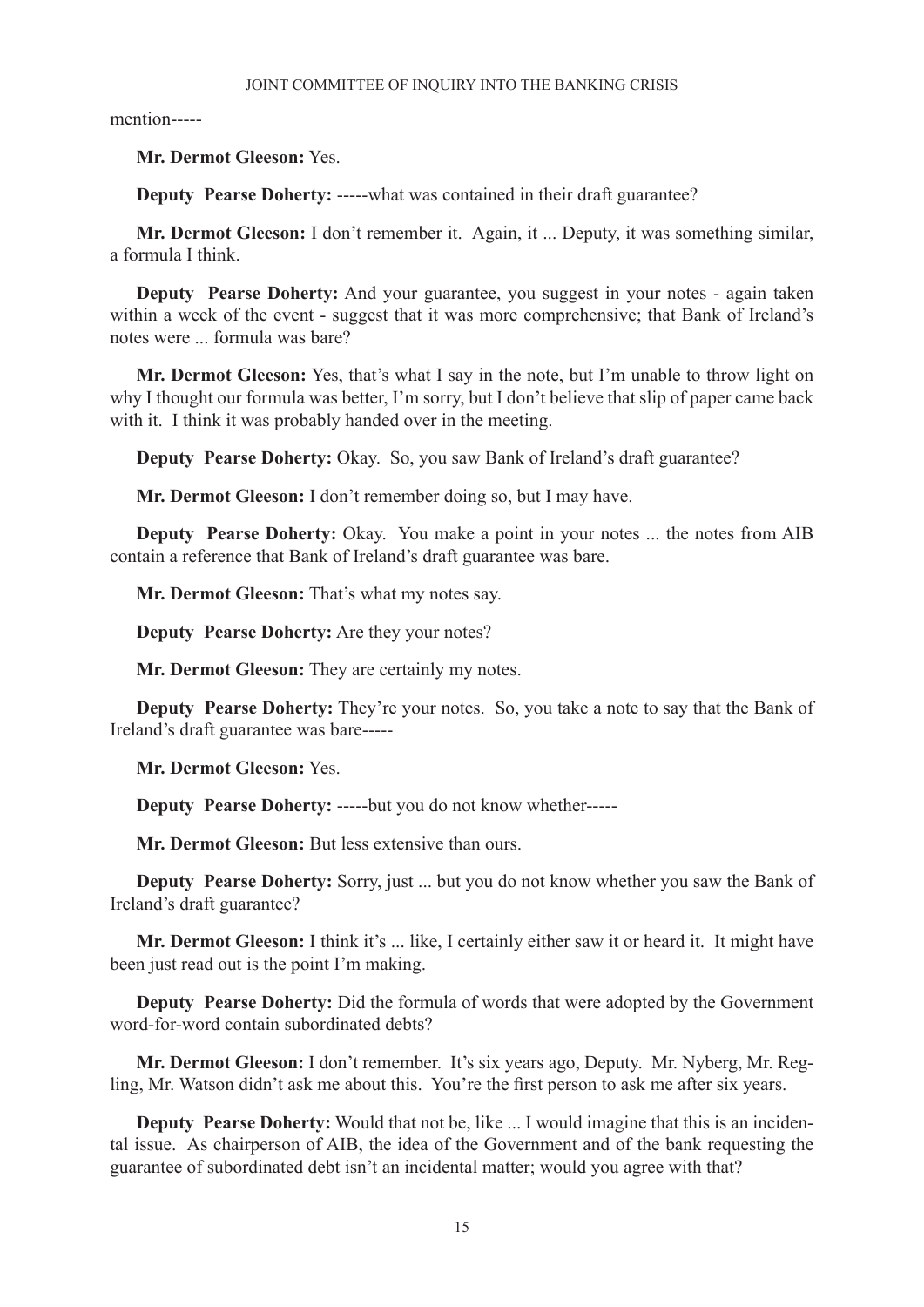**Mr. Dermot Gleeson:** I said to you AIB didn't have relevant subordinated debt, so ... and I wasn't catering for Anglo, because we didn't think Anglo were going to be guaranteed.

**Deputy Pearse Doherty:** Okay. I'll come back to the night of the guarantee later on, but just before I leave this point in terms of the draft guarantees, the slip of paper or whatever-----

**Mr. Dermot Gleeson:** Yes.

**Deputy Pearse Doherty:** -----you may call it, the draft guarantees that's referenced in the notes from both Bank of Ireland and AIB, were you aware of any pricing mechanism being undertaken by either your own institution or Bank of Ireland in relation to the cost of the guarantee?

**Mr. Dermot Gleeson:** No. There was some discussion afterwards about pricing and that it should be related to the relative strength of banks, but I don't remember any ... there was ... let me ... I think there may have been some discussion between Mr. Sheehy and some officials, but I was not involved in any pricing discussion that I can recall.

**Deputy Pearse Doherty:** Did Bank of Ireland discuss with you in relation to seeking Goldman Sachs to develop a possible charging mechanism?

**Mr. Dermot Gleeson:** Can you ... let me just reflect on that. Firstly, I don't remember ... absolutely not. I had no reference to Goldman Sachs. Goldman Sachs, as you probably know, recommended Anglo shares the next morning as a good buy, but I don't remember anything on the night.

**Deputy Pearse Doherty:** Yes, but Bank of Ireland-----

**Mr. Dermot Gleeson:** No, that rings no bell.

**Deputy Pearse Doherty:** You're not aware of the Bank of Ireland------

**Mr. Dermot Gleeson:** I don't believe that happened.

**Deputy Pearse Doherty:** Okay. I want to go to some of the other areas, just in relation to your evidence and some events in relation to your bank. Why did the board decide to pay an increased interim dividend, amounting to  $\epsilon$ 270 million, on 26 September 2008-----

**Mr. Dermot Gleeson:** Well-----

**Deputy Pearse Doherty:** -----in light of the market circumstances at the time? This is three days before-----

**Mr. Dermot Gleeson:** Sure, sure.

**Deputy Pearse Doherty:** -----you presented your draft guarantee to the Government.

**Mr. Dermot Gleeson:** Well, that decision, as you probably know, was made in June but it was undoubtedly a mistake. We shouldn't have done that. I think the way it was-----

**Deputy Pearse Doherty:** Did you approve it?

**Mr. Dermot Gleeson:** I approved it at the time, but it was a mistake. There was some dissent from a couple of members where they raised the question, saying, "Is this wise?" And I think the recollection was ... the reason for it, and it wasn't a good enough reason, was reassur-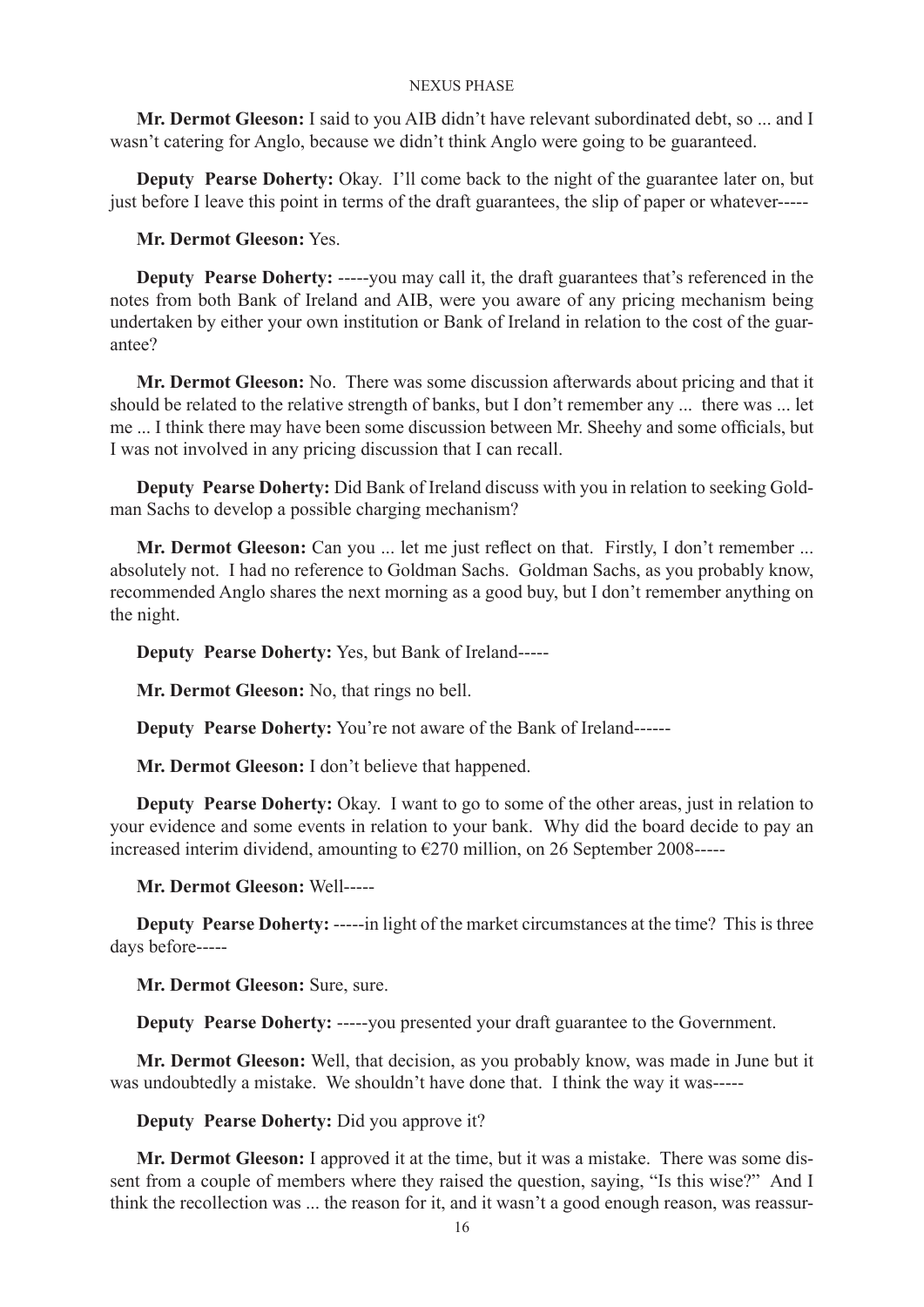ing the markets. "We are still on track, we're okay." It was ... you probably know that earlier in 2008, there'd been Northern Rock, Countrywide in the States, and people were beginning just to peep at banks and this was a statement that all is well at AIB, but it was a mistake. Let me absolutely-----

**Deputy Pearse Doherty:** Did you personally benefit from that mistake?

**Mr. Dermot Gleeson:** Well, I did and I didn't, in the sense that I'm sure I got the dividends, but I need to tell you about my personal benefit and AIB------

**Deputy Pearse Doherty:** No, I'm just asking, in relation to the mistake that you approved-----

**Mr. Dermot Gleeson:** Okay, okay, okay.

**Deputy Pearse Doherty:** -----in terms of paying out  $\epsilon$ 270 million of dividends three days before you-----

**Mr. Dermot Gleeson:** If you let me explain-----

**Deputy Pearse Doherty:** -----if you let me ask the question, present the draft guarantee, did you personally benefit from that mistake that you approved?

**Mr. Dermot Gleeson:** Well, if you let me answer the question, the answer is that while I was a director of AIB and chairman of AIB, I observed the good corporate governance precept of always reinvesting everything I had in the bank. I paid the tax and bought the shares with everything I earned in AIB. To that extent, I did.

**Deputy Pearse Doherty:** You did. Okay.

**Mr. Dermot Gleeson:** I got a dividend and I bought the shares.

**Deputy Pearse Doherty:** That's all I'm looking for. That's all I'm looking for. You were the chairperson of AIB. Were you also involved in property development, or property speculation?

**Mr. Dermot Gleeson:** Absolutely not.

**Deputy Pearse Doherty:** You weren't involved in any joint ventures with any property developer?

**Mr. Dermot Gleeson:** Absolutely not. I had ... my accountant put me into one or two property deals in which I was a minority player, but I had no involvement with them of any kind; it was on advice and-----

**Deputy Pearse Doherty:** Sorry, so you would benefit from property development?

**Mr. Dermot Gleeson:** I suppose I would if they had worked out, yes. It was part of my pension plan, I guess.

**Deputy Pearse Doherty:** Okay, I appreciate that. Can I take you to the question in relation to how the bank reconciled the level of lending on the property and construction sectors while being in breach of regulatory prudential lending limits for the sector? This is from July 2006 onwards; the reference to this is in the minutes of the board meeting on 27 July, AIB B2, Vol. 1,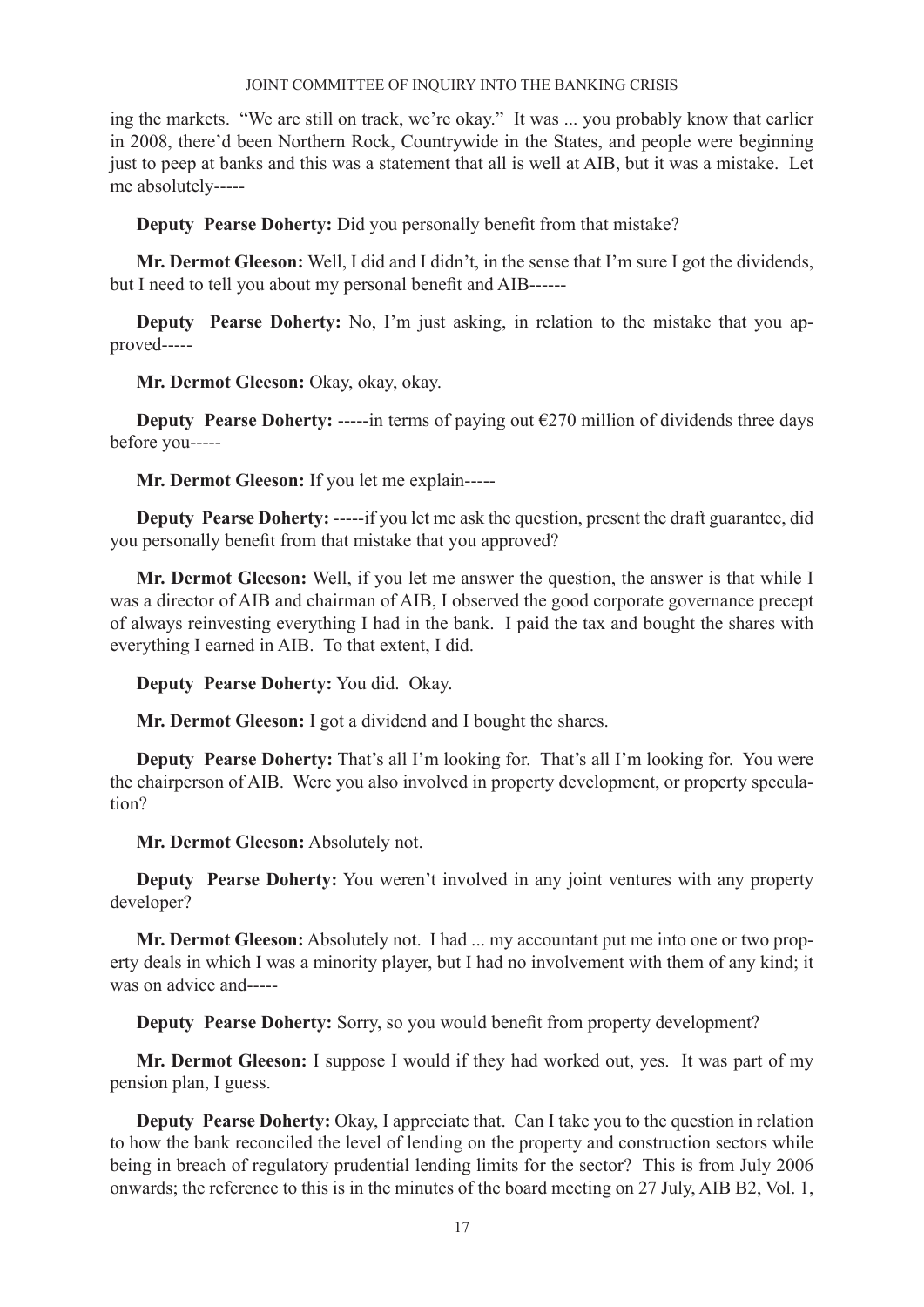page 6, where it's clear that you had breached prudential lending limits at that stage in relation to concentration of the property and construction sectors.

**Mr. Dermot Gleeson:** The answer to this will take me a little time but I'd like to give it to you if I can. It was reported, as you say, at 27 July board and in the following terms: Mr X - I'm not going to use the words of the officials if that's okay - reported that in respect of broad property, building and construction sector AIB was in breach of the limit contained in the Central Bank's licensing and supervision requirements and standards. And he said that we had ... the limit was 250% of our own funds and we had gone to 260%. He indicated that the matter had been discussed with IFSRA, who did not regard it as a significant issue. IFSRA were informed that the breach was likely to continue. He suggested that other banks were also in breach. He then advised that the concept of sectoral concentration was under discussion at the committee of European banking supervisors as well as between the Irish Bankers Federation and the Central Bank of Ireland. The board requested this issue be pursued with IFSRA-----

**Deputy Pearse Doherty:** Sorry, we're well aware of the minutes and, because of time, we're not going to read the minutes into the record. Just, your bank was in breach of regulatory minutes ... or regulatory limits in terms of concentration to property lending in 2006. How do you reconcile that?

**Mr. Dermot Gleeson:** Well, can I just .... Deputy, if you ask me the question I have to get a chance to answer it.

**Chairman:** I'll give you space. Proceed.

**Mr. Dermot Gleeson:** Regulatory limits are described ... there are 1995 standards is what they're known as, and they're described by the regulator in the following terms in the 1995 standards: "As many of the provisions are of a discretionary nature, the bank has set down requirements and standards which it uses to guide it in the supervision of the business carried out by credit institutions." So, it was used as guide in supervision. Now, let me say this to you: we would have been very well off not to have exceeded that sectoral limit. It's a great shame that we didn't. But if I can describe to you what was going on at the time, it was Basel II, and we were written to by the regulator in February 2007, shortly after that, and I'm going to read the first sentence ... the first two sentences. This is the regulator to our manager:

In the light of the requirements of the Capital Requirements Directive, and in particular Pillar 2 requirements on concentration risk, the Financial Regulator is currently reviewing its sectoral concentration framework. As part of this review I am contacting credit institutions that have experienced difficulties with the current sector limit.

We replied; I won't read out the reply because it's long and you've asked me to be short, but the reply did say, "We are now dealing with this under Basel." That reply was from Mr. Bhattacharya, the chief group risk officer, on 2 May, and there's two other pieces of information that I need to give you. In June of 2007 we put in our Basel II application to the regulator, a document that I'd say ran to 1,000 pages, with all sorts of mathematical formulae. The board, in June 2007, had to approve a sort of summary of it, and that summary included - and you have these papers - that summary included a section on credit concentration risk. The document is called the Basel Programme Governance Workstream. It had to be signed off and approved by the board, and that described the risk model that we were using for concentration risk, Moody's KMV portfolio manager, the one used by the Basel committee itself. And the conclusion, having applied that model to our concentration issue, was that based on the analysis conducted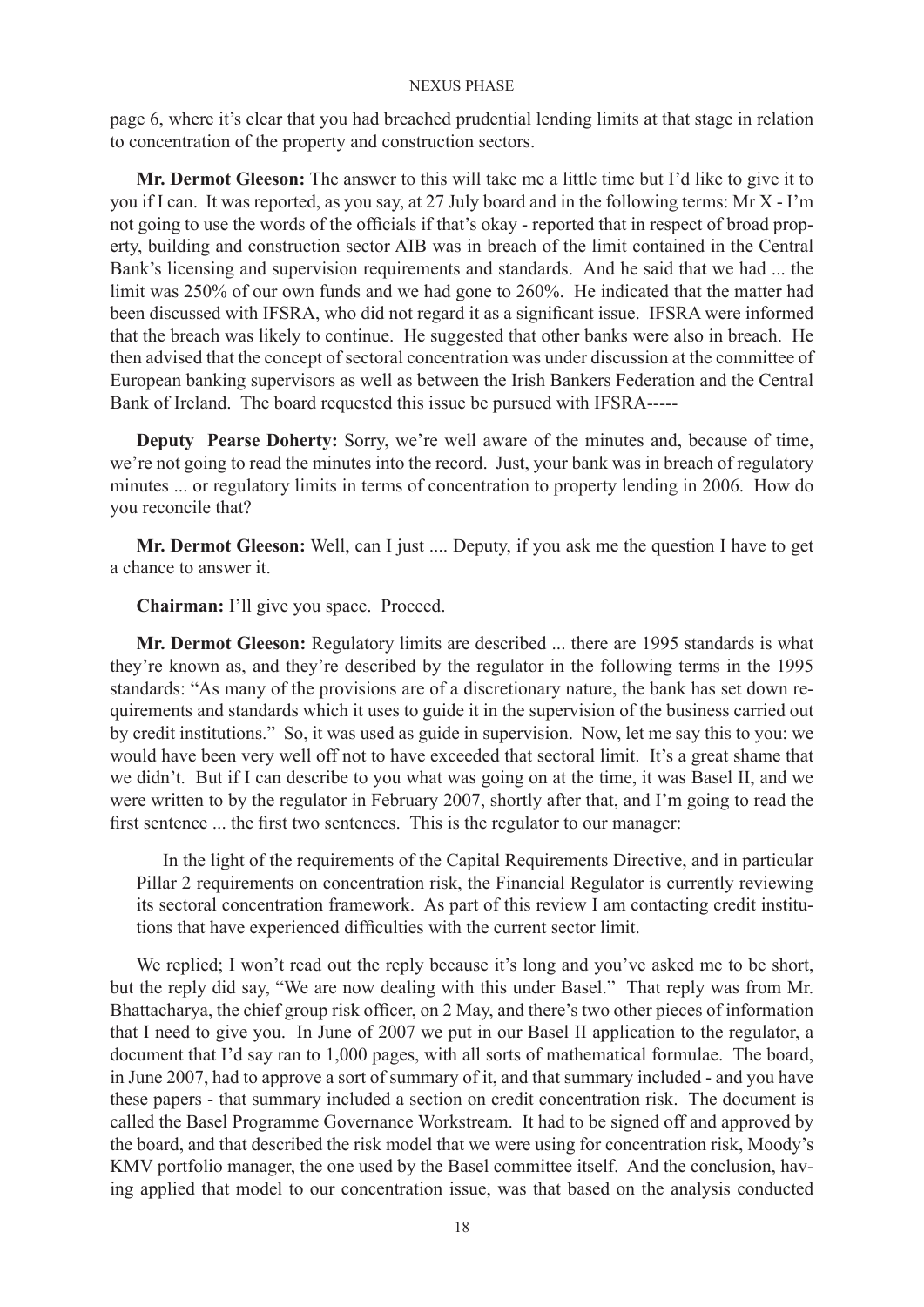- I'm skipping a lot here - "AIB does not require additional capital requirement for credit concentration risk". We sent that application in and it was approved by the regulator.

Now, as I say, let me go back to basis. We'd have been much better off at the old limit.

**Deputy Pearse Doherty:** I appreciate that, and you've made that point. Time is ticking on; I'm sure my colleagues will take up some of these issues. Can I take you to 7 September 2008, Mr. Gleeson, and this is AIB C3b, Vol. 2, page 41-----

**Mr. Dermot Gleeson:** Say that again ...C-----

**Deputy Pearse Doherty:** C3b, Vol. 2-----

**Mr. Dermot Gleeson:** Yes, I've had a lot of difficulty, given the names you give your books-----

**Chairman:** We have a problem with them ourselves, Mr. Gleeson, so you're okay.

**Deputy Pearse Doherty:** It's in page 41 to 43. It's the minutes of the board meeting of 7 September 2008. In this section ... in the minutes, when the minutes record Irish financial market, Mr. Sheehy talks about an Irish financial institution called "the institution" in the board minutes. To which institution is he referring?

**Mr. Dermot Gleeson:** I'm just trying to find it in my own copy. Is this 7 September?

**Deputy Pearse Doherty:** It is.

**Mr. Dermot Gleeson:** And it's in ... it's in 3b, Vol. 1?

**Deputy Pearse Doherty:** Vol. 2.

**Mr. Dermot Gleeson:** Vol. 2, I'm sorry.

**Deputy Pearse Doherty:** It's on the screen there now for your convenience. So, in relation to these minutes, in relation to the Irish -----

**Mr. Dermot Gleeson:** They were being contacted about an institution -----

**Deputy Pearse Doherty:** Yes, what is it?

**Mr. Dermot Gleeson:** Do you want me to identify it?

**Deputy Pearse Doherty:** Yes.

**Mr. Dermot Gleeson:** It was Nationwide.

**Deputy Pearse Doherty:** In the recorded minutes ... the minutes record that Colm Doherty and Eamonn Hackett of AIB had a meeting with the Financial Regulator on Saturday, 6 September 2008. Also in attendance were senior representatives of Bank of Ireland, as well as the company secretary and treasurer of what we now know was Irish Nationwide Building Society.

**Mr. Dermot Gleeson:** Yes.

**Deputy Pearse Doherty:** Do you recall these events or discuss -----

**Mr. Dermot Gleeson:** I do, yes. I was in England at the time but I was kept on -----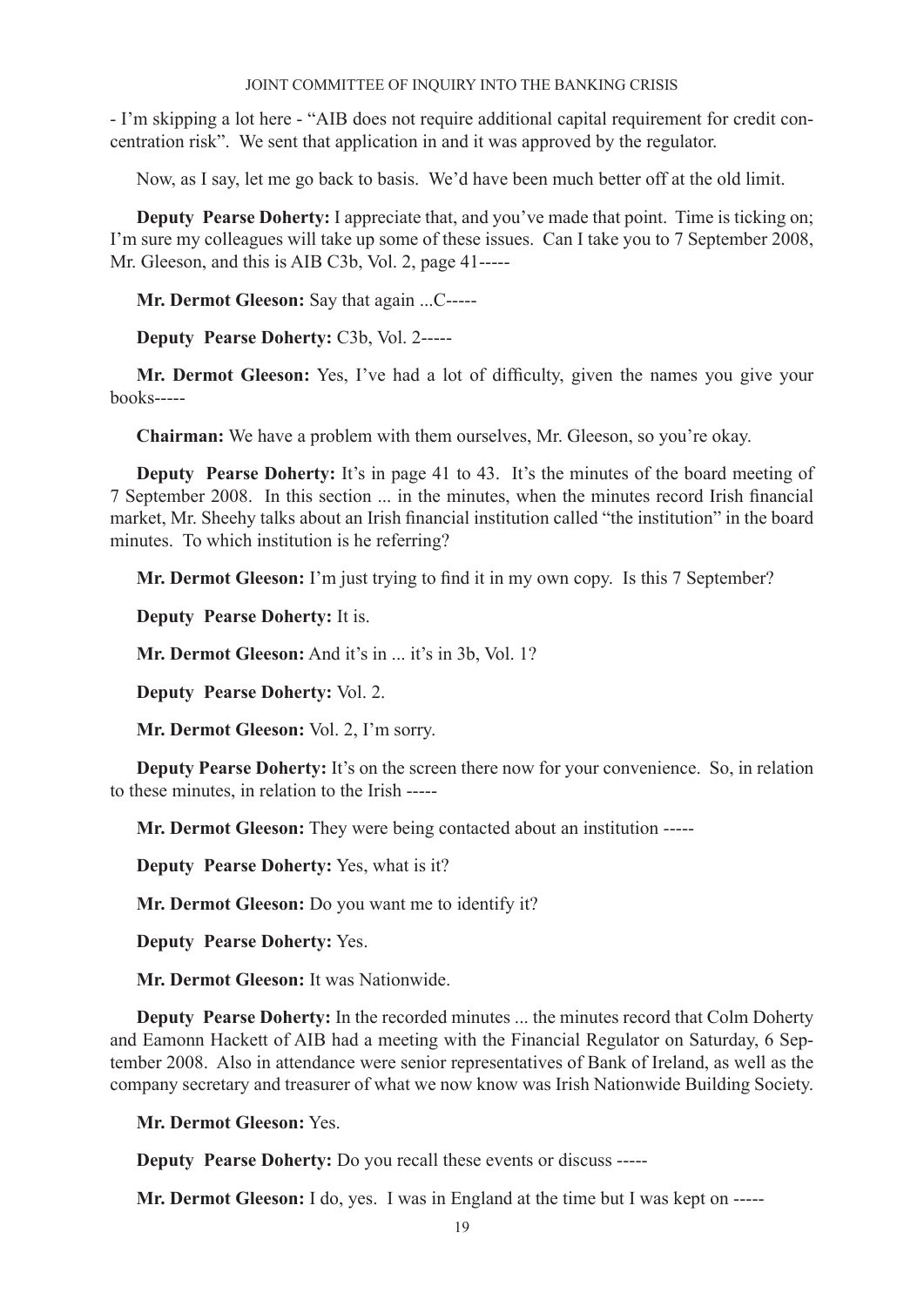**Deputy Pearse Doherty:** The minutes of 7 September report Mr. Doherty as saying: "The funding profile of the institution [which is Nationwide we now know] was weak, and it was unlikely to be able to refinance funding that was maturing periodically over the ensuing year, commencing in December 2008." It goes on to say, "The quality of loans was suspect and could require write-downs ranging from a benign 13% estimated by the FR [Financial Regulator], to 30%/50% estimated by Bank of Ireland, which had previously conducted a due diligence review on the institution." End of quote. Can I ask you, Mr. Gleeson, what was the request made of AIB by the Financial Regulator in relation to Nationwide in these minutes?

**Mr. Dermot Gleeson:** Well, Mr. Sheehy dealt with them, he will give you a better account but as I recall it was that we would, if you like, step in and try and rescue Nationwide or support it with ... I think there was a request that we would put  $\epsilon$ 2 billion into it, I think.

**Deputy Pearse Doherty:** Okay, and the minutes report that Mr. Sheehy told a representative of the Financial Regulator that, "...it was his [Mr. Sheehy's] understanding that the institution's loan portfolio would required (sic) to be written-down substantially, and, accordingly, that if AIB acceded to the FR's request, AIB would, in due course, probably have to incur a write-downs (sic) of  $\epsilon$ 1bn on the funding line provided." Why did AIB believe that of the  $\epsilon$ 2 billion that is was asked to put into Nationwide three weeks before the guarantee, that  $\epsilon_1$  billion of it would be lost?

**Mr. Dermot Gleeson:** Because the suggestion was that, on my understanding of it, Mr. Doherty took the view that the write-downs would be 50% so that you'd lose half of what you ... that's the simple maths, as I understand, but I may be missing something here.

**Deputy Pearse Doherty:** Okay, and Mr. Gleeson if a bank had to write down its loans of 50%, which, based on what you're saying, is AIB concurred with this situation, would that not make that bank insolvent?

**Mr. Dermot Gleeson:** I think you're right.

**Deputy Pearse Doherty:** So, three weeks before the guarantee would I be correct in saying that AIB had a view that Irish Nationwide was insolvent?

**Mr. Dermot Gleeson:** Well ... I don't ... I thought ... I am not a chartered accountant, and solvency is one of the deep mysteries of chartered accountancy but we thought Nationwide was irretrievably broke.

**Deputy Pearse Doherty:** Okay, okay. And your view in relation to Anglo Irish Bank?

**Mr. Dermot Gleeson:** We didn't have the insight here. You see we had the advantage in this conversation, Deputy Doherty, that Bank of Ireland had done a more intrusive look at this sometime in the past so there was better information there. We never got to look ... we were never asked to look inside Anglo. I just didn't know what the ... when we were told, when we got to Government Buildings, that they had no liquidity for the next day. The share price had dropped 50% that day, so the view was that there was very serious dire trouble, but I didn't get to see their books that night.

**Deputy Pearse Doherty:** I will move on to something ... again going back to the night of the guarantee. Mr. Gleeson, your colleague, Eugene Sheehy, in notes of events occurring on the 29 and 30 September 2008 ... and it is again in book of evidence AIB C3b, Vol. 2, page 38. I will quote the section for your attention ... said that, in relation to the original Government draft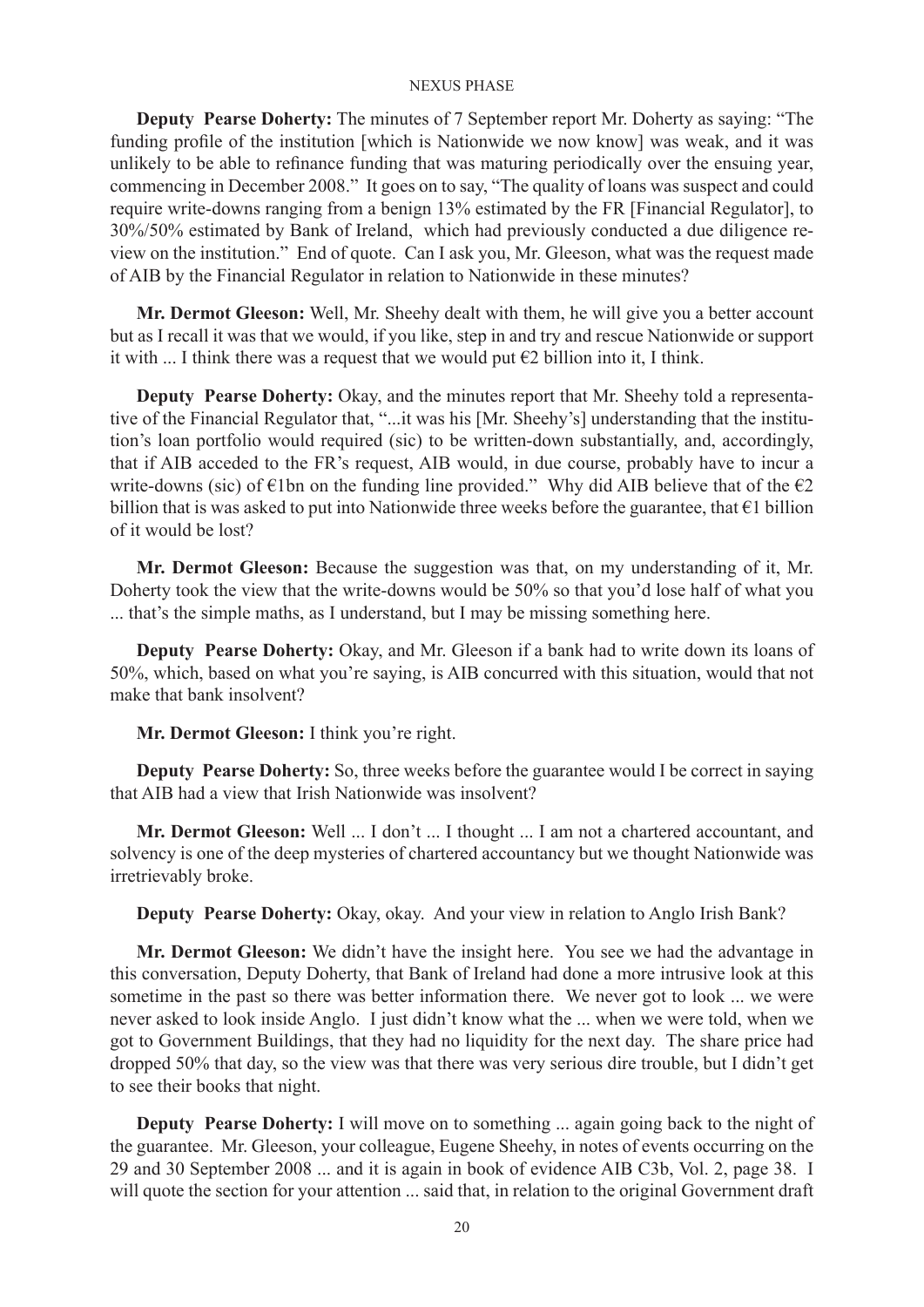announcement on 30 September ... and this is the quote:

There were also issues in the Government's draft which we were uneasy about relating to the attestations by the FR that the system was solvent and that all banks were solvent. We felt there was clearly a risk in this statement if market participants purchased shares in companies once the guarantee was issued and it subsequently transpired that these companies were not as strong as contended.

Are you familiar with this discussion?

**Mr. Dermot Gleeson:** I am familiar with the bit from Eugene's statement, I just saw it recently. We didn't co-operate on our statements.

**Deputy Pearse Doherty:** On that night, did you see ... did AIB see a draft announcement that the Government intended to issue, that included that line ... that included that statement?

**Mr. Dermot Gleeson:** We obviously saw something that said all Irish ... I think the Financial Regulator wanted to include a statement in some sort of press release, Deputy, that "All Irish financial institutions are solvent", or something like that, and we advised against it. But that is all I can recollect. This was not the next day, this is on the day.

**Deputy Pearse Doherty:** And you advised against saying that the individual institutions were solvent ... for the reasons ... why ... what were the reasons?

**Mr. Dermot Gleeson:** Well I suppose we didn't think some of them were solvent.

**Deputy Pearse Doherty:** You didn't think they were solvent. And the Government acceded to your request to remove that statement from their announcement?

**Mr. Dermot Gleeson:** Well, it didn't appear in the announcement ... whether they acceded to our request. And I don't think it was a request, I don't think that's a fair way to put it. A suggestion, I guess.

**Deputy Pearse Doherty:** Mr. Sheehy's ... Mr. Sheehy's note says that there were also issues in the Government draft. So, I take it from that there that was a draft-----

**Mr. Dermot Gleeson:** It sounds like it to me.

**Deputy Pearse Doherty:** -----and the final announcement did not include a statement saying that the system was insolve ... solvent and the institutions were insolvent?

**Mr. Dermot Gleeson:** I believe that's the case. I haven't seen that announcement since.

**Deputy Pearse Doherty:** And AIB requested them to take that reference or-----

**Mr. Dermot Gleeson:** I think we said, on the night ... there was a lot of toing and froing ... that any statement from the Financial Regulator ... and I thought it was the Financial Regulator ... or was it a statement that the Government were going to say "The Financial Regulator has informed us"?

**Deputy Pearse Doherty:** It's attestations by the Financial Regulator, that was what was to be in the statement.

**Mr. Dermot Gleeson:** That may have been it ...that we thought that was just dangerous.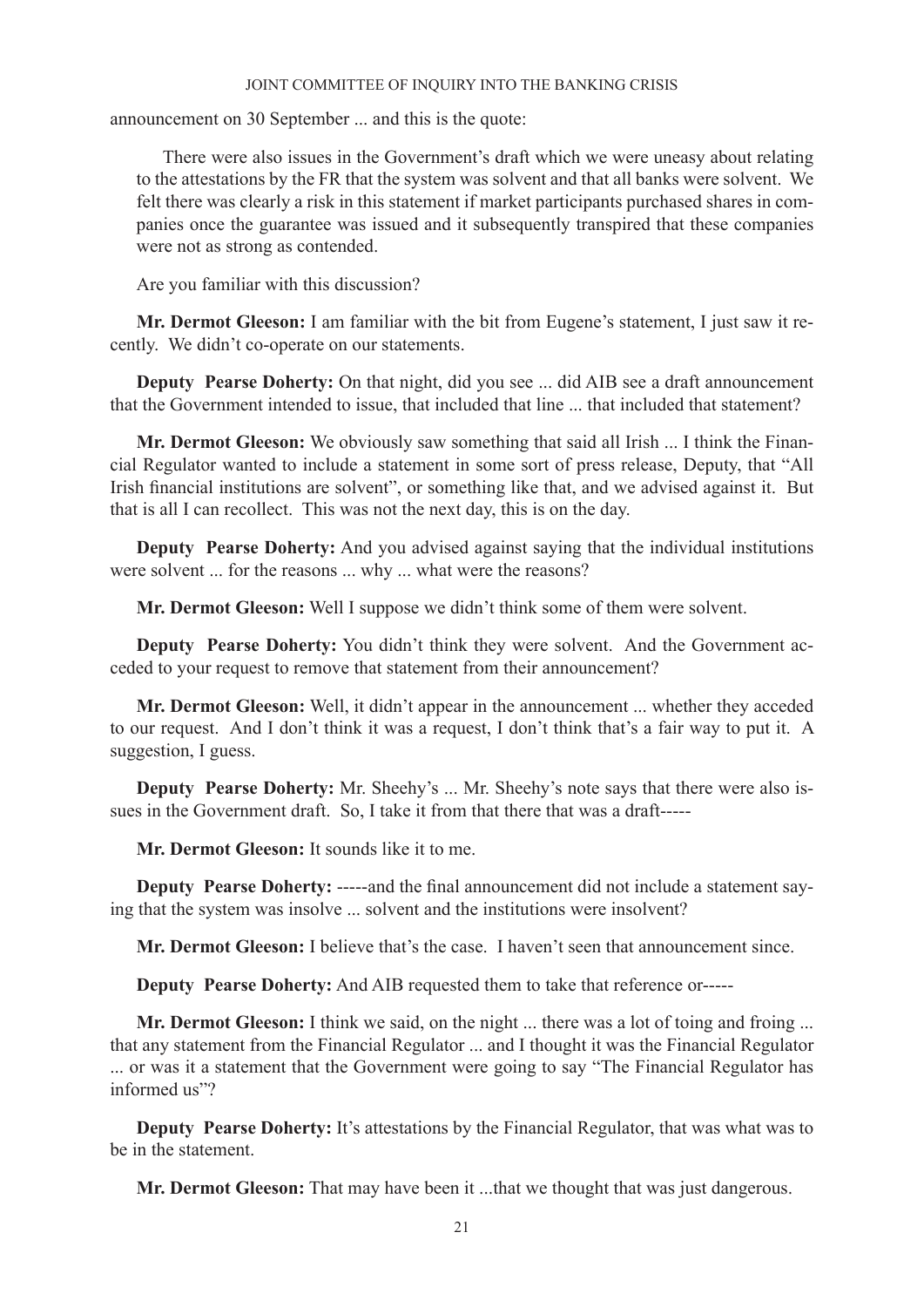**Deputy Pearse Doherty:** Mr. Gleeson, are you familiar with-----

**Mr. Dermot Gleeson:** Sorry, can I just clarify that? I won't go on long. We thought that we were going to take Anglo to the weekend. Anglo was going to be dismantled at the weekend ... and to put a statement out on Monday night saying "All Irish financial institutions are solvent" ... and then people investing in Anglo the next day and finding it dismantled at the weekend, that could cause trouble. That was the point we were making.

**Deputy Pearse Doherty:** Mr. Gleeson, are you familiar with a project called Project Omega?

**Mr. Dermot Gleeson:** Project Omega? It's not ringing a bell Deputy but we used all sorts of Greek names for projects. You'd have to tell me what it was about.

**Deputy Pearse Doherty:** At any consideration ... did AIB consider taking over Anglo Irish Bank?

**Mr. Dermot Gleeson:** No. I think you're talking about something else, and maybe I'll identify it. There was another institution contemplated at the time, but never a thought for a moment of taking over Anglo.

**Deputy Pearse Doherty:** That wasn't ... you weren't requested-----

**Mr. Dermot Gleeson:** I got a sort of request that afternoon that might have implied an invite to do so from the chairman, but I wasn't having it.

**Deputy Pearse Doherty:** From the chairperson?

**Mr. Dermot Gleeson:** The chairperson of Anglo that afternoon rang me and said could he talk to me. Maybe that was the start of such a conversation but I-----

**Deputy Pearse Doherty:** It was never considered.

**Mr. Dermot Gleeson:** It didn't go any further than that.

**Deputy Pearse Doherty:** It was never considered.

**Mr. Dermot Gleeson:** I think Project Omega - I am going to have to check it - was a quite different institution.

**Deputy Pearse Doherty:** I am familiar with that, but the AIB didn't have a similar project?

**Mr. Dermot Gleeson:** No, we never had any designs or contemplated for a second-----

**Deputy Pearse Doherty:** That's fine.

**Mr. Dermot Gleeson:** Sorry, to be absolutely complete, there might have been some discussion later with Minister Lenihan about reorganising the banks and the ones that were still surviving, taking over some of the sicker ones, but that's a different matter I guess.

**Deputy Pearse Doherty:** In relation to the night of the guarantee itself, you were not informed, at the time of leaving Government Buildings, that Nationwide or Anglo were going to be also be-----

**Mr. Dermot Gleeson:** No, at no stage. The slightest hint I had of it, it wasn't that at all.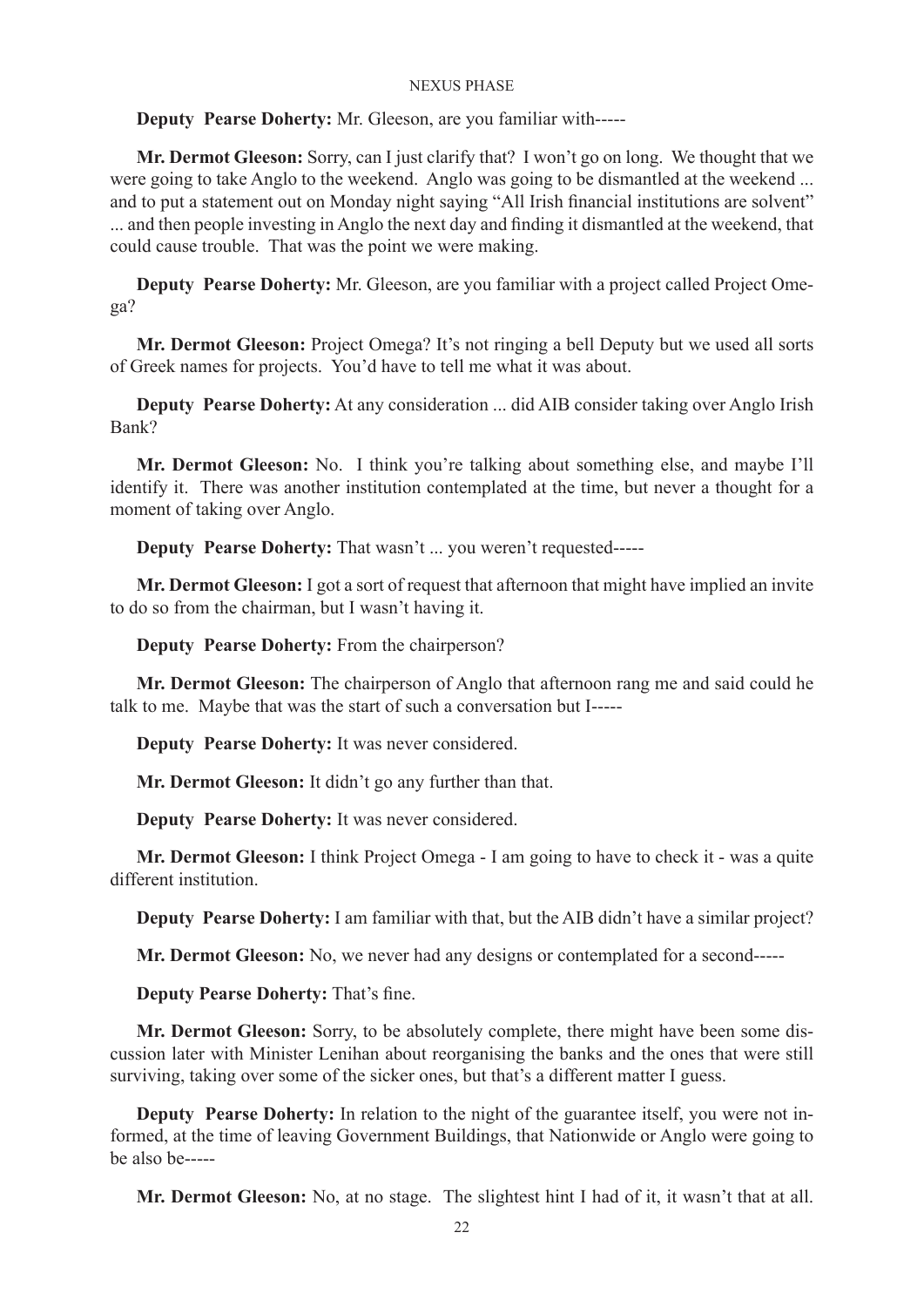When I was leaving ... I can remember being in the corridor, in the Taoiseach's corridor. We'd had this discussion about the four-bank guarantee and I do remember the Attorney General, who is a professional colleague of mine - both members of the same circuit in Munster - saying to me that I shouldn't assume that the Government had decided anything in relation to any particular institution.

**Deputy Pearse Doherty:** We heard evidence yesterday that the Government made their decision around 1 o'clock-----

**Mr. Dermot Gleeson:** I was slightly surprised at the timing ... just ... of Mr. McDonagh's evidence. I thought it was a bit later, but I don't know.

**Deputy Pearse Doherty:** Yes. And can I ask you just in relation to the conversations that you presented and, indeed, Bank of Ireland presented that-----

**Mr. Dermot Gleeson:** Yes.

**Deputy Pearse Doherty:** -----are provided in evidence about the nationalisation of those two institutions-----

## **Mr. Dermot Gleeson:** Yes.

**Deputy Pearse Doherty:** -----to take them down: what were the views of the participants in the room, the Taoiseach, the Minister for Finance, in relation to those issues?

**Mr. Dermot Gleeson:** We didn't get views, Deputy. I mean, when we were -- when we arrived at Government Buildings, I've told you, we were ... Richard Burrows, the governor of the Bank of Ireland rang me, he said, "I think we should talk to the Government," because of Anglo's share price falling, international chaos, and so on. We went there. We were put in a waiting room. We were asked to go in and the invitation to the group that I've delineated in my written statement was to say what we thought should be done and we presented this proposal for the four-bank guarantee. You'll see that it had arisen, however, the previous day, because the AIB meeting of the previous night had learnt ... Eugene Sheehy had learnt that this solution was in prospect or being discussed.

**Deputy Pearse Doherty:** The final question I have here for you is: the board's response to Dr. Alan Ahearne's May 2007 view that property prices were overvalued by 30%-----

**Mr. Dermot Gleeson:** Yes, yes. Well, I remember the day ... I told you earlier that we would get independent economists and alleged experts - and I don't mean that in respect of Professor Ahearne; he is undoubtedly an expert. I have very great regard for him. But some of the other experts we had on other occasions weren't all that expert in the end. On that day, we had two economists come and talk to us. One was Professor Alan Ahearne, and he expressed the view that residential property in Ireland could be as much as 30% overvalued. On the same day we had another economist - I don't think it's any harm to name Professor John FitzGerald - and he thought that the overvalue could be 15%, and that's in the slides, and I have them here if you need to see them. Take the middle of those and it's 22%. We stress tested for 30%, and we could have borne 30% if all the rest of the things hadn't happened, but we could have borne ... our extreme stress test about the same time stressed for a drop in residential of 30%, but, of course, lots of other things went very wrong as well.

**Chairman:** Thank you very much, Deputy Doherty, I'll be bringing you back in later. Can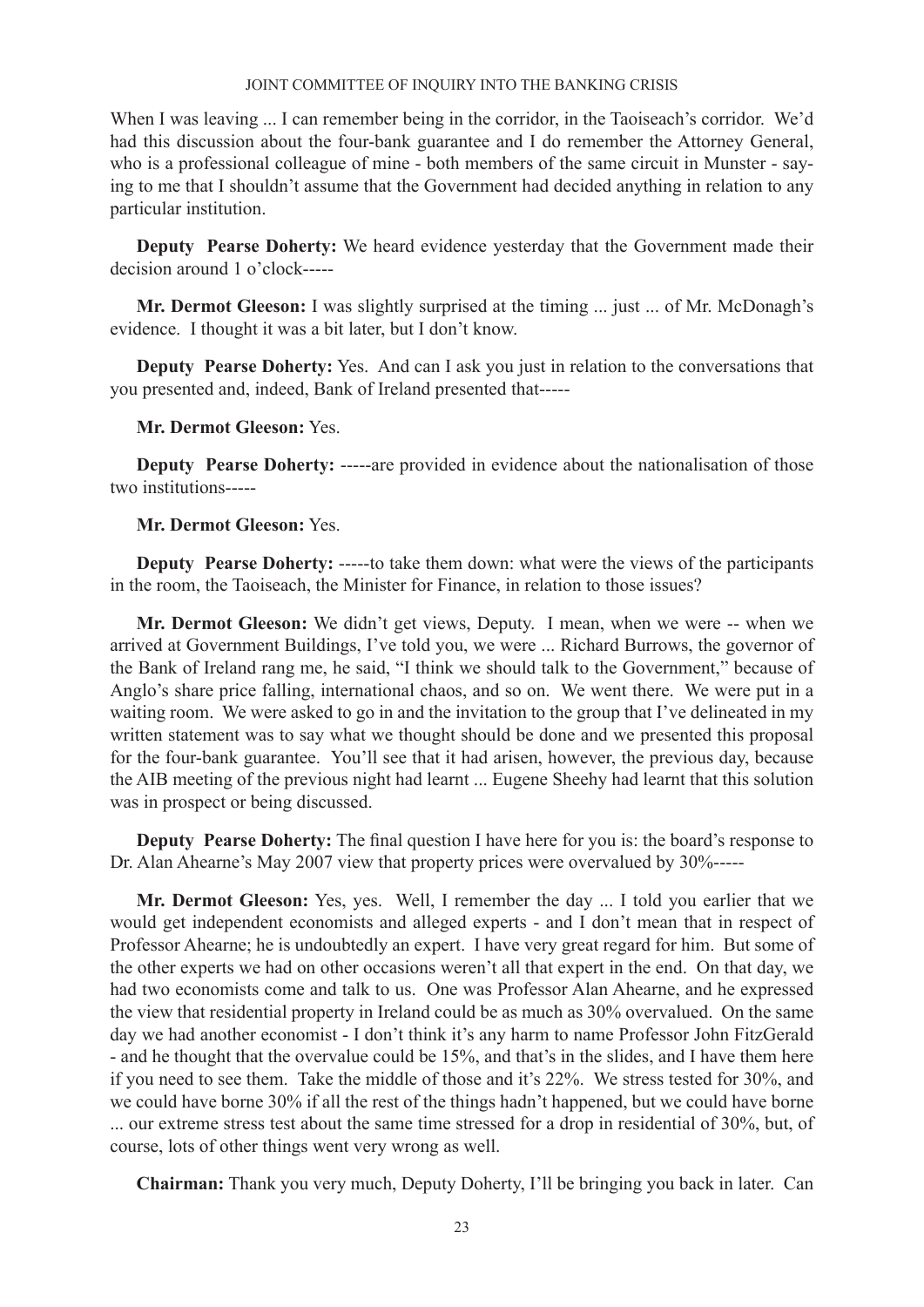I just have that for a moment? I just wanted ... there's just one issue that's a bit overhanging there that I want to deal with. It relates to core document AIB B1, page 31.

**Mr. Dermot Gleeson:** Can you give me the reference again, Chairman?

**Chairman:** It's AIB B1, page 31. It will come back up on the screen again there.

**Mr. Dermot Gleeson:** Okay.

**Chairman:** It's to do about the bank's decision to pay an increased interim dividend, as Deputy Doherty related.

**Mr. Dermot Gleeson:** Yes.

**Chairman:** You said at the time that you were the person that signed off on it, on the dividend was paid.

**Mr. Dermot Gleeson:** Yes.

**Chairman:** Was there any reservation at any board level or at any level within the bank in regard to that dividend being paid out?

**Mr. Dermot Gleeson:** There was, but-----

**Chairman:** And where was that coming from?

**Mr. Dermot Gleeson:** At least one director ... I thought it was only one director. The minute says a number of directors questioned it, but I remember one in particular, and it was a valuable director, and he said, "I'm not so sure," and we discussed it and we went ahead with it.

**Chairman:** It was overruled, or that objection was-----

**Mr. Dermot Gleeson:** Well, I mean, overruled is a bit unfair. I mean, we have the discussions and we reach a consensus.

**Chairman:** Okay, thank you very much. Deputy John Paul-----

**Mr. Dermot Gleeson:** And it was a mistaken decision.

**Chairman:** Thank you very much, Mr. Gleeson. Deputy Phelan.

**Deputy John Paul Phelan:** Thank you, Chair. Good morning, Mr. Gleeson.

**Mr. Dermot Gleeson:** Good morning, Deputy Phelan.

**Deputy John Paul Phelan:** I want to refer, at the start, to 2004, and to core document, AIB B1, Vol. 1, page 16. It's a minute, again, of a board meeting from 13 January 2004, where Jim O'Leary, who was then-----

**Mr. Dermot Gleeson:** Just bear with me a moment. My papers are, I guess, perhaps not as .... yes, I have it now.

**Deputy John Paul Phelan:** It's the only item on that page that isn't redacted.

**Mr. Dermot Gleeson:** I see it now.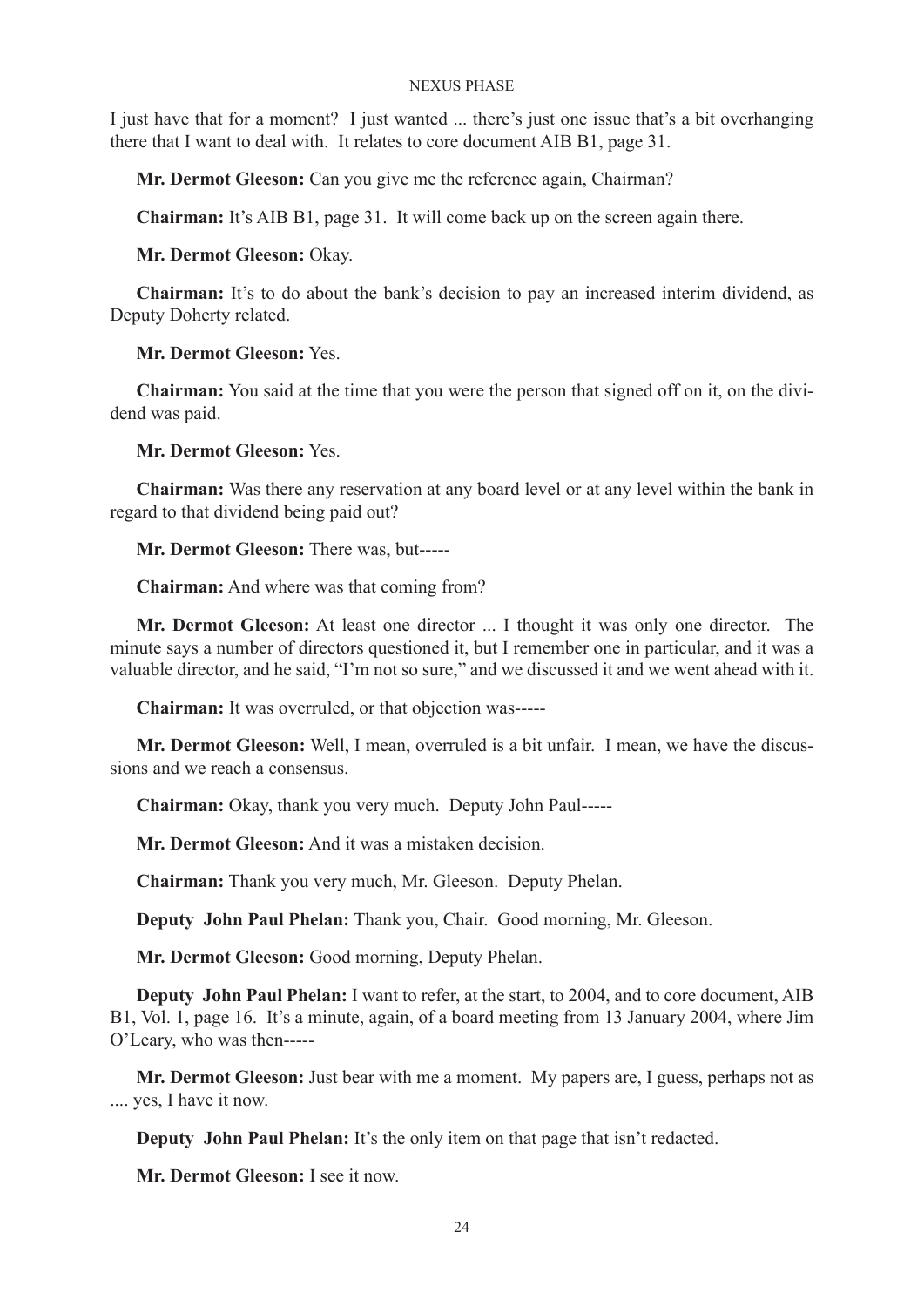**Deputy John Paul Phelan:** Jim O'Leary, then a board member of AIB, suggested to the board at that meeting that a review of lending practices into the construction sector needed to take place, and I noticed earlier on in your opening statement that you were-----

## **Mr. Dermot Gleeson:** Yes.

**Deputy John Paul Phelan:** -----vehement, or strongly, at least, pointed out that minutes tended to reflect decisions, and I just wanted you to outline perhaps firstly why you believe Mr. O'Leary brought that issue up on 13 January 2004.

**Mr. Dermot Gleeson:** I mean, I'm sorry, Deputy, I'm here to try and help you but, you know, it was that long ago. Board meetings, there's a lot of minutes, and to say what was in Jim O'Leary's head that day is ... I'm not so sure that I have those details.

**Deputy John Paul Phelan:** Can I ask you then in light of the fact that minutes were made to reflect decisions, as you said, when did the review take place?

**Mr. Dermot Gleeson:** No, I'm sure it did take place, but I don't know. I mean, I haven't gone through all the minutes. You appreciate that I don't work in AIB any more. I haven't gone through all the minutes but I'm sure ... I would try and get that information to you, if I can, but I don't have it.

**Deputy John Paul Phelan:** Okay. Can you recall, at that particular time, and I suppose I'm trying to get to the point-----

## **Mr. Dermot Gleeson:** Yes, in '04, yes.

**Deputy John Paul Phelan:** -----in '04, were there concerns raised by others on the board. Did you have concerns yourself about concentration of lending in particular sectors or, indeed, by senior management of AIB?

**Mr. Dermot Gleeson:** I don't recall them is what I have to say. I mean, I have tried to go through the 1,400 pages of documents that you see on your right that you sent me in the last 16 days, but I haven't mastered them. It's just not possible to do it. Most of them came last Friday.

## **Deputy John Paul Phelan:** Okay.

**Mr. Dermot Gleeson:** So I haven't been through all the minutes that follow on from this and the right thing, if this is important, would be to try and trace through the minutes, but when you ask me the simple question do I recall concerns about property in January '04, the answer is I don't recall.

**Deputy John Paul Phelan:** Okay. I want to move on to 2006, again to a board meeting and minutes referenced earlier on by Deputy Doherty, AIB B2, Vol. 1, page 6, that particular ... B2, Vol. 1, page 6.

**Mr. Dermot Gleeson:** Just bear with me.

**Deputy John Paul Phelan:** It was a question that Deputy Doherty had raised earlier.

**Mr. Dermot Gleeson:** B2(b) or (a) or (c)?

**Deputy John Paul Phelan:** B2, Vol. 1, page 6. It concerns comments from Mr. Kevin Garvey who was the then head group-----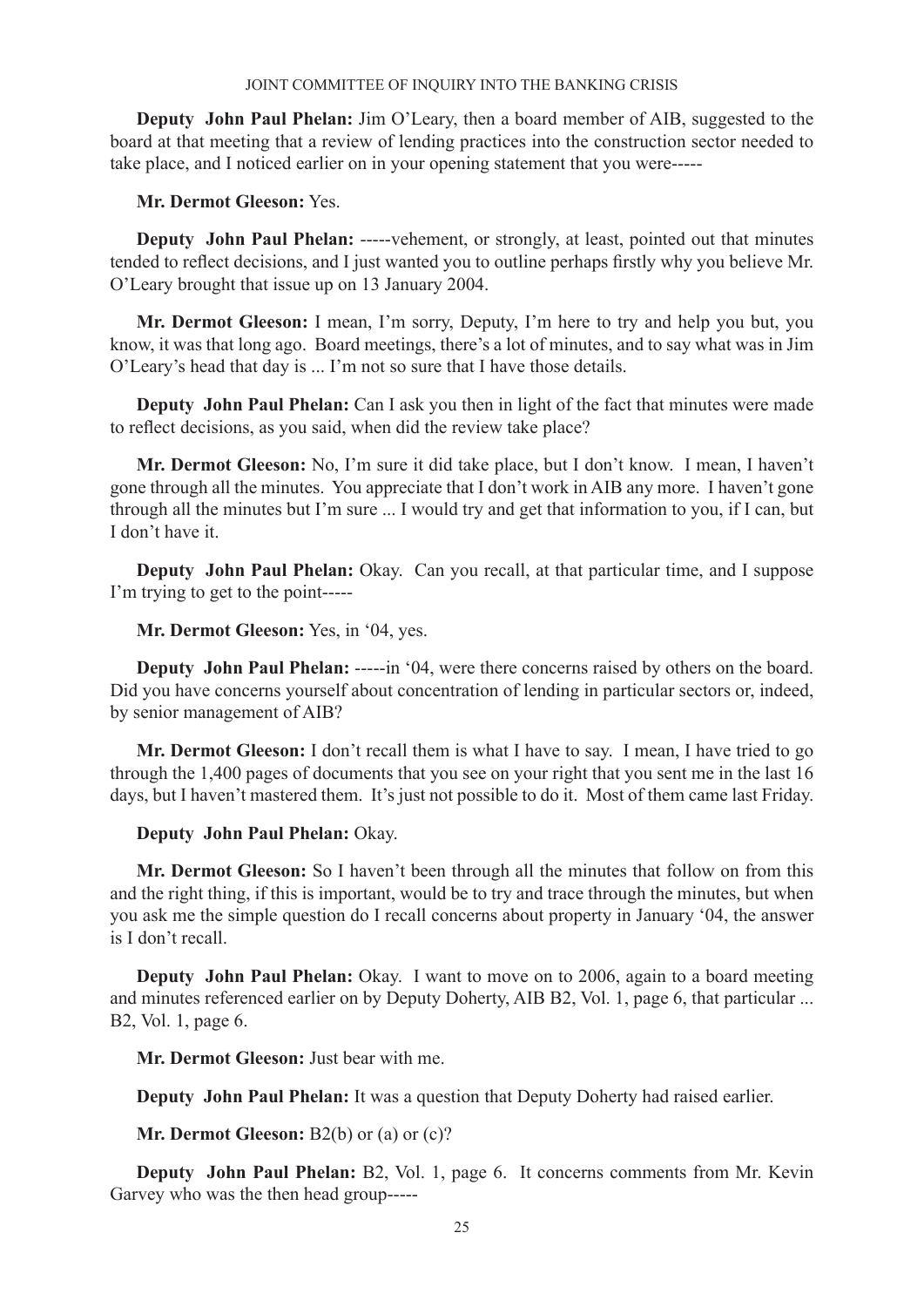**Mr. Dermot Gleeson:** Yes.

**Deputy John Paul Phelan: -----**of credit review in AIB.

**Mr. Dermot Gleeson:** Yes, I remember the one.

**Deputy John Paul Phelan:** That particular ... You read out actually that part of the------

**Mr. Dermot Gleeson:** Yes, I did, yes.

**Deputy John Paul Phelan:** -----minute earlier.

**Mr. Dermot Gleeson:** Kevin Garvey reporting his interaction with IFSRA.

**Deputy John Paul Phelan:** Exactly.

**Mr. Dermot Gleeson:** Yes.

**Deputy** John Paul Phelan: And I don't wish to go through the quote again, but I want to ask you, did it surprise you that the Financial Regulator did not regard a breach of its own standards as a significant issue?

**Mr. Dermot Gleeson:** Well, when I heard it first I thought this is ... "Is this serious?" And then we were reassured that it wasn't and when I looked and, to be honest with you, I tried to look at this recently, when I looked at the way it was couched in their own terms and then, if you follow, the issue, as you know, was sectoral concentration, and the reason that they were relaxed, the reason that we were relaxed, frankly, about it was this: this was a standard which lumped a whole lot of non-homogenous properties together. You know, ten acres with no zoning outside a provincial town was treated the same as an office block in the centre of Warsaw or Dublin leased to the Government. So it was a crude, if you like, I say ... we would have been blessed if we had kept to it, or it would have helped us, but that was the case, and if you look at the Financial Regulator's reports in 2010, 2011 and 2012, they said this is a very complex issue.

**Deputy John Paul Phelan:** So you were not concerned, really, yourself by-----

**Mr. Dermot Gleeson:** I was reassured by ... and then came to understand why it wasn't regarded as significant by the regulator.

**Deputy John Paul Phelan:** Can I ask, further on I think on that page as well, page 6, IF-SRA were informed, and this is a direct quote from Mr. Garvey as well. IFSRA were-----

**Mr. Dermot Gleeson:** It's on the screen now or are we waiting to get it up?

**Deputy John Paul Phelan:** IFSRA were informed by Mr. ... had been informed that a breach was likely to continue.

**Mr. Dermot Gleeson:** Yes.

**Deputy John Paul Phelan:** And had not requested that AIB changed any of its existing practices.

**Mr. Dermot Gleeson:** Yes.

**Deputy John Paul Phelan:** Again, did that raise any alarm bells at-----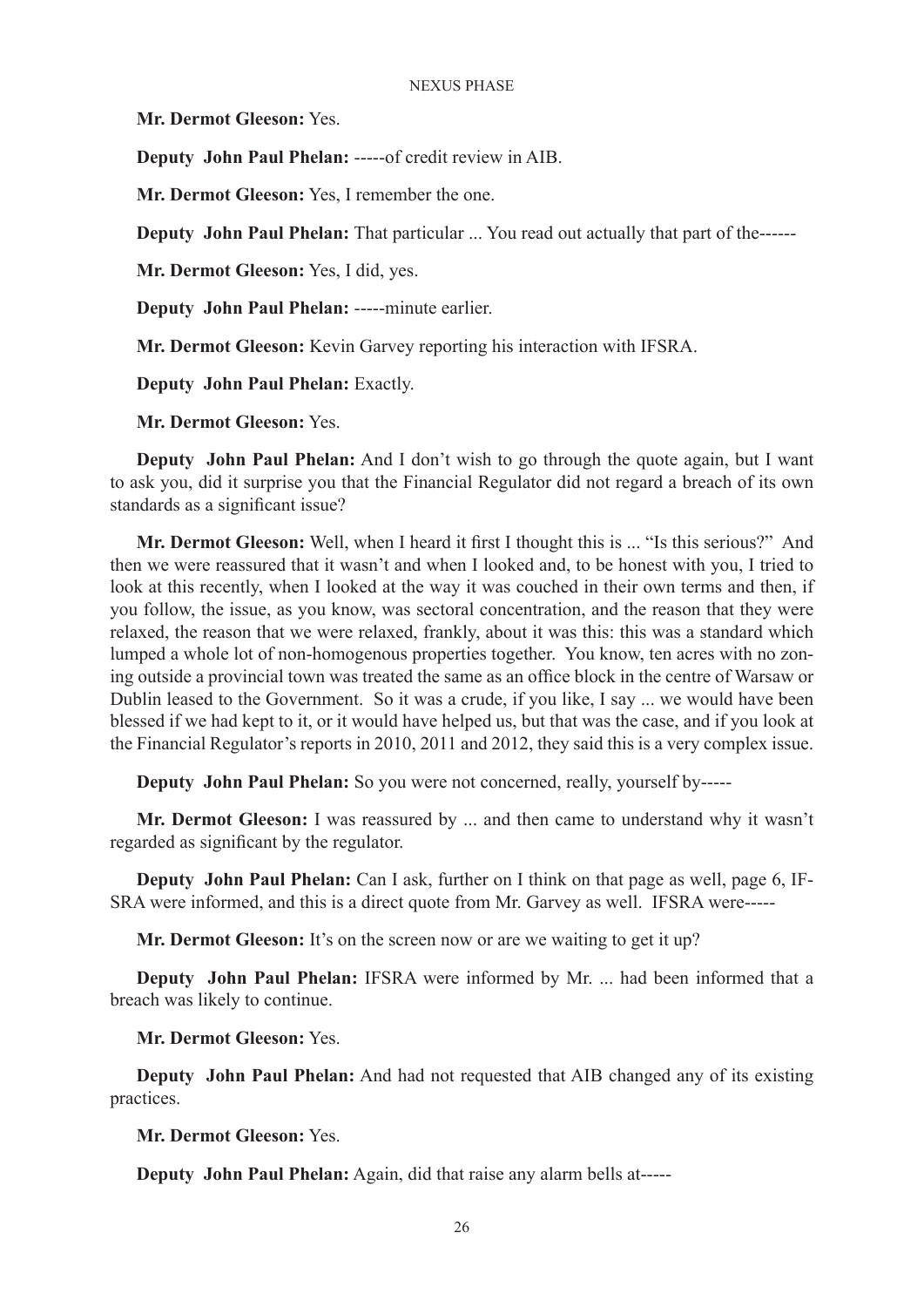**Mr. Dermot Gleeson:** Well, I mean, no, I thought ... you know, I ... if the regulator said it, it must be right. I mean, I would take a different view now, but I -----

**Deputy John Paul Phelan:** Would a man of your background and training .... you know, standards are standards-----

**Mr. Dermot Gleeson:** Yes, but, Deputy, I did point out to your colleague, Deputy Doherty, that I looked at ... this was not a regulatory standard. It wasn't a statutory instrument or a rule; it was a guide to assist us in supervision of the banks. And we were all translating over to Basel at the time and kept ... Mr. Garvey was a highly reliable and responsible individual. I believed he truthfully and faithfully responded ... reported the response, I should say. They did not regard it as significant.

**Deputy John Paul Phelan:** I appreciate what you're saying. The initial quote, which you read yourself in response to Deputy Doherty's original question, it gives the title of what this is, "AIB was in breach of the limit"-----

**Mr. Dermot Gleeson:** Absolutely.

**Deputy John Paul Phelan:** -----"contained in the Central Bank's Licensing and Supervision Requirements and Standards for Credit Institutions."

**Mr. Dermot Gleeson:** And as read out from the standards.

**Deputy John Paul Phelan:** Yes, I know, but you were not ... you were not-----

**Mr. Dermot Gleeson:** No, in the light of-----

**Deputy John Paul Phelan:** You were reassured by-----

**Mr. Dermot Gleeson:** I was reassured by two things: by Kevin Garvey saying:

IFSRA are looking into it. They're thinking of changing the standard. They do not regard it as significant.

And I was also reassured by something that ultimately didn't prove enough reassurance, that we used to be told, and it was true as a fact, that this included, as I say, office blocks, property in Poland, property in the United Kingdom, and it also included zoned and unzoned land, built houses, unbuilt houses, and so on, and that this made it ... well, I've said what I need to say.

**Deputy John Paul Phelan:** Okay, now I want to refer to AIB, to the core document AIB B2, Vol. 1, page 13.

**Mr. Dermot Gleeson:** B2?

**Deputy John Paul Phelan:** Vol. 1, page 13.

**Mr. Dermot Gleeson:** Page 13, yes.

**Deputy John Paul Phelan:** Stamped by the AIB board on the 9 November 2006. And I want to put a direct quote-----

**Mr. Dermot Gleeson:** I have got the wrong document, I will have to wait for it to come up on the screen.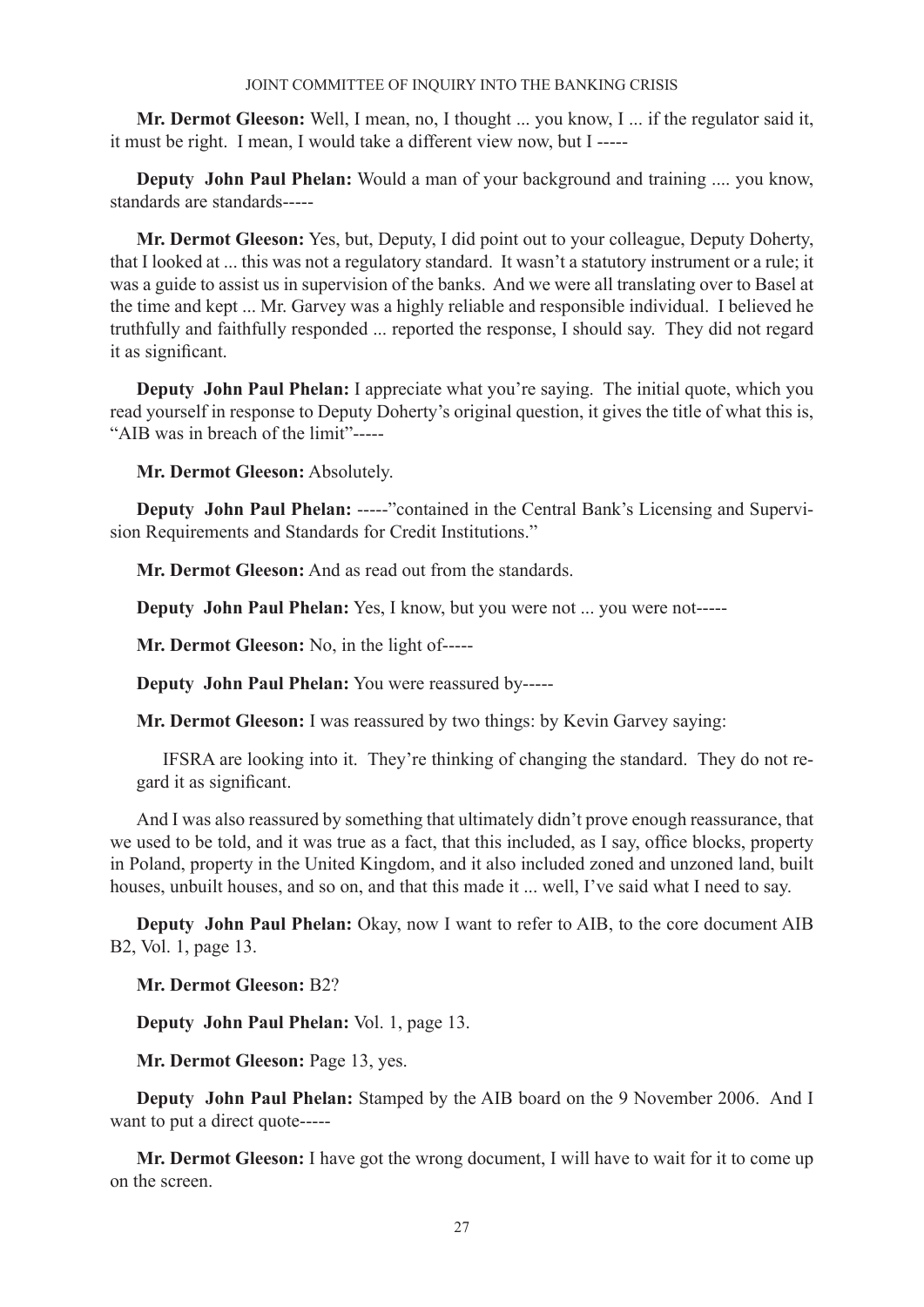I'm sorry. This is B2.

**Deputy John Paul Phelan:** B2, Vol. 1, page 13. The lower part there is a sub-heading "Credit Posture" it's called. B2, Vol. 1, page 13.

**Mr. Dermot Gleeson:** Okay. Is this "looking ahead"? No?

**Deputy John Paul Phelan:** Yes.

**Mr. Dermot Gleeson:** Yes.

**Deputy John Paul Phelan:** "Snapshot at end 2006" is the original heading on the document and it's-----

**Mr. Dermot Gleeson:** Let me see-----

**Deputy John Paul Phelan:** Page 13.

**Mr. Dermot Gleeson:** Yes I have it, I have ... I do have it now-----

**Deputy John Paul Phelan:** Under "Credit Posture."

**Mr. Dermot Gleeson:** Yes I do have it now.

**Deputy John Paul Phelan:** It says, "We are at a point" and this is a direct quote, "We are at a point when we need to manage our loan book tightly-----

**Mr. Dermot Gleeson:** Yes.

**Deputy John Paul Phelan:** "-----and we are rightly concerned [about the concentration] of exposure to Property and Construction." I just want to know what did you and the board ... what action did you do or take following on from that particular point?

**Mr. Dermot Gleeson:** Well I mean ... I can't remember what precise steps I took on a day in, the date again, June 2006. That is nine years ago. But, here I think it was being drawn to our attention and the "we" of course speaks for the whole organisation. We got regular updates. The group internal audit would review the property book. The chief risk officer ... remember the way we managed risk in AIB was this. There were three principles to do with risk management, just three. One, the risk is owned by the business. If you are the credit card person you own those business risks. Two, the risk function set-up under the man from JP Morgan, is an independent function to scrutinise the observance of risk management on behalf of the board. And that is what we depended on. I know that sounds like an excuse but that ... you couldn't ... I couldn't go around and check it. That was the system that we operated and the risk section was never refused resources. Whatever it needed to do their part of it, the second part. To look at the business end of it and to manage the risk on their ... to monitor the risk on their behalf.

**Deputy John Paul Phelan:** The reason I ask is that the bank's exposure, subsequent to that document from 9 November 2006, to construction and property increased.

**Mr. Dermot Gleeson:** There is no doubt at all about that-----

**Deputy John Paul Phelan:** If you turn to page 17. Well, I just want to know ... I have highlighted concerns that were raised in 2000 ... as far back as 2004, this is another internal AIB document in November 2006 that says we need to look tightly at our loan book and our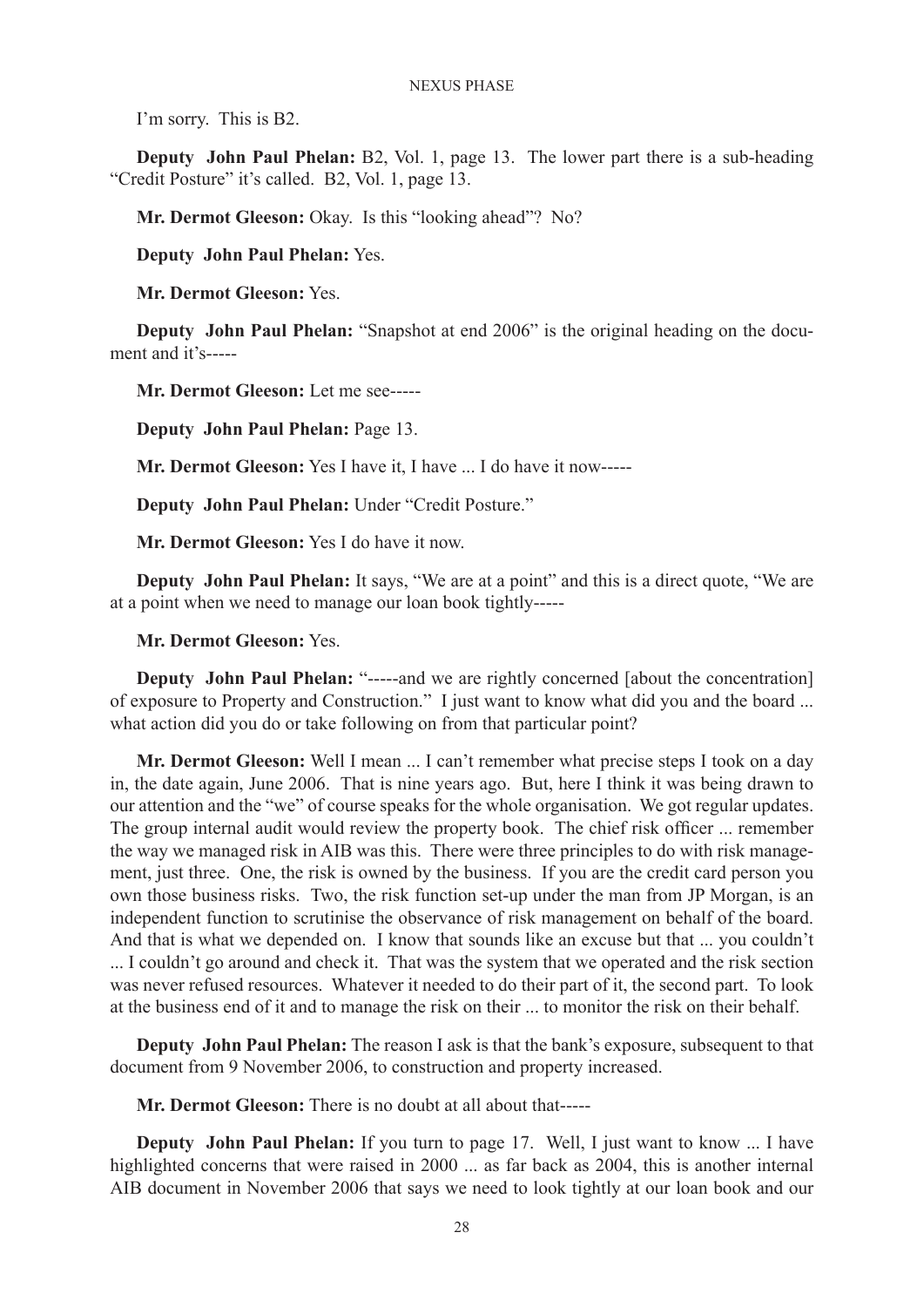exposure to property-----

**Mr. Dermot Gleeson:** And ... and looking back on it, it wasn't-----

**Deputy John Paul Phelan:** Why was no action taken? That is-----

**Mr. Dermot Gleeson:** That is not true, Deputy.

**Deputy John Paul Phelan:** The exposure increased.

**Mr. Dermot Gleeson:** Yes but hold on a second. "Manage it tightly" does not mean do not extend the exposure, with all due respect. "Tightly" means that you apply the proper credit standards and you know ... this was part of the bank obviously, the Republic of Ireland property book. But the property book in the Republic of Ireland never contributed more than 15% to the overall profits of the bank. It brought the bank down.

## **Deputy John Paul Phelan:** Okay.

**Mr. Dermot Gleeson:** But it was part of many businesses, most of them successful that we had. But it sometimes, I think, is informative to think ... people think, you know, all you did was give out loans to developers. I say it never ... about 10% to 13% in the relevant years is the profit contribution from Republic of Ireland property. So it wasn't the only thing on the screen as it were.

**Deputy John Paul Phelan:** Okay, my time is limited, so I want to move on-----

**Mr. Dermot Gleeson:** Sure.

**Deputy John Paul Phelan:** -----to 2007. And AIB core document again, B1 volume 2 at page 27. I'll give you-----

**Mr. Dermot Gleeson:** Vol. 2.

**Deputy John Paul Phelan:** B1, Vol. 2, page 27.

**Mr. Dermot Gleeson:** Yes, I think I have it, but I may not be sure. I'll get it on the screen hopefully.

**Deputy John Paul Phelan:** It is B1, Vol. 2, page 27. It should be on the screen in a moment, I hope.

**Mr. Dermot Gleeson:** Is this B1, A B or C can I ask you? Because I have them divided as you sent them to me.

**Deputy John Paul Phelan:** Well-----

**Mr. Dermot Gleeson:** You may not know-----

**Deputy John Paul Phelan:** My reference is AIB B1, Vol. 2, page 27. It refers to senior management conference-----

**Mr. Dermot Gleeson:** Okay I have it now, I think yes.

**Deputy John Paul Phelan:** Where a report on AIB-----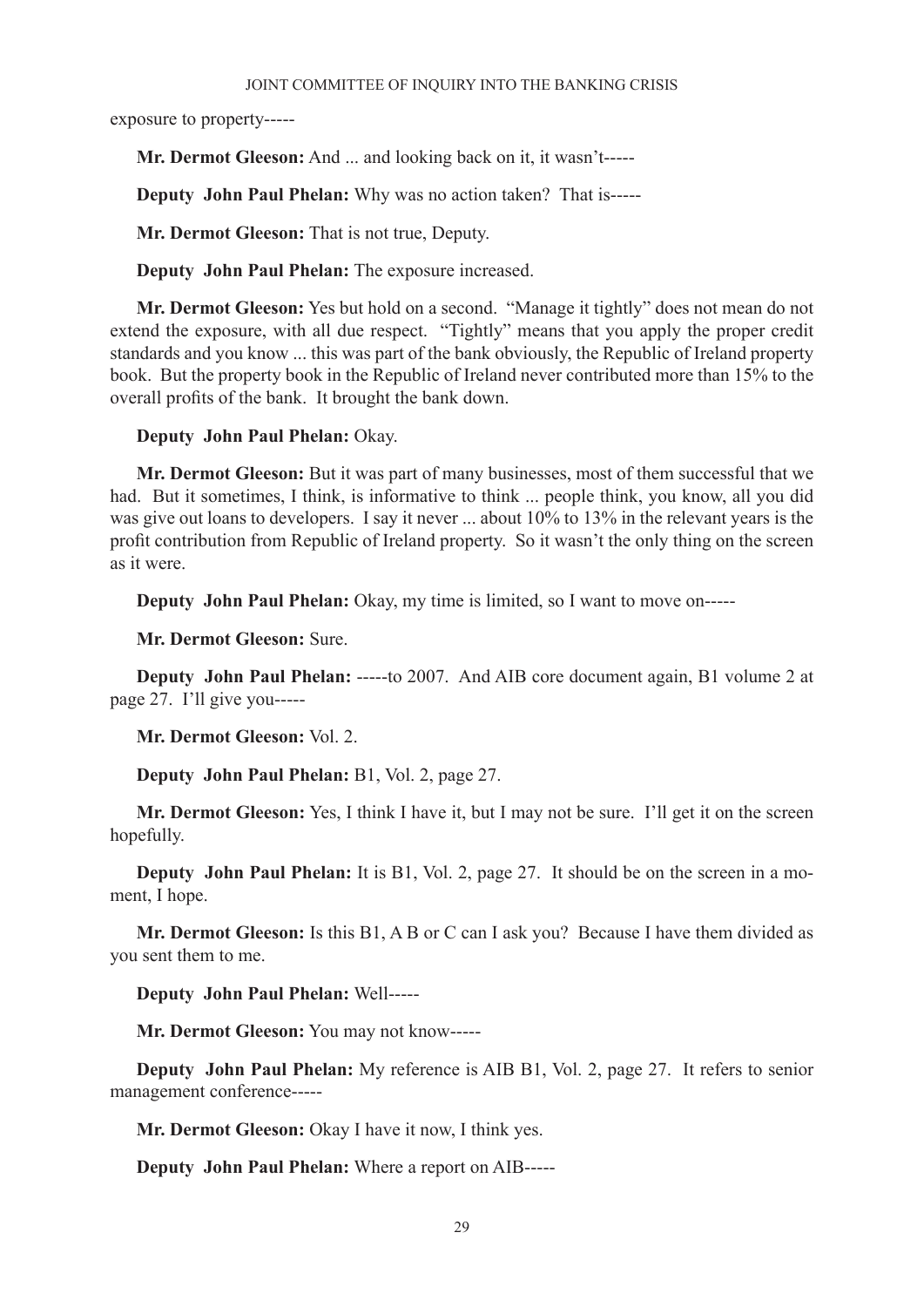## **Mr. Dermot Gleeson:** Sorry Deputy I am struggling with the papers but I have it.

**Deputy John Paul Phelan:** Okay, I understand.

A report on AIB called "Poised on the Edge of Greatness" was presented by Oliver Wyman on 22 March 2007.

## **Mr. Dermot Gleeson:** Yes.

**Deputy John Paul Phelan:** And at the bottom of that particular page 27, a direct quote, again, it says "that size equals no obstacles" and that is in ... it is in reference to the elephants in the room at page 23 and the issues that were highlighted as being important for AIB to address and less important. And the bottom of less important was "size equals no obstacles".

I just want to know, did you share that view at that particular time? Was the size of the loan book of AIB at that juncture a concern for you and particularly exposure to property and construction?

**Mr. Dermot Gleeson:** Well, this was a document that was presented to our management conference, and I would have seen it. But consultancy reports, as you know are full of sentiments about the future being great. I mean the front page will tell you that. I just can't remember how I reacted to that.

*(Interruptions).*

**Deputy John Paul Phelan:** Even subsequently-----

**Mr. Dermot Gleeson:** I mean I don't know if I have a reaction or not Deputy, this is, as I say, a long time ago. But subsequently I certainly had a reaction, there are statements in here about some of our competitors that proved to be unreliable.

**Deputy John Paul Phelan:** At any stage in 2007, did you express concerns or have concerns-----

**Mr. Dermot Gleeson:** I think we knew-----

**Deputy John Paul Phelan:** ----about concentrations-----

**Mr. Dermot Gleeson:** I think the property book was big and we knew that it was concentrated. We thought it was diversified, as I have explained earlier because it had properties abroad and properties in Ireland. And we derived consolation from that and from the results of the stress tests and we were wrong.

**Deputy John Paul Phelan:** Okay, and I want to refer now to a different document again. A different core document AIB B2, Vol. 2, page 11.

Again, it is a presentation to the board on credit concentrations.

**Mr. Dermot Gleeson:** B2, Vol. 2, page 11?

**Deputy John Paul Phelan:** On page 11.

**Mr. Dermot Gleeson:** Is this something we looked at a view minutes ago? "Snapshot at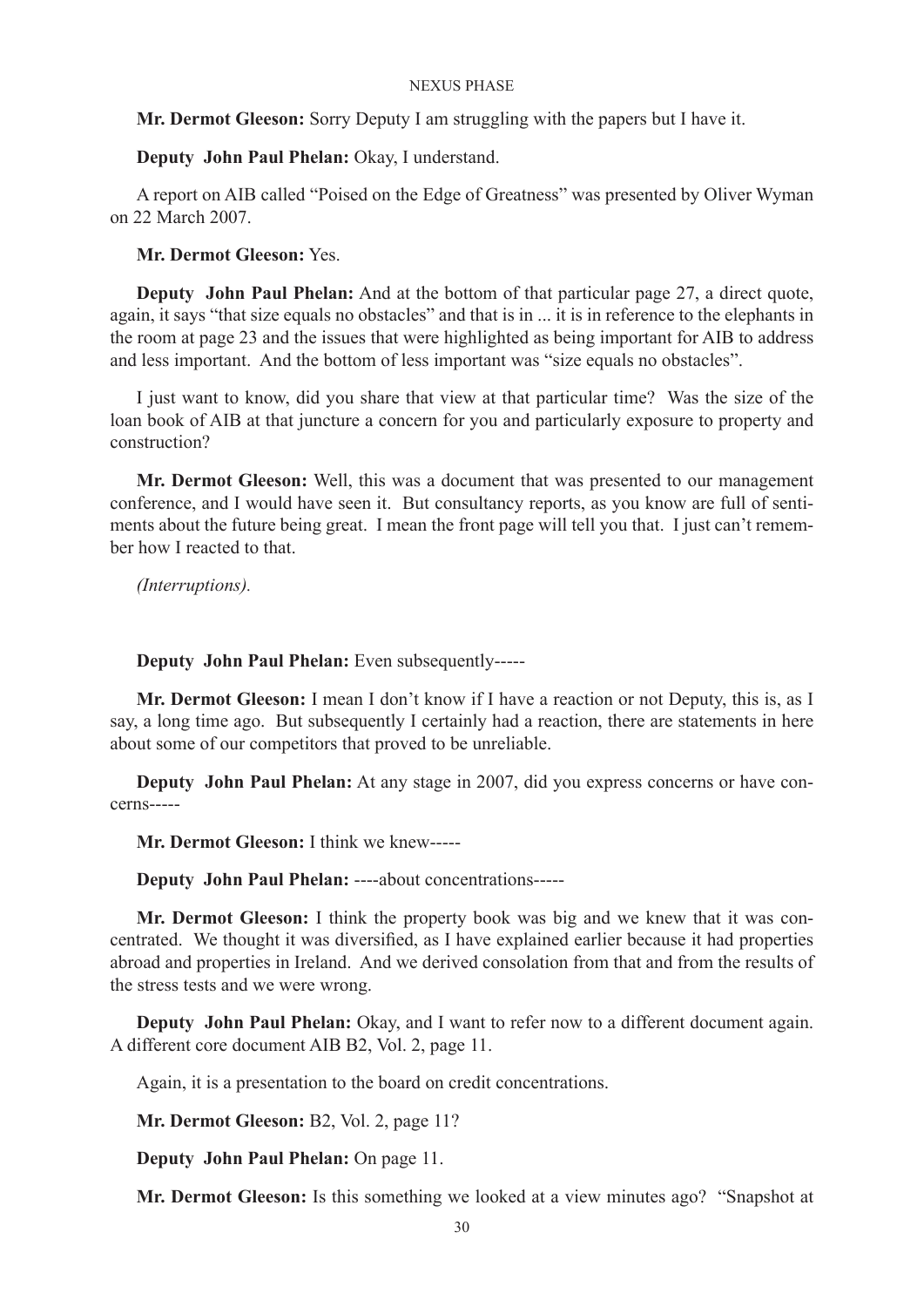end  $06"$  is it?

**Deputy John Paul Phelan:** Sorry, slightly different, it is ... it is referred I think briefly to by Deputy Doherty, "Stress Test Results" and you referenced it yourself-----

**Mr. Dermot Gleeson:** Yes.

**Deputy John Paul Phelan:** -----in your opening comments. The presentation to the board on 25 April 2007-----

**Mr. Dermot Gleeson:** Yes.

**Deputy John Paul Phelan:** It provides that the probability of an extreme property downfall scenario arising was 4%.

**Mr. Dermot Gleeson:** Yes.

**Deputy John Paul Phelan:** And that even if it did, additional provisions would be up to  $\epsilon$ 2 billion over three years.

**Mr. Dermot Gleeson:** Yes.

**Deputy John Paul Phelan:** I just want to know ... do you have any recollection yourself or other members of the board of probing that particular assessment at that time?

**Mr. Dermot Gleeson:** Well, I mean ... I think we were very pleased that all this science had been applied to something that, historically had been much more manual, had much more, perhaps, individual judgment in it. And, as I say, this was an expensive exercise. And I am afraid that-----

**Deputy John Paul Phelan:** A very expensive exercise.

**Mr. Dermot Gleeson:** Indeed and you are absolutely correct, but the stress test itself I am saying, and the installation for the machinery for it was an expensive exercise, and I think, as I said earlier, that board members genuinely believed, this was after all the Holy Grail in every bank in the world. Basel II was the great answer to everything. It had been endorsed by the EU in its directive. And when we got this stress test done, and as I say, a very expensive process I think we thought this was the way to monitor and measure and manage risk.

**Deputy John Paul Phelan:** Okay. I want to move on before my time elapses to 2008. And again to the core document I am referencing is AIB B2, Vol. 1, page 17.

This is the document, sorry, about credit concentrations that I mentioned earlier. Do you have it in front of you?

**Mr. Dermot Gleeson:** Just trying to find it now.

**Deputy John Paul Phelan:** AIB B2, Vol. 1, page 17.

**Mr. Dermot Gleeson:** B2, Vol. 1. Page?

**Deputy John Paul Phelan:** Page 17. Again it, it states that-----

**Mr. Dermot Gleeson:** I wonder if I can have it on the screen.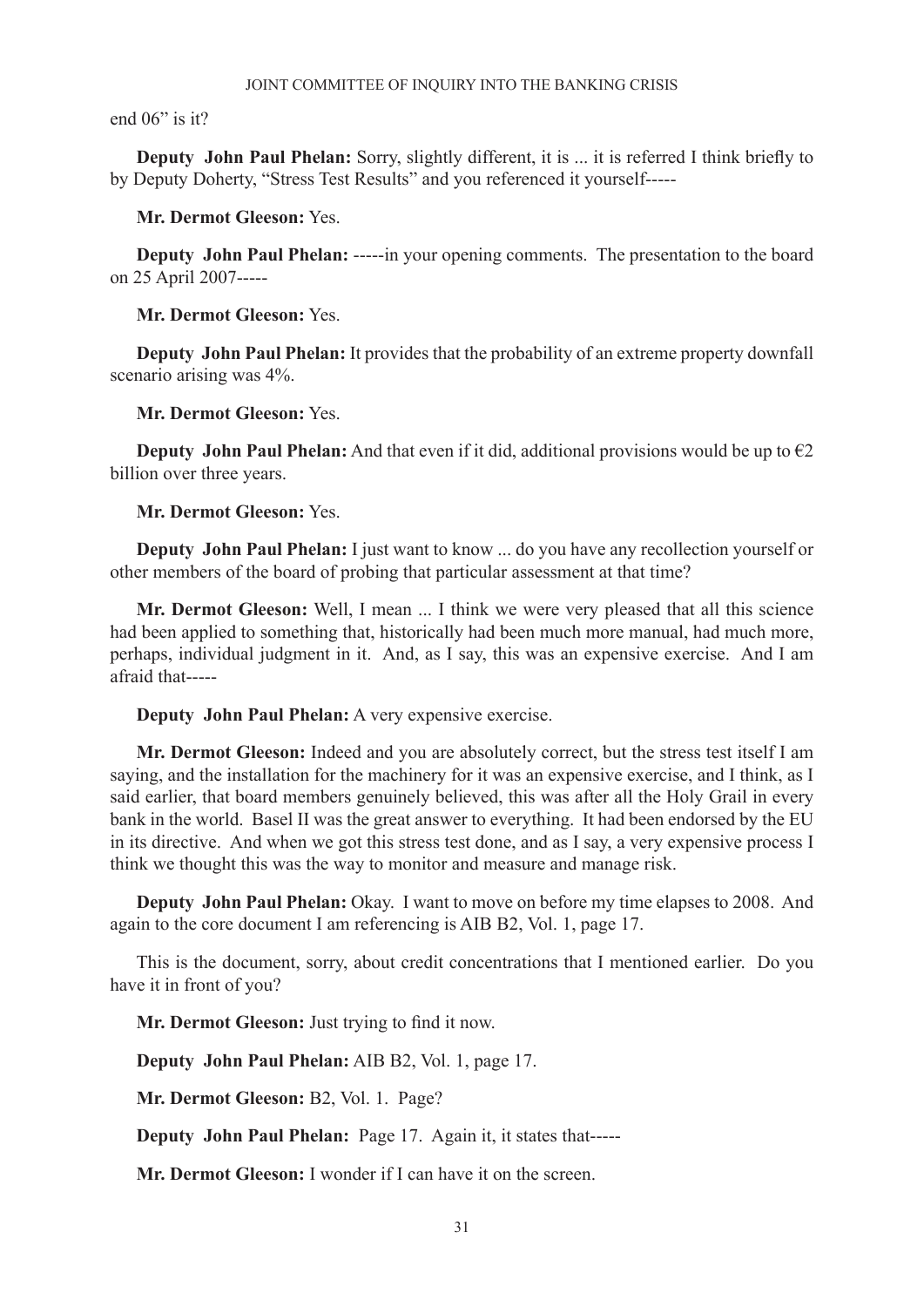**Deputy John Paul Phelan:** Yes, yes, that as of-----

**Mr. Dermot Gleeson:** Your books ... yes, I have it now.

**Deputy John Paul Phelan:** It's at the ... it's there in front of you now.

**Mr. Dermot Gleeson:** Yes.

**Deputy John Paul Phelan:** As of September 2008, AIB continued to be in breach of the sectoral concentration-----

**Mr. Dermot Gleeson:** That was reported all the time to us.

**Deputy John Paul Phelan** -----that were mentioned earlier.

**Mr. Dermot Gleeson:** Yes.

**Deputy John Paul Phelan:** Where it was 200% ... the figure was 275%-----

**Mr. Dermot Gleeson:** Yes.

**Deputy John Paul Phelan:** -----per investment exposure and 390%-----

**Mr. Dermot Gleeson:** Yes.

**Deputy John Paul Phelan:** -----when confined with development. Was that a concern for you at the time, or the board, or ... you know, was there a discussion that you can recall?

**Mr. Dermot Gleeson:** I can't recall the discussions. I mean, I don't know how many hours I spent in that boardroom, but recalling the discussions, I'm afraid my memory just isn't that good, Deputy, and it's no point in my pretending that it was. But we certainly discussed the Irish property book from time to time. We certainly asked questions about it; we had the property people in and asked them. We asked the group internal auditor.

**Deputy John Paul Phelan:** I don't wish to cut you but my time is brief. The fact that the regulator's guidelines, which we discussed-----

**Chairman:** We have questions on each to get through as well.

**Deputy John Paul Phelan:** -----at length earlier, indicated that the concentrations in two related sectors should be 250% maximum.

**Mr. Dermot Gleeson:** Yes, yes.

**Deputy John Paul Phelan:** It was 390%-----

**Mr. Dermot Gleeson:** Yes.

**Deputy John Paul Phelan:** -----in September 2008.

**Mr. Dermot Gleeson:** Yes.

**Deputy John Paul Phelan:** Crucial month, we all know.

**Mr. Dermot Gleeson:** Yes.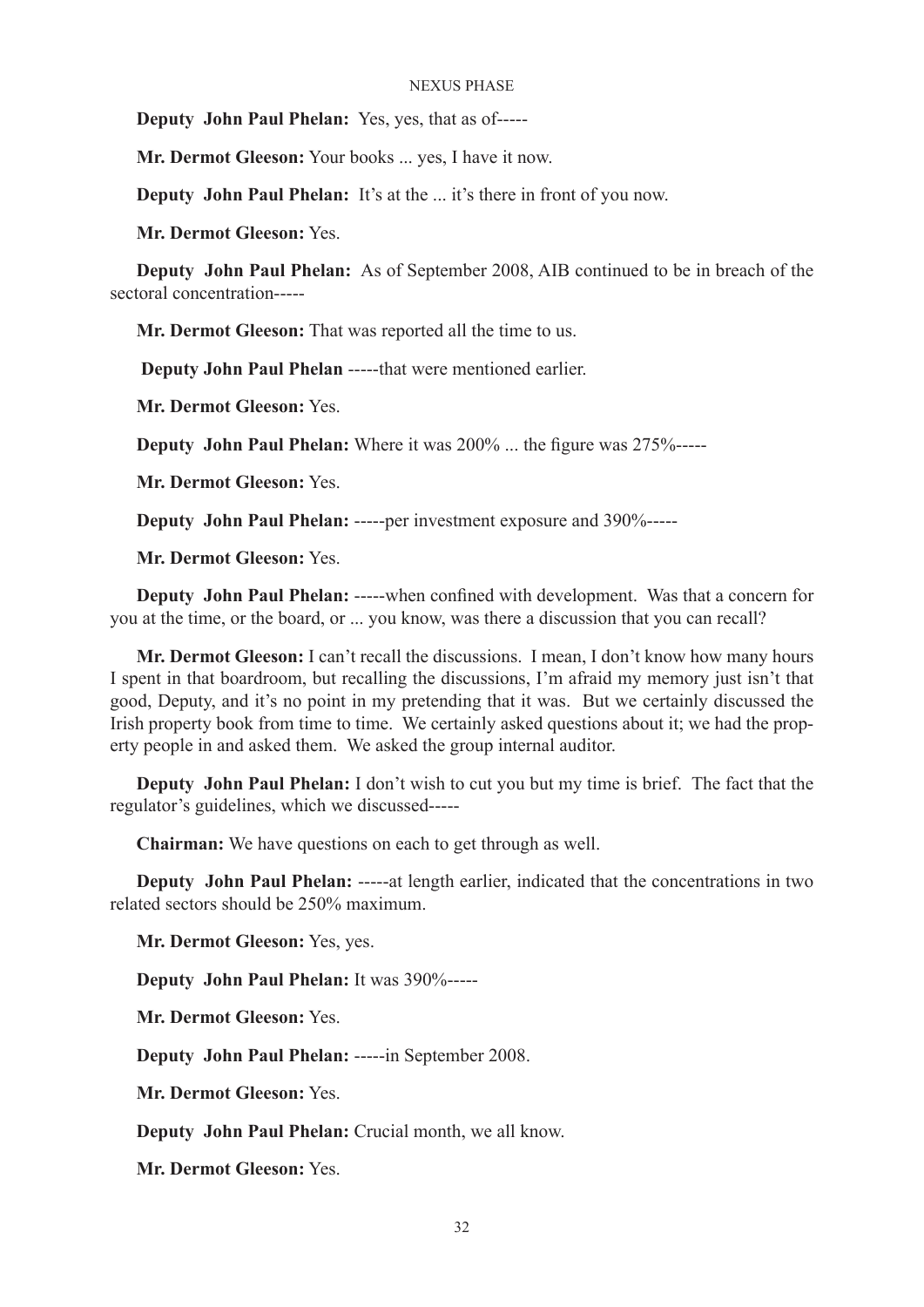**Deputy John Paul Phelan:** And you don't recall whether alarm bells rang in your own head, never mind in other members of the board at that particular juncture?

**Mr. Dermot Gleeson:** I suspect that we were conscious of this problem at that stage and that ... just remind me of the date again?

**Deputy John Paul Phelan:** It's September 2008.

**Mr. Dermot Gleeson:** Yes, well at that stage obviously all the loans had been made, you know.

**Deputy John Paul Phelan:** Okay. Well I wish to move on, and refer again now to a document that Deputy Doherty mentioned also. AIB, C3b, Vol. 2, page 29.

**Mr. Dermot Gleeson:** C3b, Vol. 2. Yes.

**Deputy John Paul Phelan:** Page 29. It's the memo from the Department of Finance-----

**Mr. Dermot Gleeson:** Yes. I've only seen this when I got the book last Friday, obviously.

**Deputy John Paul Phelan:** -----from the night of the guarantee.

**Mr. Dermot Gleeson:** Yes, yes. I don't know who wrote it, obviously but-----

**Deputy John Paul Phelan:** Where you were, you were marked ... yes, you were marked in attendance.

**Mr. Dermot Gleeson:** Yes.

**Deputy John Paul Phelan:** And there's a quote, well it's not a quote it's a reference, I suppose more like, at the bottom, close to the bottom of page 29 where Mr. Sheehy, the then chief executive of AIB, is reported to have said, and the quote from this memo is that, "People we've been dealing with for decades, pulling back - 1 month we will be funding bank overnight. Bad if can't even get that, disaster - bankruptcy." What's your view on that?

**Mr. Dermot Gleeson:** I don't recall those particular words. I can see it here; I am sure this is a note that was said.

**Deputy John Paul Phelan:** Well was it bankruptcy that was facing the bank on that, on that particular night?

**Mr. Dermot Gleeson:** I didn't believe so, and I don't, I don't recall that word being used, I have to say.

**Deputy John Paul Phelan:** So you ... do you dispute what's in the attendance note or not?

**Mr. Dermot Gleeson:** I ... It's a different thing to say that I don't recall the word, Deputy, that's all I can say. I don't have a full recollection. I did the best I could to make a note a few days later, that's my contribution, I'm afraid, to this. Can I say, as you've asked me about this document Chairman, it's important that I would draw issue with some of it, just two points if I can make, Chairman, generally. You see Mr. Burrows is named, most of that is things I said, not Mr. Burrows. I think maybe the top two lines are Mr. Burrows and the rest is me; I can identify things I said, and the reference at the very end of Mr. Burrows is "heard from [Mr. Blank], Treasury", that's an AIB official. And the second thing that's ... not misleading, potentially mislead-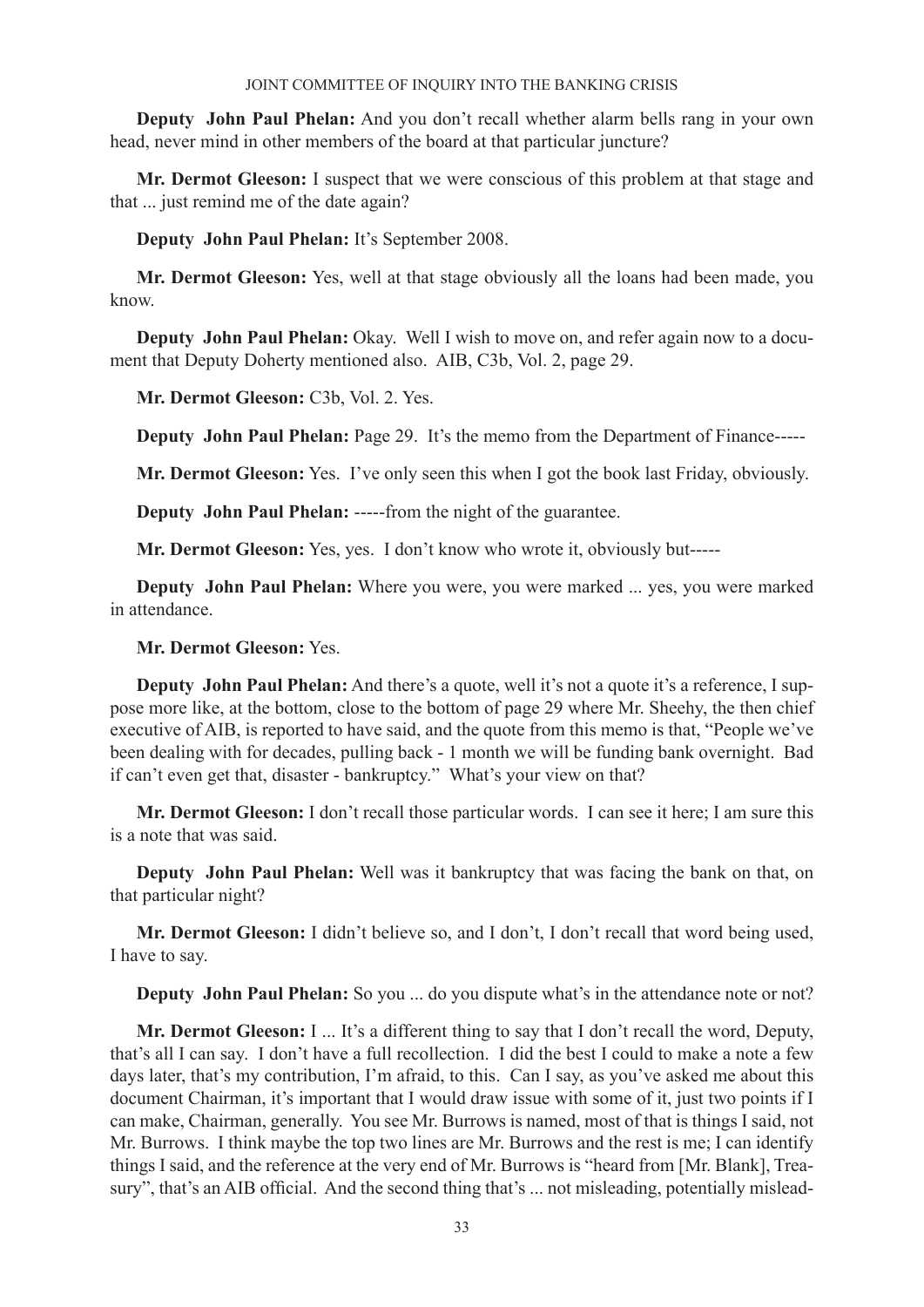ing, is that there's a number of references on the next page to Mr. Neary. I met Mr. Neary in a corridor, but he was never in the decision makers' room when I was there.

**Deputy John Paul Phelan:** Okay. Thank you for those comments. I want to refer you before I finish, again, to the same document, pages 26 and 27.

**Mr. Dermot Gleeson:** Same booklet?

**Deputy John Paul Phelan:** Same booklet.

**Mr. Dermot Gleeson:** Yes.

**Deputy John Paul Phelan:** It's the letter that you issued to the then chairman of Anglo Irish Bank.

**Mr. Dermot Gleeson:** Yes, it was-----

**Deputy John Paul Phelan:** In ... a few days later, 6 October 2008 where you wrote ... and I'm going to quote directly from the bottom of page 26, "It is frankly outrageous for you to indicate that AIB's liquidity was good for "only a matter of days"." I want you to explain the apparent contradiction between what you're saying there on 8 of ... or sorry, 6 October, and what Mr. Sheehy seems to have expressed on the night of the guarantee with regard to bankruptcy.

**Mr. Dermot Gleeson:** Obviously you will ask Mr. Sheehy, I'm sure about that.

**Deputy John Paul Phelan:** I will.

**Mr. Dermot Gleeson:** But I didn't believe we had a solvency problem on that night, let me just say that to you. No one asked us, no one raised it, and if I'd been asked I'd have said we were solvent. I believe it and I believe it still. As I say, house prices had dropped by 7.7% at that stage. The real trouble, the real trouble hadn't really started at that stage, so I believe we were solvent and absolutely believed that. But I was complaining here because a radio interview had been given that said all the banks were the same, last Monday, AIB was in the same trouble as us, and I knew that that wasn't true. I knew that we had liquidity out beyond a month. I didn't know how much; I wasn't into the detail. I knew we had enough liquidity to be able to pull out reserves of liquidity, all this ... this was helping a competitor, to keep Anglo going until the weekend, if Governor Hurley's version had prevailed. But I certainly ... I believed I was telling the truth and I still believe I was telling the truth in the paragraph that you-----

**Deputy John Paul Phelan:** So the note from the night of the guarantee from the Department of Finance, which referenced Mr. Sheehy as using the phrase "disaster bankruptcy", you've no recollection really of that happening at all?

**Mr. Dermot Gleeson:** I have a recollection and I have drawn your attention to an inaccuracy in the note-----

**Deputy John Paul Phelan:** Yes.

**Mr. Dermot Gleeson:** -----*qua* myself and I don't know that that's accurate for Mr. Sheehy or not, so I'd prefer to leave to leave it at that. I mean I can't speak for what he said-----

**Deputy John Paul Phelan:** Yes.

**Mr. Dermot Gleeson:** -----and I certainly don't remember the verbatim words.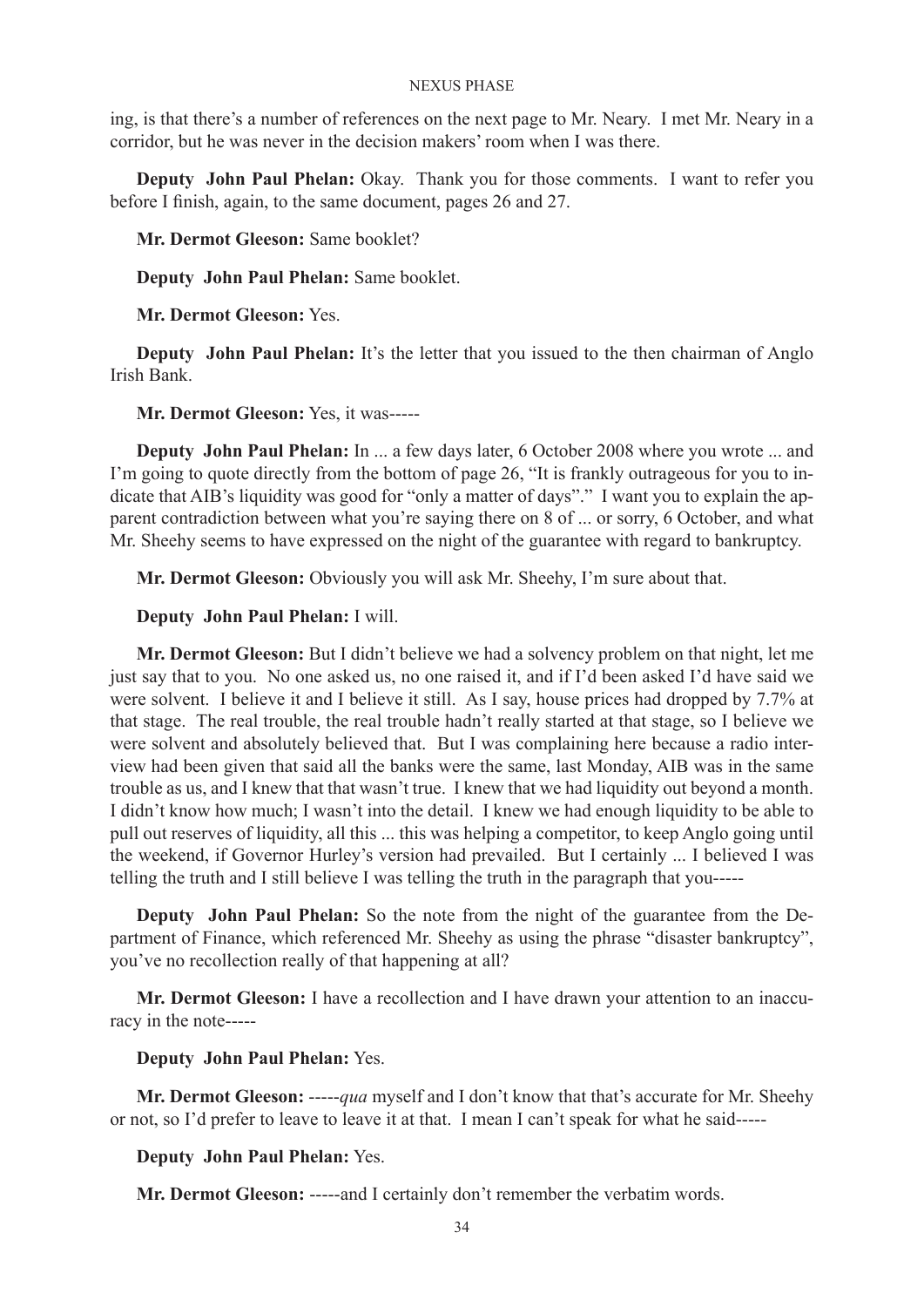**Deputy John Paul Phelan:** Yes. I was going to ... I was going to reference, Mr. Gleeson, the end of your statement, 23-page statement, on paragraph 96, page 23.

**Mr. Dermot Gleeson:** My one statement.

**Deputy John Paul Phelan:** Yes.

**Mr. Dermot Gleeson:** The written statement?

**Deputy John Paul Phelan:** Yes, the written statement for today.

**Mr. Dermot Gleeson:** Let me get it out.

**Deputy John Paul Phelan:** You said, and I quote, "there were decisions made in AIB which made things worse than they need have been for Irish citizens". What were those decisions?

**Mr. Dermot Gleeson:** Well I think the decisions we've been discussing, too much, too much property-----

**Deputy John Paul Phelan:** Do you believe that you bear any responsibility?

**Mr. Dermot Gleeson:** Of course I do.

**Deputy John Paul Phelan:** In light of the fact, 2004 Mr. O'Leary was raising concerns, at least, that were referenced in minutes, which have been given and now put to you at this, at this meeting. 2006, there were similar minutes that spoke about concentrations in particular sectors and how the guidelines of the Financial Regulator were being breached, and it went on into 2007. And as late as September 2008, you were at 390% when the guidelines said 250%. You know, what responsibility do you, as the chairman of the board of AIB at the time, bear for that?

**Mr. Dermot Gleeson:** But, there's two questions there. Firstly, I would expect good directors like Mr. O'Leary to raise issues all the time; the more questions the better. That makes it a healthy boardroom.

**Deputy John Paul Phelan:** What-----

**Chairman:** Please, I give you enough time to ask the question, Deputy, now I need the witness to reply.

**Mr. Dermot Gleeson:** The second question that you asked me is what responsibility I bear. And I was the chairman of this and I bear the responsibility. This is where the buck stopped. I can tell you, Deputy Phelan, that it's a salutary thing when you discover for the first time in your life in your 60s that doing your level best in a job is not sufficient to prevent very negative consequences ensuing. I haven't done many jobs in my life. I was a teacher; I was a barrister, outside Dublin, barrister in Dublin, I worked for the Government for three years. And the outturns there were adequate, perhaps, no more than that. But I did my level best in this job as well, and the outcome was entirely unsatisfactory and that's a responsibility that I absolutely accept and I can never get away from it.

## **Deputy John Paul Phelan:** Thank you.

**Chairman:** Now just before we go to the break there, Mr. Gleeson, I just want to deal with one matter, and it's the issue of incentives and remunerations. And if I could maybe ask you the salary bonus and pension plans offered to the senior executives at AIB, they would be consid-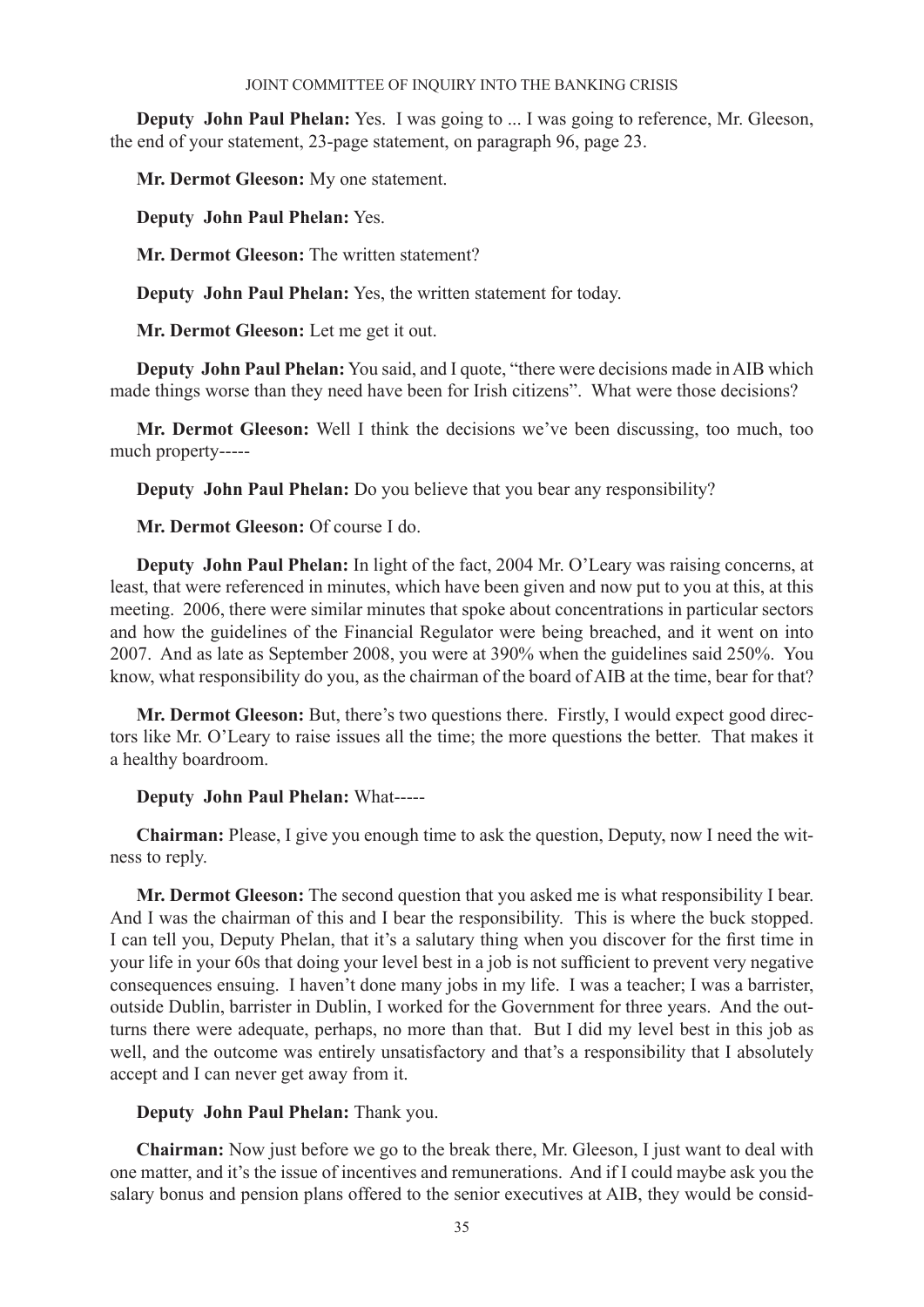ered significant, certainly in today's circumstance-----

### **Mr. Dermot Gleeson:** Sure.

**Chairman:** -----and maybe back then. Are you, are your reflection of that, do you believe they were justified and appropriate for an Irish financial institution----

## **Mr. Dermot Gleeson:** Well-----

**Chairman:** -----an island of 4.5 million people paying these big sums?

**Mr. Dermot Gleeson:** Well I mean, I think the answer is in the question that you've posed, Chairman. Clearly not appropriate by today's standards and looking back, they were paid much too high but that was the market rate at the time. We always got consultants from outside, expensive consultants say what is the rate. And Dr. Nyberg has commented that the salaries of the AIB chief executive was the least relative to size. Our objective was to get what the market rate was and pay a bit less than that. Clearly we paid too much.

**Chairman:** The core document there relating to is up there on the screen at the moment, so I'm not going to ... it just gives a context as a board meeting, so I'm not going to get tied up into referencing that.

## **Mr. Dermot Gleeson:** I have it.

**Chairman:** The ... I suppose what I'm getting to here is how performance remuneration influences the factors in the bank's lending behaviour.

## **Mr. Dermot Gleeson:** Yes.

**Chairman:** Was there at any time consideration relating to risk built into the measurements performance?

**Mr. Dermot Gleeson:** No, I have seen that written and raised and it's a perfectly correct question to raise, these people were on performance plans which if the EPS went up a certain amount they would get a lot of extra money. The first thing to say is that hardly any of that ever vested, the test was too high. CPI plus 10% is almost impossible to do. Secondly there were components in that test that related to the market as a whole, 50 other European banks, no control over those. And so far as Irish property lending is concerned, you know going back to the statistic that I gave to your colleague, Deputy Phelan, about 15% at most of the bank's profits were provided by Irish property so lending to Irish property was never going to affect the EPS in a way that would get you this money.

**Chairman:** In layman's or laywoman's terms looking in this morning, the performance bonuses were on increased sales -----

**Mr. Dermot Gleeson:** They were not on increased sales, they were never on increased sales. Volume was never a parameter, profits yes but never volumes.

**Chairman:** And were there bonuses for somebody who might say, "I think we need to shrink this area and underperform because it's getting risky"?

**Mr. Dermot Gleeson:** I don't remember that happening but maybe it did.

**Chairman:** Okay, but you have no recollection of that?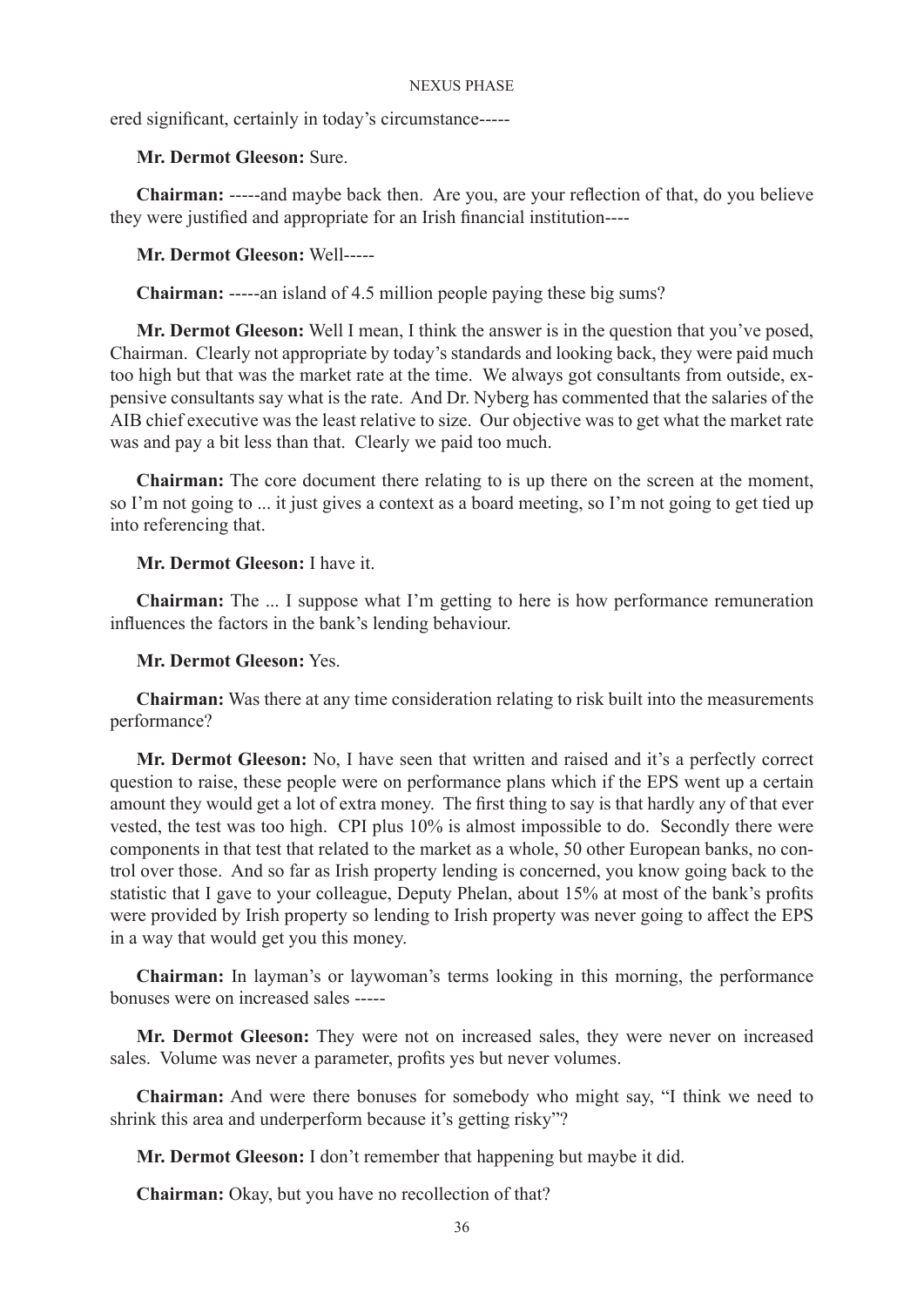## **Mr. Dermot Gleeson:** I don't remember that happening but maybe it did.

**Chairman:** Thank you. I now propose we break, returning at 11.25 a.m. In doing so, to remind the witness that once he begins giving their evidence, he should not confer with any person other than his legal team in relation to the evidence on matters that are being discussed before this committee. With that in mind, I will now suspend this meeting until 11.25 a.m. and remind the witness that he is still under oath until we resume. Thank you very much.

## *Sitting suspended at 11.11 a.m. and resumed at 11.34 a.m.*

**Chairman:** We will move back into this morning's proceedings and public session. Is that agreed? Agreed. I now propose that Senator Michael D'Arcy take the next line of questioning. Senator, you have ten minutes.

**Senator Michael D'Arcy:** Thank you, Chairman. Mr. Gleeson, thank you for coming. In your opening statement, the comprehensive document, page 20, section 83 ... Mr. Gleeson?

## **Mr. Dermot Gleeson:** Yes.

**Senator Michael D'Arcy:** The initial portion of it is where you discuss the conversation that was being held between AIB and Bank and Ireland-----

## **Mr. Dermot Gleeson:** Yes.

**Senator Michael D'Arcy:** -----and there was that there would be a guarantee for four and, in your own words, that the Anglo and Irish Nationwide there would be a taking down or taking into custody.

# **Mr. Dermot Gleeson:** Yes.

**Senator Michael D'Arcy:** You subsequently state, "At a meeting on a subsequent occasion, when I was alone with the Minister of Finance he indicated that that was the course which he had favoured on the 29th September, but that other views had prevailed."

# **Mr. Dermot Gleeson:** Yes.

**Senator Michael D'Arcy:** Could you expand upon that line in terms of the conversation you held with the Minister of Finance?

**Mr. Dermot Gleeson:** Well, the Minister was a professional colleague of mine and ... I wouldn't have been a close friend but I do regard him as a friend of mine ... At some meeting subsequently, I would think a few months later when we were waiting for someone else to come or maybe when he was saying goodbye to me or if it was just the two of us, I don't remember precisely, but I do remember he said, "You know, on that night, I would've been in favour of taking down those two institutions," or something like that, and there was no more than that. I didn't ask him, he didn't say anymore, and he wasn't complaining, I think he was just affording me an anecdote. I didn't find it surprising that there would've been different views on the night. This was a very difficult decision.

**Senator Michael D'Arcy:** In previous evidence, Governor Honohan, at a chapter he wrote in a book about in ... about Minister Lenihan, stated that Minister Lenihan told him he was overruled.

**Mr. Dermot Gleeson:** Well, I was unsure, in my own mind, whether I should put this into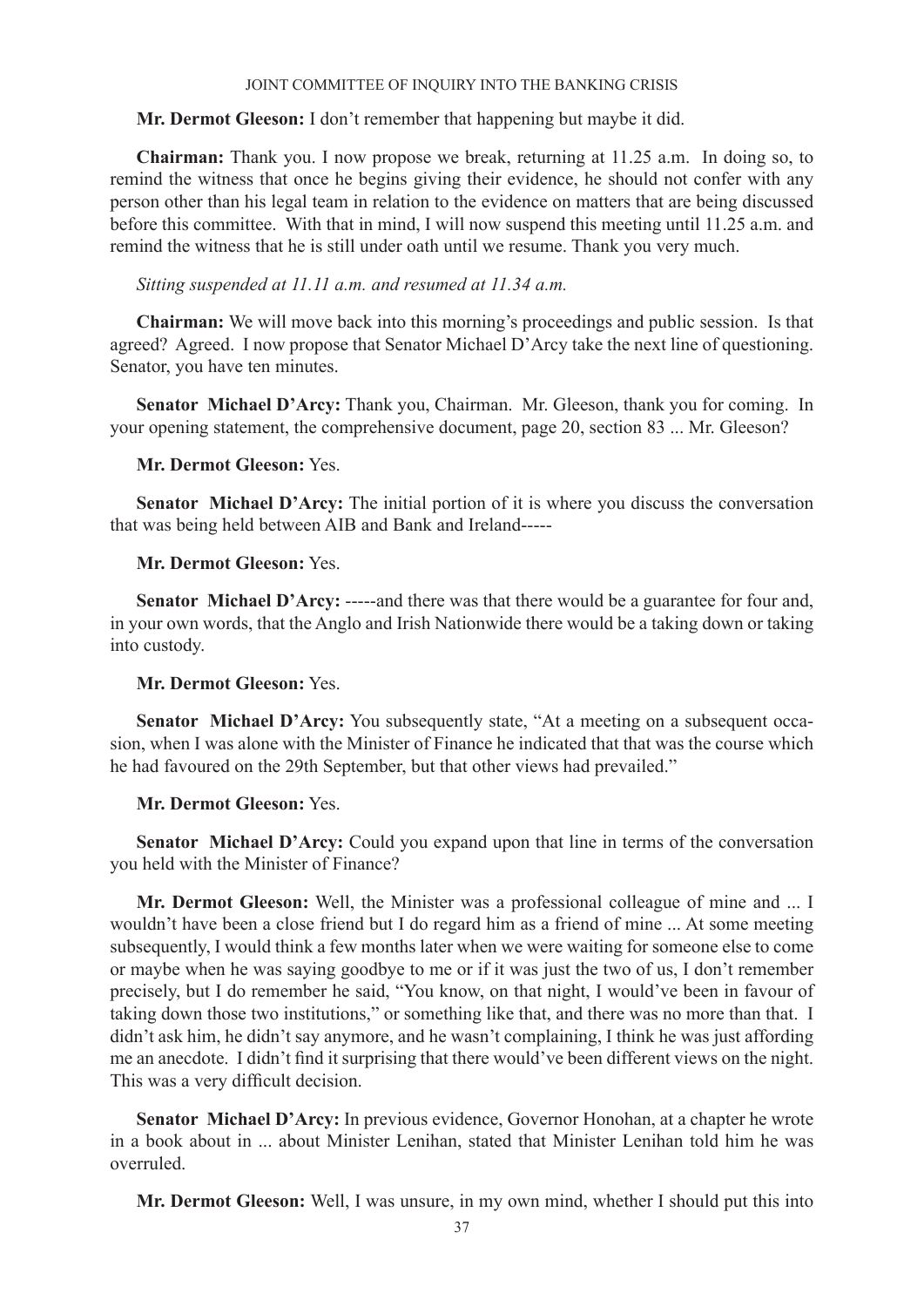my evidence at all, because in a sense, he was speaking to me in confidence and I've never told anyone, but it was on foot of Governor Honohan saying that that was a thing. It seemed to me that it would be unfair of me not to record that evidence, it having, as it were, gone public in some degree, and so I've made that decision, but I believe the Minister was speaking to me privately, as it were at the time.

**Senator Michael D'Arcy:** Thank you. In your, and I'm quoting core documents AIB C3b-----

**Mr. Dermot Gleeson:** C3b, yes.

**Senator Michael D'Arcy:** -----page 33, the memorandum of ... C2b sorry.

**Mr. Dermot Gleeson:** Say that again?

**Senator Michael D'Arcy:** AIB core documents, C3b, Vol. 2.

**Mr. Dermot Gleeson:** C3b, Vol. 2, okay. Yes. Page 33.

**Senator Michael D'Arcy:** Page 33 in a memorandum from yourself to Mr. Eugene Sheehy.

**Mr. Dermot Gleeson:** Yes.

**Senator Michael D'Arcy:** Point 1, you state, "Two institutions nearly brought down the system." Point 2, you state, "Their [.....] went unregulated, by a hopeless regulator." You-----

**Mr. Dermot Gleeson:** That was private talk between me and Eugene, an unkind phrase to use, I think, but I felt that we had been let down by regulation, but we ourselves had got into trouble, so who am I to speak.

**Senator Michael D'Arcy:** But this was written on 2 October-----

**Mr. Dermot Gleeson:** Yes-----

**Senator Michael D'Arcy: -----and at that stage-----**

**Mr. Dermot Gleeson:** -----but things were pretty fraught, Senator, as you can imagine, you know. And it was preparatory to going to meet the Minister. See, we had left Government Buildings that night thinking that there were four banks going to survive with the guarantee, and ... the phrases from farther down this memo that I read out earlier, I was ... I suppose it had been presented that we had asked for a guarantee, true, but the guarantee that transpired wasn't the one we'd asked for. But we weren't going to come out and say that, obviously, that wasn't in anyone's interest. So there was an element of peevishness here, which perhaps I ... perhaps I should regret. I mean, as I said to you, I remember the next morning, Goldman Sachs came out and advertised or promoted Anglo as a buy. They said there was an upside of 50 something percent of it as a share buy. And we'd been, sort of, asked to rescue it or to assist in its rescue for a couple of days, the day before. So mixed feelings, can I put it that way.

**Senator Michael D'Arcy:** In the guarantee, going back to again, AIB C3b, Vol. 2, that same document, Mr. Gleeson.

**Mr. Dermot Gleeson:** Same document, yes, grand.

**Senator Michael D'Arcy:** Page 41, we've discussed it previously about INBS-----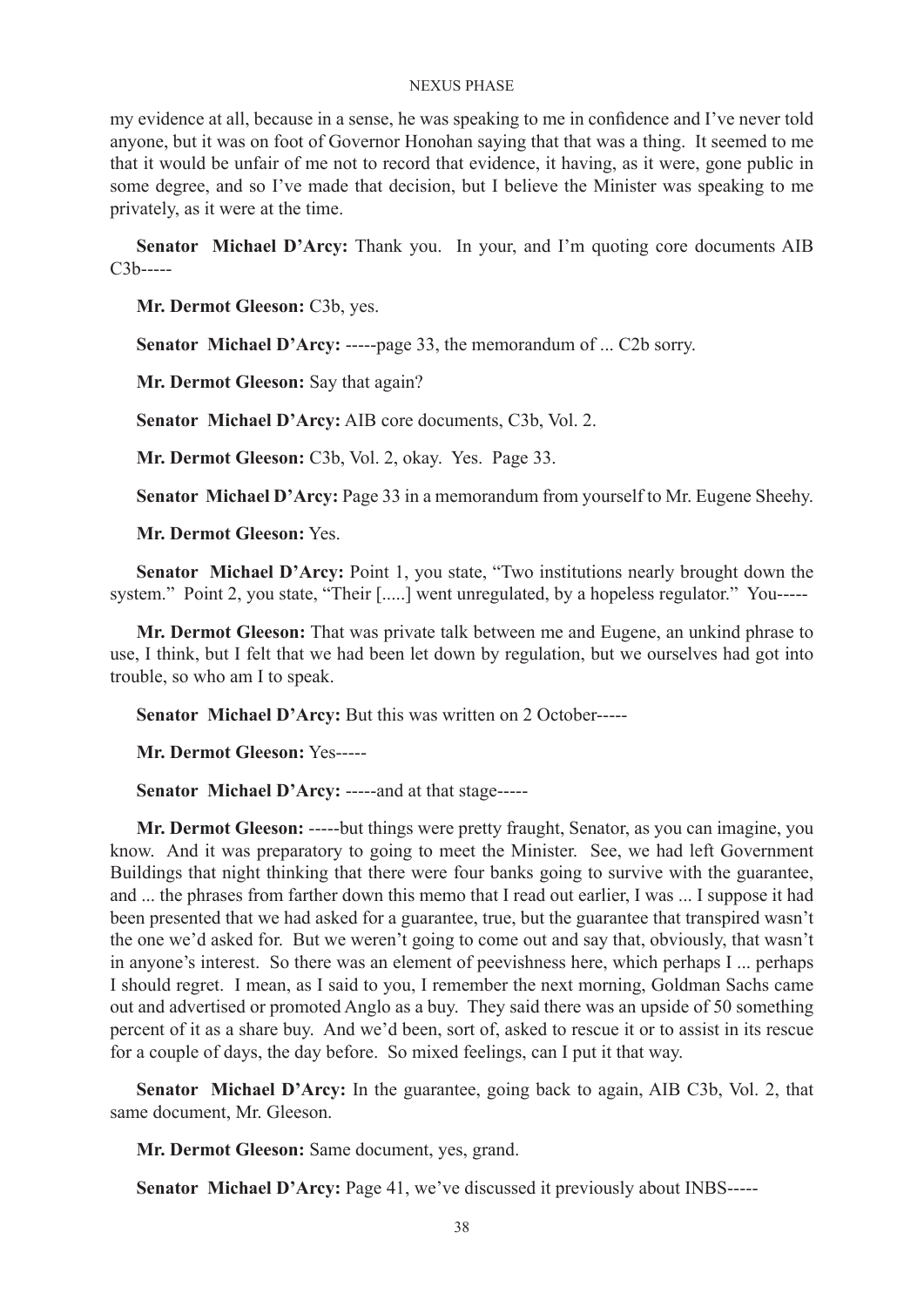**Mr. Dermot Gleeson:** Page 41, yes.

**Senator Michael D'Arcy:** -----about INBS requiring potentially  $\epsilon$ 2 billion to  $\epsilon$ 4 billion.

**Mr. Dermot Gleeson:** Mr. Doherty and Mr. Sheehy mostly have this sent.

**Senator Michael D'Arcy:** You had discussed that before and you had ... was there any other previous discussion formally or informally with the Financial Regulator prior to the night of the bank guarantee that another institution may have required additional liquidity, before the night of the bank guarantee, with AIB senior officials?

**Mr. Dermot Gleeson:** You mean from a ... another institution other than Nationwide, is it?

**Senator Michael D'Arcy:** Yes.

**Mr. Dermot Gleeson:** No. Not that I recall, but I have to say, that's a question probably more usefully directed to Eugene Sheehy, because the discussions took place through him. I mean, the assessment for us was done by Colm Doherty and he went into Nationwide, looked at it and said "Don't touch it" in effect. And he's a smart fellow.

**Senator Michael D'Arcy:** And it's clear in that document also that the Bank of Ireland due diligence certainly coloured your view upon INBS. Is that correct?

**Mr. Dermot Gleeson:** Yes, I think Colm would have relayed that, you know, that they had done a deeper look at some earlier stage, I don't remember when, and I don't know the context even in which they were looking at it.

**Senator Michael D'Arcy:** And on the night of the bank guarantee, was that view expressed to the senior officials, to the people who where present on that night, that potentially there was a solvency issue with INBS?

**Mr. Dermot Gleeson:** Well, the meeting proceeded on the assumption that both those institutions were finished, that they were down the drain. I mean ... I ... my statement of the night records the fact that INBS bonds were trading at 20 cent in the euro and their credit default swaps were 27% over Libor. That means the market thinks that's over.

**Senator Michael D'Arcy:** But I'm asking you was that information directly delivered from AIB, Bank of Ireland, to the officials on that occasion in relation to-----

**Mr. Dermot Gleeson:** Well I said to them, part of the little introductory chat I had, was that Nationwide had got under the radar because it didn't have a share price but that its bonds were trading at 20% of their value and their credit default swaps suggested that their credit was not worth anything. And so, I mean, it was said in those terms. I don't think there was anyone in the room who didn't realise that was an institution that was in terminal trouble but what language precisely was used, other than what I said myself, I can't remember.

**Senator Michael D'Arcy:** Mr. Gleeson, you understood that a four bank guarantee was what you were requesting, is that correct?

**Mr. Dermot Gleeson:** Yes, I mean it had ... the proposal didn't originate with us because you'll see the memo of the minute we had on the Sunday evening of the meeting, where Eugene reported that the authorities said "two financial institutions likely to fail" and a limited guarantee for the rest. Very succinct.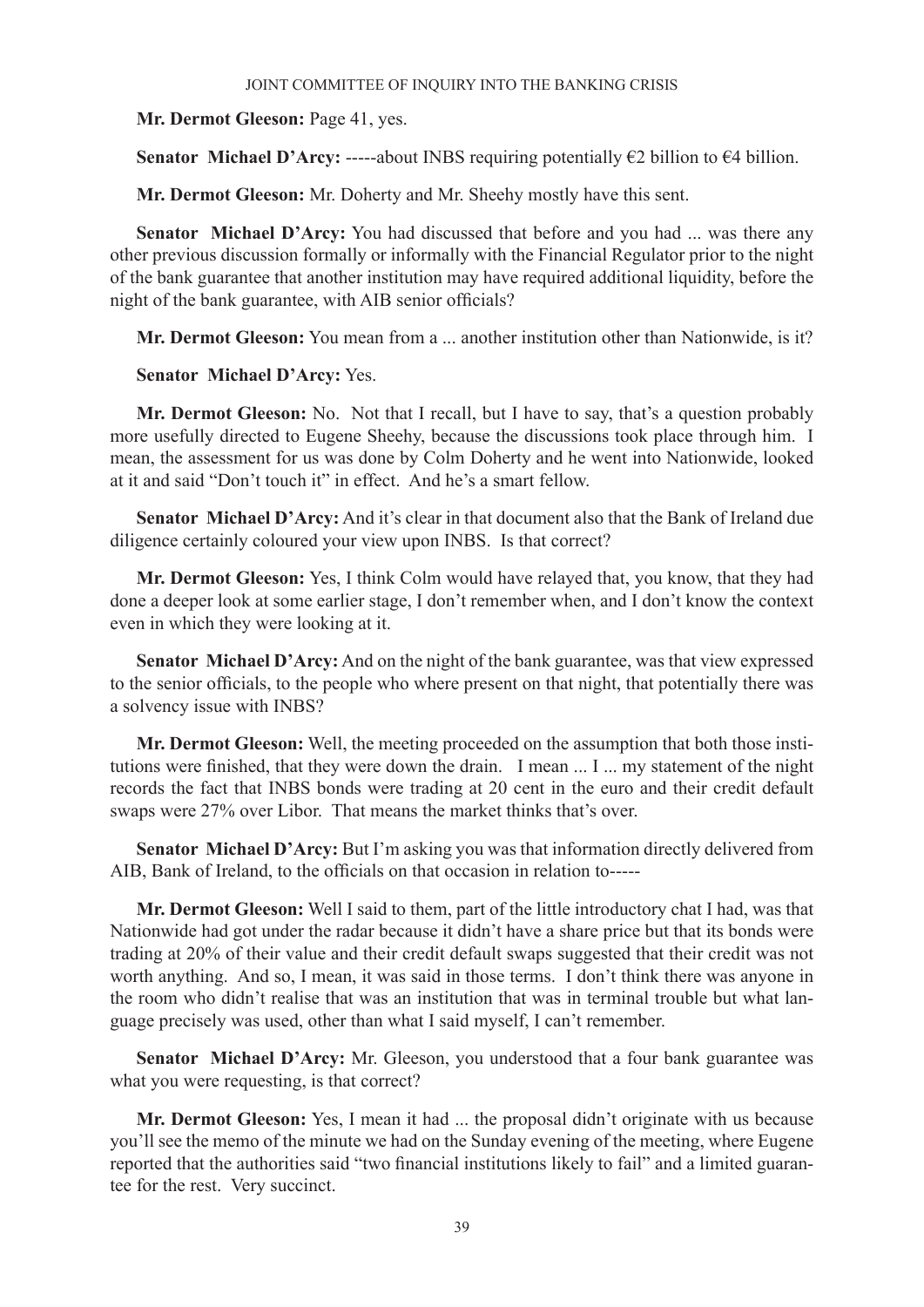Senator Michael D'Arcy: It's seven years later, Mr. Gleeson, a lot of water under the bridge - in your view if the four bank guarantee had occurred as you hoped and perhaps had expected along with in your own words "the taking into custody" of the other two-----

# **Mr. Dermot Gleeson:** Yes.

**Senator Michael D'Arcy:** -----could AIB have survived as a going concern without Government aid?

**Mr. Dermot Gleeson:** That's a question I don't feel I am equipped to answer honestly. I don't know the answer. If I was guessing I certainly wouldn't say it definitely would. That's all I can say but perhaps it would. I just don't know but you are asking me a question that's outside my information stock and competence. I understand but perhaps closed my mind down a bit on these matters from the middle of 2009.

Senator Michael D'Arcy: But you're probably better placed than most people to make-----

**Mr. Dermot Gleeson:** I'm not so sure because this is sort of a central banking issue. You know, we went in there that night and asked for this and in a sense the decision that had to be made by the policy makers, the Government, the Governor of the Central Bank, that involved expertise that I didn't claim to have. So I think, Senator, I'd be pretending if I attempted an answer.

**Senator Michael D'Arcy:** Okay. You made a statement that one bank cannot stop a bubble.

**Mr. Dermot Gleeson:** Yes.

**Senator Michael D'Arcy:** Can one bank cause a bubble?

**Mr. Dermot Gleeson:** I rather doubt that. I mean ... I suppose one bank in a small country where there is only one bank, you know, maybe that could happen but I don't think one bank could cause a bubble. I mean one bank can lead a bubble. I suppose I go back to the inference of Anglo in Governor Honohan's statement at the Dubrovnik conference that reckless lending by one bank put competitive pressure, as it did. We used to think, well we're not going to copy Anglo but you know managers in country towns who see their good customers walking across the street, inevitably there's an effect.

**Chairman:** Senator you're out of time. I just ... whilst the Senator concentrated a lot on the guarantee, I want to return to a governance issue.

## **Mr. Dermot Gleeson:** Yes.

**Chairman:** That relates to a number of control issues arose in AIB over the years such as Rusnak and I think you referred to some of these in your opening statements this morning - foreign exchange rate settings, incorrect interest rate charges, offshore accounts, etc.

## **Mr. Dermot Gleeson:** Yes.

**Chairman:** In your judgment as chairperson of AIB, Mr. Gleeson, how do you reconcile these with the governance standards outlined in each of AIB's annual reports?

**Mr. Dermot Gleeson:** Well, I mean, AIB had 26,000 employees. I don't know I suppose that's the working population of Waterford or Limerick, I don't know. They're not all going to be perfect but I think we made a serious effort and that I made a serious effort to try and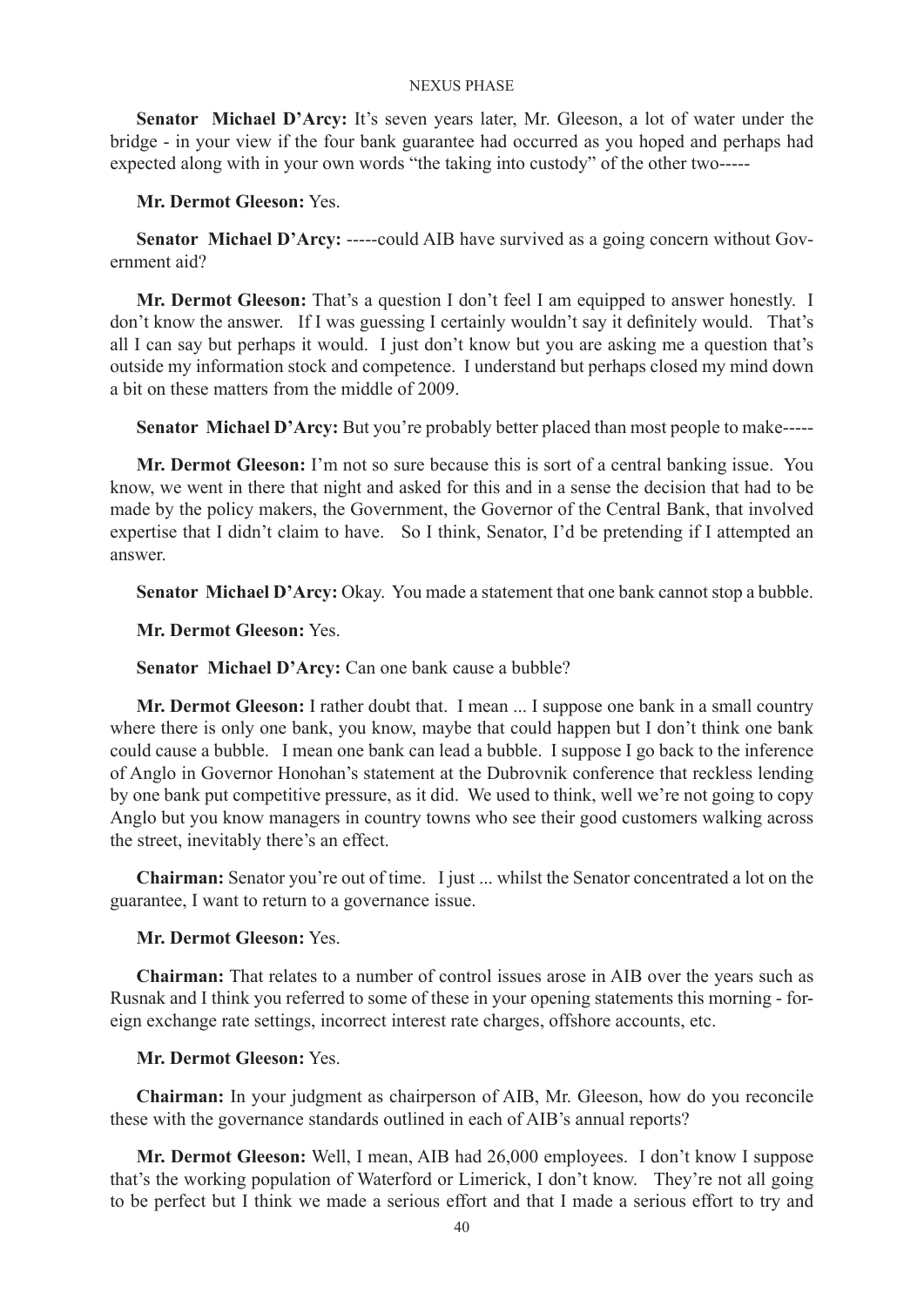inculcate ethical standards. There had been this disgraceful business in the 90s with foreign exchange, now this is the first foreign exchange issue and you sent me some papers on that and we sent that report to the guards.

We instituted staff training on ethical issues and did surveys about how effective it was and there was ... every year ... and I haven't been able to go back through the minutes, the AIB code of business ethics was sent to every employee and it was approved by the board every single year while I was there. Usually in the spring - I can remember this time of the year.

There was a separate initiative for senior managers who would be taking the more serious decisions and I think the only time I ever addressed a group of managers, managers were run by the CEO. That's the way it works. I run the board and he runs the bank. But I did address a group of senior managers to launch a thing called "Leadership by example" and it was about probity and obeying the law. And in July 2007 Eugene Sheehy and myself launched that so we did make those efforts. We also got an assessment done by an English organisation called the Institute for Business Ethics and they said we were above par for the financial services industry. So there was an attempt to inculcate lawfulness - can I put it that way and I believe that the vast majority of AIB employees were entirely correct in their behaviour.

**Chairman:** A general question before I invite the next questioner, Mr. Gleeson, is that the bank has governance standards, these are outlined every year in the annual report but there are a series of ... these are not small events ... they're quite significant events, the exchange rates and all the rest. At any stage was there, this is the question, that we really need to review our governance standards and by means of a process then developing, if the governance standards, were they of a particular nature that matters then relating to the guarantee were inevitably going to happen, in terms of credit concentration levels and all of the rest of it?

**Mr. Dermot Gleeson:** No, I think that analysis is flawed, Chairman, I am sorry to say it but I don't think that's the way things happened. I mean I think the guarantee arose from all sorts of complex features including contribution by AIB mistakes but I honestly don't think that the historical issues, and they were real, lead to the guarantee. I honestly don't think that's what happened.

**Chairman:** Okay but can I put the question to you that there seems to have been an ethos or a culture or a repetition of error after error after error? As chairperson of AIB, did you think you changed, that you succeeded or failed in dealing with that ethos?

**Mr. Dermot Gleeson:** Well, I think we need to be careful about this. I don't think there was repetition of error after error after error. There were historical events in the 90s and before I was chairman and while I was chairman this FX overcharging issue came to thing which I don't think was an offensive dishonesty or anything. Bad administration maybe but there was no-one benefitted from it and we repaid fully and we ... all our reports were always supervised by someone from the outside. We got usually a former Governor of the Central Bank come and look over our shoulder while we did those investigations.

**Chairman:** Mr. Gleeson, just to remind members whilst that we are concentrating on the guarantee at one level, there are years of events that came before the guarantee and we would need to be balancing our questionings on both areas. Next questioner, Senator Michael D'Arcy. Sorry, my apologies. Senator Marc MacSharry.

**Mr. Dermot Gleeson:** I know who you are, Senator.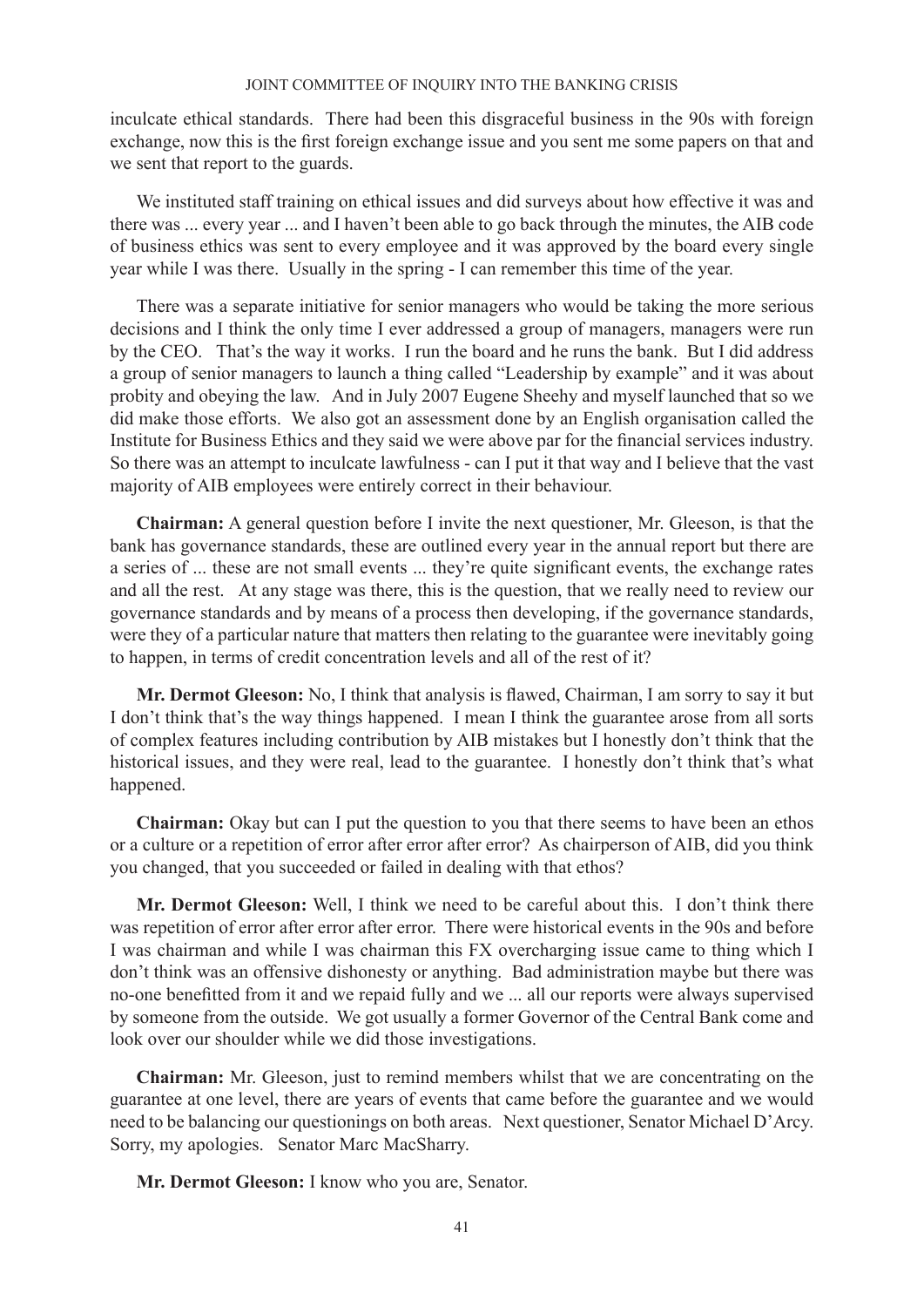**Senator Marc MacSharry:** And it's Michael D'Arcy.....Thanks very much, Mr. Gleeson, for being here. How did the establishment of the chairman's committee in 2004 impact on the authority of the board and what was the rationale behind the restructuring in that regard?

**Mr. Dermot Gleeson:** Well, the rationale of the chairman's committee was that there were sometimes things that came up, you couldn't assemble a board, the board was international. As you probably know we had two Americans at one stage, one American always, three from the United Kingdom and then two from Belfast, people around the country. So, if there was something urgent - let's say a large plc. came and said "We are going to buy a ... do an acquisition and we need €1 billion" and the capital markets fellas looked into it and said "This is fine." You couldn't get a board together and it was over the limits, so you did it for that. You also did it for things like sometimes you might need a board resolution for appointing a receiver, sort of housekeeping stuff really. And then exceptions to the large exposure policy were sent to the chairman's committee as well.

**Senator Marc MacSharry:** The point I want to get to in particular-----

**Mr. Dermot Gleeson:** Yes.

**Senator Marc MacSharry:** So, when exposures were being increased or there were a decision maybe between one particular borrower, did that come to this committee or did it go to the board?

**Mr. Dermot Gleeson:** It could come to the board or it came to this committee. I mean if the board was going to sit tomorrow you'd bring it to the board.

**Senator Marc MacSharry:** But typically-----

**Mr. Dermot Gleeson:** Typically it came to the committee.

**Senator Marc MacSharry:** Okay, so, how many times would you think that you would have made exceptions at that committee?

**Mr. Dermot Gleeson:** Well I thought that was of interest of me and it's of interest to you obviously. All I got was the minutes for the three years, 2006, 2007 and 2008, so I can't say how frequent they were before that, but-----

**Senator Marc MacSharry:** Well say in those years, I mean, how many-----

**Mr. Dermot Gleeson:** In those years I can tell you how often it was.

**Senator Marc MacSharry:** Roughly, yeah.

**Mr. Dermot Gleeson:** I ... now ... this is me, without assistance, going through the minutes and trying to check. They're heavily redacted as you know so I may well have missed some, but on my account, if you include both UK property and Irish property, I'm not talking about property lending decisions, not decisions to buy out a public company or to sponsor a share, you know, other ones, but property in the UK and Ireland, I think there were 17 in those three years. About one every three months.

**Senator Marc MacSharry:** And would that be typically ... without mentioning names, give me one example, say, of, developer A-----

**Mr. Dermot Gleeson:** Well you have an example in your papers, yes. Developer A wants ...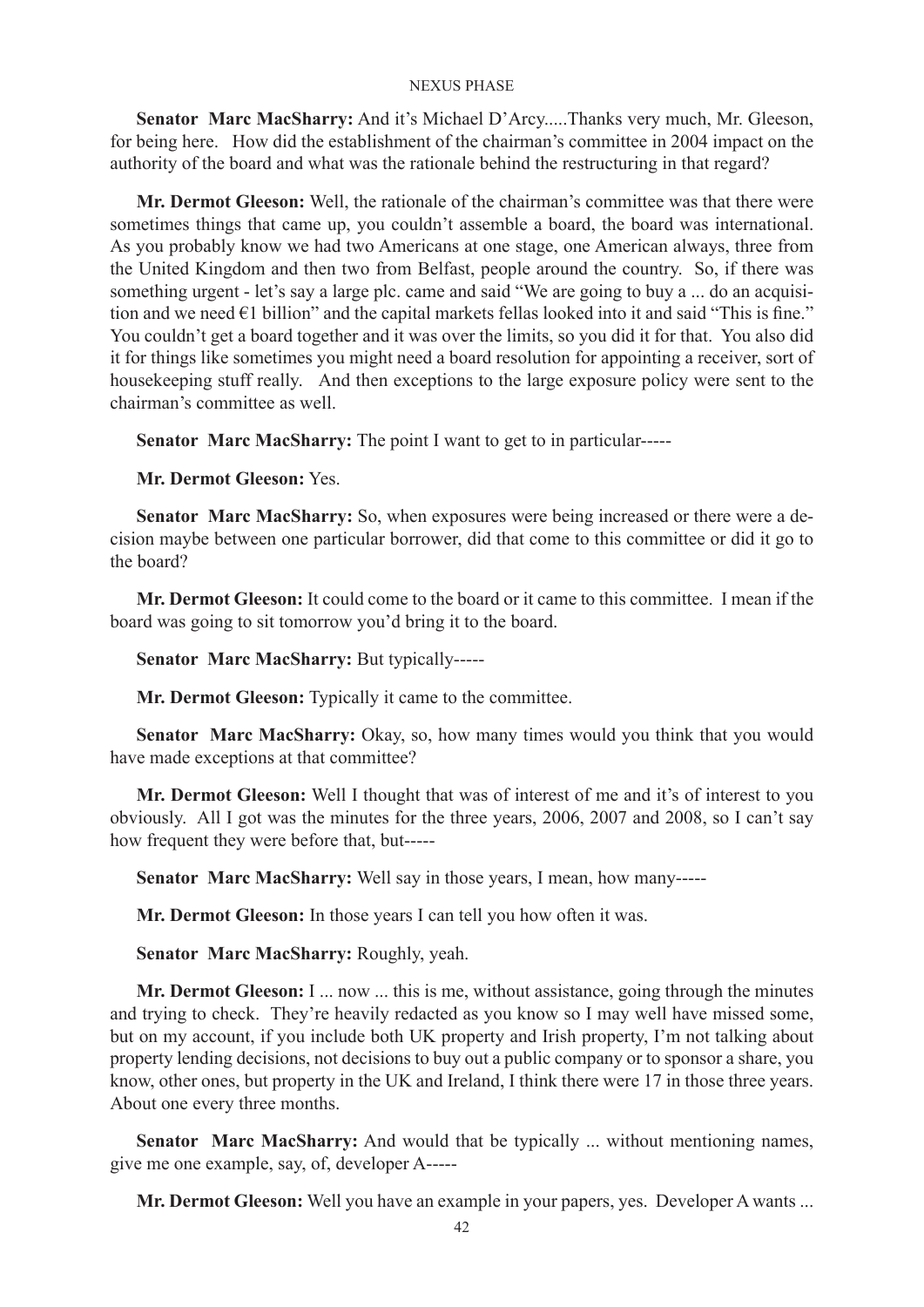he's got a new project, or he has run into trouble in the financing of the old one. I remember one which was really quite extraordinary. There might be ... say a development was going through phases and the planning authority required the sequential phases to come back for planning. There was going to be a DART station that had to be paid for by the developer on ... or maybe a Luas station, I can't remember, and that was extra money. So you would get top-up requests, and also I'm afraid, you would occasionally get top-up requests that suggested that a developer might be getting into trouble. You know you'd loaned him  $E100$  million and he now needed another  $\epsilon$ 10 million to finish the thing out and the decision was, do you give him the extra  $\epsilon$ 10 million or do you leave it unfinished? So, there were sometimes troublesome decisions.

**Senator Marc MacSharry:** So when you took these decisions, were they routinely secondguessed then by the broader board or-----

**Mr. Dermot Gleeson:** No, they were not routinely second-guessed. They were all presented and explained to the board, but, the way it worked, you see, if ... a credit like that for a developer looking for extra money would typically go, first, the lenders in Republic of Ireland division would do it, the senior lenders would look at it. Then they'd have to go to the Republic of Ireland credit committee. That's to say the credit people, who are completely independent, have nothing to do with lending and are supposed to be, if you like, scrutinising it in a sceptical way. If it got through that, and some of them didn't, it would come to the, if it was big enough, the group credit committee. Now the group credit committee had the group chief credit officer, the chief risk officer, these serious players on it, and it was then ... only then would it be promoted to the chairman's committee.

**Senator Marc MacSharry:** Okay, so, did the board ever have to take the decision to lend somebody money or not?

**Mr. Dermot Gleeson:** Yes, occasionally they would have approved.

**Senator Marc MacSharry:** And how big ... what level, that'll end up in the board-----

**Mr. Dermot Gleeson:** I think there's one on the books there of adding €200 million to a developer who already was up at  $\epsilon$ 700 million or  $\epsilon$ 800 million.

**Senator Marc MacSharry:** Is there any instance where the board decided "No, we're not going to do that".

**Mr. Dermot Gleeson:** No I don't think so, and I mean that's a very obvious question and creates the impression that it was rubber-stamping, and it wasn't actually. I mean, when you think of it, the idea was that these credits, like the one I've just mentioned for instance, you don't have in your small papers, but I have in my long papers, because you have them as well, but ... the mark-up for that particular credit, and I have it here, 48 pages of analysis and analysis of who the independent valuers are and what they say about everything, the loan to value of every component, the track record of this customer, what their personal net worth is, their personal net worth statement, all their own assets, running to €2 billion in this case, their repayment history, so, the mark-up on a document like that would be very substantial and would give you all the history and then there would be an industry appraisal. Some of this was for office development in Dublin, "What does the office development market look like at the moment?", so it was quite a stringent process.

**Senator Marc MacSharry:** Yesterday we had an example from the CEO of NAMA where he spoke anecdotally of a senior lender in an institution that was nameless, lending €200 mil-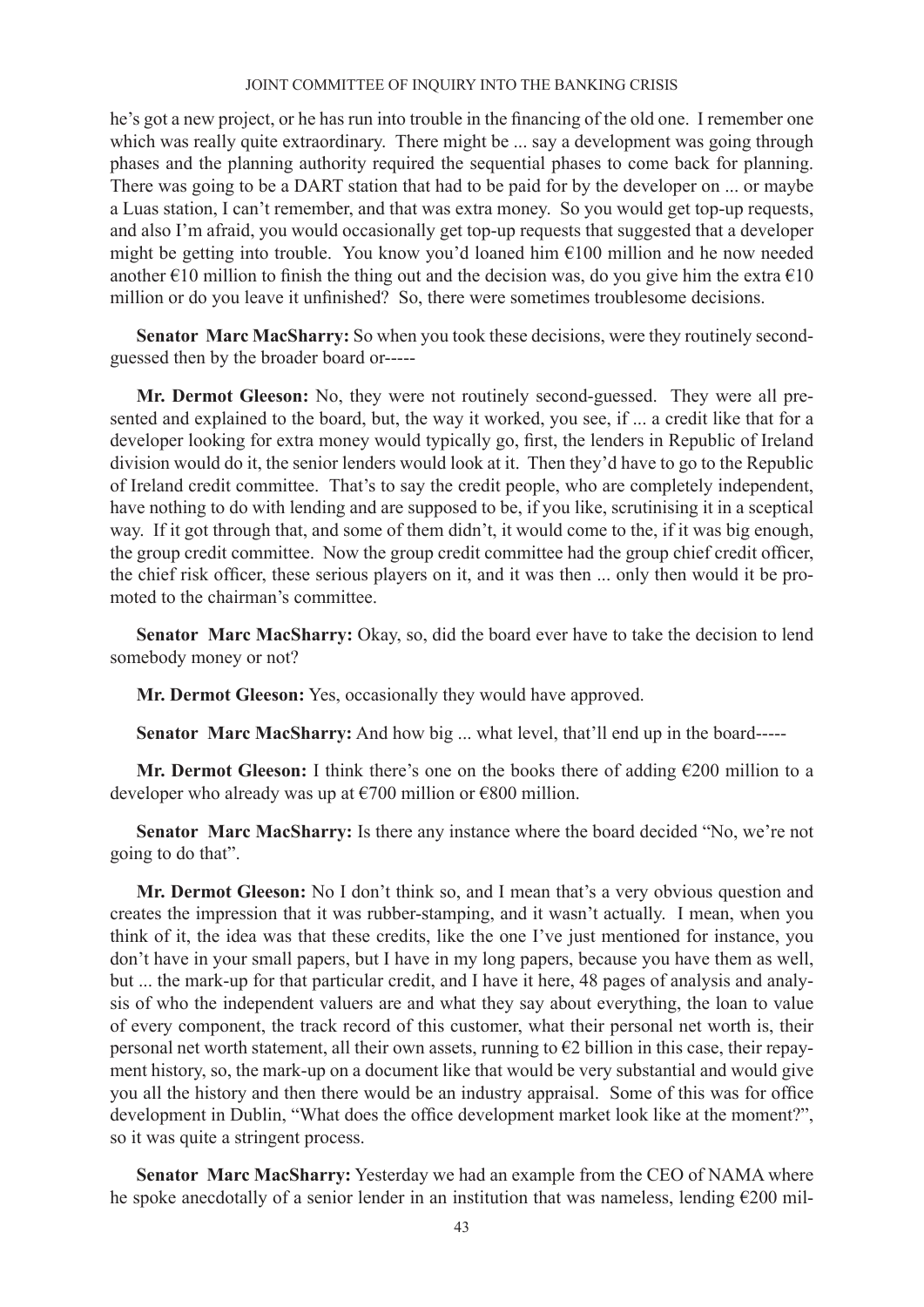lion to somebody on the basis of a statement of affairs that was handwritten and put back into his pocket in a matter of months.

**Mr. Dermot Gleeson:** I saw that on some website overnight, yes.

**Senator Marc MacSharry:** Were there ever-----

**Mr. Dermot Gleeson:** I hope not and certainly I never heard of it.

**Senator Marc MacSharry:** -----any such practices?

**Mr. Dermot Gleeson:** I doubt that with all due respect. I mean I ... he didn't, I think, Senator, if I'm not mistaken, I don't think he identified particular banks, but I don't believe that's the way the business-----

**Senator Marc MacSharry:** You said earlier on, to do with targets, that it was never salesrelated, that it-----

**Mr. Dermot Gleeson:** No, it was profit-related sometimes.

**Senator Marc MacSharry:** It was profit-related.

**Mr. Dermot Gleeson:** Well not profit-targeted, but sometimes-----

**Senator Marc MacSharry:** But how do you reconcile that then with individual branch managers having lending targets? Surely that's volume-related.

**Mr. Dermot Gleeson:** No, they didn't have lending targets, they had lending limits.

**Senator Marc MacSharry:** No, again, can I just ask you to be very specific here? Is it not the practice that branch manager, or business manager A in region B, is told "your target for quarter one or two or three or the year, is so many millions, in lending"?

**Mr. Dermot Gleeson:** I ... he may well be told that but not connected to his pay. That's where we're ... have a difference. Yes.

**Senator Marc MacSharry:** So well surely if he lent that money, would that not be an indication that he performed to target and therefore might-----

**Mr. Dermot Gleeson:** I'm afraid now you're getting into a detail in terms of managers' systems that I'm not the best person to ask. I am sorry for that.

**Senator Marc MacSharry:** Okay, so in terms of remuneration ... so ... you might-----

**Mr. Dermot Gleeson:** I'm aware ... more aware of what higher managers were-----

Senator Marc MacSharry: I understand. So what you're saying, just so that we're clear for the record, what you said earlier maybe isn't entirely correct then.

**Mr. Dermot Gleeson:** It may not be, no. I don't think I can speak with sufficient authority.

**Senator Marc MacSharry:** No problem, we can ask ... we can ask some of the others from the bank.

**Mr. Dermot Gleeson:** I think you're having Mr. Sheehy-----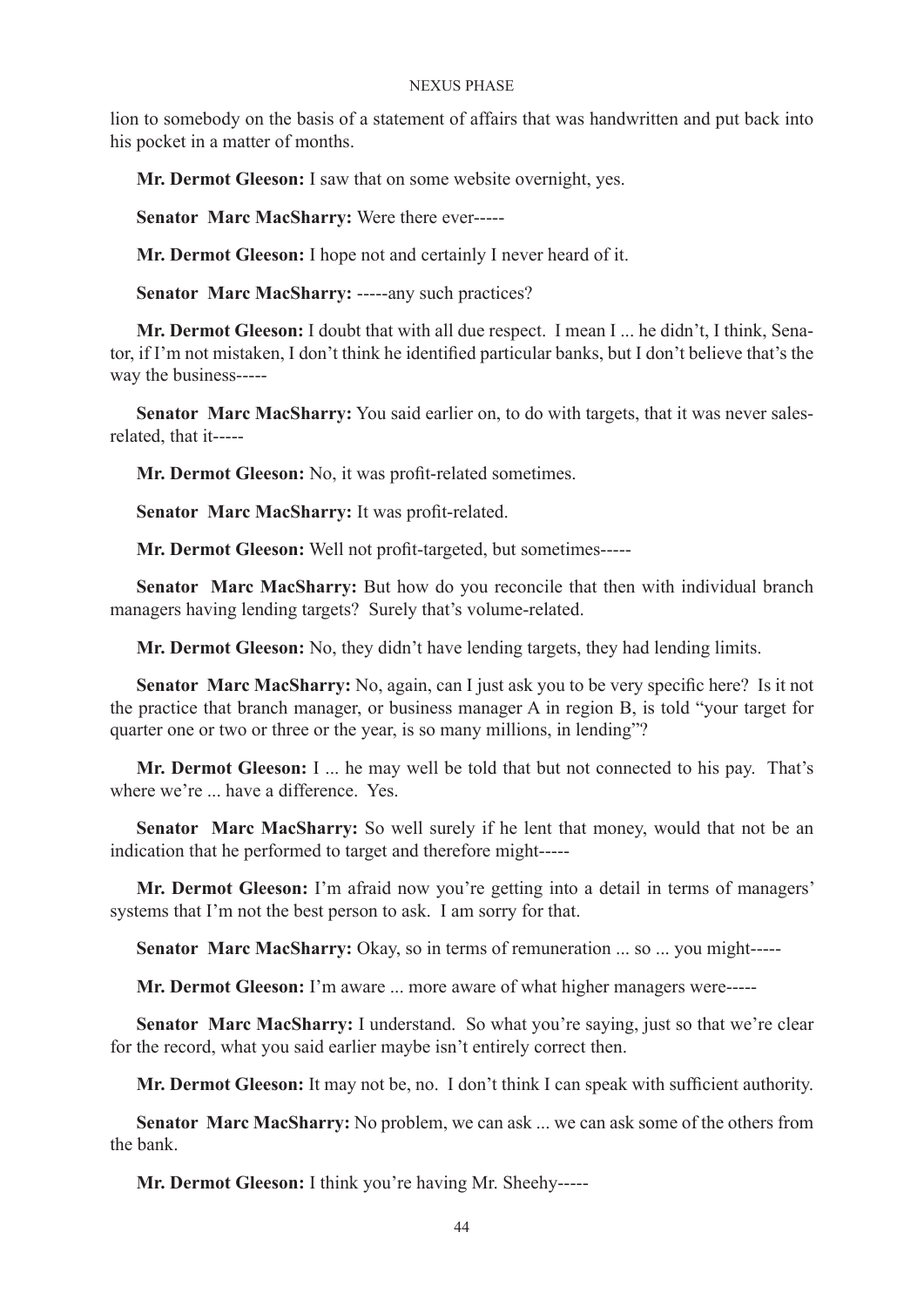**Senator Marc MacSharry:** Yes, we'll speak to him about that. You mentioned in your statement that the ECB had tools at its disposal to enforce policies that could mitigate against the negative impacts of interest rates being too low. I think you stated that they ought to have been between 6% and 12%.

**Mr. Dermot Gleeson:** Well there's the economists, and I'm ... while I have an economics degree I'm not in any sense of the word an economist.

**Senator Marc MacSharry:** No I know that but you did say the ECB had these tools at their disposal if I'm understanding you correctly.

**Mr. Dermot Gleeson:** Well they've a legal instrument.

**Senator Marc MacSharry:** Yes, and what is that legal instrument? Could you explain just for people-----

**Mr. Dermot Gleeson:** It's a statute ... I don't have it with me ... but it's the statute of the European Central Bank or something, and I'll certainly be able to find the reference, and what it says is, I think, is that national central banks must operate, and then there's this key phrase, "in accordance with the instructions of the ECB". All I was drawing the attention of the committee to was that it looked to me, and I might be wrong about this, is that they had power to say "Portugal has gone off the tracks, we want to tell the Portuguese Central Bank to do X, Y or Z".

**Senator Marc MacSharry:** Is this something that you realised with the benefit of hindsight or at the time do you remember thinking-----

**Mr. Dermot Gleeson:** Oh no, it's something I picked up with hindsight, yes.

**Senator Marc MacSharry:** In hindsight.

**Mr. Dermot Gleeson:** I was ... I absolutely was not conscious of-----

**Senator Marc MacSharry:** Okay, so in any event, nothing happened in Irish hands-----

**Mr. Dermot Gleeson:** Well as far as I know. I'm not an expert on this area but I'm just conscious that it says that, and I read that somewhere, and I thought it might be of interest.

**Senator Marc MacSharry:** Okay, just last question then. You spoke earlier, and indeed in your statement, of how, in a private conversation with Brian Lenihan, the late Brian Lenihan, that he had said that his preferred option was to deal in a different way with Irish Nationwide and ... and Anglo.

## **Mr. Dermot Gleeson:** Yes.

**Senator Marc MacSharry:** Would there be any other pieces of information that the Minister may have shared with you in private that may be relevant to us here?

**Mr. Dermot Gleeson:** No. I don't think I'm keeping anything ... no ... no I ... I mean ... I don't honestly think so. I don't honestly think so. I mean the reason I've worried about that was obviously the late Mr. Lenihan can't give his version, and then, could there be an unfairness in this, but when Governor Honohan came out, I felt that the right thing to do was to tell you.

Senator Marc MacSharry: Okay, I have five seconds. In the room for the guarantee, on the particular night in question, was Mr. Lenihan present at all times when you were present?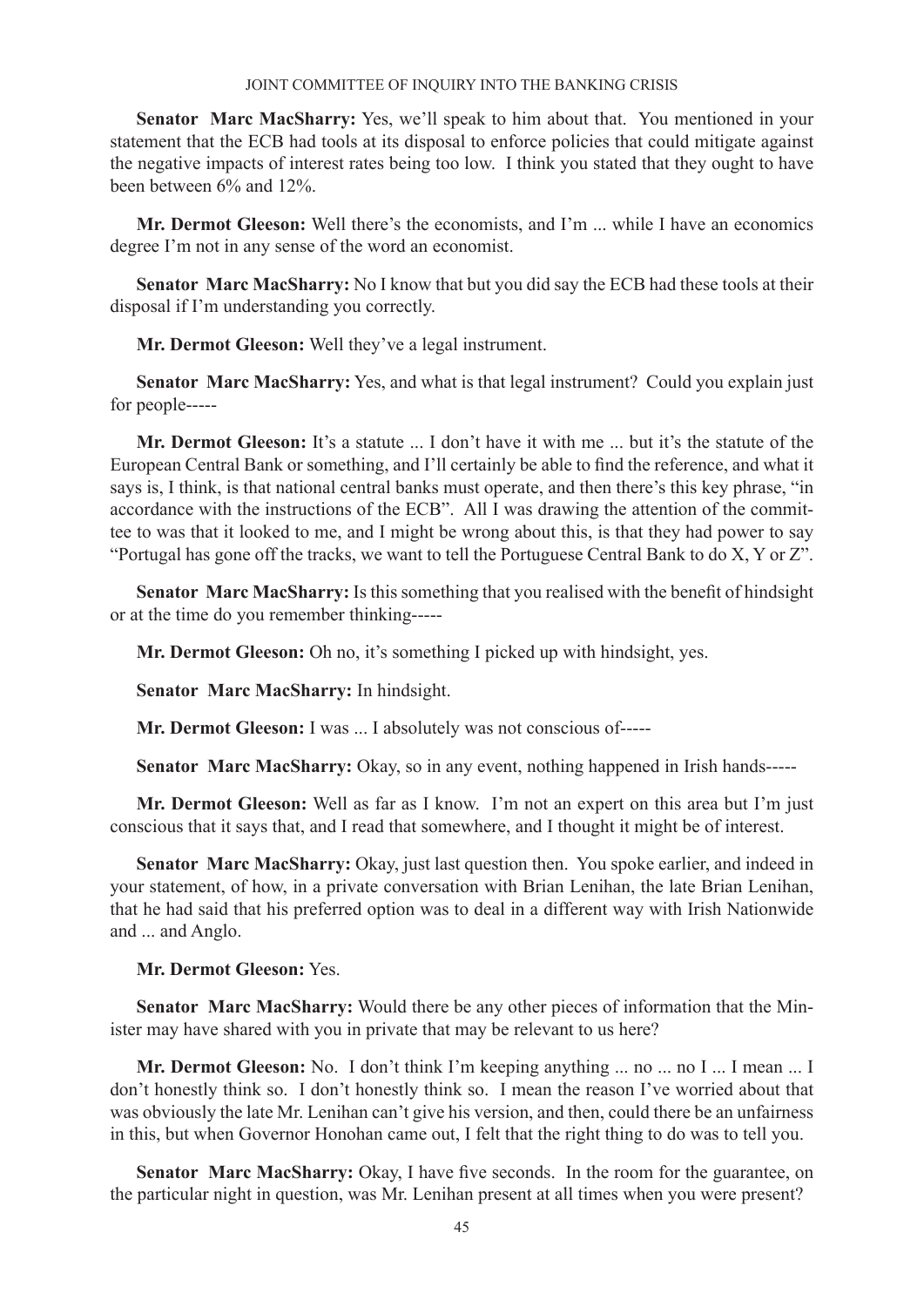**Mr. Dermot Gleeson:** No, because ... there was the Taoiseach's anteroom, as I know it, because I used to work in that building myself, was where the decision makers were. The rest of us were distributed in other rooms. Now, Mr. Lenihan, when I went into that room, was present all the time. In other words when we were asked back into the decision makers, we met the same personnel, the Taoiseach, the Minister for Finance, the Attorney General, the Governor of the Central Bank until very late when he was replaced by Mr. Grimes, and departmental secretaries, Mr. Doyle, Mr. Cardiff his assistant, and ... I've listed them in the list. And when we went back in to that room, Mr. Lenihan was always there, as far as I remember.

**Chairman:** Thank you very much Senator MacSharry. Senator O'Keeffe.

**Senator Susan O'Keeffe:** Many thanks Chair. Mr. Gleeson, you said at the start in response to Deputy Doherty that you had had some property yourself as part of your pension plan.

**Mr. Dermot Gleeson:** I used a "pension plan" in a loose term, it wasn't ... in terms of my savings for retirement I suppose.

**Senator Susan O'Keeffe:** Did any of the other members of the board of AIB have any involvement in property deals, apart, of course, from owning their own house, perhaps?

**Mr. Dermot Gleeson:** I can't answer that question Senator O'Keeffe. It's certainly possible and the answer is that I don't know. I mean, I think it improbable that the American and UK directors would have, but I just don't know.

Senator Susan O'Keeffe: And it was never something you might've thought was relevant, you know, that involvement by-----

**Mr. Dermot Gleeson:** I don't think so.

**Senator Susan O'Keeffe:** -----by board members in the property market.

**Mr. Dermot Gleeson:** I mean,-----

**Senator Susan O'Keeffe:** You didn't ask them.

**Mr. Dermot Gleeson:** -----we were not a public body.

**Senator Susan O'Keeffe:** You didn't ask them.

**Mr. Dermot Gleeson:** No, I didn't ask them, "Are you invested in property in Ireland?" I didn't.

**Senator Susan O'Keeffe:** But you were.

**Mr. Dermot Gleeson:** I was to a ... I think, to be fair, to a pretty small degree, I'd have to say. I mean, nothing like you're talking about the numbers here. A small amount of my savings were put into something.

**Senator Susan O'Keeffe:** When you referred earlier to the OECD and the report that it-----

**Mr. Dermot Gleeson:** Yes.

**Senator Susan O'Keeffe:** -----gave and said how well-----

**Mr. Dermot Gleeson:** Yes.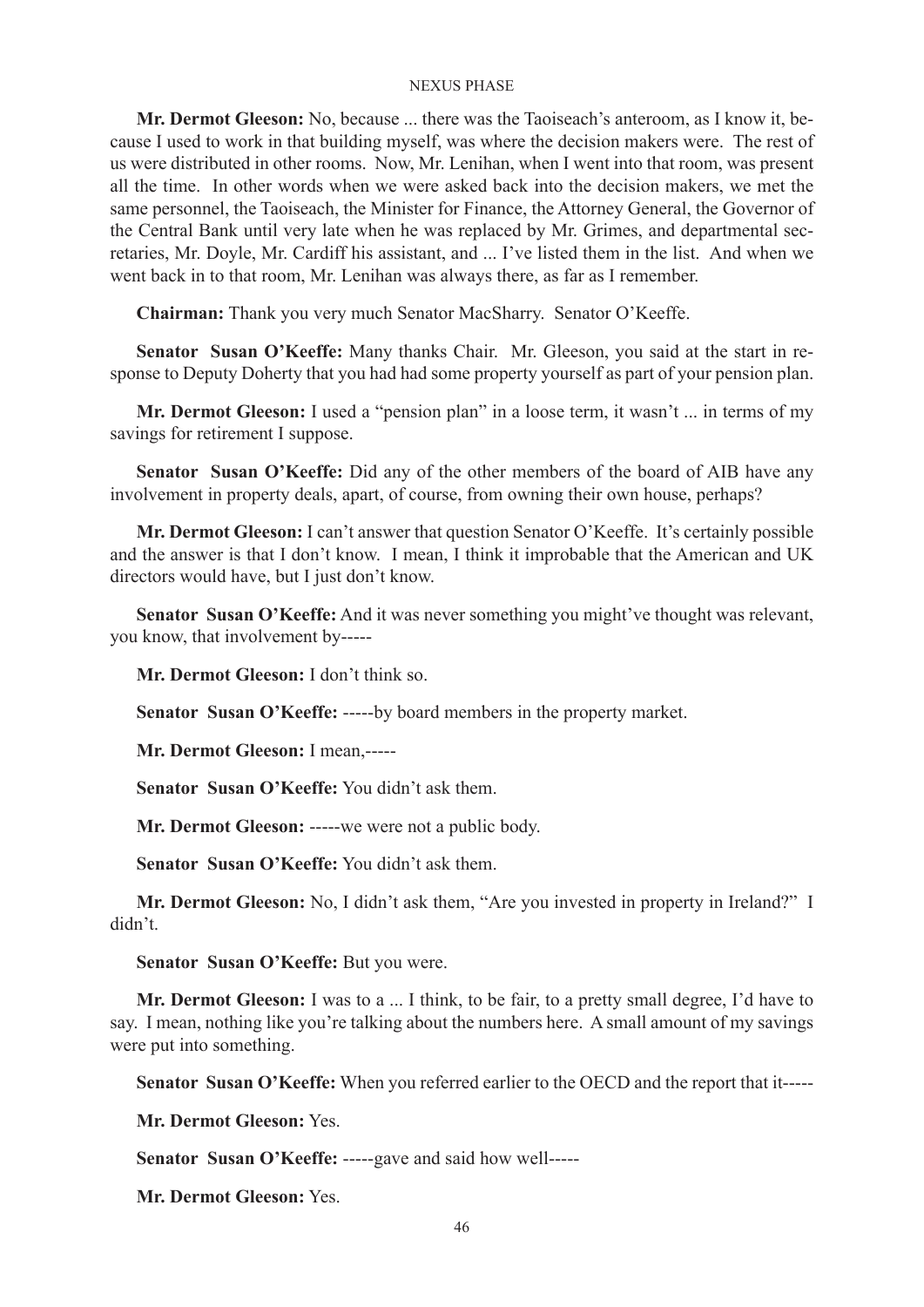**Senator Susan O'Keeffe:** -----things were going, can I ... it's just a very simple answer I'm looking for. If it looked at the banks, did it look at the banks given information by the banks? Was that how they did-----

**Mr. Dermot Gleeson:** Yes.

**Senator Susan O'Keeffe:** You know, did the banks supply the information to the OECD?

**Mr. Dermot Gleeson:** Senator-----

**Senator Susan O'Keeffe:** And then it made its report based on that.

**Mr. Dermot Gleeson:** I'm afraid, Senator, I can't help you. I don't know the answer to the question. I'm sure that's a question that's easily answered-----

**Senator Susan O'Keeffe:** Okay.

**Mr. Dermot Gleeson:** -----and, if you want, I will try and find the answer afterwards and-

----

**Senator Susan O'Keeffe:** Thank you.

**Mr. Dermot Gleeson:** -----communicate with you.

**Senator Susan O'Keeffe:** If I could bring you back again to a document you've already looked at in relation to the regulator ... it's document C3 ... book C3b, Vol. 2, 15 April.

**Mr. Dermot Gleeson:** C3b, Vol. 2. I have it, yes.

Senator Susan O'Keeffe: Yes. It's the one in which somebody else has remarked about ... you know, the "hopeless regulator" remark.

**Chairman:** Page number? Page number?

**Senator Susan O'Keeffe:** Page 33.

**Mr. Dermot Gleeson:** Yes.

**Chairman:** Page 33.

**Mr. Dermot Gleeson:** Yes.

**Chairman:** Thank you.

Senator Susan O'Keeffe: You ... so, you said a "hopeless regulator". At the end of that document, you also said, "Either the new era of regulation starts with the price list to be published on Monday, or we despair of any proper regulation ever starting and act accordingly."

# **Mr. Dermot Gleeson:** Yes.

**Senator Susan O'Keeffe:** When you came in this morning, Mr. Gleeson, you said you had a perfectly professional relationship with the regulator. I want to know which of these should we stand by in relation to your evidence. Did you have a perfectly professional relationship or we stand by in reduced to your contact the state of any proper regulation?

**Mr. Dermot Gleeson:** Well, I think you can have a perfectly professional relationship, Sen-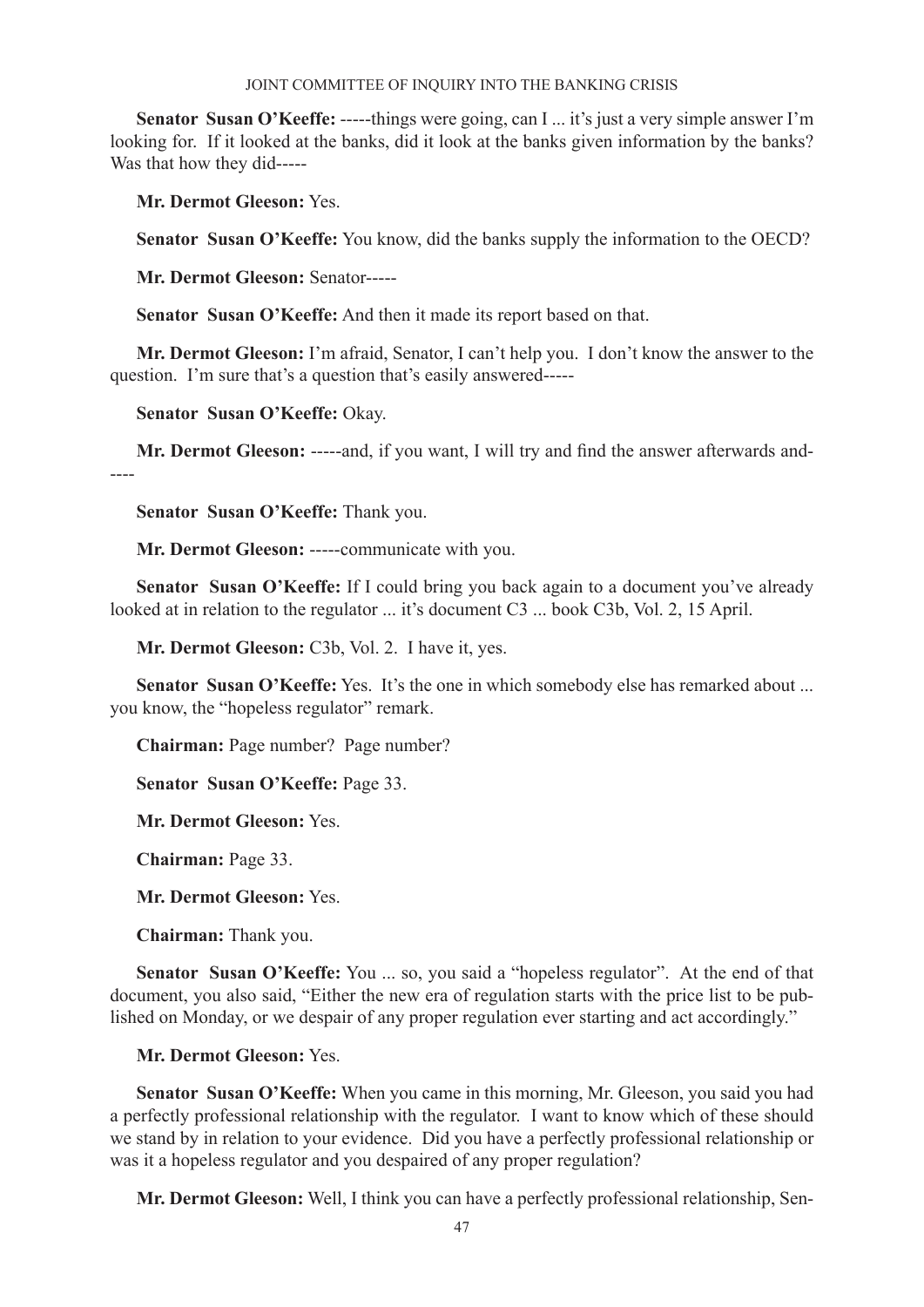ator. It's behaving politely, doing what you're asked, not having vast rows and ... professional, I mean, in the sense of they interacted with us at all sorts of levels. I meant it in the sense that it was respectful of them.

**Senator Susan O'Keeffe:** Okay.

**Mr. Dermot Gleeson:** That's all I would say. I mean, this was an internal memorandum and I was ... I suppose, I'd not had much sleep. And it's an angry memo. That's what I'd say about that.

**Senator Susan O'Keeffe:** Okay. On page ... AIB B2, Vol. 1, page 13 ... and again you've looked at-----

**Mr. Dermot Gleeson:** B2 or A2?

**Senator Susan O'Keeffe:** B2.

**Mr. Dermot Gleeson:** Vol. 1.

**Senator Susan O'Keeffe:** Vol. 1, page 13. Again, it's a document you've already looked at. It's called-----

**Mr. Dermot Gleeson:** If you'd just bear with me for a moment, now.

**Senator Susan O'Keeffe:** -----"Looking Ahead". I think-----

**Mr. Dermot Gleeson:** B2, Vol. 1.

**Senator Susan O'Keeffe:** I think Deputy Phelan already drew your attention to it.

**Mr. Dermot Gleeson:** Okay.

**Senator Susan O'Keeffe:** The "Credit Posture" ... I just want to know one simple question - whether the handwriting on that-----

**Mr. Dermot Gleeson:** I'd have to find the page.

**Senator Susan O'Keeffe:** Yes.

**Mr. Dermot Gleeson:** You'll have to help me.

**Senator Susan O'Keeffe:** Page 13. Take your time.

**Mr. Dermot Gleeson:** B2A.

**Senator Susan O'Keeffe:** B2.

**Mr. Dermot Gleeson:** Is it A, B or C?

**Senator Susan O'Keeffe:** Vol. 1, page 13.

**Mr. Dermot Gleeson:** Thirteen. I might be able to get it from that. Page 13, "Looking Ahead".

**Senator Susan O'Keeffe:** Yes.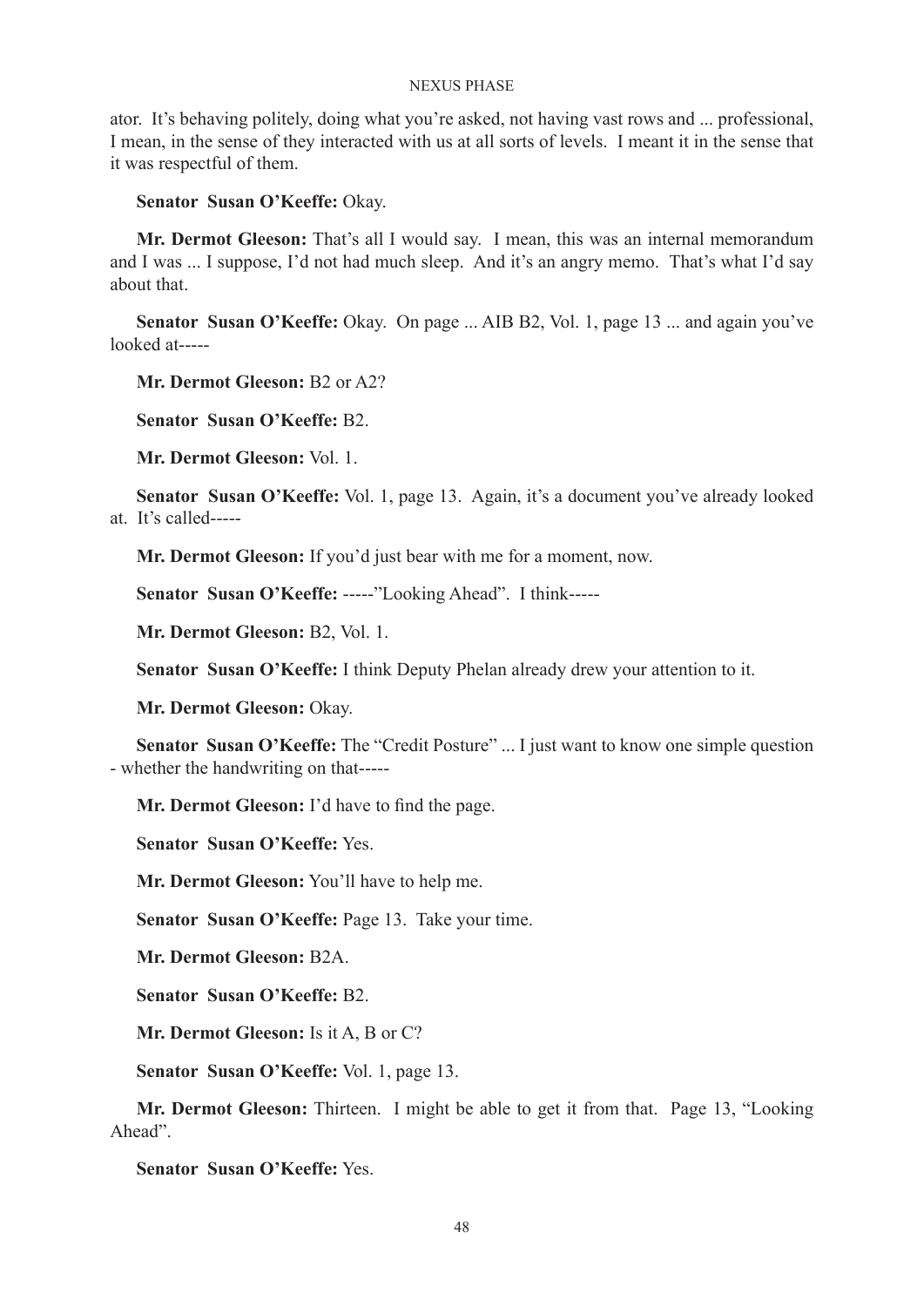**Mr. Dermot Gleeson:** Yes. I have it.

**Senator Susan O'Keeffe:** Is the handwriting ... is that your handwriting?

**Mr. Dermot Gleeson:** No, it's not.

**Senator Susan O'Keeffe:** Okay. That's fine, thank you. In relation to going to the bank ... to the night of the guarantee, can you just explain to us exactly how you got to be in Government Buildings? Who made-----

**Mr. Dermot Gleeson:** How I got to be in Government Buildings, yes.

**Senator Susan O'Keeffe:** Who made the phone calls-----

**Mr. Dermot Gleeson:** Yes, surely. Yes.

Senator Susan O'Keeffe: -----and who was spoken to?

**Mr. Dermot Gleeson:** Yes. Well, I think this is set out in the note that I dictated, it appears.

**Senator Susan O'Keeffe:** Well, just tell us, if you would, please,-----

**Mr. Dermot Gleeson:** Surely.

**Senator Susan O'Keeffe:** -----because it's not entirely clear from the note.

**Mr. Dermot Gleeson:** In the afternoon of 29th ... sorry, the story starts the previous evening when we heard from Eugene Sheehy that the authorities had indicated to him that two institutions likely to fail and a guarantee for the others.

**Senator Susan O'Keeffe:** Who authority ... in authority informed him?

**Mr. Dermot Gleeson:** I don't know.

**Senator Susan O'Keeffe:** Okay. We'll ask him.

**Mr. Dermot Gleeson:** And then on the ... two things happened on the afternoon of the Monday, 29th. I had a phone call from Sean FitzPatrick asking for a meeting, which I declined, and he also asked if I'd go with him to the Central Bank, I think, or to the Government. I'm not sure. Anyway, that meeting didn't happen. I later had a phone call from the governor of the Bank of Ireland and he said he thought it was ... that things were so fraught in the markets ... and this was a very fraught day. Anglo's share price had dropped by 50%. The American Congress was meeting on what's called the Paulson rescue plan. So, there was a lot of nervousness. People were, you know, very fraught. We were talking to the fellas - the officials - down in treasury department, which is the part of the bank that collects our funds. And the thing was quite fraught. Richard Burrows said, "I think we should go and see the Government." I said, "I agree." We had a quick phone call and we arrived at Government Buildings at 9.30 p.m.

**Senator Susan O'Keeffe:** So, who did you ring and who rang who?

**Mr. Dermot Gleeson:** I didn't ring anyone. I'm sure-----

**Senator Susan O'Keeffe:** Okay. Somebody else did.

**Mr. Dermot Gleeson:** I would think that someone in the chief executive's office or perhaps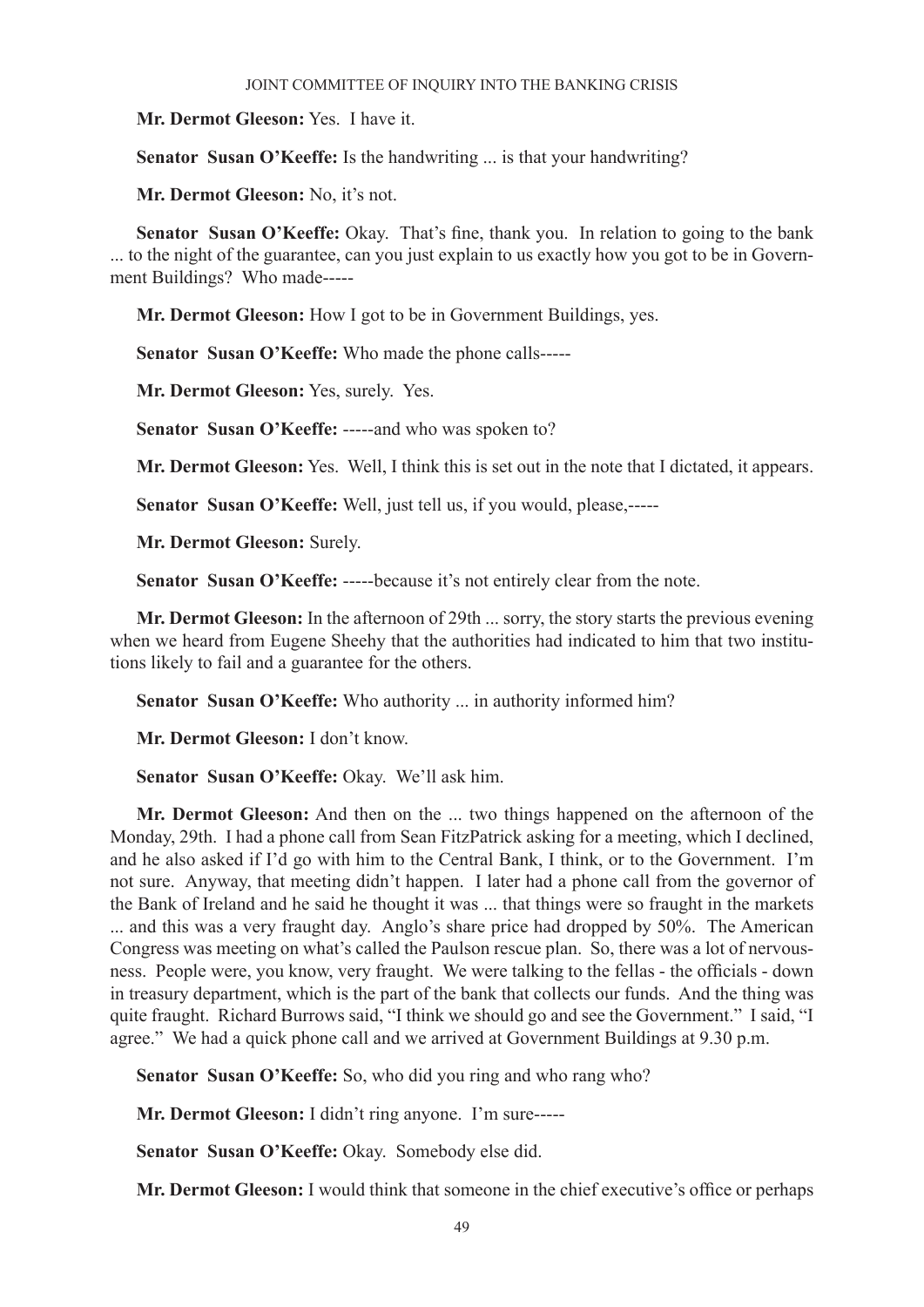in Bank of Ireland's office rang someone in the Taoiseach's Department. "I don't know" is the answer.

**Senator Susan O'Keeffe:** Why did you have to wait until 9.30 p.m.?

**Mr. Dermot Gleeson:** That was the time we were told to come.

**Senator Susan O'Keeffe:** Okay.

**Mr. Dermot Gleeson:** Yes.

**Senator Susan O'Keeffe:** So, off you went, the two of you, you and Mr. Sheehy.

**Mr. Dermot Gleeson:** Yes.

**Senator Susan O'Keeffe:** And that was it.

**Mr. Dermot Gleeson:** Yes.

**Senator Susan O'Keeffe:** Now, Mr. Sheehy says in his evidence-----

**Mr. Dermot Gleeson:** Yes.

**Senator Susan O'Keeffe:** ------that the guarantee that the AIB piece of paper that you described to Deputy Doherty this morning-----

**Mr. Dermot Gleeson:** Yes.

**Senator Susan O'Keeffe:** He says, "We had drawn up an alternative form which included language which was more specific and also included a definite timeline".

**Mr. Dermot Gleeson:** Right.

**Senator Susan O'Keeffe:** So, again, he seems to be also-----

**Mr. Dermot Gleeson:** He has more-----

**Senator Susan O'Keeffe:** He has more-----

**Mr. Dermot Gleeson:** I did, I think, say to one of your colleagues earlier, Senator, that I thought there might've been something about the duration in it.

**Senator Susan O'Keeffe:** Yes. So, again, who ... when he says "we" ... I mean, who would've drawn that up? Did you sit-----

**Mr. Dermot Gleeson:** I-----

Senator Susan O'Keeffe: -----in your office?

**Mr. Dermot Gleeson:** No. No.

**Senator Susan O'Keeffe:** Who did?

**Mr. Dermot Gleeson:** I think what happened was that, it was in the conversation with the treasury people,-----

**Senator Susan O'Keeffe:** Yes.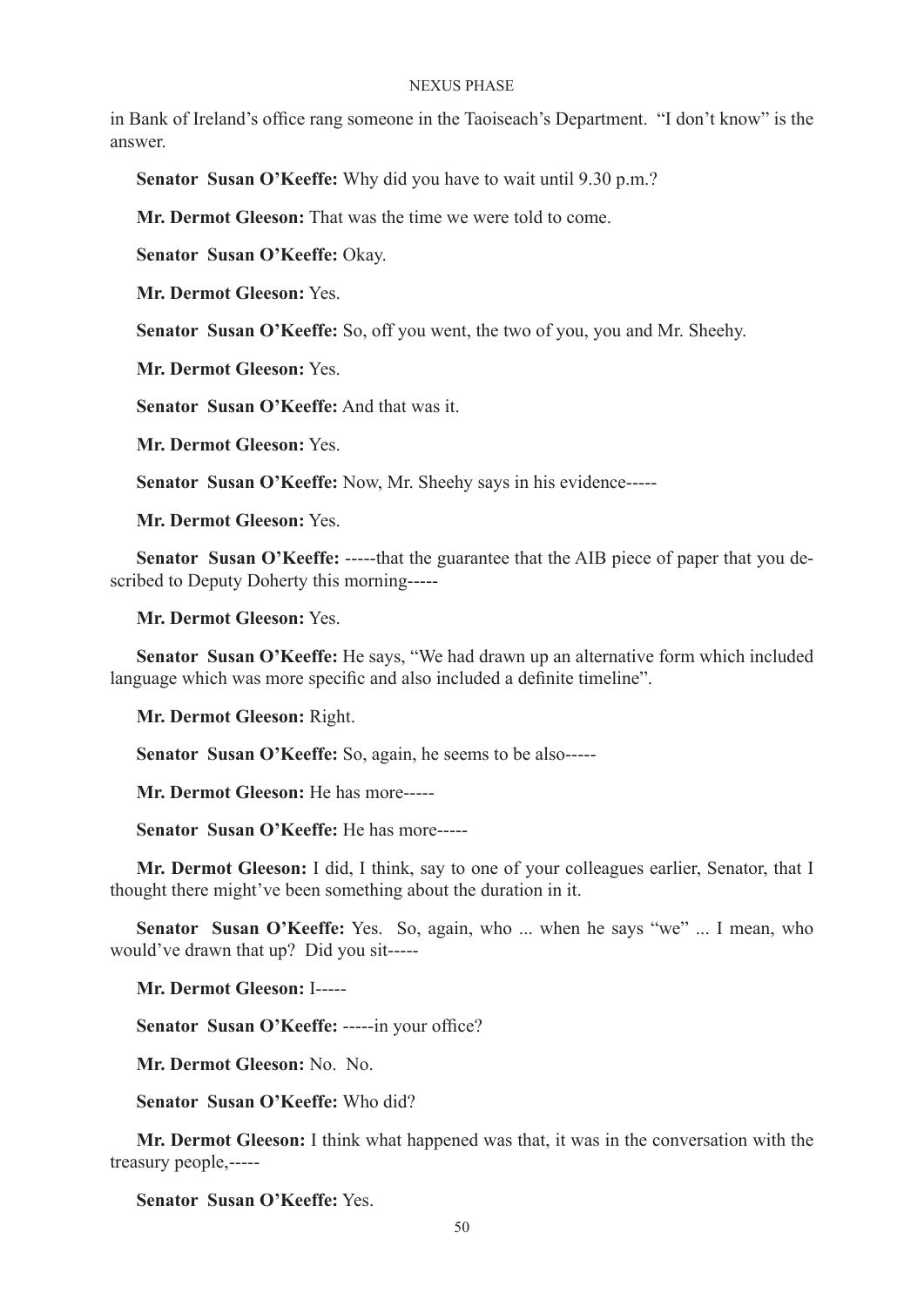**Mr. Dermot Gleeson:** -----that they proffered a form of words which would reassure the people that they interacted with on a daily basis, people like foreign central banks. That's what I think happened. That's where I think the formula came. I wouldn't ... it wouldn't have been within my skill set to draw up such a formula.

**Senator Susan O'Keeffe:** You say in your statement, I think, that you and Mr. Burrows - Bank of Ireland in other words - you guys had agreed going in the door that something had to be done about the other two.

**Mr. Dermot Gleeson:** No, it wasn't going in the door. We had a phone call-----

**Senator Susan O'Keeffe:** Sorry. I meant ... I beg your pardon. That's not what I ... that you had agreed this. How had you arrived at that agreement? The two banks.

**Mr. Dermot Gleeson:** Well, remember that the system had proffered to us the day before to Mr. Sheehy, should I say - that two were likely to fail. We knew who they were. We knew that Anglo ... we knew who they were. It was Anglo and Nationwide. As to what was being done with them, the system had also proffered the solution that they would be "dealt with", in inverted commas. I didn't give much ... maybe ... I didn't give much reflection to how they would be dealt with. I thought nationalisation was the most likely, but maybe immediate liquidation was possible. But I had so many worries that designing the Government's solution to dismantling these ... I felt that was for the Central Bank and the Attorney General and ... you know, it wasn't one of my headaches, of which there were ample supply.

So, we went in, we were asked by the Taoiseach - very politely - to say what we thought should be done and we said that we thought they should be dealt with and then a guarantee put in place because there would be a turmoil, it would be the front page of all the financial press the next day - "Irish bank taken down" or "nationalised" or whatever it would read - and people in South Korea and Peru would be saying, "I wonder whether I want to give my money to AIB for the next two months." It was against that contingency-----

**Chairman:** You've come to the last question, Senator.

**Senator Susan O'Keeffe:** And you were asked to assemble, weren't you, liquidity? You and Bank of Ireland.

**Mr. Dermot Gleeson:** Yes.

**Senator Susan O'Keeffe:** And you went to considerable difficulty ... considerable effort to make that happen.

**Mr. Dermot Gleeson:** Yeah. Well, not me personally,-----

**Senator Susan O'Keeffe:** Who?

**Mr. Dermot Gleeson:** -----but the people in-----

**Senator Susan O'Keeffe:** The bank.

**Mr. Dermot Gleeson:** That, yes.

**Senator Susan O'Keeffe:** Both banks.

**Mr. Dermot Gleeson:** Yes. They stayed up all night, I think.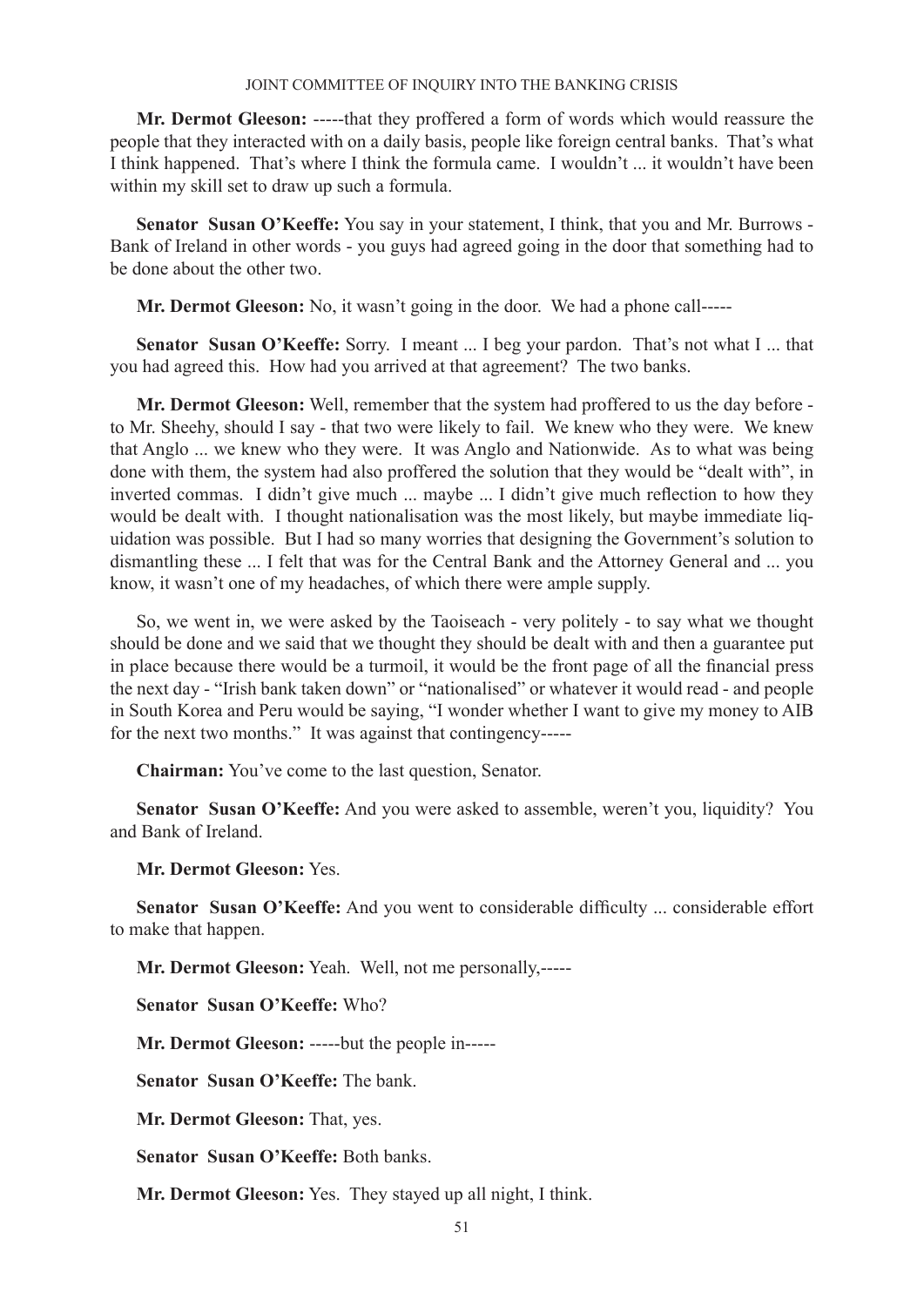**Senator Susan O'Keeffe:** All night. Why would the Government be doing that when then they were actually going to guarantee all the banks, do you think? What-----

**Mr. Dermot Gleeson:** That's a good question.

**Senator Susan O'Keeffe:** What happened there?

**Mr. Dermot Gleeson:** I mean, I'm obviously only guessing at the answer.

**Senator Susan O'Keeffe:** Well, guess away.

**Mr. Dermot Gleeson:** Well, the guess is that there were options still floating and that the version that I had come in with was still alive.

**Senator Susan O'Keeffe:** But as you were leaving-----

**Mr. Dermot Gleeson:** Yes.

**Senator Susan O'Keeffe:** -----Government Buildings at whatever hour it was,-----

**Mr. Dermot Gleeson:** Yes.

**Senator Susan O'Keeffe:** -----what was in your head? Did you think, "Okay, they've done that; it's going to be four and two-----

**Mr. Dermot Gleeson:** Well, except that-----

Senator Susan O'Keeffe: -----somehow or other"?

**Mr. Dermot Gleeson:** I said ... the Attorney General who, as I say, is someone I know very well, did say to me on the way out, "You shouldn't assume that the Government is committed to take any particular action in respect of any particular institution." Now,-----

**Senator Susan O'Keeffe:** At what time of the night do you think ... never mind what someone else has said?

**Mr. Dermot Gleeson:** You know when you stay up late-----

**Senator Susan O'Keeffe:** I know.

**Mr. Dermot Gleeson:** I mean, we left about 3.30 a.m., I think, so I don't ... certainly after midnight. I ... my recollection is that I thought it was towards when we were gathering our traps to go home.

**Senator Susan O'Keeffe:** Were you surprised to discover that the NTMA was in the building and never was asked for its advice?

**Mr. Dermot Gleeson:** I saw that yesterday or, sorry, on the paper this morning.

**Senator Susan O'Keeffe:** Yes, but were you surprised?

**Mr. Dermot Gleeson:** I suppose nothing would surprise me at this stage.

**Chairman:** Senator, you're about to run out of time.

**Senator Susan O'Keeffe:** But were you surprised?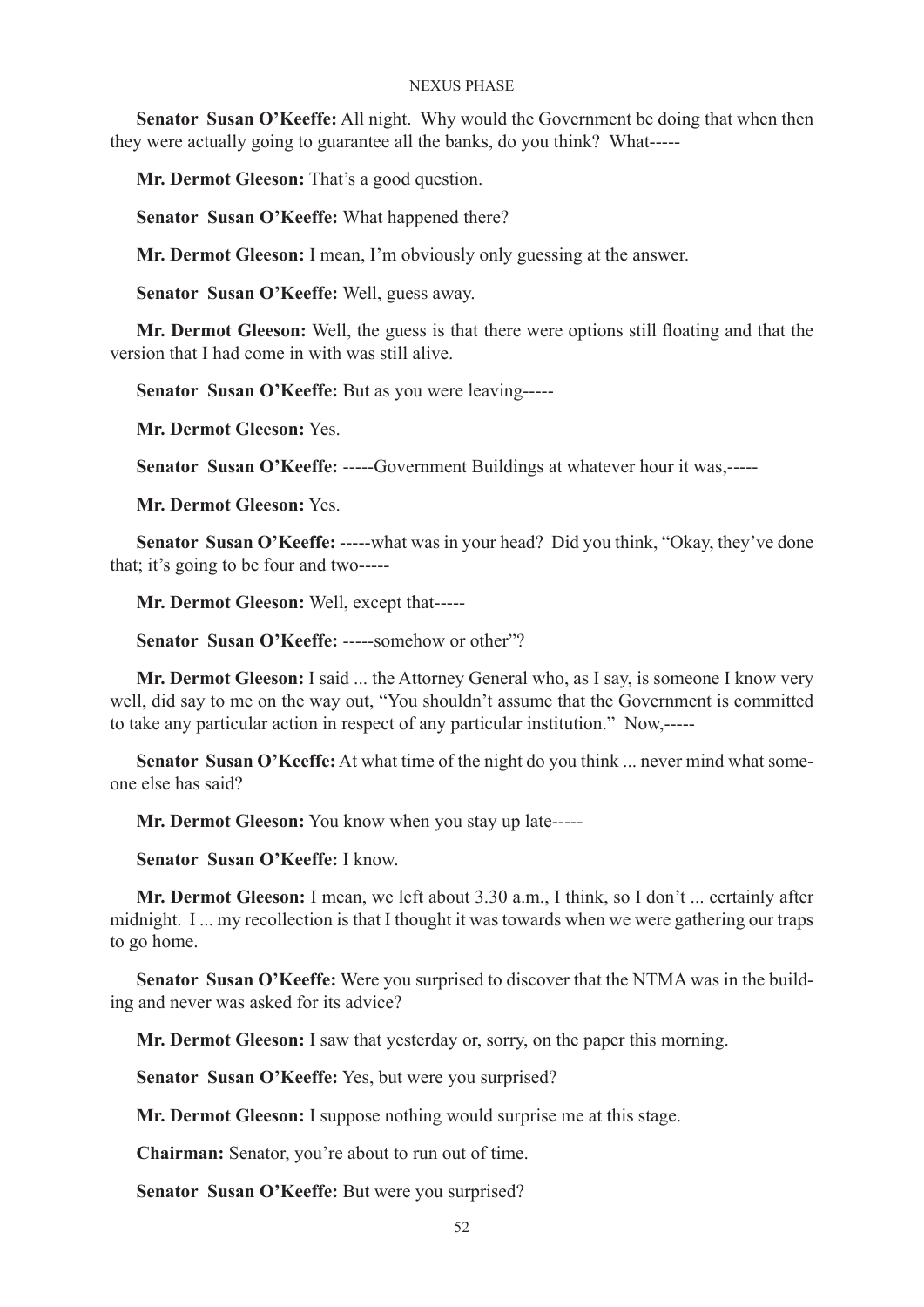**Mr. Dermot Gleeson:** I was surprised, yes. I didn't know it, can I put it that way?

**Senator Susan O'Keeffe:** Yes. Okay. And was there anybody else that you had a conversation with in that ... you know, that night-----

**Mr. Dermot Gleeson:** Well----

**Senator Susan O'Keeffe:** -----that you may have not remembered?

**Mr. Dermot Gleeson:** I ... well, sorry. My memory is not any better now, Senator, than it was when I wrote the note. And I think I recorded all the names. I did mention that I met another partner from Arthur Cox's in the corridor. I met Mr. Neary in the corridor and had a private, like, personal chat with him. Nothing about the issues. But Mr. Neary was never in the room when the-----

**Senator Susan O'Keeffe:** Why nothing about the issues? There you are with the-----

**Chairman:** Senator, you're out of time.

**Senator Susan O'Keeffe:** -----Financial Regulator.

**Chairman:** You're out of time.

**Senator Susan O'Keeffe:** Well,-----

**Mr. Dermot Gleeson:** I might've said something, "We're all up here very late"-----

**Chairman:** Bring it on.

**Mr. Dermot Gleeson:** -----or ... I don't know what I said. A pleasantry.

**Chairman:** There is a question that I believe now needs to be asked because we can ... while there is a lot of information on the guarantee, there is a period leading up to the guarantee that has to be dealt with. And I want to discuss the business model that AIB were operating.

## **Mr. Dermot Gleeson:** Yes.

**Chairman:** And would I be right in asking you, Mr. Gleeson, that the development of the bank's business strategy is one of the main responsibilities of the board?

**Mr. Dermot Gleeson:** Yes, in a sort of overview sense. It's proposed, usually by the executive.

**Chairman:** So, it would take up a substantial part of the board's activity?

**Mr. Dermot Gleeson:** I'm not so sure I'd subscribe precisely to that. It's an important thing-----

# **Chairman:** Okay.

**Mr. Dermot Gleeson:** -----but, I mean, you have to remember this, as you pointed out, is a bank that was at this stage 180 years old. You know, you inherit a lot of the bank's universal bank strategy. You're not going to say, "We're going to close all the branches" or anything.

**Chairman:** Okay. Well, in my opening question this morning, a bank that was in existence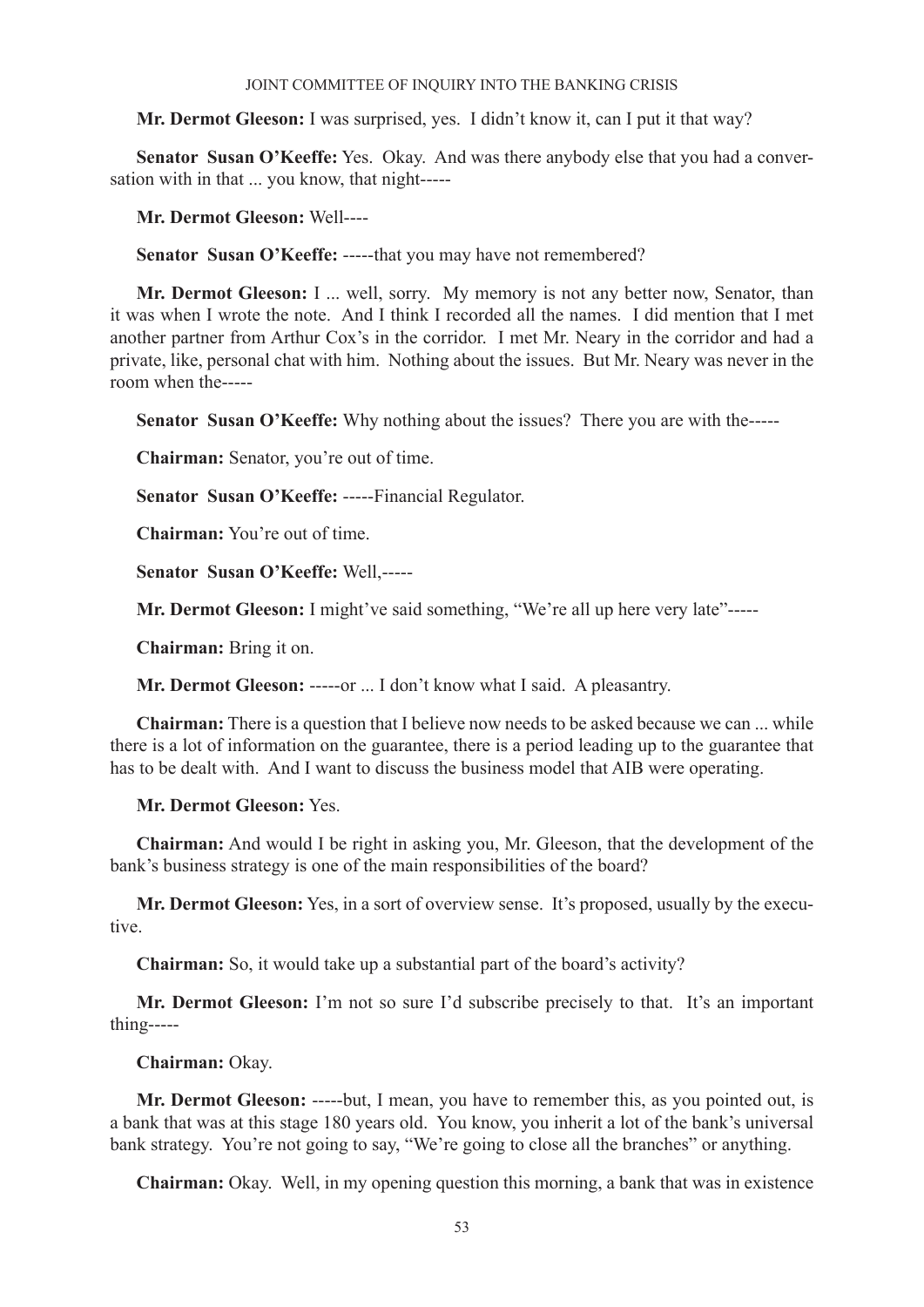going back before the establishment of the State, and I think before the Act of Union, or in around that time ... there was a business model in place.

# **Mr. Dermot Gleeson:** Yes.

**Chairman:** Did the business model change radically in the period before the guarantee, the grow-fast model as maybe Bill Black, a witness here before the inquiry-----

**Mr. Dermot Gleeson:** Well, I mean clearly the ... it changed in the sense that we all see now that property lending in Ireland-----

**Chairman:** Yes.

**Mr. Dermot Gleeson:** -----overwhelmed the whole bank.

**Chairman:** Right.

**Mr. Dermot Gleeson:** That happened-----

**Chairman:** Okay.

**Mr. Dermot Gleeson:** -----but that wasn't a designed change in the business model. As I said to you, it's important to recognise that, you know, the profit contribution from Irish property was less than 15%.

**Chairman:** Well, was there any time, let's say between 2002 onwards ... NAMA's testimony yesterday said that AIB's book doubled in a very short period of time.

**Mr. Dermot Gleeson:** Yes.

**Chairman:** Other banks' trebled or quadrupled. Was there any view at that time, at board level, that somebody was eating your lunch and that you were going to go after it?

**Mr. Dermot Gleeson:** Well, I've hard that expression used and certainly a very senior businessman said to me once that, you know, "You should be careful." This was meant in a kindly way.

# **Chairman:** Yes.

**Mr. Dermot Gleeson:** "You should be careful because there must have been a time in the past when Aer Lingus didn't take Ryanair seriously and you'd want to be careful that you don't treat Anglo the same way." Things like that were said to me.

**Chairman:** But the question, and I'm going to move on after this, did AIB, to your interpretation-----

# **Mr. Dermot Gleeson:** Yes.

**Chairman:** -----radically change the type of business model that it was historically using in the 2002 period-----

**Mr. Dermot Gleeson:** Not in any conscious or deliberate way.

**Chairman:** Okay, and so-----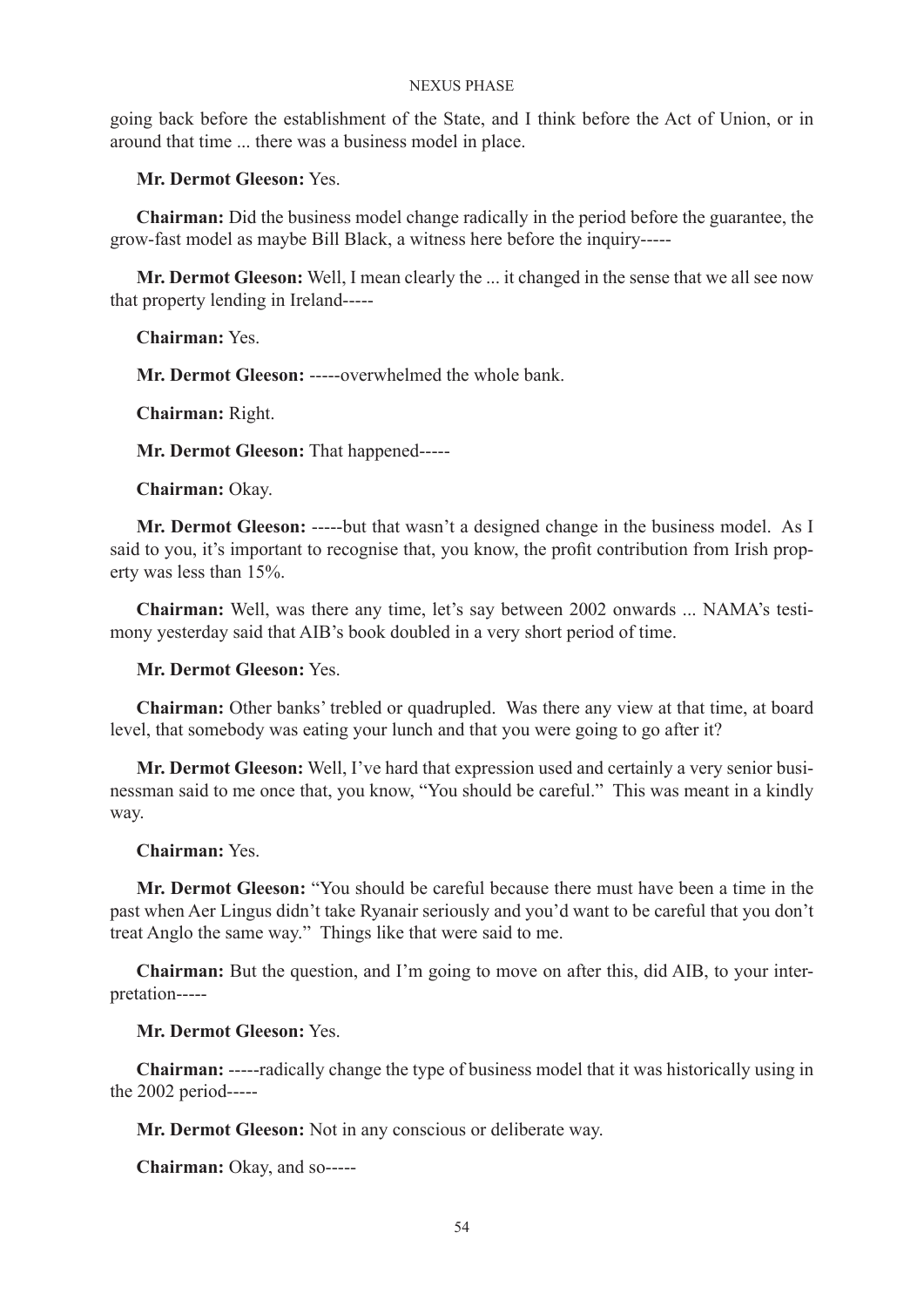**Mr. Dermot Gleeson:** I think our policy was to hold on to our own customers.

**Chairman:** So, how did the bank double, if it didn't change its model?

**Mr. Dermot Gleeson:** Because we were holding on to our own customers who were multiplying their businesses by much more than double.

**Chairman:** Okay. So, were you mirroring their practice?

**Mr. Dermot Gleeson:** Well, I mean I don't think we were mirroring their practice, but we were staying with them longer than we should have.

**Chairman:** All right, thank you. Deputy Kieran O'Donnell.

**Deputy Kieran O'Donnell:** Thanks, Chairman. I just want to touch on one or two things in the guarantee-----

**Mr. Dermot Gleeson:** Sure.

**Deputy Kieran O'Donnell:** -----and then I want to deal with earnings per share. On the night of the guarantee, the proposal that you put, your formula of words-----

**Mr. Dermot Gleeson:** Yes.

**Deputy Kieran O'Donnell:** -----what did the guarantee cover?

**Mr. Dermot Gleeson:** I told your colleague that I thought it was deposits and bonds, but there may have been more technical language than that.

**Deputy Kieran O'Donnell:** Did it cover senior bondholders?

**Mr. Dermot Gleeson:** I think it probably did.

**Deputy Kieran O'Donnell:** So, it covered all deposits and it covered all-----

**Mr. Dermot Gleeson:** All deposits certainly.

**Deputy Kieran O'Donnell:** And all senior bondholders?

**Mr. Dermot Gleeson:** I would think so.

**Deputy Kieran O'Donnell:** So, with due respect, Mr. Gleeson, that's akin to effectively a blanket guarantee.

**Mr. Dermot Gleeson:** Well, the word-----

**Deputy Kieran O'Donnell:** Well, for instance, you're saying you'd no subordinated debt maturing?

**Mr. Dermot Gleeson:** Yes, yes.

**Deputy Kieran O'Donnell:** So, it's akin to a blanket guarantee; would you agree?

**Mr. Dermot Gleeson:** Well, I'm happy to have it called that.

**Deputy Kieran O'Donnell:** Okay.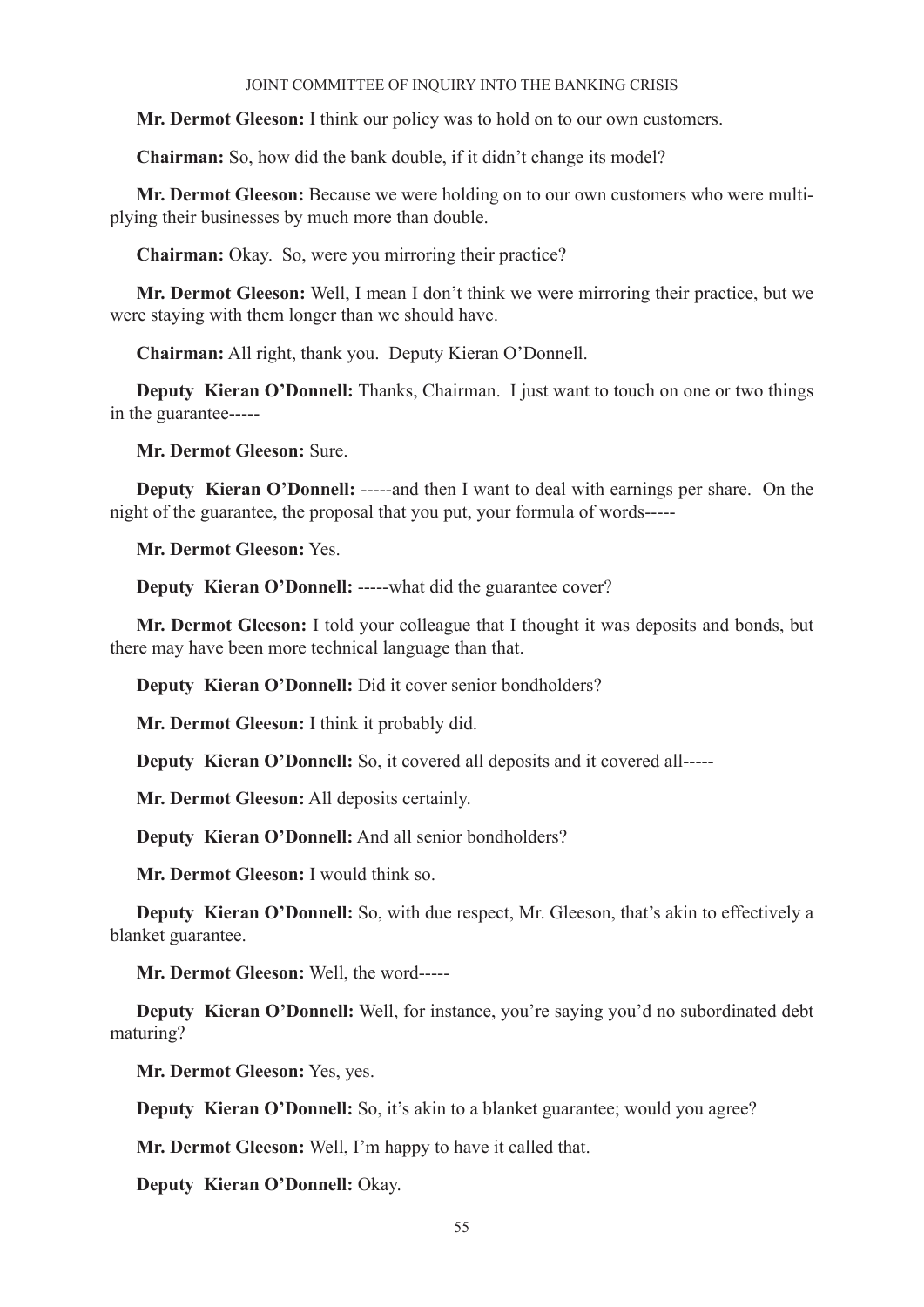**Mr. Dermot Gleeson:** I think the word "blanket" - just so that I don't get mixed up - is sometimes used as to whether the six or the four banks at ... it's not in that sense-----

**Deputy Kieran O'Donnell:** The question is, when the banks were going in-----

**Mr. Dermot Gleeson:** Yes.

**Deputy Kieran O'Donnell:** -----were they looking for all deposits-----

**Mr. Dermot Gleeson:** Yes.

**Deputy Kieran O'Donnell:** -----and all senior bondholders to be covered?

**Mr. Dermot Gleeson:** Yes. It was ... as I said, the purpose was to assure people who lend money worldwide that it was sound.

**Deputy Kieran O'Donnell:** Well then, in substance, the guarantee that arose from the Government, in substance, did it basically ... outside the fact that it included the other two institutions, Anglo and Irish Nationwide, in substance, was it the proposal you put forward?

**Mr. Dermot Gleeson:** Well, you say outside of the fact that it was not to include Anglo and Irish Nationwide.

**Deputy Kieran O'Donnell:** No-----

**Mr. Dermot Gleeson:** I wouldn't regard that as a footnote, Deputy.

**Deputy Kieran O'Donnell:** I didn't say it was a footnote, Mr. Gleeson. What I am saying is, the structure of the guarantee, outside ... apart from the participants-----

**Mr. Dermot Gleeson:** Well, as I said-----

**Deputy Kieran O'Donnell:** In principal, was it ... sorry, in substance, was it what you proposed?

**Mr. Dermot Gleeson:** The guarantee, when it came out, and I looked at it a couple of months ago, is 12 pages of intense legal documents.

**Deputy Kieran O'Donnell:** Yes, within-----

**Mr. Dermot Gleeson:** And I didn't read it.

**Deputy Kieran O'Donnell:** But for the ordinary man, the layman-----

**Mr. Dermot Gleeson:** For the formula of-----

**Deputy Kieran O'Donnell:** -----it covered all deposits of the banks, all senior bondholders and lower, tier 2 subordinated debt, not all subordinated debt.

**Mr. Dermot Gleeson:** My recollection-----

**Chairman:** He needs some space to answer the question.

**Deputy Kieran O'Donnell:** Okay, sorry.

**Chairman:** Mr. Gleeson?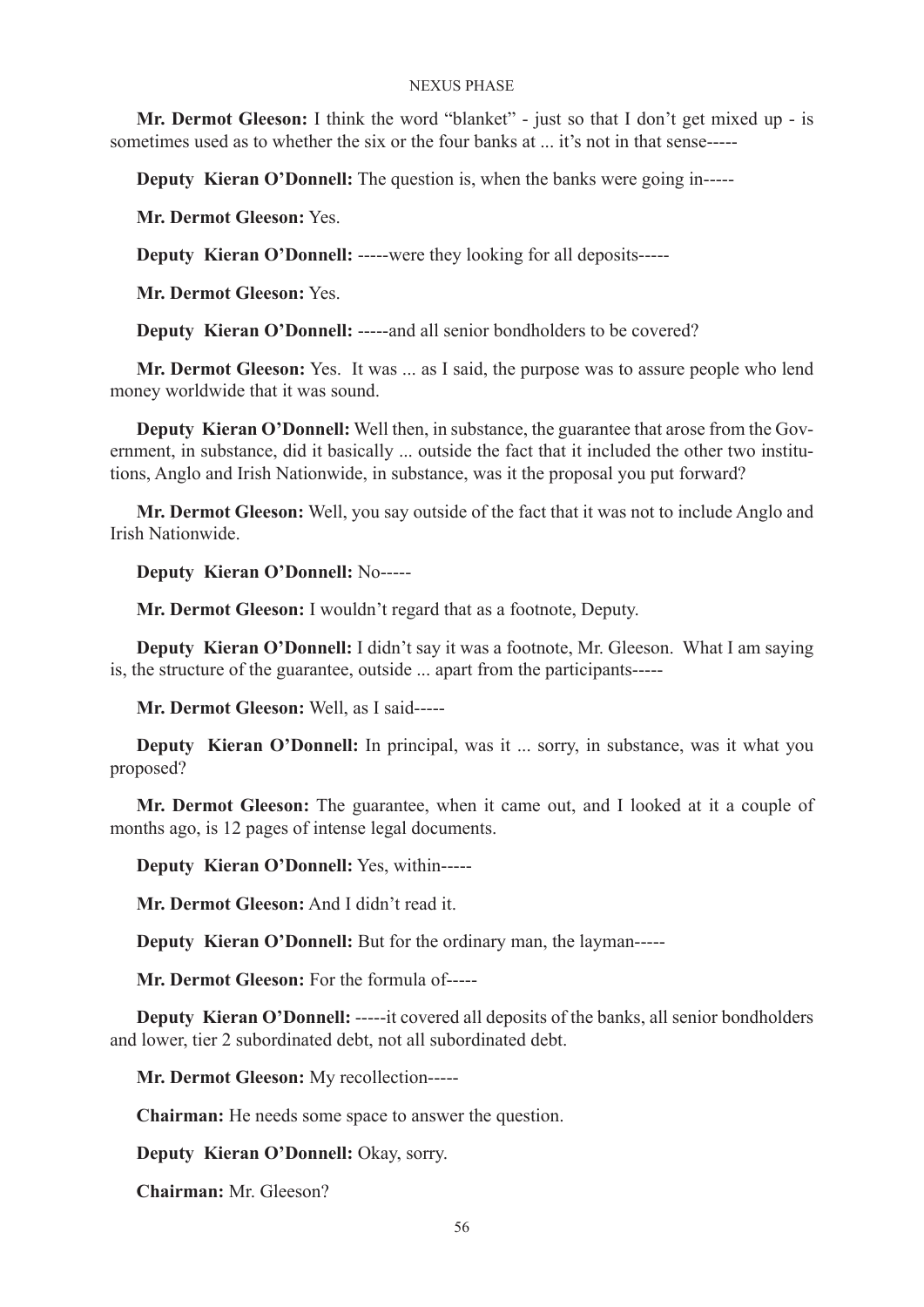**Mr. Dermot Gleeson:** -----is that the formula for coverage, what was going to be covered by the guarantee, to pose the question in sort of public house language, was the one that we had asked for.

**Deputy Kieran O'Donnell:** Okay. Secondly, I'm referring back to AIB, B1, Vol. 2 ... CBC ... C3b.

**Mr. Dermot Gleeson:** C3b?

**Deputy Kieran O'Donnell:** C3b, yes.

**Mr. Dermot Gleeson:** Yes, that's the one that your colleague was-----

**Deputy Kieran O'Donnell:** And it's page ... page 31. It's a memo from the Department of Finance-----

**Mr. Dermot Gleeson:** Yes.

**Deputy Kieran O'Donnell:** -----for the meeting-----

**Mr. Dermot Gleeson:** This is the one where I've already registered-----

**Deputy Kieran O'Donnell:** Correct.

**Mr. Dermot Gleeson:** -----that's it not in all respects according to my recollection.

**Deputy Kieran O'Donnell:** Now, there's a meeting that took place at 41 minutes past 12, so it's-----

**Mr. Dermot Gleeson:** Can you just show me ... I don't know this very-----

**Deputy Kieran O'Donnell:** It's 00.41 on the top-----

**Mr. Dermot Gleeson:** Oh yes, I see that, yes.

**Deputy Kieran O'Donnell:** Okay.

**Mr. Dermot Gleeson:** Yes.

**Deputy Kieran O'Donnell:** Was that the last meeting that you had with Government on the night of the guarantee?

**Mr. Dermot Gleeson:** I couldn't honestly say because I didn't keep a note, and maybe I should have, of the times we went in and out. All I know, that we arrived at half 9 and left at half 3.

**Deputy Kieran O'Donnell:** And when you left, were you under the distinct impression at that time that the guarantee that was going to be put in place would involve the four institutions, in terms of the type of guarantee that came out, and both Anglo and Irish Nationwide, as you say, would be taken our or would be dismantled?

**Mr. Dermot Gleeson:** Well, that was the way the conversation with me had proceeded, but I did ... it was made perfectly clear to us that the Government were listening to what we had to say and would make their own decision. That was said in one of the meeting, "The Government are listening to what you have to say and will make their own decisions." But then we were off,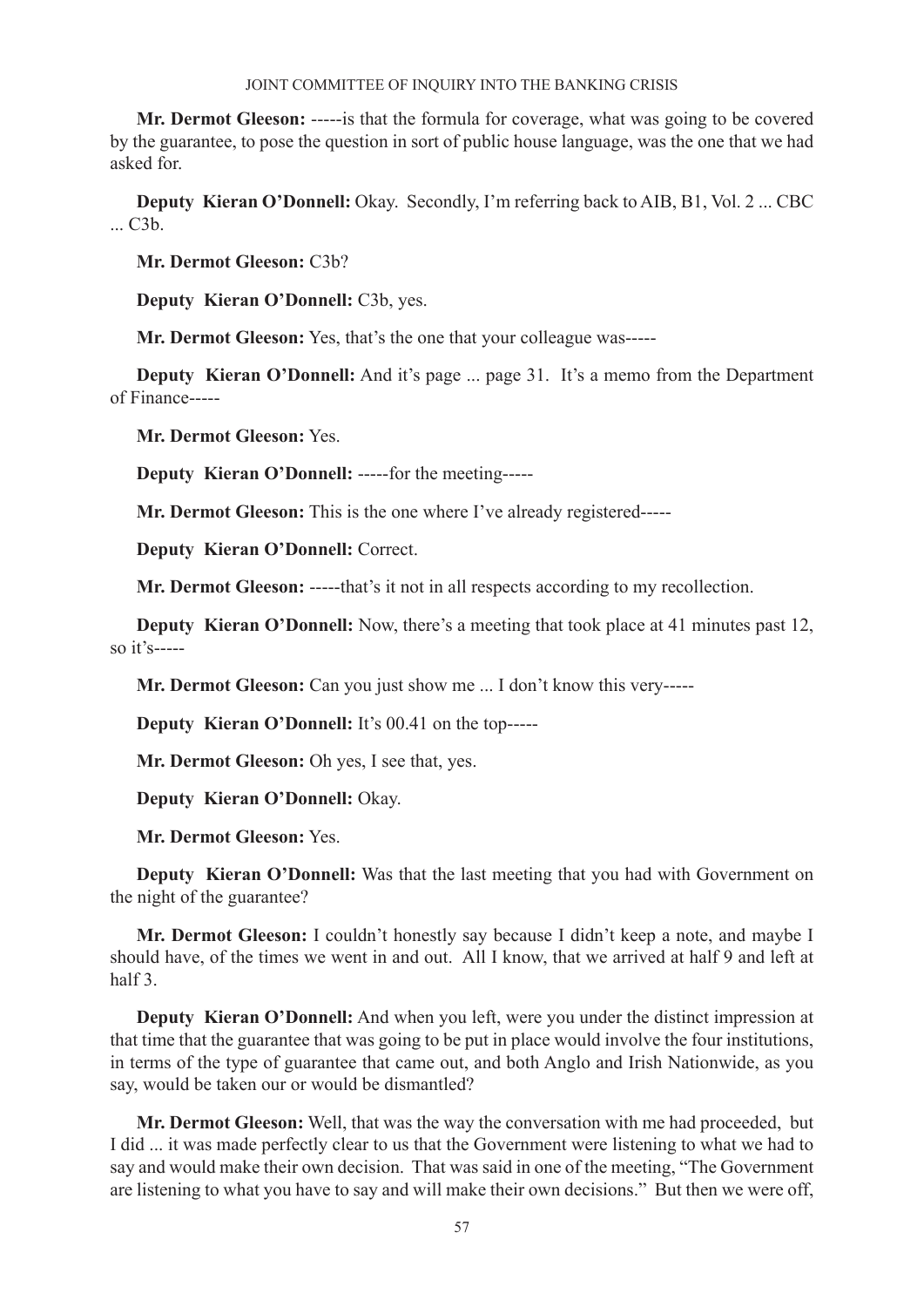trying to find this liquidity, as I explained to Senator O'Keeffe.

**Deputy Kieran O'Donnell:** Were you ever informed that that liquidity would not be called upon by Government?

**Mr. Dermot Gleeson:** We were, because I can remember someone complaining the day after, or ... we were informed the following day, I think, because I do remember, and I think it was someone from Bank of Ireland, saying "We expended some money in the effort and we won't get that back". Not very large money.

**Deputy Kieran O'Donnell:** And on the issue of liquidity-----

**Mr. Dermot Gleeson:** Yes.

**Deputy Kieran O'Donnell:** -----and I am referring to the same-----

**Mr. Dermot Gleeson:** Book.

**Deputy Kieran O'Donnell:** -----book, and referring to basically what Mr. Sheehy has said-----

**Mr. Dermot Gleeson:** Yes.

**Deputy Kieran O'Donnell:** -----did you have discussions in AIB on liquidity matters?

**Mr. Dermot Gleeson:** Oh yes.

**Deputy Kieran O'Donnell:** Okay, and what-----

**Mr. Dermot Gleeson:** And liquidity was reported, as you know, on a daily basis to the regulator.

**Deputy Kieran O'Donnell:** What was your view in terms of your exposure to liquidity?

**Mr. Dermot Gleeson:** Exposure to liquidity? You mean in the sense of-----

**Deputy Kieran O'Donnell:** Problems.

**Mr. Dermot Gleeson:** -----problems of not having liquidity?

**Deputy Kieran O'Donnell:** Correct.

**Mr. Dermot Gleeson:** Well, that things were getting tighter. You know, Fannie and Freddie, the American public institutions, had themselves been put into public custody a few months before.

**Deputy Kieran O'Donnell:** When did you anticipate you'd come under real pressure on liquidity?

**Mr. Dermot Gleeson:** Well, who's to say, you know? If house prices-----

**Deputy Kieran O'Donnell:** Well, Mr. Sheehy says that you were going to be ... you could have difficulty ... "Within one month, we will be funding banks overnight."

**Mr. Dermot Gleeson:** Yes, well I don't recall that; you'd have to ask him that. I thought we were okay, I have to say. We certainly ... can I say this to you, Deputy O'Donnell: for all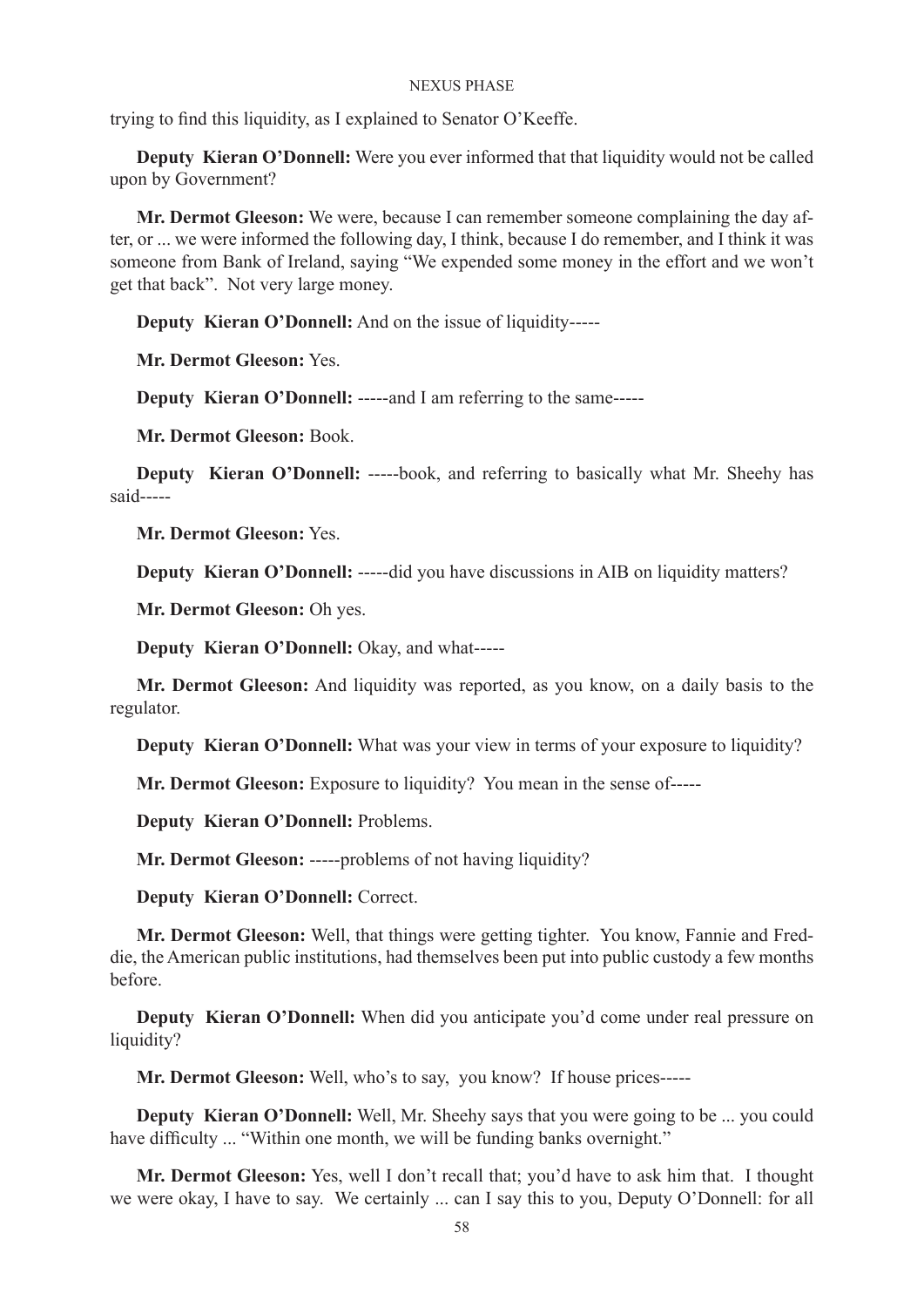the time that I was chairman of AIB, down to June 2009, when I left, there was never a month when we failed to meet the regulator's liquidity requirements. Never.

**Deputy Kieran O'Donnell:** And on the final thing in the guarantee - and it's coming from your own memo of AIB, B1, Vol. 1, C3b - if Mr Burrows had not rang you on Monday of 29 September-----

**Mr. Dermot Gleeson:** Yes.

**Deputy Kieran O'Donnell:** -----what would you have done? What would AIB have done?

**Mr. Dermot Gleeson:** I don't know, it may well ... I mean, that's a counterfactual that I really just don't know. It seems to me that we would have had conversations with the Government. It's hard to think that they wouldn't have .. the Government, or the Governor of the Central Bank wouldn't have summoned us to a crisis meeting.

**Deputy Kieran O'Donnell:** But, yes, Bank of Ireland said that they were going ... they'd go on it solo if you didn't go with them?

**Mr. Dermot Gleeson:** Yes, and I thought we should go. I mean, that's all I can say. I honestly couldn't tell you, but, I mean, when the Paulson plan collapsed, I remember watching it on television out in AIB when it got the thumbs down or whatever happened, we thought, you know, this is, this is-----

**Deputy Kieran O'Donnell:** Well, did you feel any compulsion to go to Government on that night, like on that basis?

**Mr. Dermot Gleeson:** Well, I mean, we had decided at that stage to go to Government  $SO----2$ 

**Deputy Kieran O'Donnell:** Yes, but the Bank of Ireland had rang you to go?

**Mr. Dermot Gleeson:** Yes, but ... would I have decided to go by myself? I'd have thought that there would have been contact, as there was daily contact between the chief executive and the people in the Department of Finance and the people in the Central Bank.

**Deputy Kieran O'Donnell:** Can I move on to risk? And when you did your restructuring plan, you said your decision to expand into property was "misguided, and that its risk management and internal government systems were not as effective as they should have been in controlling this risk". Now, I'd a quick look through a couple of things and it's within AIB, B1, Vol. 2 and Vol-----

**Mr. Dermot Gleeson:** Vol. 2 doesn't tell me now. Is it B?

**Deputy Kieran O'Donnell:** AIB, B1, Vol. 2.

**Mr. Dermot Gleeson:** B1.

**Deputy Kieran O'Donnell:** At page 11.

**Mr. Dermot Gleeson:** B1, Vol.-----

**Deputy Kieran O'Donnell:** And it's a report that AIB commissioned with Mercer Oliver Wyman.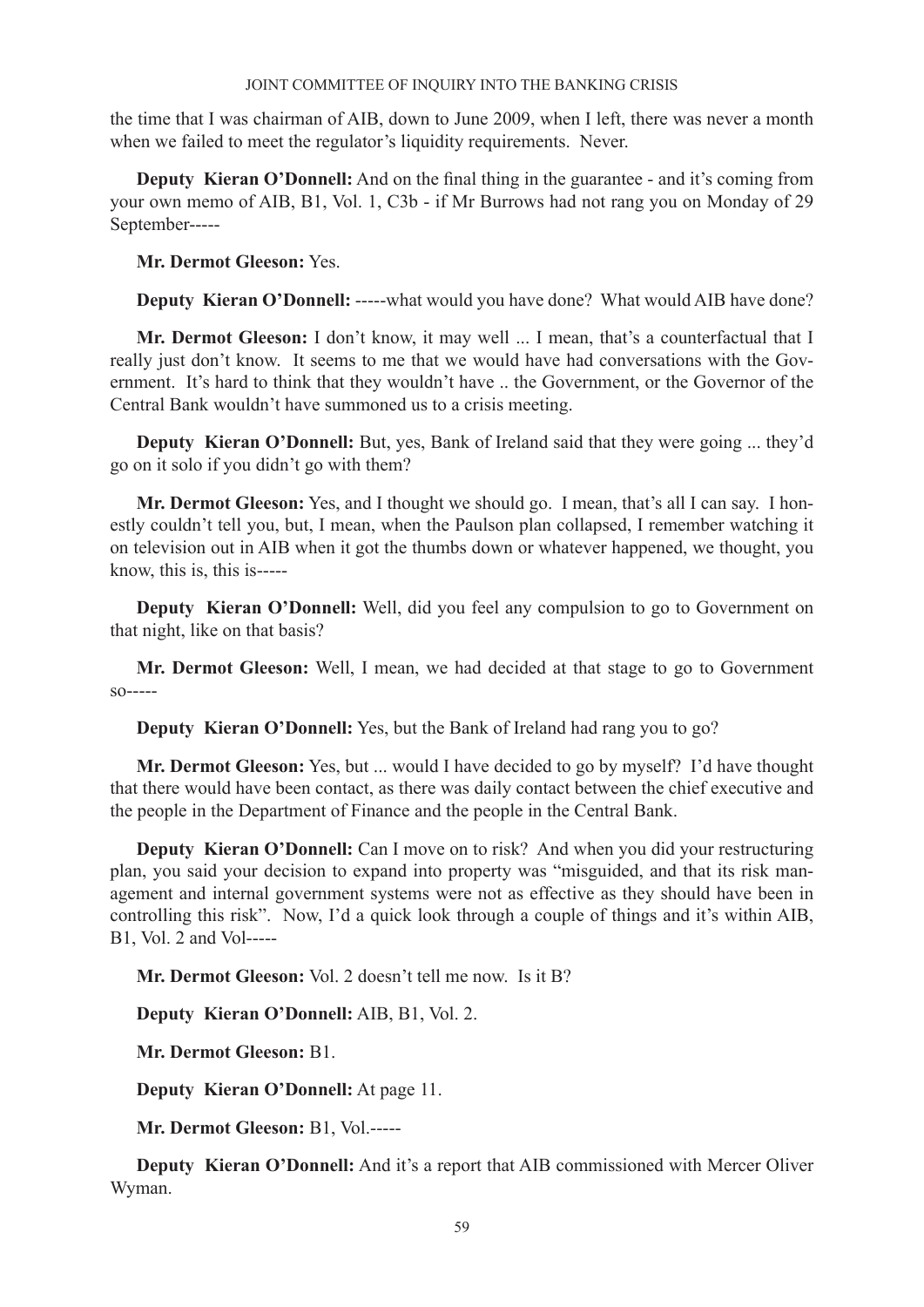## **Mr. Dermot Gleeson:** Yes.

**Deputy Kieran O'Donnell:** And that's dated 22 March 2007, and it says, "Poised on the edge of greatness", from AIB. And then if I go to page 22 of that document, the case study targeting risk taking. Now, this is just over a year before the guarantee, the crash-----

**Mr. Dermot Gleeson:** This is page 22 in the book?

**Deputy Kieran O'Donnell:** In this, yes.

**Mr. Dermot Gleeson:** This?

**Deputy Kieran O'Donnell:** Yes. Page ... sorry, it's page 22, so go to page 11 of Mercer Oliver Wyman and then go to page 33.

**Mr. Dermot Gleeson:** Page 33 of this book?

**Deputy Kieran O'Donnell:** Yes, 22 of the document. And you speak about targeting risktaking.

**Mr. Dermot Gleeson:** Sorry, they speak of it.

**Deputy Kieran O'Donnell:** Yes, but they obviously presented to the board.

**Mr. Dermot Gleeson:** Yes, but we didn't commission ... I mean, we asked them to do a presentation. It wasn't to the board, it was to the management.

**Deputy Kieran O'Donnell:** Okay, so did ye commission them to do this?

**Mr. Dermot Gleeson:** Oh, absolutely, yes. I mean, one of the things you do------

**Deputy Kieran O'Donnell:** Well, in the amount of time ... did ye commission it as a board? Ye did.

**Mr. Dermot Gleeson:** No, the management did.

**Deputy Kieran O'Donnell:** The management did.

**Mr. Dermot Gleeson:** This was the management------

**Deputy Kieran O'Donnell:** The case study they put forward is Anglo Irish Bank.

**Mr. Dermot Gleeson:** Yes.

**Deputy Kieran O'Donnell:** "Once poor performing subscale bank lacking strategy. Targeted higher risk ... Caught the wave of Irish property ... #1 performer." They were putting that forward as a case study.

**Mr. Dermot Gleeson:** They were.

**Deputy Kieran O'Donnell:** And then the second thing I want to go to is AIB B5, Vol. 1, which is basically-----

**Mr. Dermot Gleeson:** Sorry, can you give me the reference again?

**Deputy Kieran O'Donnell:** AIB B5, Vol. 1.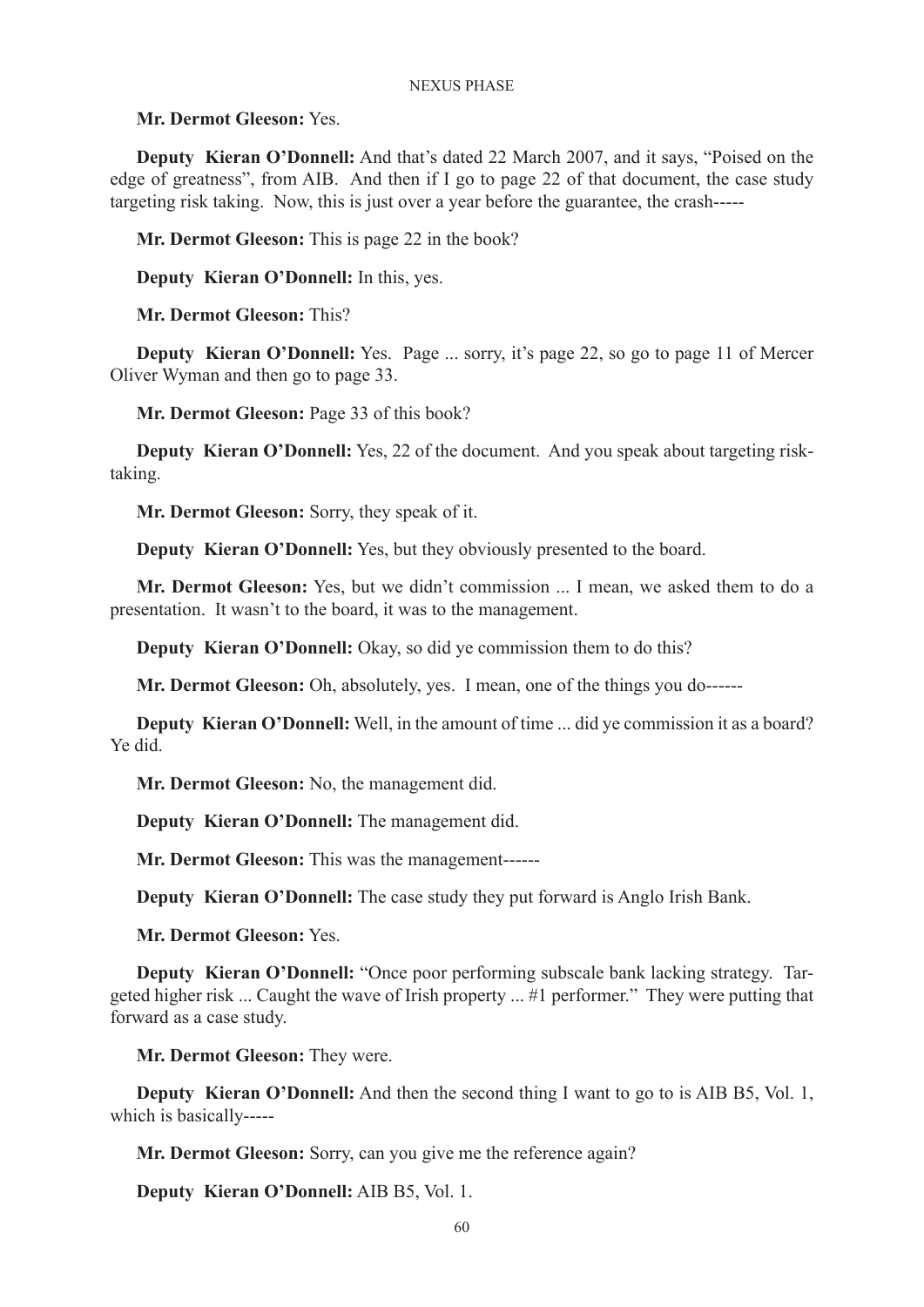## **Mr. Dermot Gleeson:** B5, Vol. 1.

**Deputy Kieran O'Donnell:** Yes, page 3. And that speaks about the remuneration committee and the structure ye put in play in March 2005, where you basically linked the shareholder ... the bonus for top management to the earnings per share.

**Mr. Dermot Gleeson:** Yes. That's customary, as you know, in most public companies.

**Deputy Kieran O'Donnell:** But 50% of the share was if they ... the earnings per share, so the point is, were ye chasing the dragon? Were ye basically, with the earnings per share, looking for property? So, was your structure completely not factoring proper risk into account?

**Mr. Dermot Gleeson:** I don't understand your question.

**Deputy Kieran O'Donnell:** My question really is, is that, in all the documents, ye are saying in one breath that ye are, in this proposal, your structuring plan, that you were misguided, and yet I find the remuneration committee report here saying that you put a structure in place where the bonuses were placed around the earnings per share-----

**Mr. Dermot Gleeson:** Which were never met.

**Deputy Kieran O'Donnell:** -----which were driven by property------

**Mr. Dermot Gleeson:** They didn't vest ... the hurdles were too high.

**Deputy Kieran O'Donnell:** Did they make it prior to ... we'll say prior to 2008?

**Mr. Dermot Gleeson:** There was some vesting occasionally, but in most of the years none of these payments were made. There was a lot of complaint that our performance pay hurdles were too high; people didn't get them. And, as I say, these were all externally validated by remuneration consultants.

**Deputy Kieran O'Donnell:** And finally, what view did you take on the report from ... on this report you commissioned, Mercer Oliver and Wyman?

**Mr. Dermot Gleeson:** Well, I mean, in retrospect, here they were praising a competitor of ours, I mean, like that, I'd say there was a scepticism about it, but when you ask a risk consultancy to come in and address you, you don't control what they tell you, but I suppose-----

**Deputy Kieran O'Donnell:** Well, what weight ... in terms of the board, what should ye have done, in hindsight, on risk, that ye didn't do on property?

**Mr. Dermot Gleeson:** Well, in hindsight, I think we should not have stuck with our customers that long; we should have had more syndication and selling down of loans. We should have not depended on cross-collateralisation. The net worth of some of these borrowers was enormous sums of money, and we should have been more sceptical about them.

**Chairman:** Mr. Gleeson, I want to return to a particular line of inquiry that the committee signalled to you prior to you coming in today, and that's the adequacy of the board oversight over the internal controls to ensure that risk is properly identified, managed and monitored.

# **Mr. Dermot Gleeson:** Yes.

**Chairman:** Now, that's in particular regard to, under EEC ... EC Treaty, these rules, the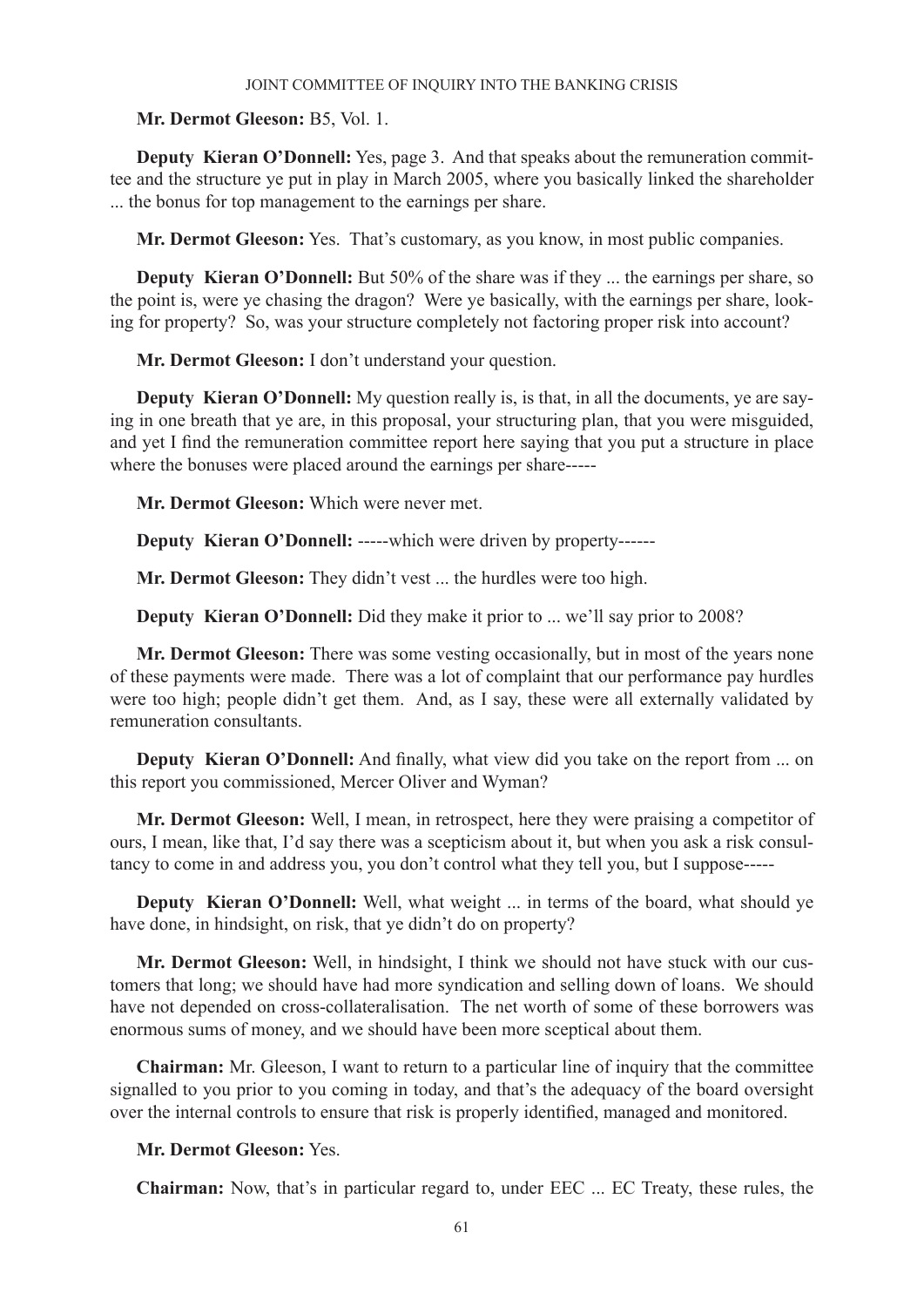bank was obliged ... the reference will come up there as I'm talking, so don't worry too much about that. Under the EC state aid rules the bank was obliged to submit a structuring plan to the EU Commission, and this was finalised in April 2010. I think it was then updated again in July 2011 and further revised in 2012. Now, in its revised plan - this is the 2012 EU restructuring plan - and it'll come up there as paragraph 3.9. It's in core documents AIB B17 at page 79-80, but I think it's going to be on your screen now as we're talking.

**Mr. Dermot Gleeson:** Yes, I have it on the screen. Thank you.

**Chairman:** Yes, and it is on the monitor above. The AIB acknowledges - and it's in brackets - "its decision to expand into property was misguided, and that its risk management and internal governance systems were not as effective as they should have been in controlling their risk." Could I ask you to comment on it?

**Mr. Dermot Gleeson:** Well, I mean, that's a conclusion reached long after I left, obviously, and it's clear that our-----

**Chairman:** But with respect of your period.

**Mr. Dermot Gleeson:** I mean, it's perfectly clear that our systems over ... I think our governance systems were good. I think the credit systems weren't strict or tough enough. I think the loan-to-value criteria should have been tougher, and I think we should not have gone as big as we did with individual developers, notwithstanding that we had 30 years' experience of them always paying back and simply getting more successful as they went along. But, I'm afraid I haven't ... this is, I say, a document that comes from after my time.

**Chairman:** Okay, but do you think that the admission in it that the bank was misguided and that its risk management and internal governance systems were not as effective as they should be; now, are you in agreement or disagreement with that-----

**Mr. Dermot Gleeson:** Well, firstly, the decision-----

**Chairman:** -----because it's a judgment on your period as chairperson-----

**Mr. Dermot Gleeson:** Yes. In so far as it suggests that there was a decision to move into property, I don't think that was a decision, it was just the way things developed. As to risk management, it clearly failed us and wasn't adequate. There can be no doubt about that; the proof of the pudding is in the history. It was not adequate. And I think it comes back to two things again: too much faith in the mathematical models and believing the soft landing consensus.

**Chairman:** Okay, thank you. Deputy Michael McGrath. Deputy, ten minutes.

**Deputy Michael McGrath:** Thank you very much, Chair. You're very welcome, Mr. Gleeson. Twenty billion euro, Mr. Gleeson,  $\epsilon$ 20 billion is the amount of money that the Irish State had to put forward to rescue AIB. In your six years as chairman of AIB, did you ever envisage that day coming?

**Mr. Dermot Gleeson:** No, I didn't, no. I did not. Indeed I didn't.

**Deputy Michael McGrath:** And what's your reaction at a personal, at a human level, of the scale of that investment?

**Mr. Dermot Gleeson:** I mean, I've said to you that it's been clearly a daunting experience.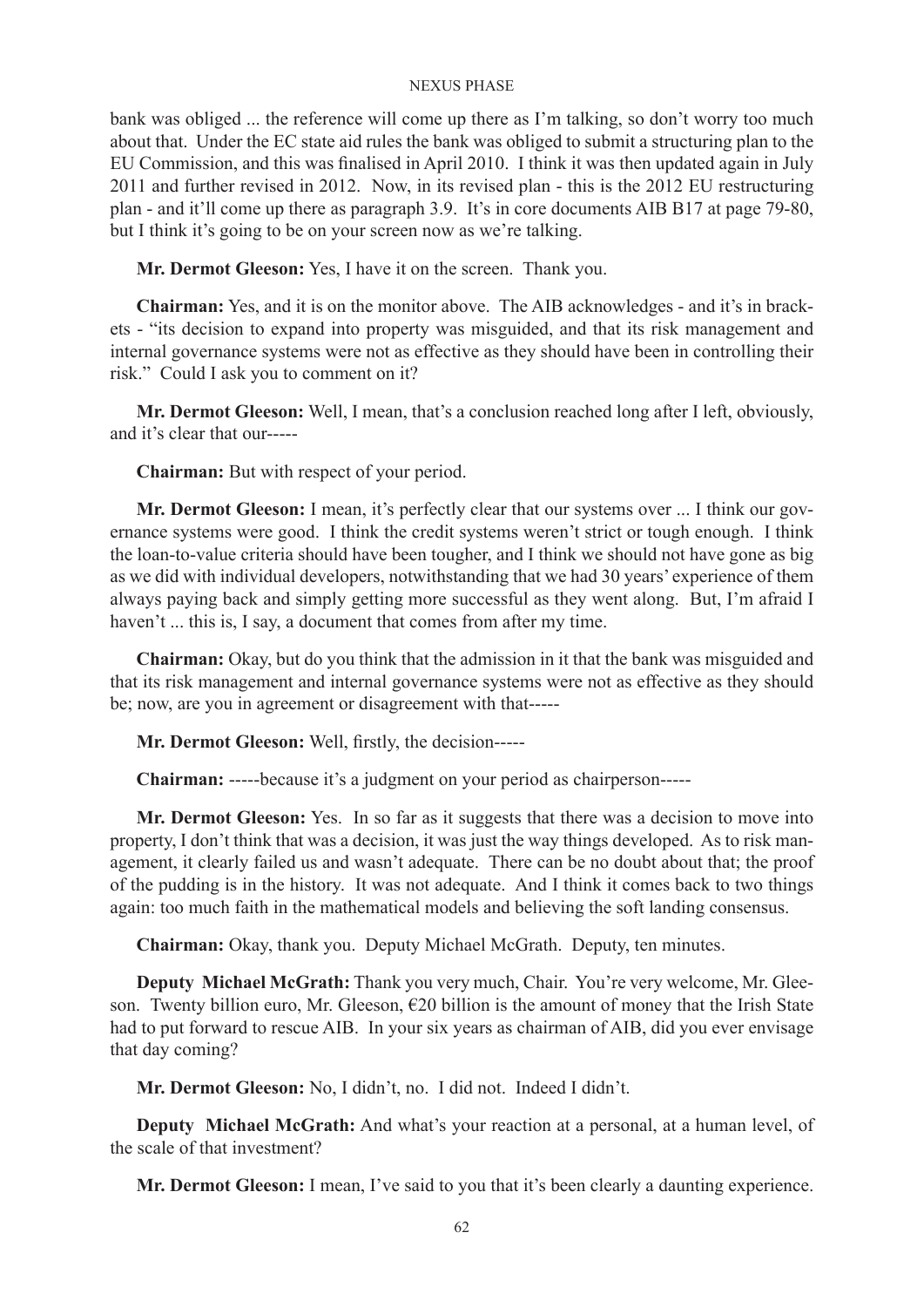I mean, I did my level best, as I said. I prepared for this job, I worked hard at it, worked full time at it, as you would have to; became a seven day a week job. And I am extremely regretful, and that's a sentiment that's never going to leave me. I know that doesn't sound adequate to the extent of the problem. I'm greatly gratified that the new management have got to a position where they can tell you and me that they hope to pay it all back, but it doesn't take away from the terrible event and I feel it keenly, if you're asking me that.

# **Deputy Michael McGrath:** Yes.

**Mr. Dermot Gleeson:** I don't want, perhaps, to say much more than that.

**Deputy Michael McGrath:** And I'm sure you know, for example, €20 billion is more than twice what we spend every year as a country on our entire education system, for example?

**Mr. Dermot Gleeson:** I accept that, Deputy. I mean, I have had a commitment in the past to education in various ways and I think it's the answer to most of the problems of the world, but I think there is, given that you're focusing on it, I think there is a tendency, not in this room but outside, to think that the banks brought down the country and that there was nothing else involved. And that was referred to this day one fortnight ago, just 14 days ago, by Governor Honohan in a speech that he made in Paris about facts and myths of the Irish banking crisis, and myth number two was, "It is chiefly the bank guarantee that brought about the nature of fiscal austerity and generally crippled the Irish economy." That's a myth, he says. He says  $\epsilon$ 60 billion into the banks, €20 billion will be paid back, but the deficit that was occasioned by the mis-matching Government revenue and expenditure is €30 billion a year, something between 100 and two ... now, let's be clear: I had nothing to do with that. I am responsible-----

# **Deputy Michael McGrath:** Yes.

**Mr. Dermot Gleeson:** -----in my role in terms of the banking collapse, and I'm not trying to get away from that-----

**Deputy Michael McGrath:** Yes, and that's why you're here today.

**Mr. Dermot Gleeson:** -----but I think it's not unimportant to say that there are other factors at play of which you're completely conscious.

**Deputy Michael McGrath:** Sure. Just can I take you to page 22 of your opening statement, paragraph 90, you say:

It seems clear now that the regulation and supervision of the Irish Banking system and of Anglo and Irish Nationwide in particular, was inadequate and that the operations of those two banks, as the most aggressive lenders in the market undoubtedly affected the way other market participants conducted their business.

# **Mr. Dermot Gleeson:** Yes.

**Deputy Michael McGrath:** Why do you feel the need to draw a distinction there between the manner in which Anglo and Nationwide were regulated and supervised and the manner in which AIB was regulated and supervised?

**Mr. Dermot Gleeson:** Well-----

**Deputy Michael McGrath:** Do you think that the regulation of your bank was any less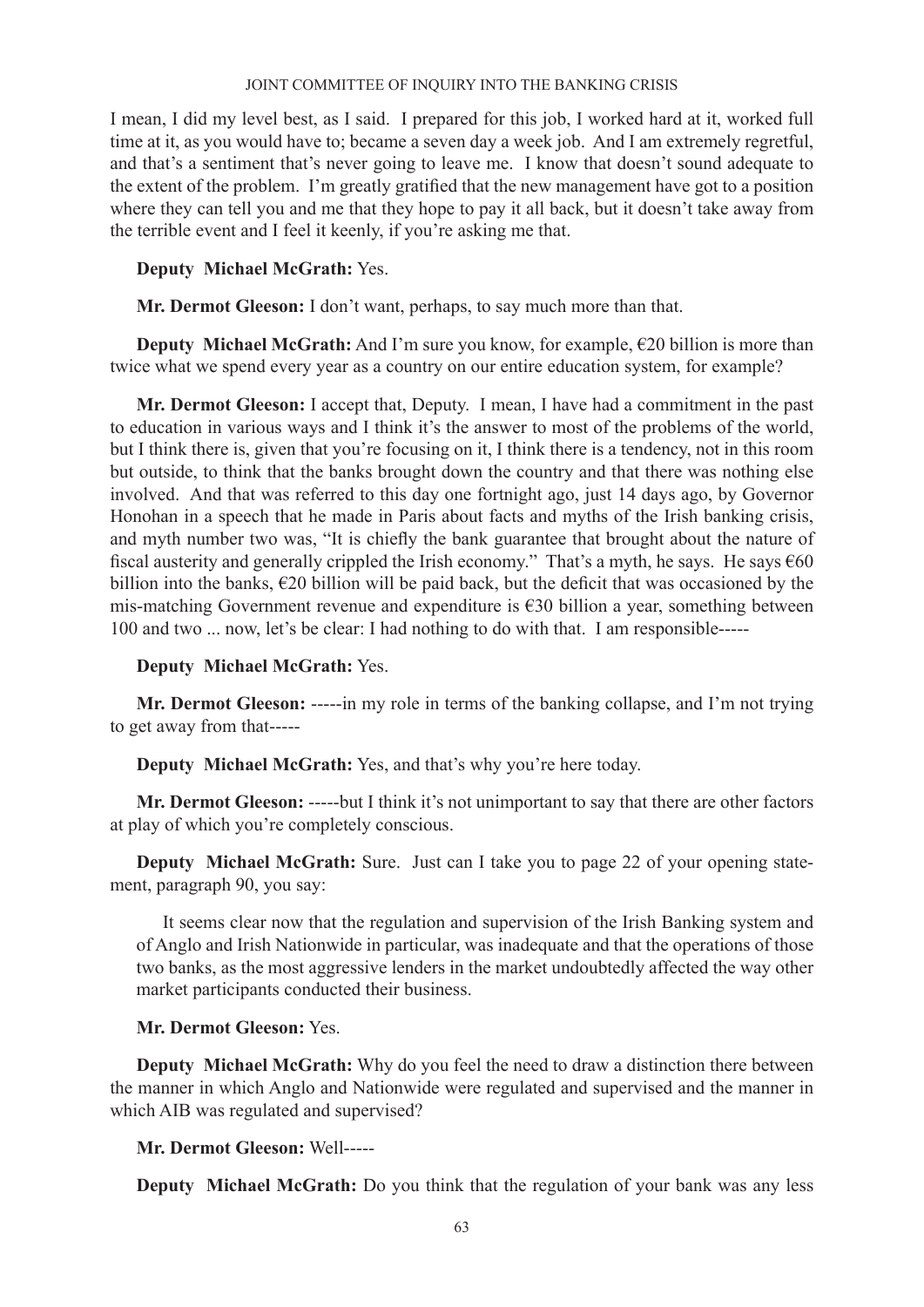inadequate than the regulation of those banks, if that's-----

**Mr. Dermot Gleeson:** No, I suppose my view is that the difficulties that arose were much more marked in the other two institutions. I mean, the extent of the loan losses was more significant in some ways. I think that in September AIB was in better condition and if you look at the outturn Deputy, look at it simply as that. Of the  $\epsilon$ 64 billion that the State has had to put out to rescue the banking system, AIB and Bank of Ireland are well ahead in paying it off. AIB will repay hopefully what is owes, but the €35 billion that went into Nationwide and Anglo, only a very small proportion of that, I understand, will be recovered. That's why there is a difference between them, that's all I say.

**Deputy Michael McGrath:** And your reference there to both of those institutions -----

**Mr. Dermot Gleeson:** My reference may be a bit unfair to the regulation that way, it's -----

**Deputy Michael McGrath:** Well it seems to draw a distinction.

**Mr. Dermot Gleeson:** Well no, I think that's unfair and you are right to draw it to my attention. It's more in terms of outcomes the distinction should be and I accept your correction on that.

**Deputy Michael McGrath:** And your reference to both of those institutions as the most aggressive lenders in the market, undoubtedly affecting the way other market participants conducted their business, and you've told a number of anecdotes around the Anglo story and the how it, perhaps inadvertently, impacted on the way AIB conducted its business. But for ... I suppose for many people watching the proceedings, they might regard that as the "he made me do it" excuse. That Anglo "made us do it".

**Mr. Dermot Gleeson:** It certainly shouldn't be, there is no excuse. I am trying to explain, I mean ... I think, you know, what am I trying to do with the committee here today? What I have thought myself is try and assist you by giving an eye witness account of what it seemed at the time. There are 300 books written worldwide about the cause of the 2008 crisis. I have nothing to add to that. All I can do is come here and try and tell you, as honestly and frankly as I can, what it seemed like at the time, from a participant. That is all I'm trying to do. I am certainly not trying to excuse what went on Deputy, and I want that to be clear.

**Deputy Michael McGrath:** Sure. Can I ask you Mr. Gleeson, when you state that it was your view then, and remains your view now, that AIB was solvent at the end of September 2008. What is your definition of solvency?

**Mr. Dermot Gleeson:** Solvency is that ... I am not going to go into accountancy definitions but broadly the thing is that you could pay off your debts and you'd be able to -----

**Deputy Michael McGrath:** And if your assets exceed the value of your liabilities -----

**Mr. Dermot Gleeson:** Exactly. And I draw attention to some of your colleagues, to the fact that property prices hadn't fallen by then. We all think they did but in truth that was a terrible event that really had hardly kicked off at that stage, and that's the main reason I say it.

**Deputy Michael McGrath:** You said earlier on that the real trouble was in 2009 in terms of the collapse in property values, but can I put it to you and your assertion that AIB was solvent at the end of September 2008, that less than three months later on 21 December 2008, the Government made an announcement that there would be a capital injection of  $\epsilon$ 2 billion into AIB.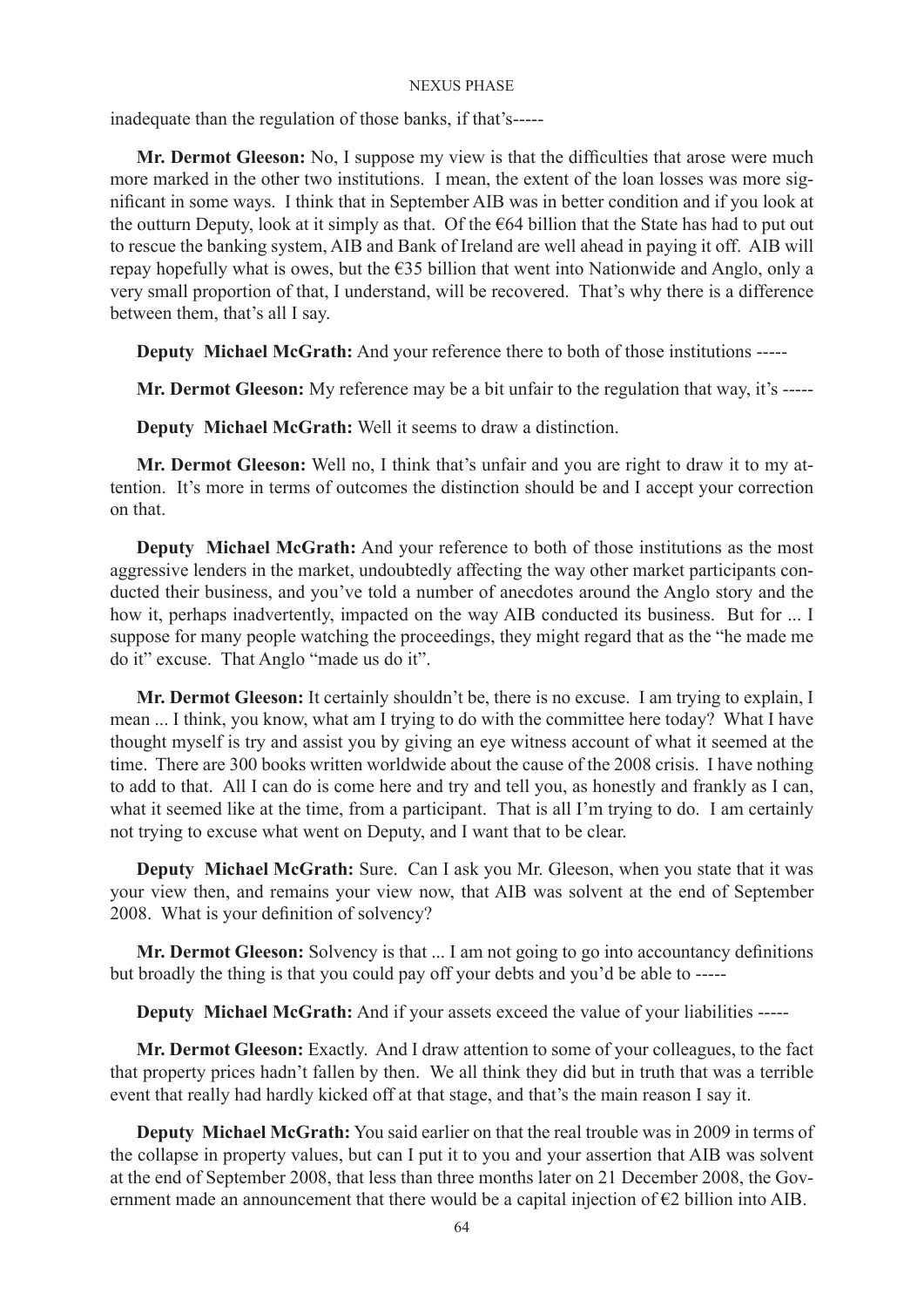**Mr. Dermot Gleeson:** Yes.

**Deputy Michael McGrath:** Less than three months later.

**Mr. Dermot Gleeson:** That is so. More capital was needed.

**Deputy Michael McGrath:** But why was that necessary if the bank was fully solvent?

**Mr. Dermot Gleeson:** I may be wrong Deputy, I mean someone asked me did I think it was solvent. I think it became insolvent later, that is all I can say to you. But nobody, neither you nor I, can work out when all the assets of AIB - if you valued them on a sort of liquidation basis - what they would have come to. It is impossible to say because of the dynamic that de Larosière described, de Larosière and Nyberg I should say.

**Deputy Michael McGrath:** Sure. You describe in detail how the risk function worked within the bank and you cite for example that the risk function had between 150 and 200 people at its peak perhaps -----

**Mr. Dermot Gleeson:** Eventually.

**Deputy Michael McGrath:** ----- and you had a chief risk officer and so forth.

**Mr. Dermot Gleeson:** Yes.

**Deputy Michael McGrath:** And the audit committee had a very important role, and the top ten risks were presented to the board.

**Mr. Dermot Gleeson:** Yes.

**Deputy Michael McGrath:** Was the risk of excessive exposure to the property and development sector -----

**Mr. Dermot Gleeson:** Well the credit risk -----

**Deputy Michael McGrath: -----** regularly featuring in that regard?

**Mr. Dermot Gleeson:** Yes. Again you have been sent, although you can't have read everything, but you'll see the board dashboard. That was something that I came up with, with the chief risk officer, that every month every member of the board would get the risk dashboard. It was against the contingency that some board member would say "We were never told about this". It had the ten biggest risks. Back in 2006-07 it was "Will we be able to complete the Basel transformation?" Earlier than that, perhaps at my behest it was regulatory conformance, "Are we obeying the law in everything we do?" That was something that I was very keen on. Then subsequently it became credit risk.

**Deputy Michael McGrath:** Can I ask you, Mr. Gleeson, about the issue of interest being rolled up and that practice? Because I think some light was shed on that yesterday by NAMA that, for example, of the  $\epsilon$ 74 billion of par value of loans they acquired,  $\epsilon$ 9 billion of that was actually just interest being rolled up and that €9 billion more or less related to the €40 billion in the land and development book. It emerged at one of your own board meetings on 8 October 2008 when questions were being asked about interest being rolled up that the bank didn't have access to that information readily.

**Mr. Dermot Gleeson:** Absolutely, that was a very bad piece of missing architecture that the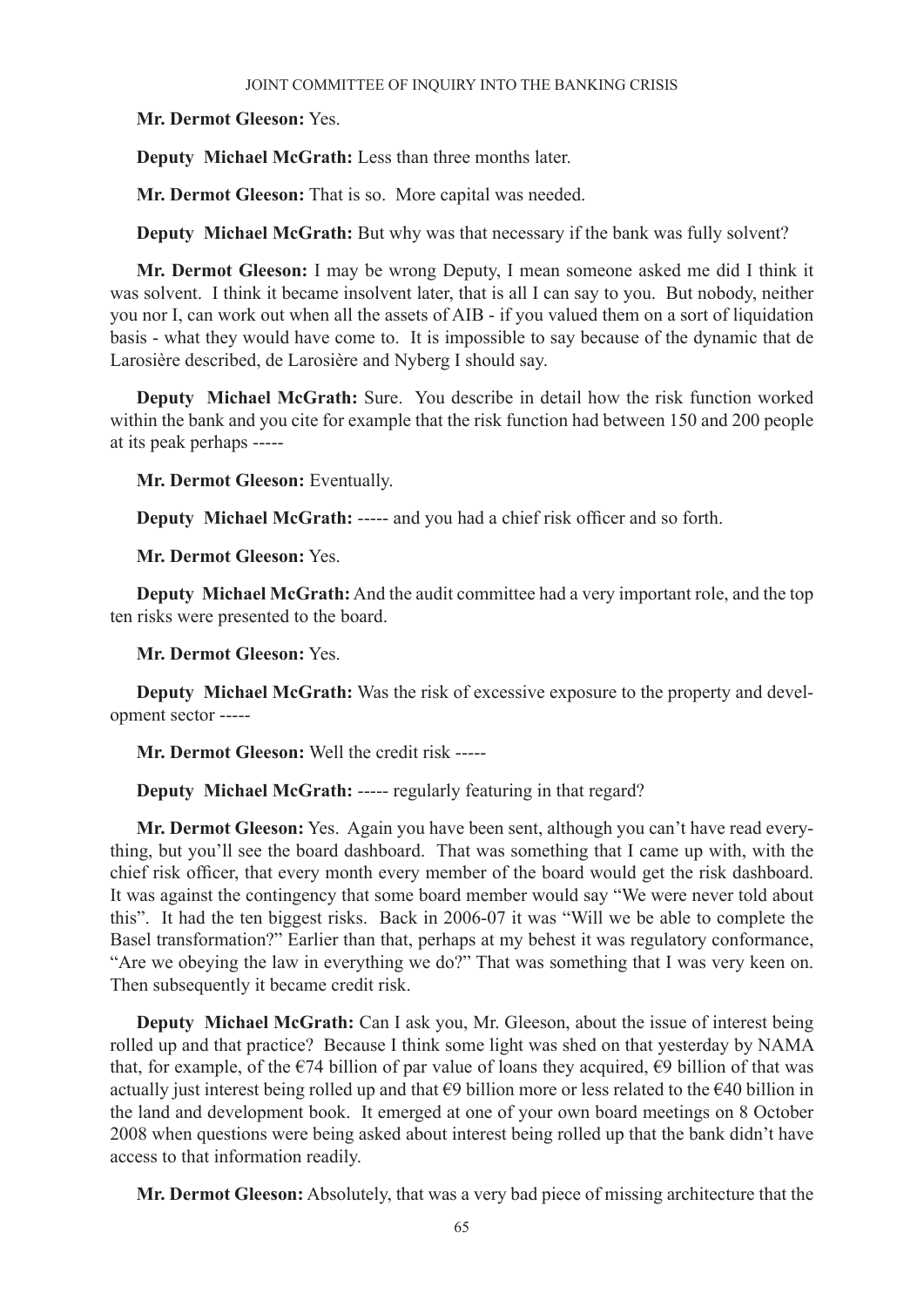management information system wasn't able to produce the information on that key indicator. I agree with you, it should have been able to find that. I think what they said, I haven't got it in front of me now, but it had to be done manually I think.

**Deputy Michael McGrath:** Yes. To be fair to you it says that the information was not available from the bank's accounting system and that a manual exercise would be required to obtain that information.

**Mr. Dermot Gleeson:** That's an indefensible gap, I agree.

**Deputy Michael McGrath:** Many of those loans, as we now know, were being recorded as being fully performing, even though not a cent was being repaid on them?

**Mr. Dermot Gleeson:** I just don't know that. I have heard that said.

**Deputy Michael McGrath:** Across the system.

**Mr. Dermot Gleeson:** Across the system, I don't know how bad AIB was in that respect, I just don't know enough to tell you. I think Mr. McDonagh's and Mr. Daly's evidence was across the whole banking system. I would like to think that we weren't as bad as the worst, but I just don't know is the answer.

**Deputy Michael McGrath:** Very briefly Chairman. On the night in question, 29 September, you cite a number of examples whereby you had the clear impression that a different solution would be found for Anglo and INBS, that they would be either taken out or nationalised.

**Mr. Dermot Gleeson:** That was what was being discussed is what I would say.

**Deputy Michael McGrath:** Who gave you that clear impression?

**Mr. Dermot Gleeson:** Well it was just ... I suppose that that was what was discussed. I mean when Governor Hurley says "Can you get €5 billion to keep Anglo going to the weekend?" it wouldn't make any sense if you were going to guarantee six banks the next morning for us to be providing liquidity to the weekend. It was inconsistent with that. And that was an effort that was ongoing, not me, but Eugene Sheehy talking to officials during the night - we are doing this or we might bid at an ECB auction tomorrow. So that idea of Bank of Ireland and ourselves saving Anglo until the big event could take place at the weekend - and public companies often go till the weekend when they have a crisis because you get 48 hours when the stock markets aren't on top of you - would be inconsistent with the six-bank guarantee, so that's why I believe that solution was in the ether late into the night.

**Deputy Joe Higgins:** Mr. Gleeson, you tell us in your extended opening statement that after October 2002, when you became deputy chairman of Allied Irish Banks, you went on a series of upskilling, educational programmes.

# **Mr. Dermot Gleeson:** Yes.

**Deputy Joe Higgins:** You attended banking courses at University College Dublin, the London Stock Exchange, Harvard Business School, Stanford University and INSEAD Paris, which describes itself as the business school for the world. You attended educational events at the International Institute of Finance and the International Monetary Conference. No doubt in some circles these would be seen as very prestigious institutions. Can I ask you Mr. Gleeson, did the instruction include the fact that within capitalist banking internationally, systemic crises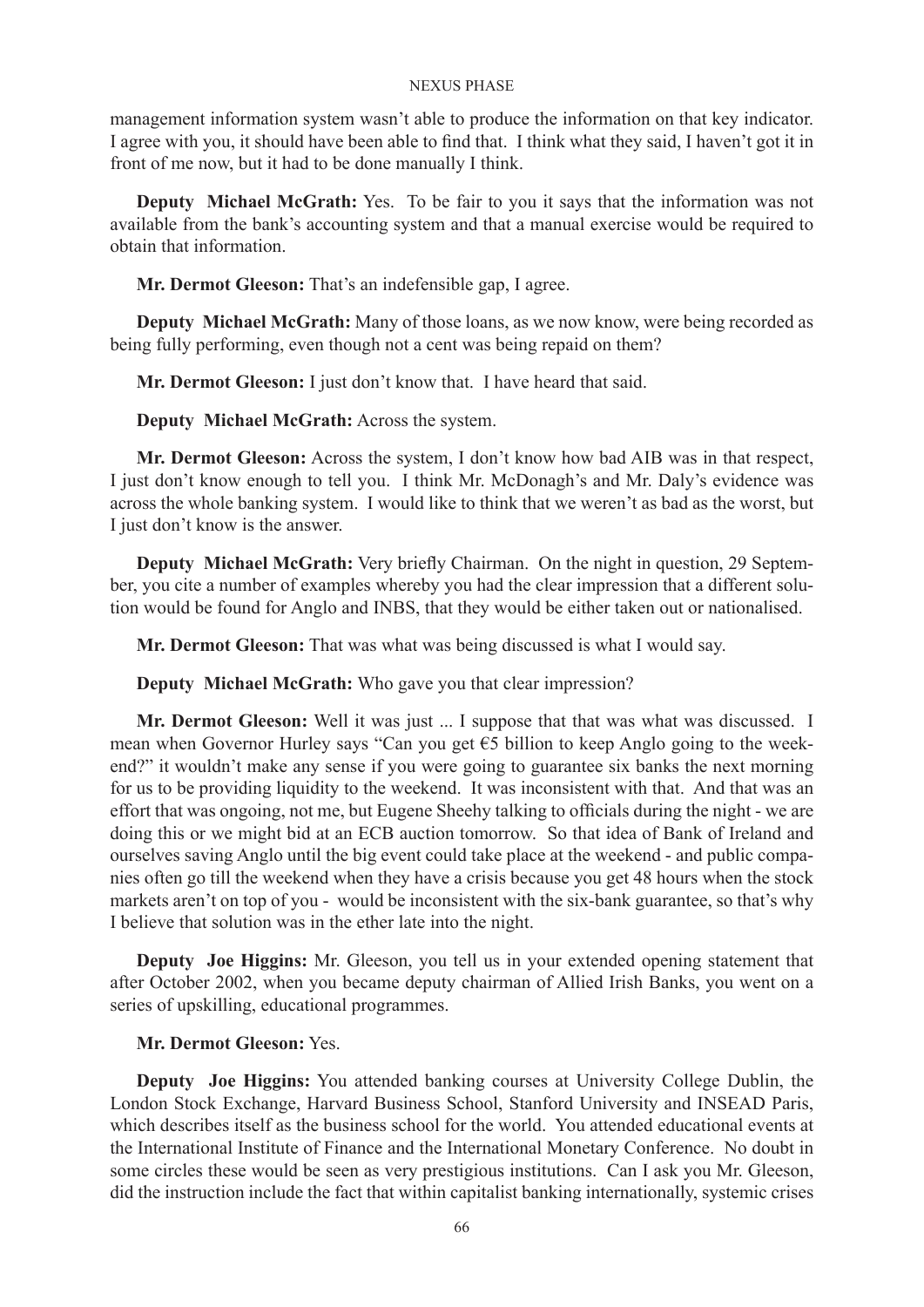erupted with great regularity all over the world, and that these sprang from very definite causes which were therefore avoidable?

**Mr. Dermot Gleeson:** Just to correct the preamble to your question. Some of the courses I did were about banking, but most of the courses were about corporate governance, running a board. In so far as I did instruction on banking, some in Dublin and some with INSEAD, I don't believe that issue was covered.

**Deputy Joe Higgins:** Mr. Gleeson, arguably the first speculative bubble and crash was what became known as tulip mania in Holland in 1637. Jan Brueghel the Younger has a fascinating painting about it. The impression is being given that what happened in Ireland in the crash was, you said a 100 year event. But in 1999, three years before you became deputy governor, Oxford University Press published a paper by a man called Peter Englund, Stockholm School of Economics. He wrote about a study that was done by a colleague of his, published the year before, a study of 30 major bank crises, not from 100 years ago, but from the 1980s, including three of the most advanced industrial countries in the world, namely, Norway, Finland and Sweden. The common patterns that he outlines are in paragraph 2: deregulation, overly rapid credit expansion, sustained increase in asset prices, a bubble, the bubble bursting, collapse of asset prices accompanied by non-performing loans, acute banking crises, credit crunch, government salvage banks. Will you agree with me that that would be, or not, an uncanny synopsis of the bubble and crash in Ireland? But this was from 1999, which-----

**Chairman:** Can I just make one brief interjection, Deputy Higgins. I'm not too sure if Mr. Gleeson has read that paper before but I think you're generally ... because Bill Black, when he was in before us kind of gave a similar type of modelling.

**Mr. Dermot Gleeson:** No, I haven't read the paper, but-----

**Deputy Joe Higgins:** To be clear, I'm not asking Mr. Gleeson if he was aware of this-----

**Chairman:** Yes, but due process-----

**Deputy Joe Higgins:** -----but aware-----

**Mr. Dermot Gleeson:** Yes, I mean, I've seen this issue, and it is an important issue that you raise, Deputy, that to what extent do we learn from history and I've seen it written that ... by a historian within the last six months, that the only lesson we learn from history is that we never learn the lessons of history.

**Deputy Joe Higgins:** Why not?

**Chairman:** I have to let him respond now as well, Deputy Higgins, please.

**Deputy Joe Higgins:** Yes, but I want to ... Why not?

**Mr. Dermot Gleeson:** I think that's a sort of deep-seated question that would be better asked of academics. I've seen John Lanchester, writing about two months ago - the well-known economic and financial journalist - say that ... he gives the following explanation for it: he says that-----

**Deputy Joe Higgins:** I really don't have time for this.

**Chairman:** I have to allow the Deputy ... I'll give you a bit of time but I have to allow the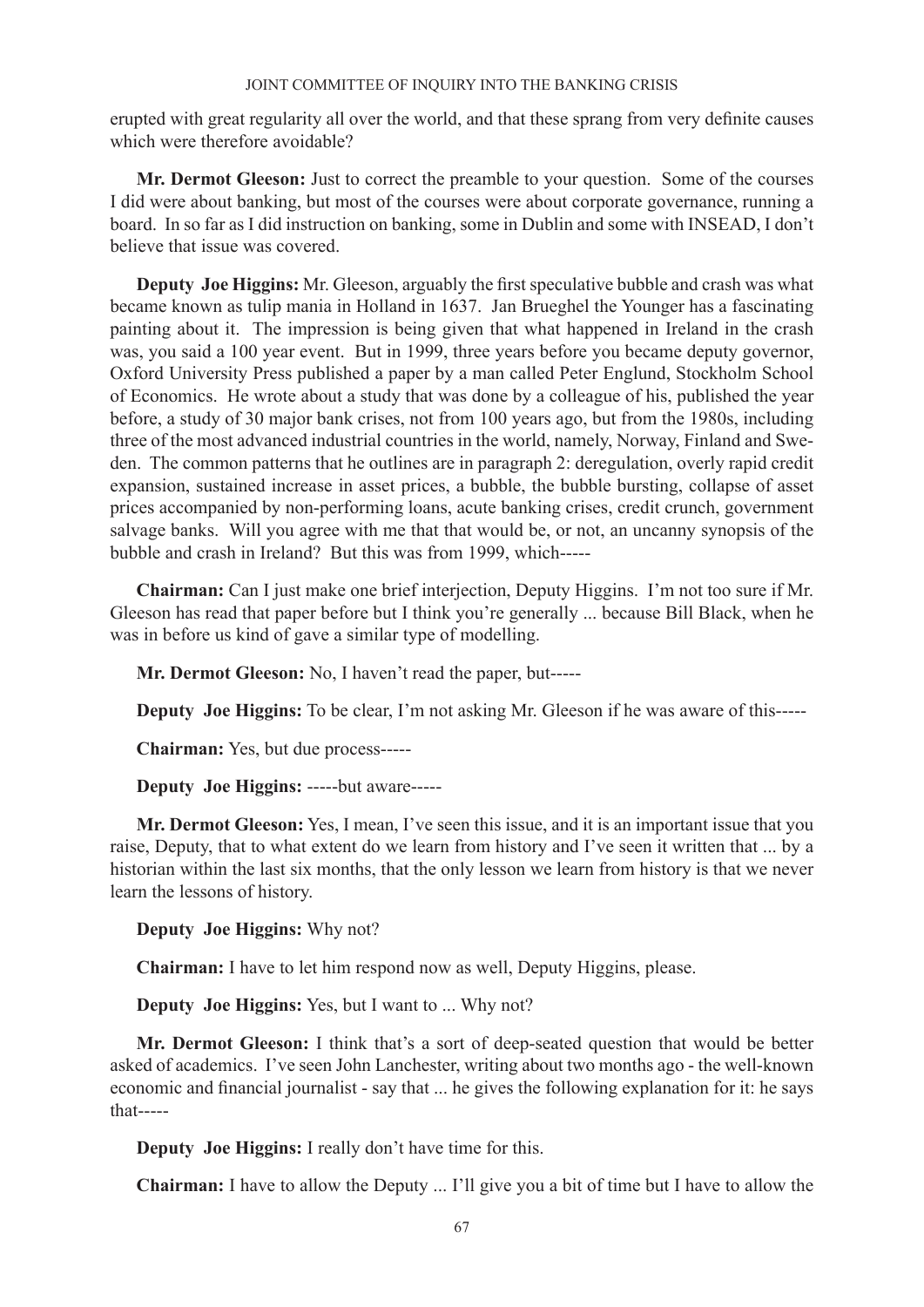witness to respond. If ... I tried to make-----

**Deputy Joe Higgins:** Yes, but Mr. Gleeson's proposed question earlier-----

**Chairman:** Keep your questions short if you want a longer response.

**Deputy Joe Higgins:** Why did everyone get it so wrong? They didn't, Mr. Gleeson ...this is the point I would put to you. For example, were the critiques, very perceptive of David McWilliams, an economist, ever discussed on the board of Allied Irish Banks when he was predicting that the credit expansion was just going crazy and that it would finish in tears?

**Chairman:** There's three different questions there, Deputy. I need to allow Mr. Gleeson to respond to the three of them now.

**Mr. Dermot Gleeson:** I'm going to respond, Deputy, because I think ... Chairman, because I think it's one of my few rights is that when a question is asked I'm probably entitled to-----

**Chairman:** Indeed, and-----

**Mr. Dermot Gleeson:** -----some opportunity to answer-----

**Chairman:** -----I'll facilitate you with that right there now.

**Mr. Dermot Gleeson:** -----however inadequately.

**Chairman:** Yes.

**Mr. Dermot Gleeson:** So I'm going back to your previous question, Deputy Higgins, to answer it as best I can. I was about to tell you, and you probably know this, that John Lanchester, who is a respected commentator says that economists ... that economics ... one of the reasons that economics is so bad at predicting the future is because economic history has been downgraded in economics departments in universities and that ... when I was learning my economics a long, long time ago, economic history was compulsory, but now the feeling, among some economists at least, is that it's all in the formulae, it's all in the mathematical formulae. The mathematical formulae capture the history, therefore you don't need to learn the history, and that if there was more attention to history ... so I agree with your point that attending to the history ... on the other hand, Deputy ... let me just finish. On the other hand-----

**Deputy Joe Higgins:** The witness is talking down the clock, Mr. Chairman.

**Chairman:** Excuse me now, Deputy, please. I'm going to make an interjection here. And I monitor the period of time that Deputies take to ask a question. I try to moderate that by facilitating the witness with the exact amount of time, if possible, and if the witness is short in his response, fair enough, but there is a due process. If there is a very extensive question being answered, or questioned and then to be answered, I will give a bit of overtime at the end of the process, but there was three questions there, Deputy. I have to allow the witness to respond to the three of them.

**Mr. Dermot Gleeson:** If the Deputy could give them to me one by one now, because I was answering the previous question and I can't-----

**Deputy Joe Higgins:** Mr. Gleeson, were the warnings of economists like David McWilliams ever discussed or taken seriously on the board or by yourself?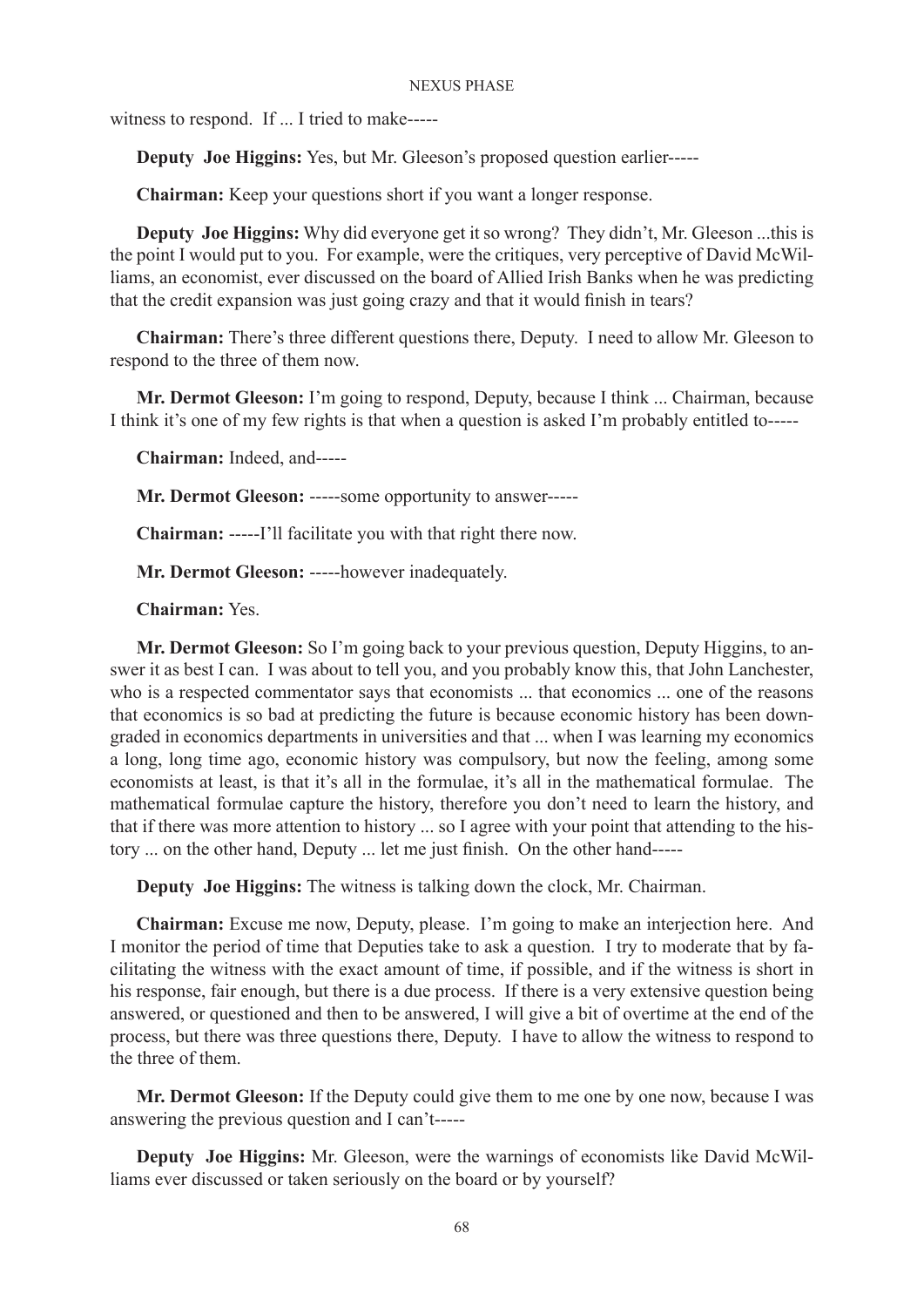**Mr. Dermot Gleeson:** Absolutely. I mean, we would have economic ... addresses from economic experts. For example, I said John FitzGerald and Alan Ahearne, two excellent people, whom I both admire ... we would bring them in and they would talk about what the economics profession felt at the time. But can I just say this: you will be aware, as well as everyone else in this room, that economists frequently disagree. I mean, you only have to open up any American journal at the moment and you'll see "Krugman versus X", and so on. There's always two schools and we did the best we could with the schools. That's all I can say.

**Deputy Joe Higgins:** But you had historic precedents from Sweden only a few years before you became chairman. But I need to move on because of time. You put a lot of emphasis, and may I put it to you, Mr. Gleeson, you blame Anglo for a lot of things-----

**Mr. Dermot Gleeson:** I don't blame. It's an explanation, not blaming.

**Deputy Joe Higgins:** Yes, it's an explanation but you said it was inevitable that we were drawn too much into Anglo's wake. Now, is it really credible that, you know, in Irish banking you had a pied piper called Anglo spinning tunes of excessive credit, profiteering, etc., and that the whole pack-----

**Chairman:** Be very mindful now, Deputy. Be very mindful, Deputy. Be measured.

**Deputy Joe Higgins:** -----were in thrall and dutifully followed. Is that credible?

**Mr. Dermot Gleeson:** No, let me explain it a bit better, because I think I haven't explained it, Deputy, and your question certainly suggests that I have failed absolutely to explain it. If you were the manager, in a good sized country town, a big country town, of AIB, and you've had two big builders as your clients for 25 years and then they go across the street to Anglo, it's inevitable, I think, that you get reaction to that sort of thing. It's-----

**Deputy Joe Higgins:** Because it affects your profits?

**Mr. Dermot Gleeson:** Because it affects all sorts of things: your success as a job as a manager, the job that you're paid to do. It's ... I'm talking about human nature in commerce, and I don't think it's disgraceful either.

**Deputy Joe Higgins:** But mainly, am I correct, it would affect the bank's profits?

**Mr. Dermot Gleeson:** Well, I don't know if the average manager in a branch in a country town is waking up in the morning saying, "Now I must worry about the bank's profits today." I don't think that's quite the mindset. I think we want to be successful in this branch. We want to keep our customers.

**Deputy Joe Higgins:** Mr. Gleeson, are banks not there primarily to make profits?

**Mr. Dermot Gleeson:** Absolutely.

**Deputy Joe Higgins:** And I haven't time to go through it but I compared your profits to Anglo profits during the bubble and you were massively ahead. How much profit did you need to be satisfied?

**Mr. Dermot Gleeson:** Well, with respect, now, we were an infinitely bigger institution. We had enormously more employees, enormously more social responsibilities in terms of running ATM machines for free, for instance. Anglo didn't do any of that, Deputy.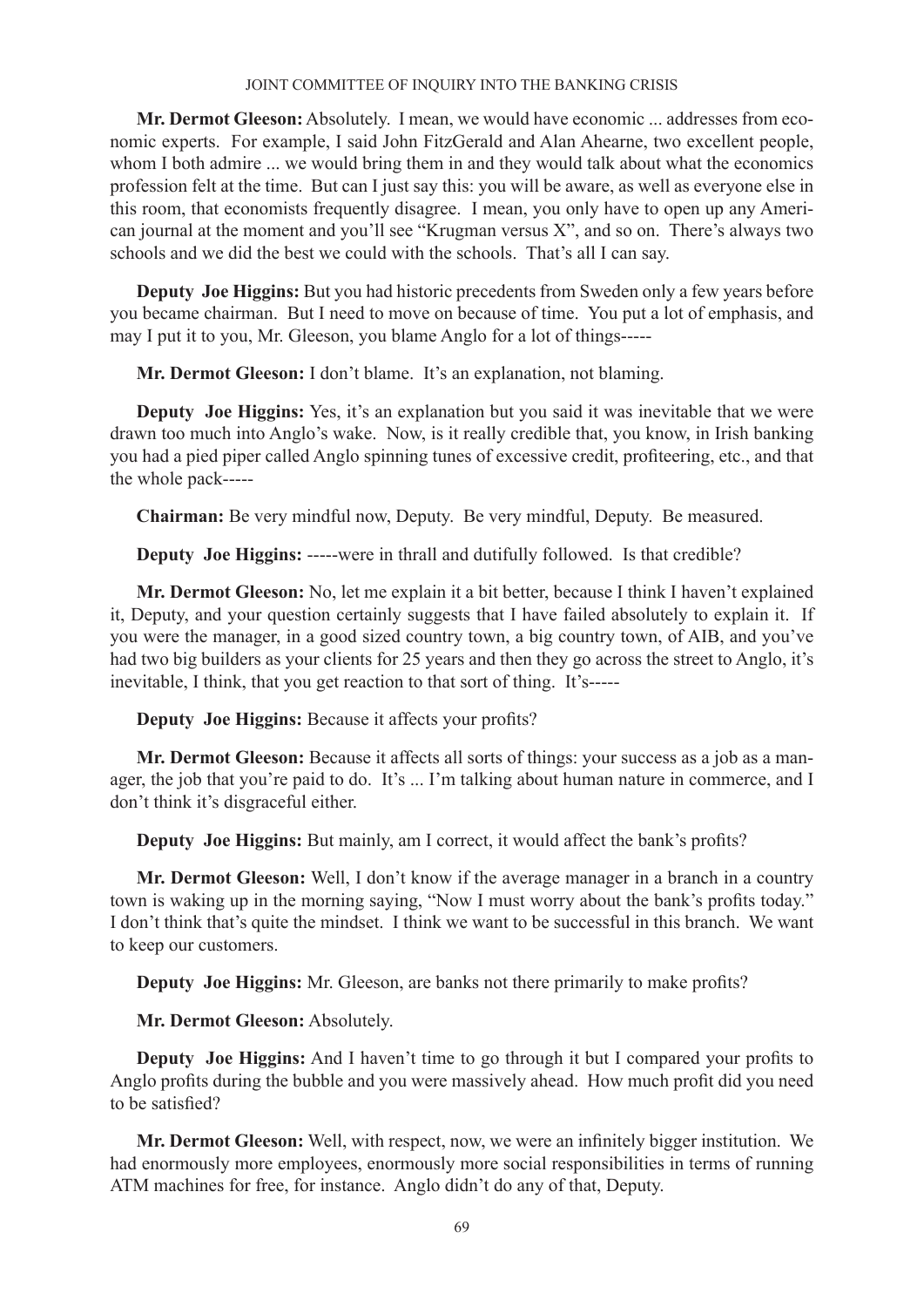**Deputy Joe Higgins:** You said, Mr. Gleeson, at an extraordinary general meeting, again if I may say, spreading responsibility, "We drank too [much] from the national cup of confidence." Would it be more honest to say that you drank too much from the bankers' cup of greed for profits and that was what drove you?

**Mr. Dermot Gleeson:** No, I think that would be a dishonest thing to say.

**Deputy Joe Higgins:** Why?

**Mr. Dermot Gleeson:** Because it's not true.

**Deputy Joe Higgins:** Why were you chasing Anglo then?

**Mr. Dermot Gleeson:** I wasn't chasing Anglo. I was trying to ... as I said, my function here is to try and explain how things were at the time and you had ... this bubble grew up. Anglo had a role in it. There was some very good people in Anglo. They took some of our good people. And the price of building land moved on ... became the object of speculation, as you say.

**Chairman:** Deputy Higgins, I'll have to ask you to desist from questioning that is laden with an implied value judgment in it. Ask the question but don't make the value judgment in it please.

**Deputy Joe Higgins:** Yes, but I'm speaking to an experienced barrister who is well able to stand up and-----

**Chairman:** And all the more reason-----

**Mr. Dermot Gleeson:** That's me asking the questions.

**Chairman:** I know, but all the more reason to have your question legally framed.

**Deputy Joe Higgins:** Mr. Gleeson, you spoke about ethical behaviour, and between 1996 and 2006, a PTSB analysis found that each year the price of an average home increased-----

**Mr. Dermot Gleeson:** Yes.

**Deputy Joe Higgins:** -----by the equivalent of the average industrial wage.

**Mr. Dermot Gleeson:** '96 to ... give me the dates again.

**Deputy Joe Higgins:** To 2006.

**Mr. Dermot Gleeson:** 2006, yes, the decade, yes.

**Deputy Joe Higgins:** Each year, requiring young working people to have mortgages extended from 20 years' duration to 40 years, into their retirement, and at unsustainable levels. Now, can I ask you, in your view, is it moral or ethical, do you think, that inordinate profiteering and speculation in building land and in housing by banks, developers and bondholders should enslave a generation of young working people to that extent, with all the suffering and the horror that has ensued after for them? Do you think that is ethical or moral?

**Mr. Dermot Gleeson:** Well, I'm not in favour of immorality or slavery or suffering. So far as your question relates to the issue of the price of building land, I think that there is a serious political and social issue as to how that should be controlled, and the price of building land, and you probably know that building land becomes the object of speculation, and you probably also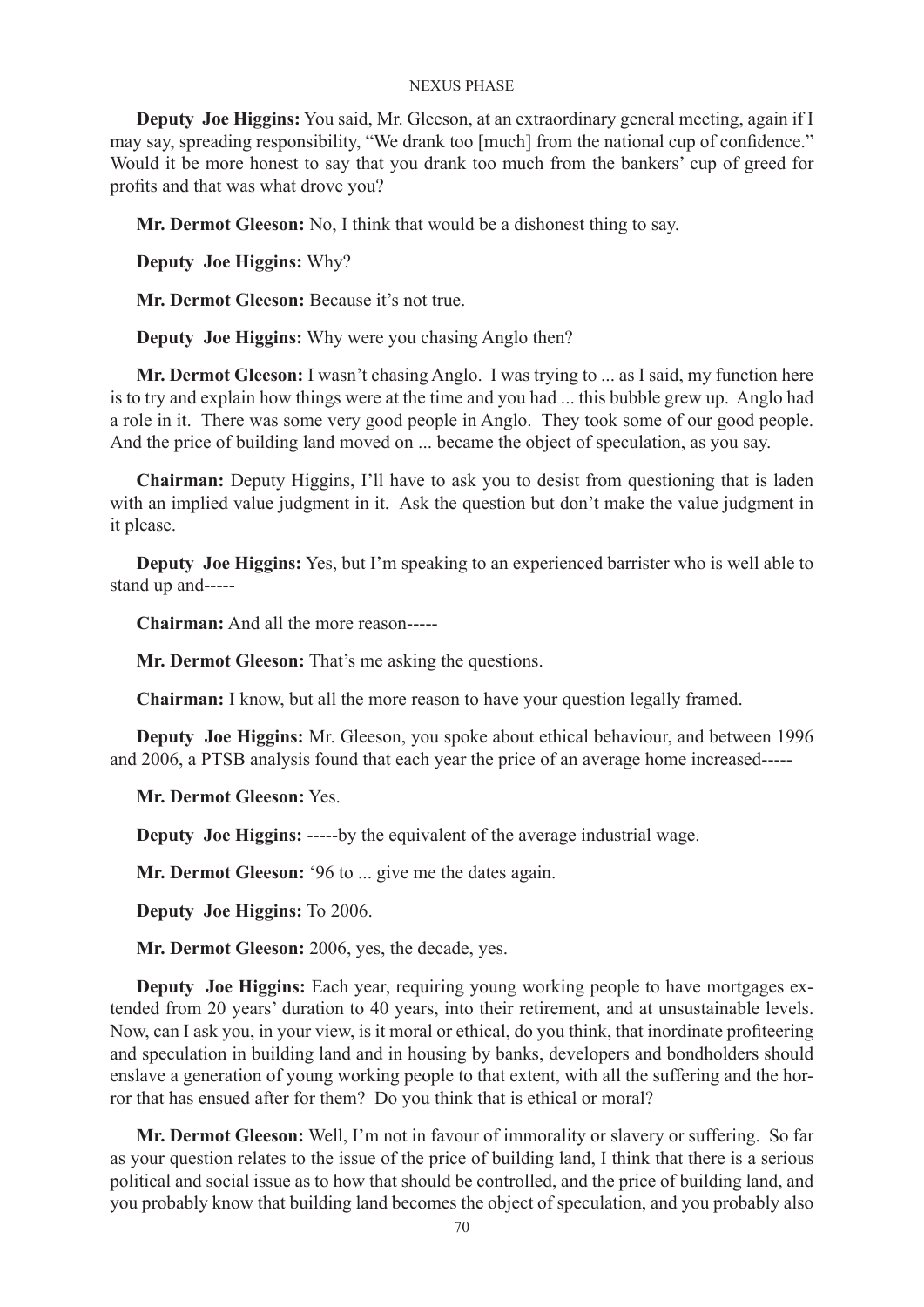know that 40 years ago, this very issue was addressed after an increase of 500% in the cost of building land in Dublin between 1963 and 1971. This is a social resource, it should have some element of, in my view, State control. You can't increase the number of building land ... amount of building land around Dublin. And that issue - that very issue - was put to an expert committee in 1973 ... 1971, reporting in 1973, under the chairmanship of Mr. Justice Kenny.

**Chairman:** Wrap up now Mr. Gleeson, very quickly to answer the question.

**Mr. Dermot Gleeson:** I have been asked the question and I am going to ... and I'll try and finish within 30 seconds.

**Chairman:** Okay, thank you.

**Mr. Dermot Gleeson:** Mr. Justice Kenny reported. If you look at that report, it's lain on the shelves for 42 years. He proposed ten solutions. One ... the first was nationalisation of building land.

**Deputy Joe Higgins:** Yes ... and I'm-----

**Mr. Dermot Gleeson:** Eventually he proposed-----

**Chairman:** Not a new question now, Deputy Higgins.

**Mr. Dermot Gleeson:** I want to finish my ... can I finish my answer? I simply say, the legal intellectual spade work in relation to the price of building land has been done. That's all.

**Chairman:** Not a new question. Not a new question, you are out of time. You are out of time.

**Deputy Joe Higgins:** Mr. Gleeson-----

**Chairman:** If this is a new question, I'm not taking it.

**Deputy Joe Higgins:** Okay. All right.

**Chairman:** Thank you very much. Okay, I'm moving towards the wrap up because we do have a timeframe to keep to and we do indicate to witnesses as to what that general timeframe will be. There will be flexibility with witnesses with a degree of overrun, but we are not going to be repeating the whole morning session going into the afternoon. Right, Deputy Doherty and Deputy Phelan, and I am going to be tight here because I have a little bit of a wrap up to do as well. I am allotting five minutes - with a bit of flexibility each - to both of you but I will be very, very-----

**Deputy Pearse Doherty:** Okay, I'll try and be brief. Mr. Gleeson we are going back to Project Omega.

**Mr. Dermot Gleeson:** Yes.

**Deputy Pearse Doherty:** You said Project Omega was quite a different project.

**Mr. Dermot Gleeson:** I hope I'm right about that, Deputy.

**Deputy Pearse Doherty:** Okay, so going ... to ask this question, did AIB-----

**Mr. Dermot Gleeson:** If you could give me a date on it, it might help me.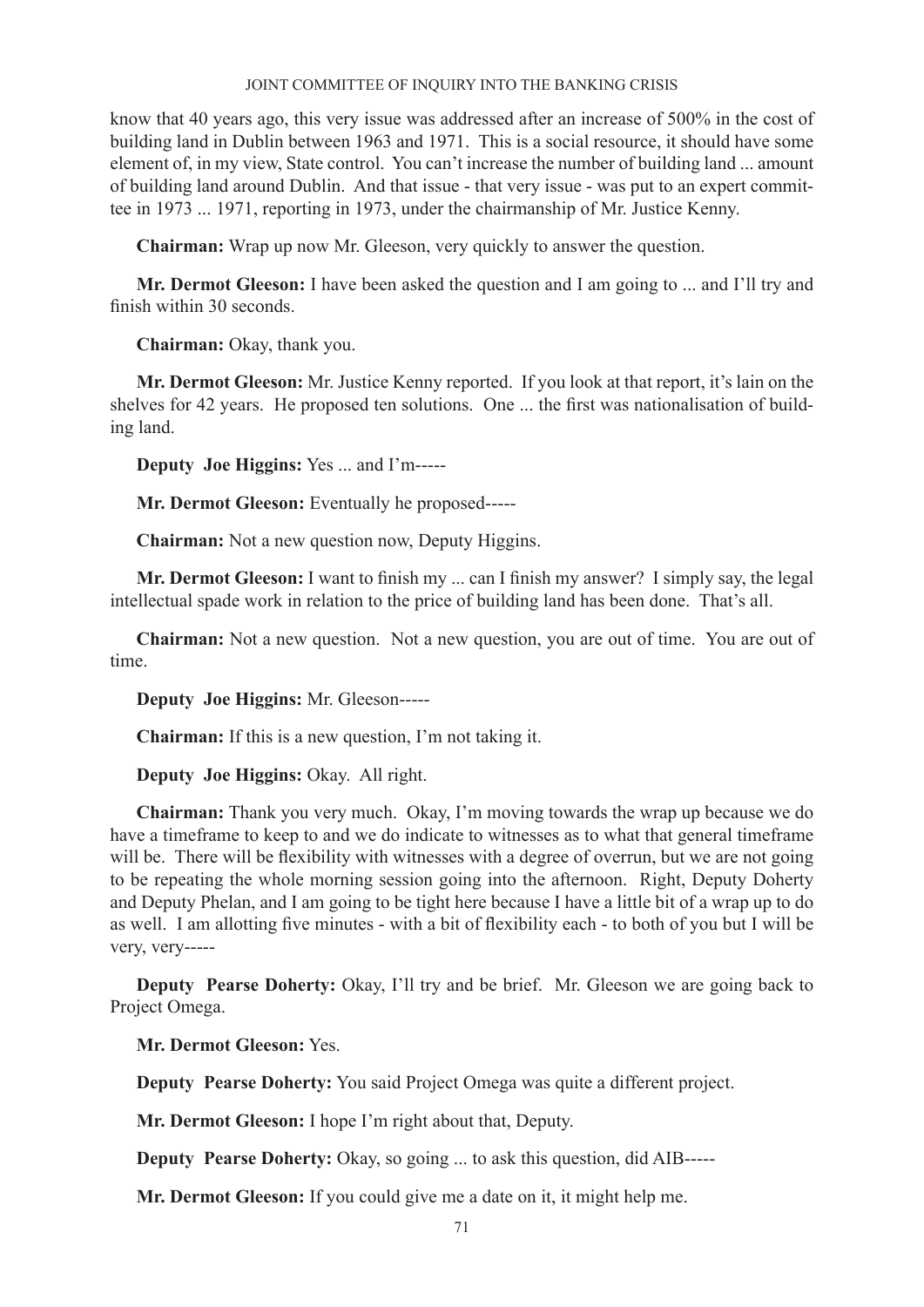**Deputy Pearse Doherty:** Well-----

**Mr. Dermot Gleeson:** Or roughly, even.

**Deputy Pearse Doherty:** The question you ... the question I had earlier on, and I have got the evidence book now was, did AIB ever consider taking over Anglo Irish Bank?

**Mr. Dermot Gleeson:** The answer to that was "No".

**Deputy Pearse Doherty:** No? Never. Now I want to refer to AIB, C3b, Vol. 2.

**Mr. Dermot Gleeson:** C3b, Vol. 2? I have that.

**Deputy Pearse Doherty:** And page 45 to 47? Which is an extract of Project Omega.

**Mr. Dermot Gleeson:** Yes.

**Deputy Pearse Doherty:** It is a 64-page document that was reported to AIB plc on 24 November 2008.

**Mr. Dermot Gleeson:** Yes.

**Deputy Pearse Doherty:** And it is to the acquisition or takeover of a financial institution.

**Mr. Dermot Gleeson:** Yes.

**Deputy Pearse Doherty:** What is ... who is Omega in this report?

**Mr. Dermot Gleeson:** Well I ... there are elements of confidentiality with this. I mean I can tell you, but should I tell you is the answer ... I don't know.

**Deputy Pearse Doherty:** Yes, you should.

**Mr. Dermot Gleeson:** I think it was Irish Life.

**Deputy Pearse Doherty:** It was Irish Life, okay. In relation to the business overview, would you have been ... would this have been presented to you as chairperson of the board? This report?

**Mr. Dermot Gleeson:** It would have come to the board, yes we would have been given it to read a few days before a board meeting.

**Deputy Pearse Doherty:** Okay, so Irish Life, you believe that is Omega and this was the- ----

**Mr. Dermot Gleeson:** I hope I'm right, but I think that's right.

**Deputy Pearse Doherty:** Okay, well let's go to page 47. The business overview suggests that ... and we will look at the group structure. It says Omega plc, which you believe is Irish Life, had, in H1-----

**Mr. Dermot Gleeson:** I am just not certain about this.

**Deputy Pearse Doherty:** Okay, page 47.

**Mr. Dermot Gleeson:** I'm now worried that I've-----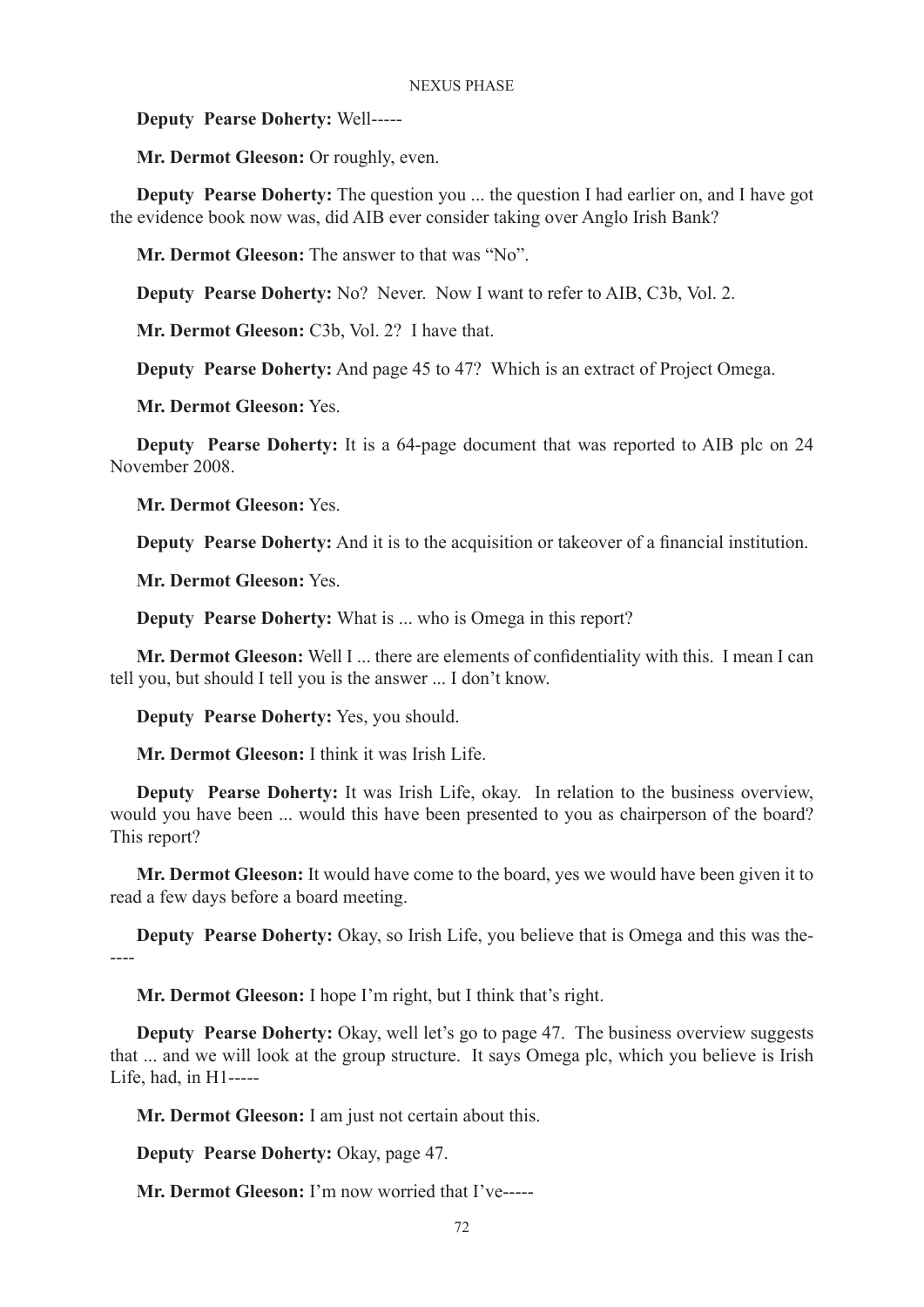## JOINT COMMITTEE OF INQUIRY INTO THE BANKING CRISIS

**Deputy Pearse Doherty:** H1, 2008. The total assets were €101 billion, which equates to the total assets of Anglo Irish Bank at that reporting period. Well-----

**Mr. Dermot Gleeson:** It was Anglo then.

**Deputy Pearse Doherty:** The loans was €68 billion-----

**Mr. Dermot Gleeson:** Maybe I was confused. I've ... I've only redacted copies Deputy and I only have two pages. But we never considered, I think, taking over Anglo.

**Deputy Pearse Doherty:** But you have a 64-page report-----

**Mr. Dermot Gleeson:** Yes.

**Deputy Pearse Doherty:** -----commissioned by AIB-----

**Mr. Dermot Gleeson:** Yes.

**Deputy Pearse Doherty:** -----reported to the board of AIB eight weeks after the guarantee-----

**Mr. Dermot Gleeson:** Yes.

**Deputy Pearse Doherty:** -----which looked at taking over Anglo Irish Bank and advised against it, but suggested that there were benefits in doing so as well.

**Chairman:** Space to respond. Space to respond.

**Mr. Dermot Gleeson:** I'm unfortunately uncertain about which institution we are talking about. And I don't think it is Anglo. But I am sorry that I can't make that clearer.

**Deputy Pearse Doherty:** Okay, let me go back-----

**Mr. Dermot Gleeson:** But can I just say this to you?

**Deputy Pearse Doherty:** Okay.

**Mr. Dermot Gleeson:** We weren't fit to take anything over at this stage. A 64-page document would have been paid ... prepared over months and months. It was brought to the board and we rejected it.

**Deputy Pearse Doherty:** Okay, the document talks to the guarantee, it says in it's executive summary "While the Guarantee provides respite it does not fix the structural funding issue at Omega.", which-----

**Mr. Dermot Gleeson:** Well then it sounds more like ... what it sounds-----

**Deputy Pearse Doherty:** Now, can I get clarity on this here? Do you now believe that this is ... Omega is Anglo Irish Bank, or not?

**Mr. Dermot Gleeson:** I don't know, but I'm going to ... if you want me to go look at the full document, I will get it out and I will get unredacted copies.

**Deputy Pearse Doherty:** And I'll talk while you are looking for that. H1, Anglo Irish Bank-----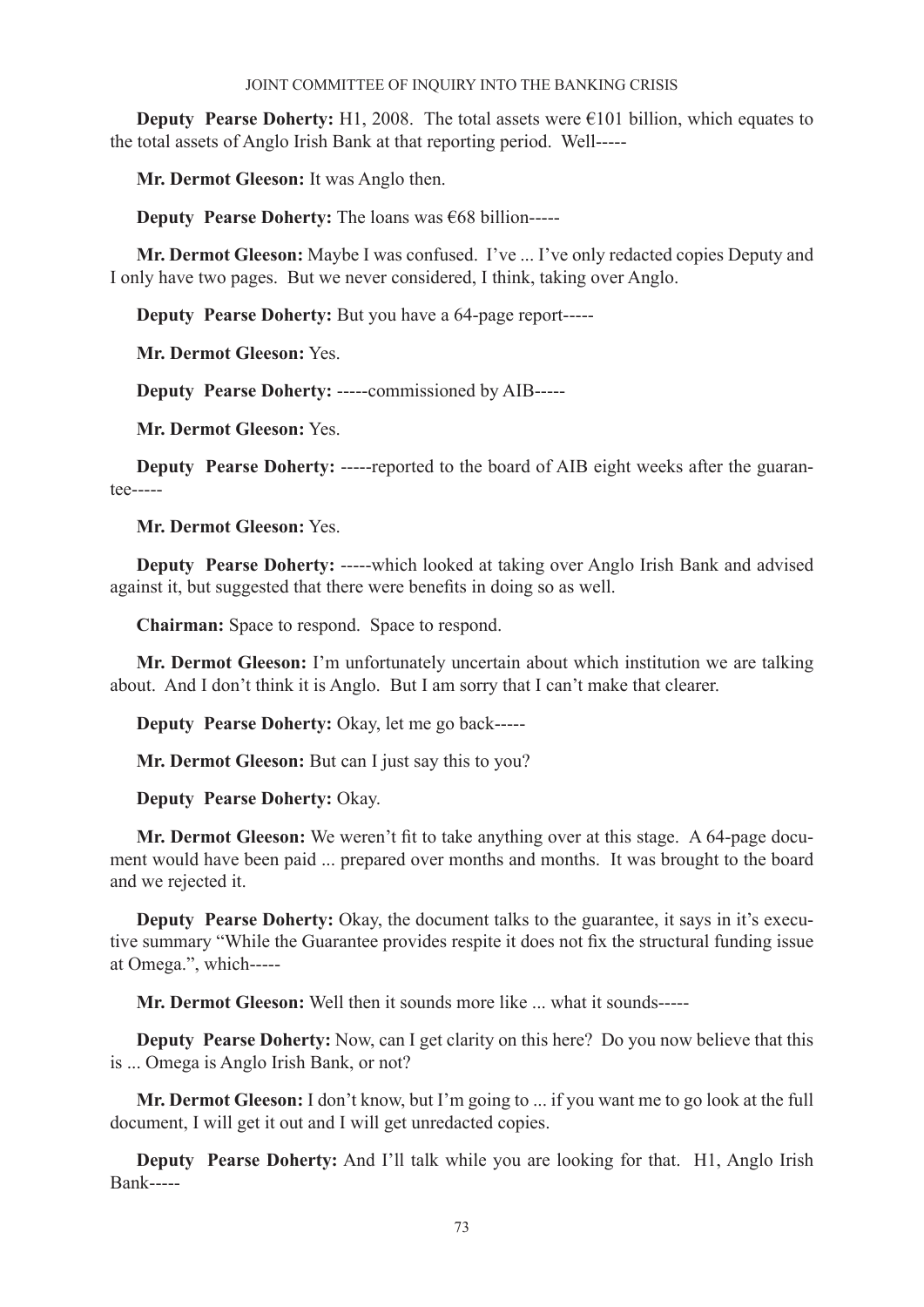**Mr. Dermot Gleeson:** I can't look and listen.

**Chairman:** No, no, no I-----

**Deputy Pearse Doherty:** Well the half 1 reports of Irish ...Anglo Irish Bank in 31 March 2008 reported assets of €101 billion, loans of €69 billion - in this report the loans are €68 billion - and the deposits in Anglo's reporting period was  $\epsilon$ 54.5 billion ... this is  $\epsilon$ 55 billion.

**Mr. Dermot Gleeson:** Okay.

**Deputy Pearse Doherty:** Can we now agree that this is Anglo Irish Bank that we are talking about?

**Mr. Dermot Gleeson:** I'm believing what you are saying.

**Chairman:** Okay, can I make one intervention here, because I ... I think this is material evidence and I can ... I will give flexibility to a witness if they can't ask or answer a question right here and now. But could I ask you, Mr. Gleeson, that you would revert back to this committee with your clarity actually on this.

**Mr. Dermot Gleeson:** Certainly, I mean my practical problem ... it looks as if I am not trying to answer your question, I am. But I was sent, you know, 800 pages last Friday and I haven't been able to read them all, I'm sorry.

**Deputy Pearse Doherty:** I understand that.

**Mr. Dermot Gleeson:** And it is rather confusing. I find the denomination of your books a bit difficult as well. I am sure you've the same experience.

**Deputy Pearse Doherty:** No, I understand that. I understand that, Mr. Gleeson. We have a lot of evidence, as investigators, to go through ourselves. What I'm finding difficult to understand as ... as chairperson of AIB, in a report that was commissioned by AIB to take over a bank which was ... had  $E101$  billion of assets ... that you gave testimony to this committee that you never considered such an event. You say, "I wasn't having it. Project Omega was a different project". You suggested it was another institution.

**Mr. Dermot Gleeson:** It's clearly that I'm confused, Deputy, but if ... the only circumstance which I think it would have arisen is this, is that there was this discussion about the healthy banks taking ...I mentioned that earlier ... taking over some of the invalided banks, if I can put it that way. And it may be that the Government asked us to look at it at that account. But, I have to say, I can't bring it to mind.

**Deputy Pearse Doherty:** Mr. Gleeson, you suggested earlier, again ... and I just want to ask you, because obviously, you know, witnesses are under oath here-----

**Mr. Dermot Gleeson:** I'm here to tell the truth.

**Deputy Pearse Doherty:** And I have no doubt about that there. But did you not suggest to this committee afterwards that nobody in Government circles suggested that you take over ... look at taking over Anglo Irish Bank?

**Mr. Dermot Gleeson:** Well, I mean, not at the formal meeting - if that's what you are talking about - on the night of the guarantee. But there were certainly discussions afterwards ... I think about us taking over some of the smaller players.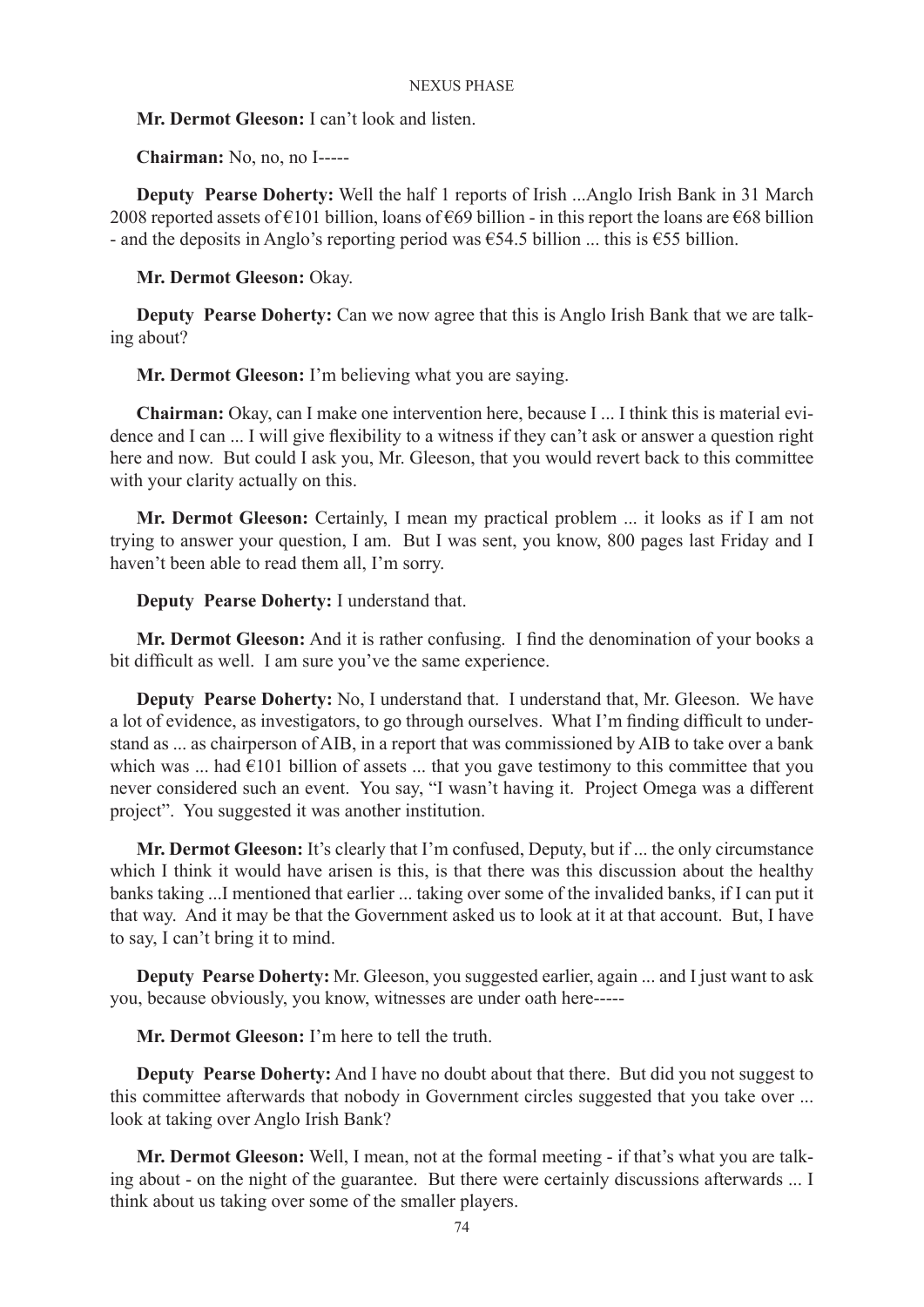**Deputy Pearse Doherty:** Yes. There's another project, which is Project Indigo, which, I expect, refers to Irish Life, which was a takeover-----

**Mr. Dermot Gleeson:** And I'm confused, I'm afraid, as I said. These code names have confused me, I'm sorry.

**Deputy Pearse Doherty:** I can understand the code names. But the generality of the ... this is what I'm finding ... if you could explain to the committee ... as chairperson, as somebody of the standing that you have, that you would not recollect a commissioned document reported to the board as chairperson that you would've seen, as you said, a couple of days before hand.

**Mr. Dermot Gleeson:** I'm afraid it has slipped-----

**Deputy Pearse Doherty:** That you could not recollect a takeover of Anglo Irish Bank, which was widely in the media at that time. Indeed the report ... the report itself says that Anglo Irish Bank would need in the region of ... what is it ... "Brokers are suggesting  $\epsilon$ 3.0bn -  $\epsilon$ 4.6bn [losses]-----

**Mr. Dermot Gleeson:** Well, I mean, we couldn't have taken it over. It doesn't seem to me to have been a process with any reality to it, Deputy. That is all I will say.

**Chairman:** As I have already stated, and following on from Deputy Doherty's-----

**Mr. Dermot Gleeson:** I will follow up that.

**Chairman:** Yes, I would request that you would do that, Mr. Gleeson, please. Deputy Phelan.

**Deputy John Paul Phelan:** Thank you, Chair. Mr. Gleeson, I have two areas that I want to cover so I'll be as brief as I can and I hope you can be too, time is ... the Chairman is strict. What did you see as the main purpose, Mr. Gleeson, of the round table ... the main outcome indeed ... the round table discussions that took place with the Central Bank post the publication of financial stability reports in 2004?

**Mr. Dermot Gleeson:** Well, I don't recall the round table discussions but we would have interactions with the Central Bank. I suppose we felt we were, feeding into the financial stability reports and getting feedback from it. It was that sort of thing, it was trading information about where they felt the economy and the banking system was and getting information back. But I can't bring the specific discussions to mind, I'm sorry to say, Deputy.

**Deputy John Paul Phelan:** The other thing ... point that I wanted to make briefly in relation to Deputy Higgins's question - and you've mentioned it several times - about good customers crossing the streets of provincial towns.

**Mr. Dermot Gleeson:** I use that as a sort of an ... image-----

**Deputy John Paul Phelan:** I know but Anglo Irish Bank did not have a commercial network in provincial Ireland.

**Mr. Dermot Gleeson:** Ah well, with respect, Deputy, I didn't mean that it was actually looking at them across the street. I meant that they might go into Limerick or Cork to the Anglo branch-----

**Deputy John Paul Phelan:** You repeated it a number of times in answer to different-----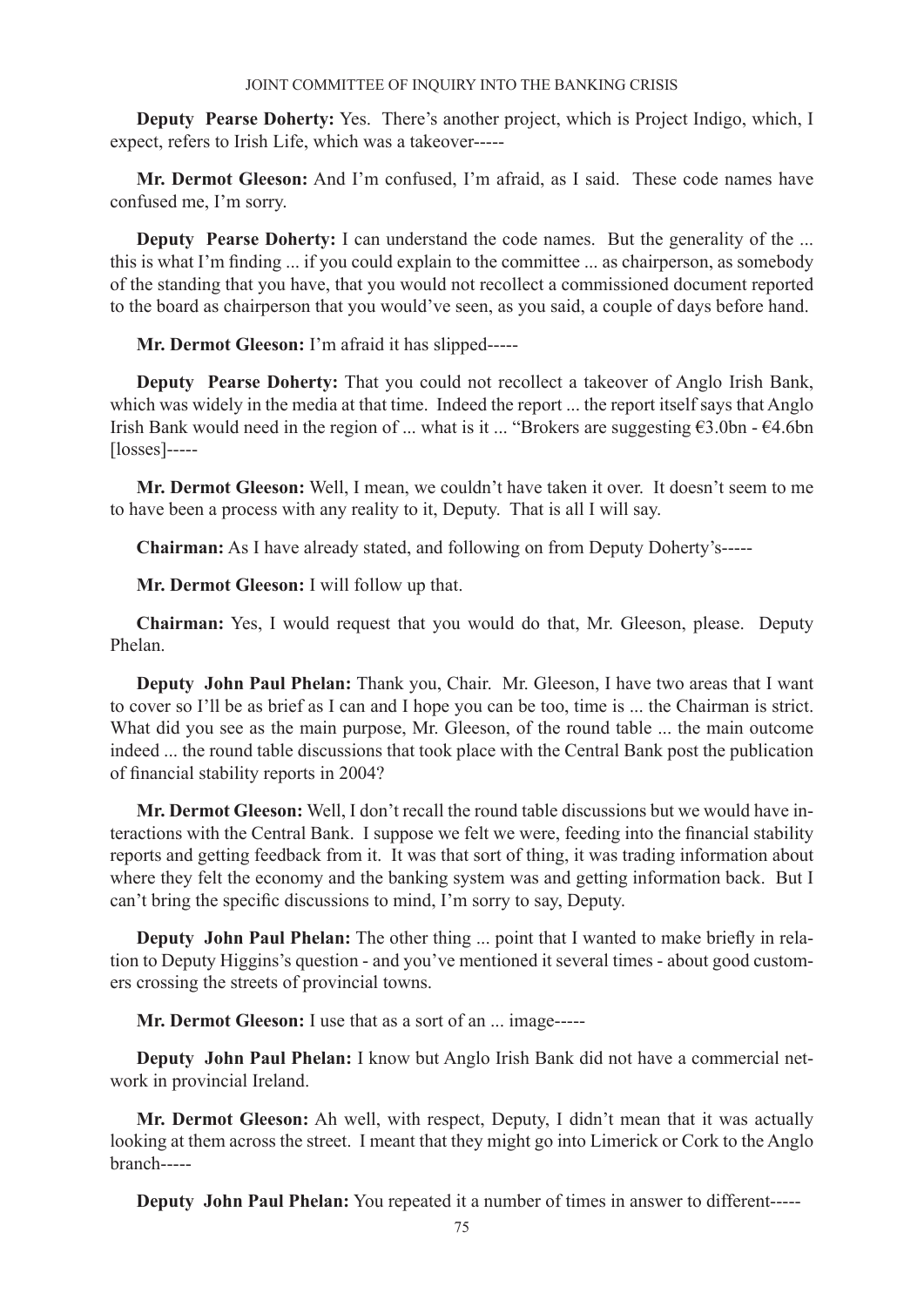**Mr. Dermot Gleeson:** Well, can I then correct it ... if you took me literally that it meant crossing the road-----

**Chairman:** We'll take it as a general analogy.

**Mr. Dermot Gleeson:** I think it was an analogy. "Crossing the road" is an expression that is often used in businesses. Solicitors use it, certainly.

**Chairman:** Indeed, as is eating someone else's lunch is ... is an analogy as well.

**Mr. Dermot Gleeson:** Grabbing your business is suppose what I meant.

**Deputy John Paul Phelan:** The final area that I wanted to touch on is the issue of directors' compliance statements. I was interested in your comments earlier. You referenced Professor Ahearne's testimony where he spoke about the need for, you know, more firm regulation.

**Mr. Dermot Gleeson:** Yes.

**Deputy John Paul Phelan:** You were often quoted in the media, prior to the collapse, as being one of the leading bankers who did not, to say the very least, favour firm regulation. Now I want to put a direct quote-----

**Mr. Dermot Gleeson:** That's not true.

**Deputy John Paul Phelan:** -----I want to put a quote to you from *The Irish Times*, 1 August 2005, an article titled "Big banks oppose vetting of financial manners ... managers". On the issue of directors' compliance statements, which the financial regulatory authority had started a consultation process----

**Mr. Dermot Gleeson:** Yes, I remember.

**Deputy John Paul Phelan:** ----first, firstly did you take part in the consultation process as chairman of AIB?

**Mr. Dermot Gleeson:** I might well have.

**Chairman:** Is the witness familiar with the documentation that Deputy Phelan's----

**Mr. Dermot Gleeson:** I, I think I know what the Deputy----

**Chairman:** Okay, sure.

**Mr. Dermot Gleeson:** I was resistant to aspects of it and I'll tell you what they were.

**Deputy John Paul Phelan:** Okay. Well I want to put this particular quote in excerpts of what you wrote in opposition to it, you reported in that article that I mentioned, 1 August 2005, *The Irish Times*, as stating that it would have, and I quote, " a chilling or discouraging effect on good tax compliant and law-abiding candidates who would simply prefer to maintain their privacy." I want to know do you stand over that? Do you stand over that comment?

**Mr. Dermot Gleeson:** Firstly, I had two reservations about the compliance standards. The proposal at one stage was that you'd ask directors for details of their personal finances at a level that wasn't being asked in London by the regulator there, and we were competitors for trying to ... one of the big problems getting bankers to be directors of AIB ... you couldn't use Irish bankers, you couldn't use former AIB people, that wouldn't be good governance. You couldn't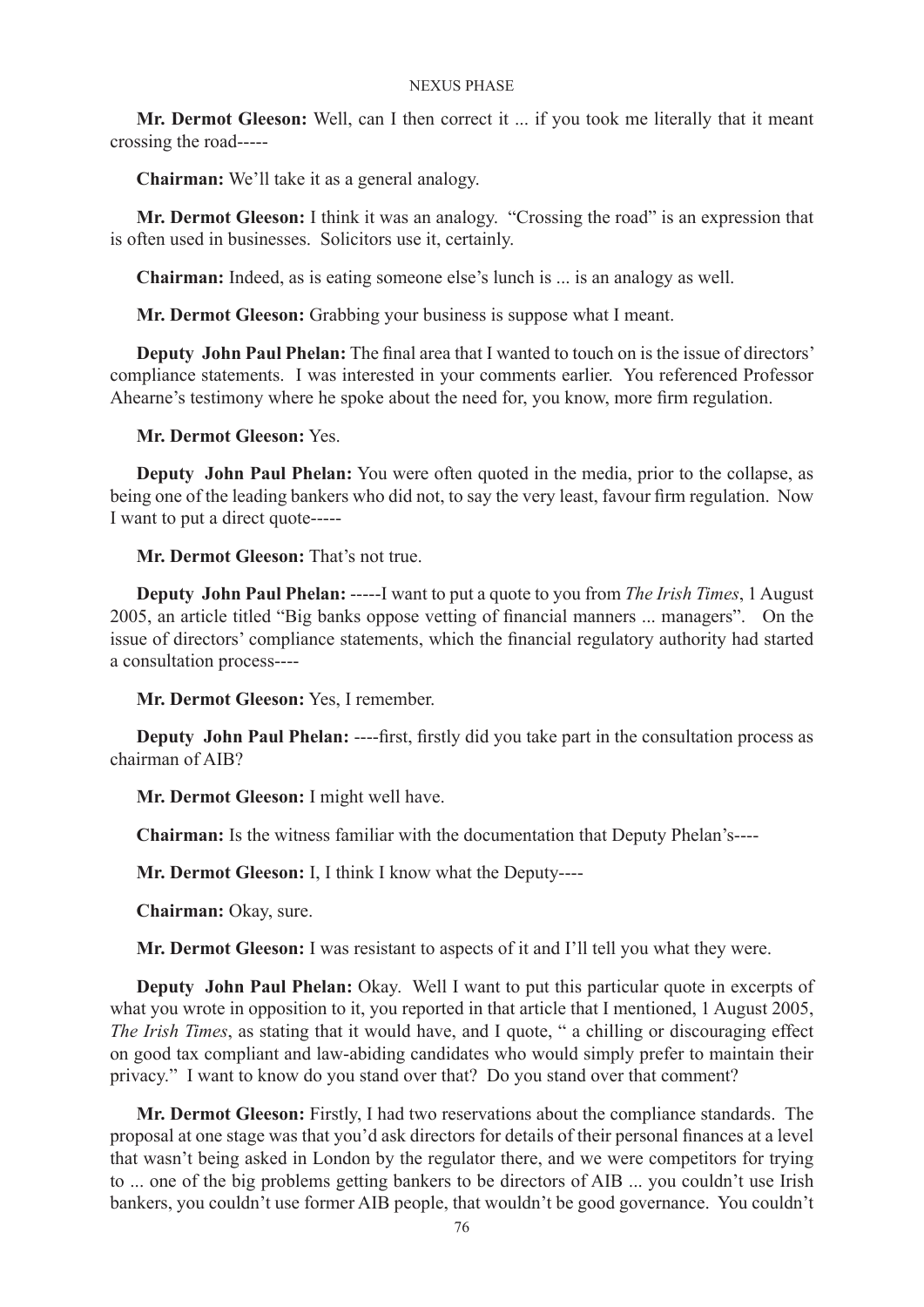## JOINT COMMITTEE OF INQUIRY INTO THE BANKING CRISIS

use Bank of Ireland because they would be bringing Bank of Ireland secrets, so you had to look to the UK. And we thought that having to give a much more detailed account of your personal finances in a way that you wouldn't get asked if you were a bank director in London was a bad idea.

The other reservation, which I ... on one occasion saw misrepresented - I'm all in favour of compliance and people being asked to sign up to compliance ... but I remember once, for instance ... and Chairman, this ... I'll conclude on this ... getting a draft compliance statement which said that the directors would confirm that the bank is in compliance with all statutory regulations and rules. Now, if the stairs in the bank in Ballybofey had a safety feature that they were missing - I just want to answer - I couldn't tell whether everyone was in absolute compliance all the time, no one could.

**Deputy John Paul Phelan:** Good example there, all statutory regulations and rules. The rule that was mentioned early on about the 200% concentration and 250%, you were not in compliance with that, and if, if that requirement-----

**Mr. Dermot Gleeson:** Deputy, it wasn't a statutory-----

**Deputy John Paul Phelan:** I know, I understand. But if it came out of this consultation, which you are on the record as having opposed, would that not have been a beneficial development?

**Mr. Dermot Gleeson:** I think you're mixing up cows and crocodiles here, I'm afraid. I think the regulation as you describe it, the standard as the Central Bank calls it, which they used as an aid to their supervisory duties, is a different thing than having, you know, not obeying the environmental protection Act because the way you're dealing with the rubbish in a branch, or something like that.

**Deputy John Paul Phelan:** That's not-----

**Mr. Dermot Gleeson:** I think there are differences.

**Deputy John Paul Phelan:** There's significant differences, that's the point.

**Chairman:** Okay. Can I just ... to round off that point and to move towards a wrap-up, Mr. Gleeson, did you ever contact the Financial Regulator re issues arising from supervisory visits either to challenge the regulator on positions in the regulatory office, or to lobby him in regard to maybe taking a lighter touch?

**Mr. Dermot Gleeson:** Never. I never did either of those two things.

**Chairman:** Okay. Thank you very much. Right. Can I also, just in regard to the guarantee and just to round that off-----

**Mr. Dermot Gleeson:** Yes.

**Chairman:** What's your current view on the appropriateness of the guarantee?

**Mr. Dermot Gleeson:** I was fearful I might be asked that, Chairman, and I don't think-----

**Chairman:** I don't want to frighten you, I just want you to answer.

**Mr. Dermot Gleeson:** No, and you're not frightening me. I don't honestly think that I have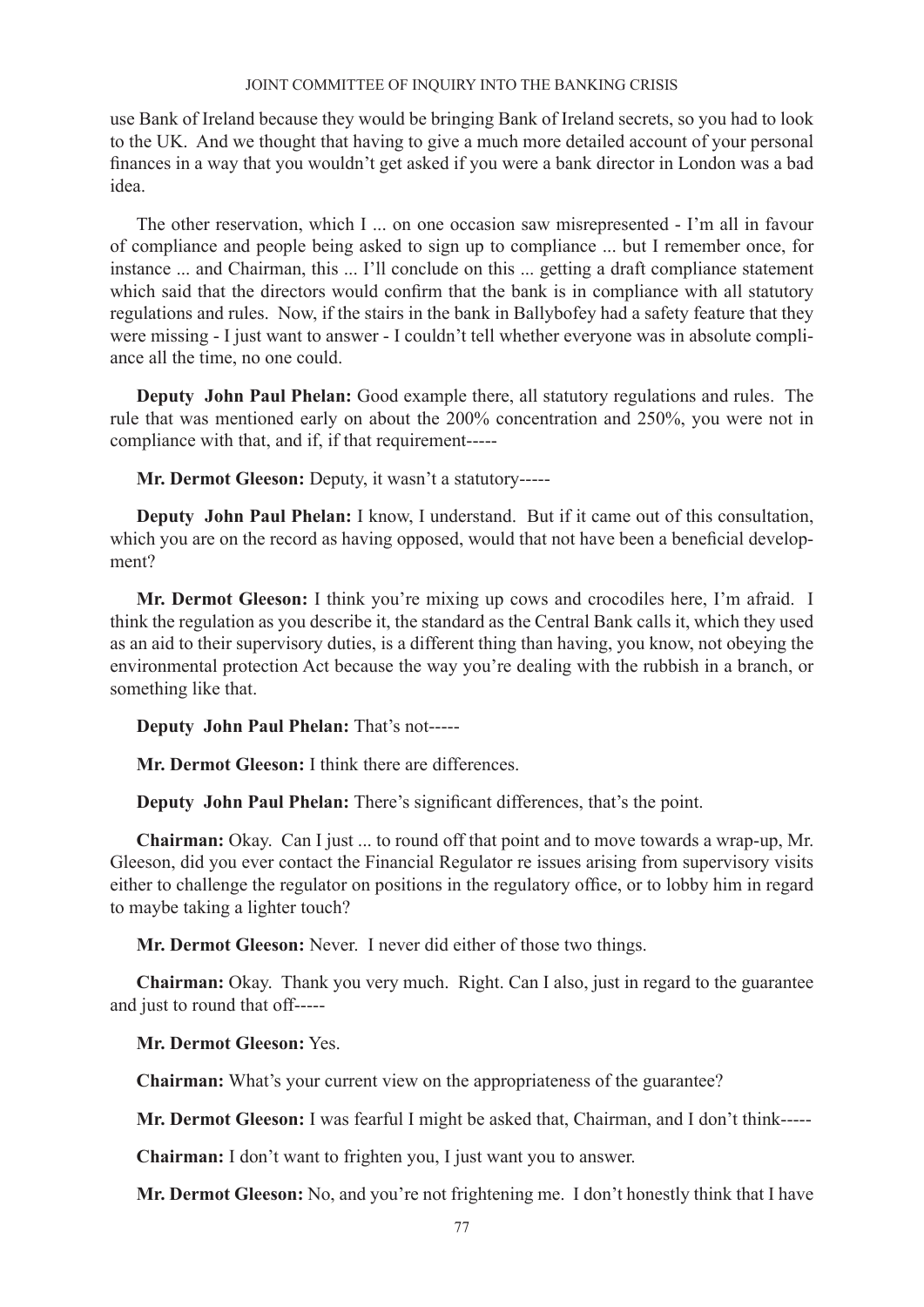#### Nexus Phase

sufficient qualifications to give a view on that. And I mean that, that's not dodging the question. I mean you've heard views, I know because I looked at them, there's some of the witnesses I did look at - Professor Ahearne, Governor Honohan, and Mr. Nyberg, all of whom are Central Bank experienced people. They're the appropriate people to ask. You've had other comments from people that I wouldn't rate as highly. But I don't think, given that I've been out of this space for six years, that I can usefully add to the stock of information of the committee by giving an opinion on that.

**Chairman:** Okay, but you used a football analogy yourself earlier with regard to referees. You were togged out on the pitch the night of the guarantee and-----

**Mr. Dermot Gleeson:** Can I put it this way-----

**Chairman:** And every time I put on my television or radio there's former footballers talking about their careers and all the rest of it, and how the team today plays-----

**Mr. Dermot Gleeson:** Hurlers on the ditch, I think-----

**Chairman:** In this regard I'd like you to-----

**Mr. Dermot Gleeson:** No I don't think so, and I mean-----

**Chairman:** -----with regard to expansiveness or anything else-----

**Mr. Dermot Gleeson:** I don't think so. To extend the hurling analogy, on a final note, you know, if the hurlers on the ditch are All Stars they're worth listening to, but I'd be more Junior B in this particular circumstance.

**Chairman:** Okay. Finally, Mr. Gleeson, just we discussed the wider bank ... wider banking sector this morning; we also spoke about the general behaviour of AIB. In regard to yourself, did you personally, in your tenure as chairperson of AIB, do you feel that you got anything wrong during that time?

**Mr. Dermot Gleeson:** Oh lots of things wrong, very obviously. I mean we've talked about a lot of them this morning. Clearly, I did.

**Chairman:** Okay. And particularly, is there any one regret that you have about it?

**Mr. Dermot Gleeson:** Well I mean, not one moment where I could have turned off the tap, miraculously said "We're closing ... close every branch tomorrow, tell them they're ... we're not giving any more loans." I don't have reflections like that. I don't think there was a big turning point in the road but clearly the mistakes were made.

**Chairman:** Okay. And that brings me to my very final question, because you said about no more loans and in an opening comment earlier today you said no more loans either as being the approach. But could I put it to you, and particularly in light of NAMA's testimony yesterday, it was ... it would be suggested by NAMA's testimony that it wasn't to stop giving loans, but it was to change the methodology by which loans were being given in terms of looking at the cross-securitisation-----

**Mr. Dermot Gleeson:** Yes.

**Chairman:** -----where personal guarantees-----